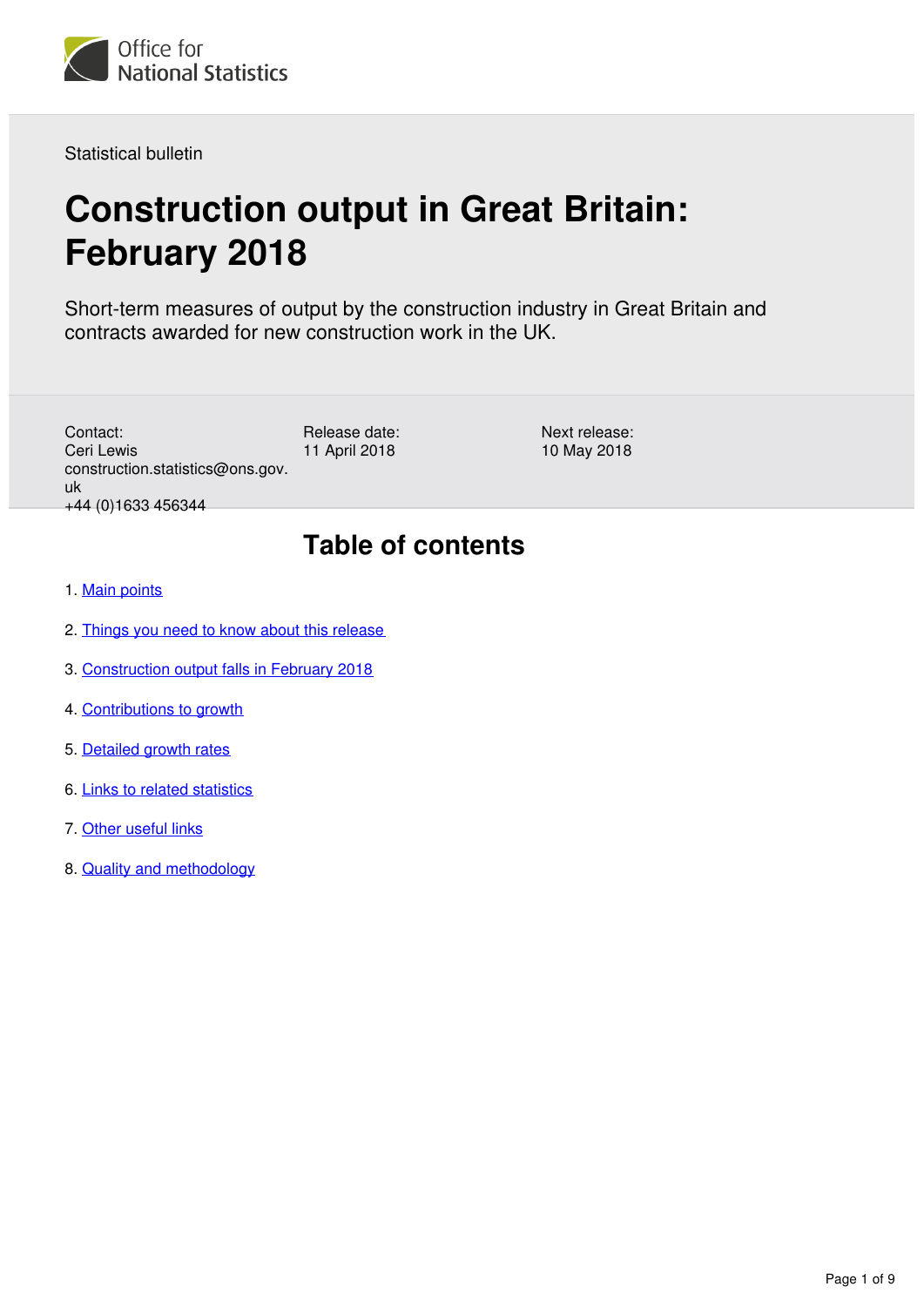## <span id="page-1-0"></span>**1 . Main points**

- Construction output continued its recent decline in the three-month on three-month series, falling by 0.8% in February 2018.
- The three-month on three-month decrease in construction output was driven predominantly by the continued decline in repair and maintenance work, which fell by 2.6% in February 2018.
- Construction output also decreased in the month-on-month series, contracting by 1.6% in February 2018, stemming from a 9.4% decrease in infrastructure new work.
- Compared with February 2017, construction output fell 3.0%; the biggest month-on-year fall since March 2013.
- Office for National Statistics has received some anecdotal information from a small number of survey respondents regarding the effect of the snow on their businesses in the final week of February 2018. The adverse weather conditions across Great Britain could have potentially contributed to the decline in construction output, although it is difficult to quantify the exact impact on the industry.
- In line with the [National Accounts Revisions Policy](https://www.ons.gov.uk/methodology/methodologytopicsandstatisticalconcepts/revisions/revisionspoliciesforeconomicstatistics/nationalaccountsrevisionspolicyupdateddecember2017), data in this publication is consistent with the Quarterly [National Accounts: October to December 2017](https://www.ons.gov.uk/economy/grossdomesticproductgdp/bulletins/quarterlynationalaccounts/octobertodecember2017) published 29 March 2018, incorporating the latest standard revisions and updated Value Added Tax (VAT) data for January 2017 to June 2017 and new VAT data for July 2017 to September 2017.

## <span id="page-1-1"></span>**2 . Things you need to know about this release**

The monthly business survey, Construction output, collects output by sector from businesses in the construction industry within Great Britain. Output is defined as the amount chargeable to customers for building and civil engineering work done in the relevant period excluding Value Added Tax (VAT) and payments to sub-contractors.

The survey's results are used to produce seasonally adjusted monthly, quarterly and annual estimates of output in the construction industry at current price and at chained volume measures (removing the effect of inflation). The estimates are widely used by private and public sector institutions, particularly by the Bank of England and Her Majesty's Treasury, to assist in informed decision-making and policy-making. Construction output is an important economic indicator and is also therefore used in the compilation of the output measure of gross domestic product.

Summary information can be found in the [Construction output Quality and Methodology Information report.](https://www.ons.gov.uk/businessindustryandtrade/constructionindustry/qmis/constructionoutputqmi)

Compared with the previous [Construction output in Great Britain: January 2018](https://www.ons.gov.uk/businessindustryandtrade/constructionindustry/bulletins/constructionoutputingreatbritain/january2018andnewordersoctobertodecember2017) publication released on 9 March 2018, this February 2018 release contains revisions for January 2017 onwards. This means that we have incorporated additional data since this period.

Revisions can be made for a variety of reasons, the most common include:

- late responses to surveys and administrative sources, or changes to original returns
- imputations being replaced by actual data
- revisions to seasonal adjustment factors, which are re-estimated every month and reviewed annually
- HM Revenue and Customs (HMRC) VAT returns replacing MBS data for small- and medium-sized businesses when VAT estimates become available each quarter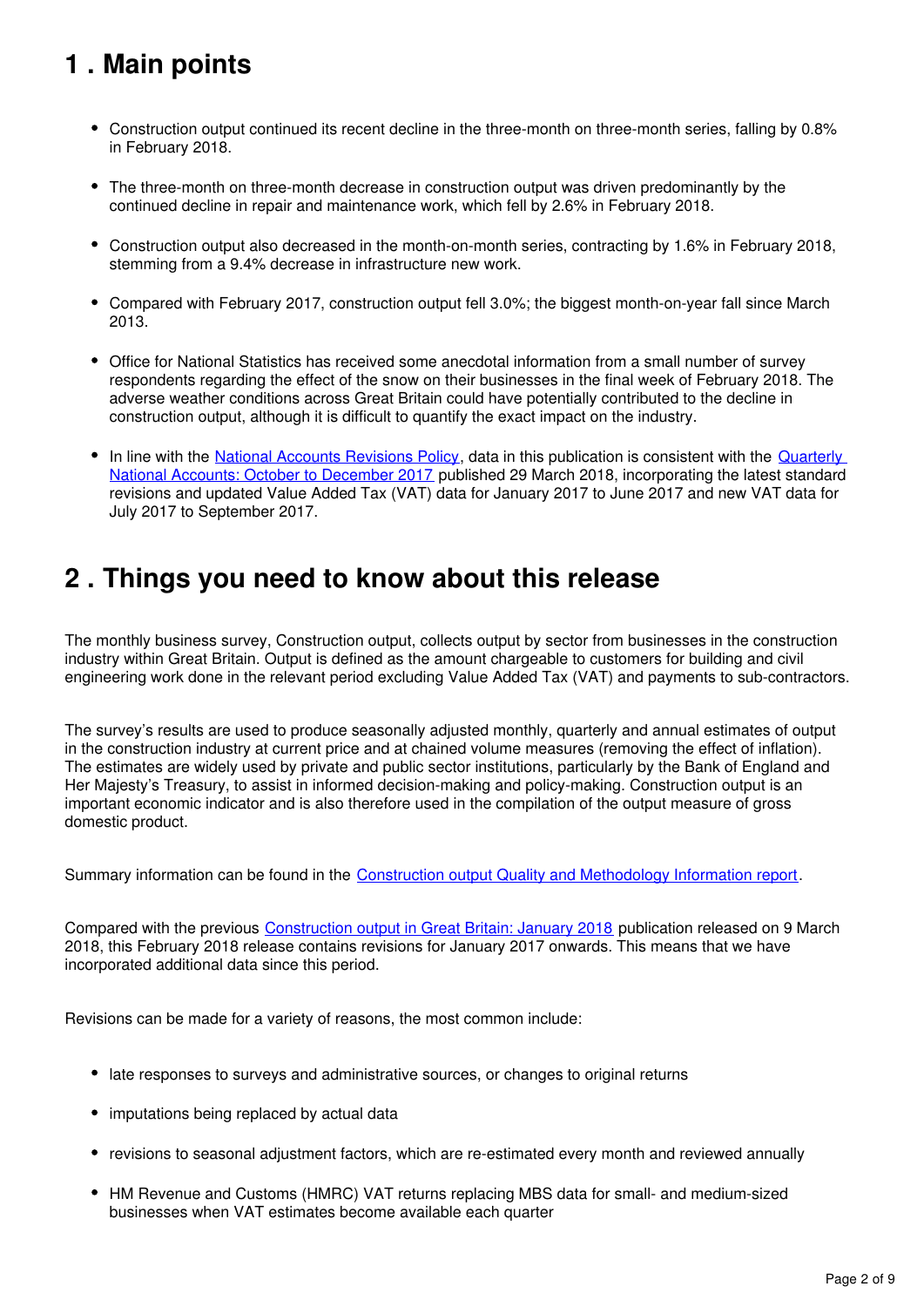Data published in this release are consistent with the release of **Quarterly national accounts: October to** [December 2017](https://www.ons.gov.uk/economy/grossdomesticproductgdp/bulletins/quarterlynationalaccounts/octobertodecember2017) published on 29 March 2018. The Quarterly national accounts incorporated the latest revisions across 2017. This includes Value Added Tax (VAT) data for January 2017 to June 2017 and new VAT data for July 2017 to September 2017[.](https://www.ons.gov.uk/methodology/methodologytopicsandstatisticalconcepts/revisions/revisionspoliciesforeconomicstatistics/nationalaccountsrevisionspolicyupdateddecember2017) This approach is consistent with the [National Accounts Revisions Policy](https://www.ons.gov.uk/methodology/methodologytopicsandstatisticalconcepts/revisions/revisionspoliciesforeconomicstatistics/nationalaccountsrevisionspolicyupdateddecember2017). For further information as to the use of VAT turnover within the national accounts please see VAT turnover data in [National Accounts: background and methodology](https://www.ons.gov.uk/economy/grossdomesticproductgdp/methodologies/vatturnoverdatainnationalaccountsbackgroundandmethodology) (published 19 March 2018).

On 11 December 2014, the UK Statistics Authority announced its decision to suspend the designation of Construction output and New orders as [National Statistics](https://www.statisticsauthority.gov.uk/about-the-authority/uk-statistical-system/types-of-official-statistics/) due to concerns about the quality of the Construction Price and Cost Indices used to remove the effects of inflation from the statistics.

We took responsibility for the publication of the Construction Price and Cost Indices from the then Department for [Business, Innovation and Skills \(BIS\)](https://www.gov.uk/government/organisations/department-for-business-energy-and-industrial-strategy) on 1 April 2015, introducing an interim solution for measuring output prices in June 2015 for all periods from January 2014 onwards.

The [impact of improvements to construction statistics article](https://www.ons.gov.uk/businessindustryandtrade/constructionindustry/articles/constructiondevelopment/impactofimprovementstoconstructionstatistics) explains and highlights the impact of recent improvements to construction statistics, affecting the nominal data series, output price indices and seasonal adjustment. As a result, the output price indices are no longer considered to be an interim method.

The Office for Statistics Regulation is currently in the process of re-assessing the National Statistic status for construction statistics: Output, New orders and Price Indices.

## <span id="page-2-0"></span>**3 . Construction output falls in February 2018**

Construction output fell by 0.8% during the three-month on three-month period to February 2018, representing the fourth consecutive three-month on three-month decline in output. The three-month time series provides a more comprehensive picture of the underlying trends within the industry, compared with the more volatile monthly series, which is also shown in Figure 1.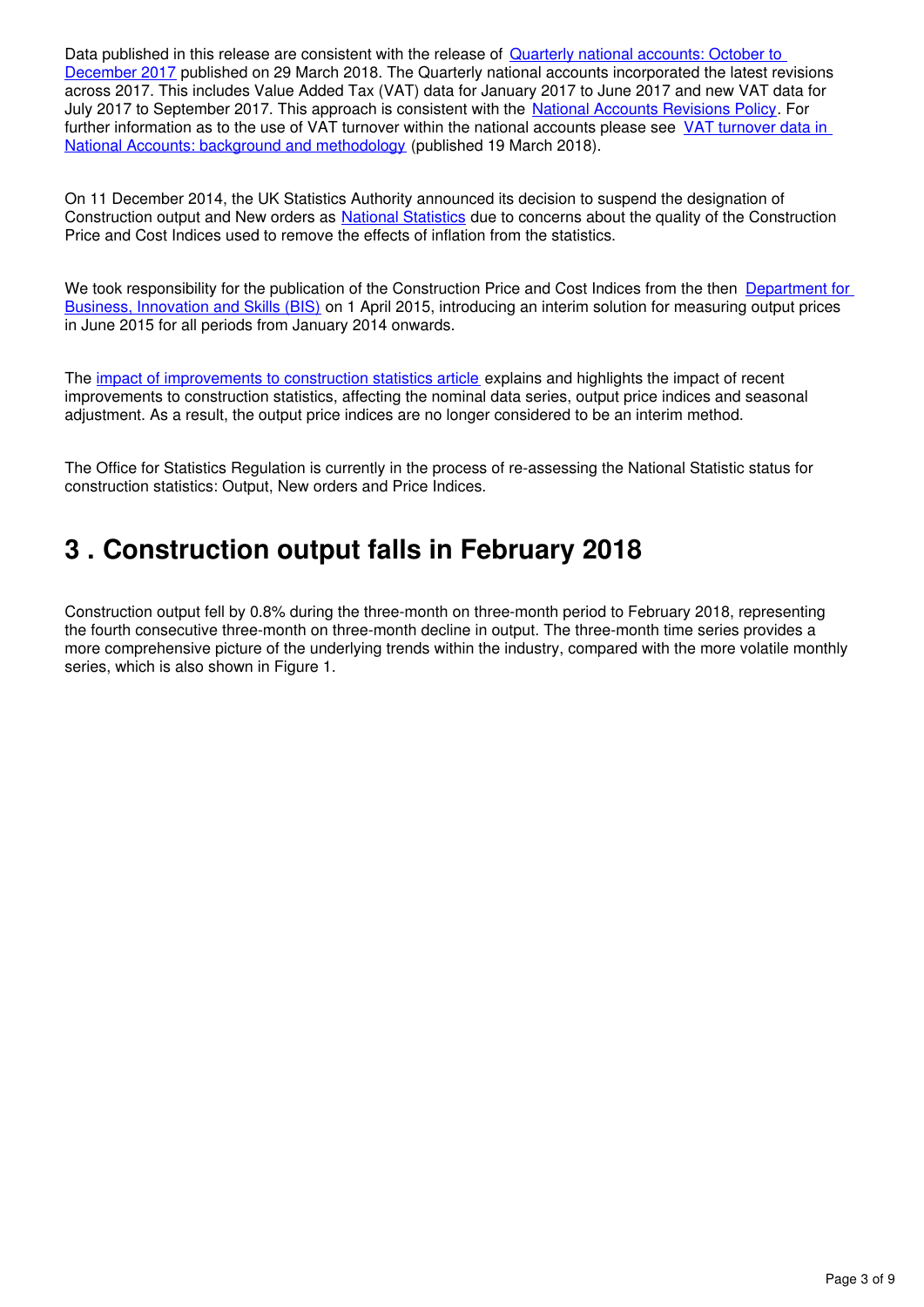#### **Chained volume measure, seasonally adjusted, Great Britain**

### Figure 1: Rolling three-month and monthly all work, February 2018

Chained volume measure, seasonally adjusted, Great Britain



#### **Source: Construction Output and Employment - Office for National Statistics**

Following consecutive periods of month-on-month growth in the final two months of 2017, construction output reached a record high. In the first two months of 2018, output has subsequently begun to contract, decreasing by 1.6% in the month-on-month series in February 2018. Construction output peaked in December 2017, reaching a level that was 30.3% higher than the lowest point of the last five years, April 2013. Despite the month-on-month decrease in February 2018, construction output remains 24.2% above this level.

This February 2018 release contains revisions for January 2018, with month-on-month growth in January 2018 being revised up 0.3 percentage points, from negative 3.4% to negative 3.1% due to the receipt of new data.

Since the previous [Construction output in Great Britain: January 2018](https://www.ons.gov.uk/businessindustryandtrade/constructionindustry/bulletins/constructionoutputingreatbritain/january2018andnewordersoctobertodecember2017) publication, released 9 March 2018, further revisions have been made to construction output in line with Quarterly national accounts[,](https://www.ons.gov.uk/economy/grossdomesticproductgdp/bulletins/quarterlynationalaccounts/octobertodecember2017) published on 29 March 2018. As a result of the inclusion of VAT turnover data and late survey returns, there have been minimal upward revisions to construction output in Quarter 1 (Jan to Mar) and Quarter 2 (Apr to June). In Quarter 3 (July to Sept), the incorporation of VAT returns for the first time has resulted in the negative growth reported in the second estimate of GDP now showing positive growth of 0.4%. For Quarter 4 (Oct to Dec), late survey returns have revised the data from negative 0.7% to negative 0.1%. These revisions are depicted in Figure 4 of the Monthly [economic commentary: March 2018.](https://www.ons.gov.uk/economy/nationalaccounts/uksectoraccounts/articles/monthlyeconomiccommentary/march2018)

The annual growth in 2017 of 5.7% is revised upwards from the 5.1% growth reported in the second estimate of [GDP](https://www.ons.gov.uk/economy/grossdomesticproductgdp/bulletins/secondestimateofgdp/octobertodecember2017) and is stronger than the 3.9% growth seen in 2016. This strength reflects strong growth in construction output in late 2016 and the first quarter of 2017.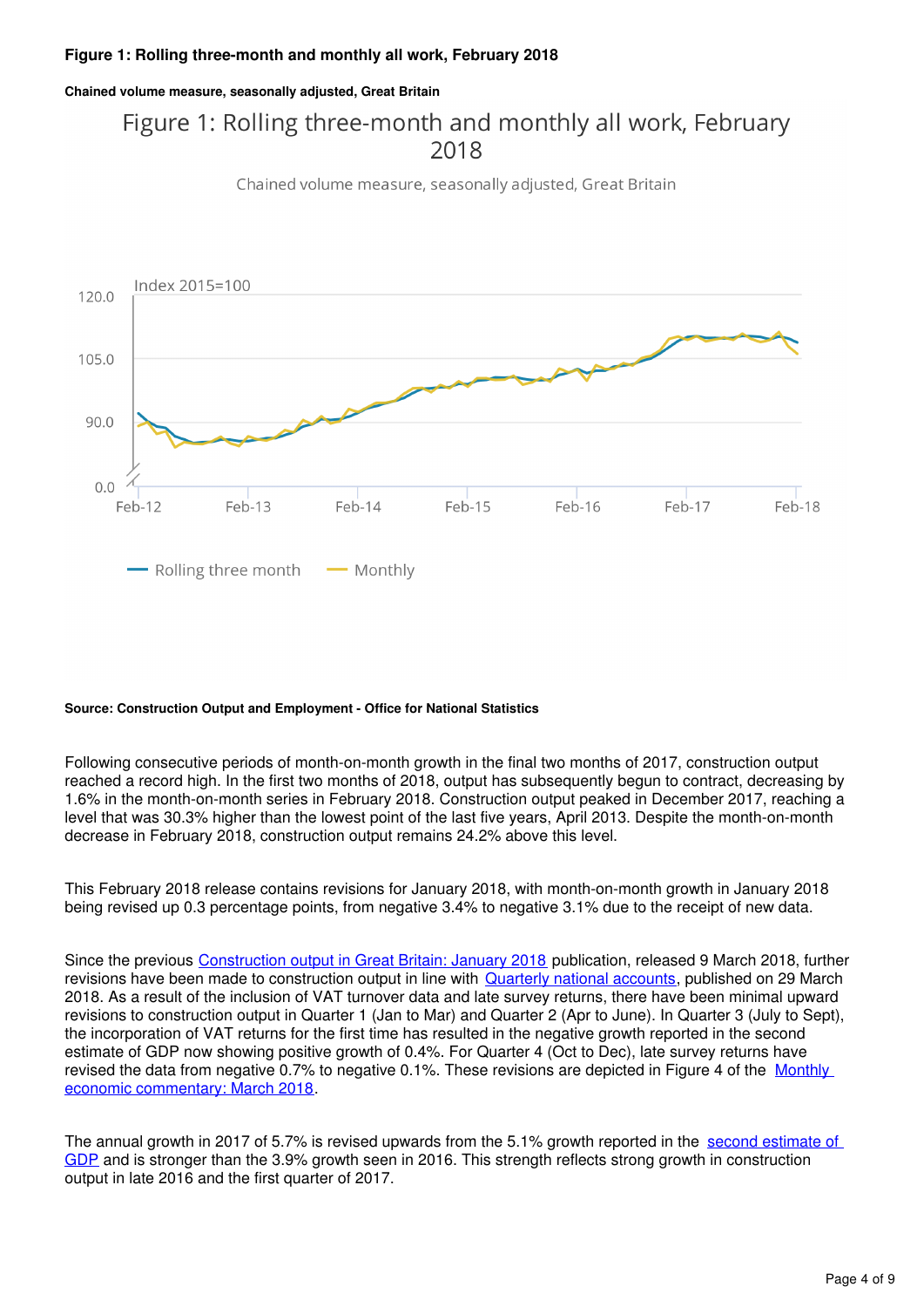## <span id="page-4-0"></span>**4 . Contributions to growth**

Construction output can be broken down by different types of work; these are categorised into all new work, and repair and maintenance, as shown in Figure 2.

#### **Figure 2: Components of all work, February 2018**

**Chained volume measure, seasonally adjusted, Great Britain**

#### Figure 2: Components of all work, February 2018

Chained volume measure, seasonally adjusted, Great Britain



#### **Source: Construction Output and Employment - Office for National Statistics**

Figure 2 shows that since the beginning of 2015, new work, and repair and maintenance have followed a broadly similar pattern. Both repair and maintenance, and new work have risen steadily, resulting in all work reaching a level peak in December 2017.

Construction output fell by 1.6% month-on-month in February 2018, following a contraction of 3.1% in January 2018. The decrease stemmed from a fall in all new work, which also continued to fall following a contraction in January 2018, decreasing by 1.7%. Elsewhere, repair and maintenance also fell in February 2018, albeit to a lesser extent than all new work, decreasing by 1.5% compared with the previous month. It is worth noting that all new work accounts for approximately two-thirds of all work, while repair and maintenance accounts for approximately one-third.

Office for National Statistics has received some anecdotal information from a small number of survey respondents regarding the effect of the snow on their businesses in the final week of February 2018. Therefore, part of the fall in construction output in February 2018 could potentially be attributed to the adverse weather conditions across Great Britain. However, due to the volatile nature of the industry, it is difficult to quantify the impact on the industry as a whole.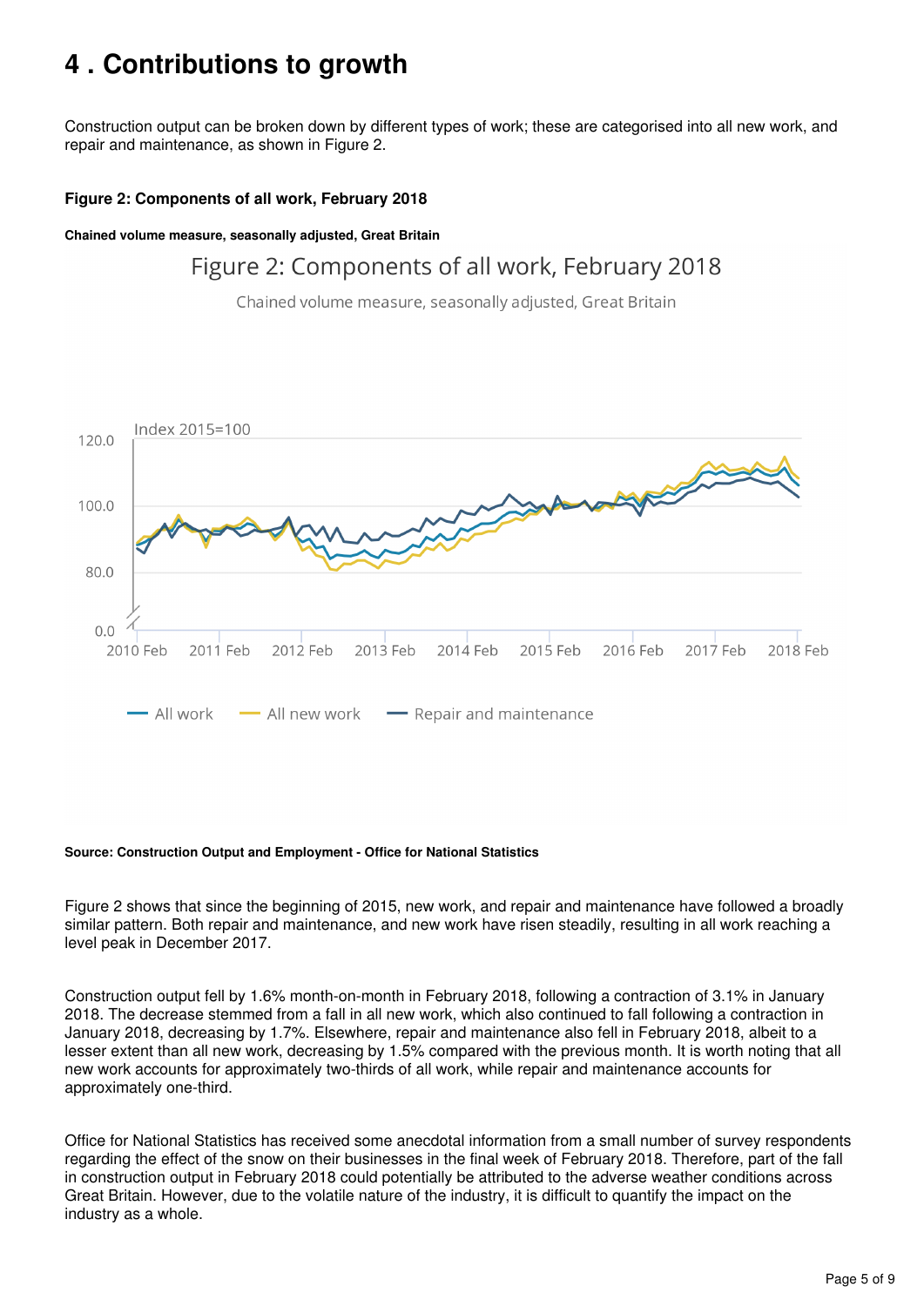#### **Figure 3: Difference in three-month on three-month seasonally adjusted volume from the main construction sectors**

#### **December 2017 to February 2018 compared with September to November 2017, Great Britain**

#### Figure 3: Difference in three-month on three-month seasonally adjusted volume from the main construction sectors

December 2017 to February 2018 compared with September to November 2017, Great Britain



#### **Source: Construction Output and Employment - Office for National Statistics**

Figure 3 shows the difference in the three-month on three-month volume from the different construction sectors in terms of real volume growth, taken from our seasonally adjusted chained volume measure series.

Construction output fell by £298 million in the three-month on three-month time series, stemming from falls across all but two sectors. The most notable decline came from repair and maintenance work, which continued its recent fall due to decreases in both non-housing and housing repair and maintenance, which fell by £191 million and £172 million respectively. Elsewhere, the value of private commercial new work also continued to decrease, falling for the eighth consecutive period in the three-month on three-month series, decreasing by £103 million.

In contrast, private housing and infrastructure new work provided the only positive contributions to growth. Following strong growth throughout the majority of 2017 and the first month of 2018, private housing continued to grow in February 2018, increasing by £232 million. In addition, the value of infrastructure work carried out between December 2017 to February 2018 compared with September to November 2017 also increased, rising by £60 million.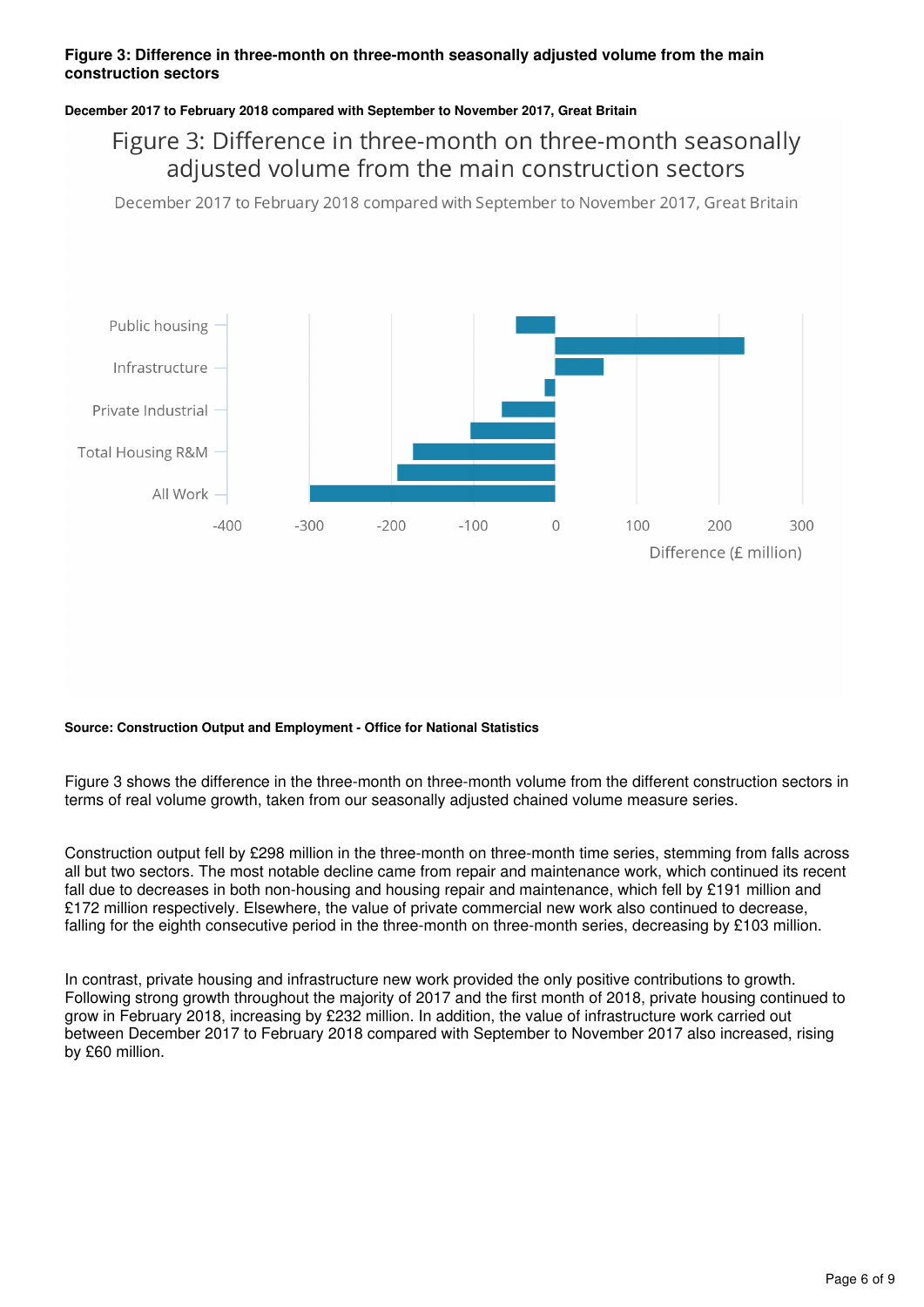#### **Figure 4: Difference in month-on-month seasonally adjusted volume from the main construction sectors**

#### **February 2018 compared with January 2018, Great Britain**

Figure 4: Difference in month-on-month seasonally adjusted volume from the main construction sectors



#### **Source: Construction Output and Employment - Office for National Statistics**

Figure 4 shows the difference in month-on-month volume from the different sectors in terms of real volume growth, taken from our seasonally adjusted chained volume measure series.

Compared with January 2018, construction output fell by £206 million in February 2018. The main contribution to the fall in all work came from a decrease in the value of infrastructure new work, which decreased by £152 million in February 2018, falling from its third-highest level on record in the previous month. Elsewhere, the only other notable drag on output came from non-housing repair and maintenance, which decreased by £66 million.

The only positive contribution to growth came from new housing. Following a large fall in the previous month, private housing new work increased by £42 million in February 2018, remaining at a relatively high level. Similarly, public housing new work also grew following a decline in the previous month, increasing marginally by £9 million.

## <span id="page-6-0"></span>**5 . Detailed growth rates**

Table 1 provides a detailed description of the growth rates of each work type, alongside the seasonally adjusted chained volume measure level of output.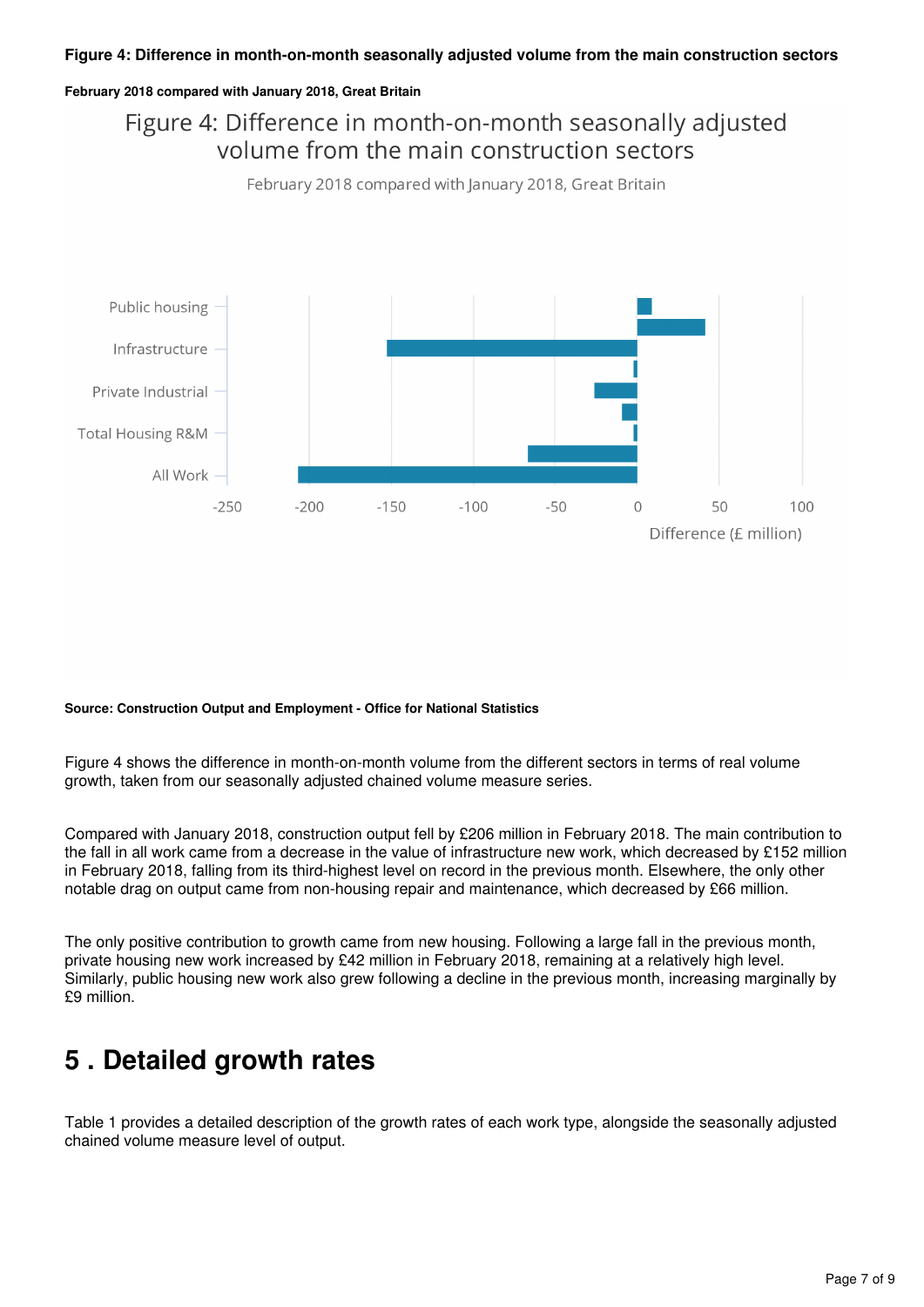#### Great Britain

Seasonally adjusted, volume £ million and percentage change

|                                    | <b>Volume</b><br>£<br>million | Most recent month<br>on the previous<br>month | <b>Most recent</b><br>month on<br>year | Most recent three-<br>months on three-three-months on<br>months earlier | <b>Most recent</b><br>year |
|------------------------------------|-------------------------------|-----------------------------------------------|----------------------------------------|-------------------------------------------------------------------------|----------------------------|
| Total all work                     | 12,658                        | $-1.6$                                        | $-3.0$                                 | $-0.8$                                                                  | $-1.2$                     |
| Total all new<br>work              | 8,211                         | $-1.7$                                        | $-2.4$                                 | 0.3                                                                     | $-0.8$                     |
| Total repair<br>and<br>maintenance | 4,447                         | $-1.5$                                        | $-4.0$                                 | $-2.6$                                                                  | $-1.9$                     |
| <b>New housing</b>                 |                               |                                               |                                        |                                                                         |                            |
| Public                             | 421                           | 2.4                                           | $-4.7$                                 | $-3.4$                                                                  | $-2.2$                     |
| Private                            | 2,815                         | 1.5                                           | 7.6                                    | 2.8                                                                     | 8.3                        |
| Other new<br>work                  |                               |                                               |                                        |                                                                         |                            |
| Infrastructure                     | 1,473                         | $-9.4$                                        | $-5.4$                                 | 1.3                                                                     | $-2.2$                     |
| <b>Excl</b><br>infrastructure      |                               |                                               |                                        |                                                                         |                            |
| Public                             | 806                           | $-0.3$                                        | $-12.9$                                | $-0.5$                                                                  | $-11.0$                    |
| Private<br>industrial              | 357                           | $-6.9$                                        | 4.7                                    | $-5.7$                                                                  | $-0.3$                     |
| Private<br>commercial              | 2,339                         | $-0.4$                                        | $-7.7$                                 | $-1.4$                                                                  | $-5.4$                     |
| <b>Repair and</b><br>maintenance   |                               |                                               |                                        |                                                                         |                            |
| Public<br>housing                  | 593                           | $-0.6$                                        | $-4.3$                                 | $-0.6$                                                                  | $-4.6$                     |
| Private<br>housing                 | 1,797                         | 0.1                                           | $-0.7$                                 | $-2.9$                                                                  | $-0.2$                     |
| Non-housing<br>R&M                 | 2,057                         | $-3.1$                                        | $-6.6$                                 | $-2.9$                                                                  | $-2.6$                     |

Source: Construction Output and Employment – Office for National Statistics

Total all work decreased to £12,658 million in February 2018. This fall stems from a decrease in all new work, which decreased to £8,211 million. Elsewhere, total repair and maintenance also fell, decreasing to £4,447 million.

In comparison with February 2017, construction output fell by 3.0%, representing the biggest month-on-year decline since March 2013. This month-on-year fall has been driven by falls in both all new work, and repair and maintenance, which fell 2.4% and 4.0% respectively. The fall in all new work stemmed from decreases in private commercial new work, which fell 7.7% compared with February 2017 and public other new work, which fell 12.9%. Meanwhile, the fall in repair and maintenance occurred as a result of the continued slowdown in nonhousing repair and maintenance, which contracted by 6.6%.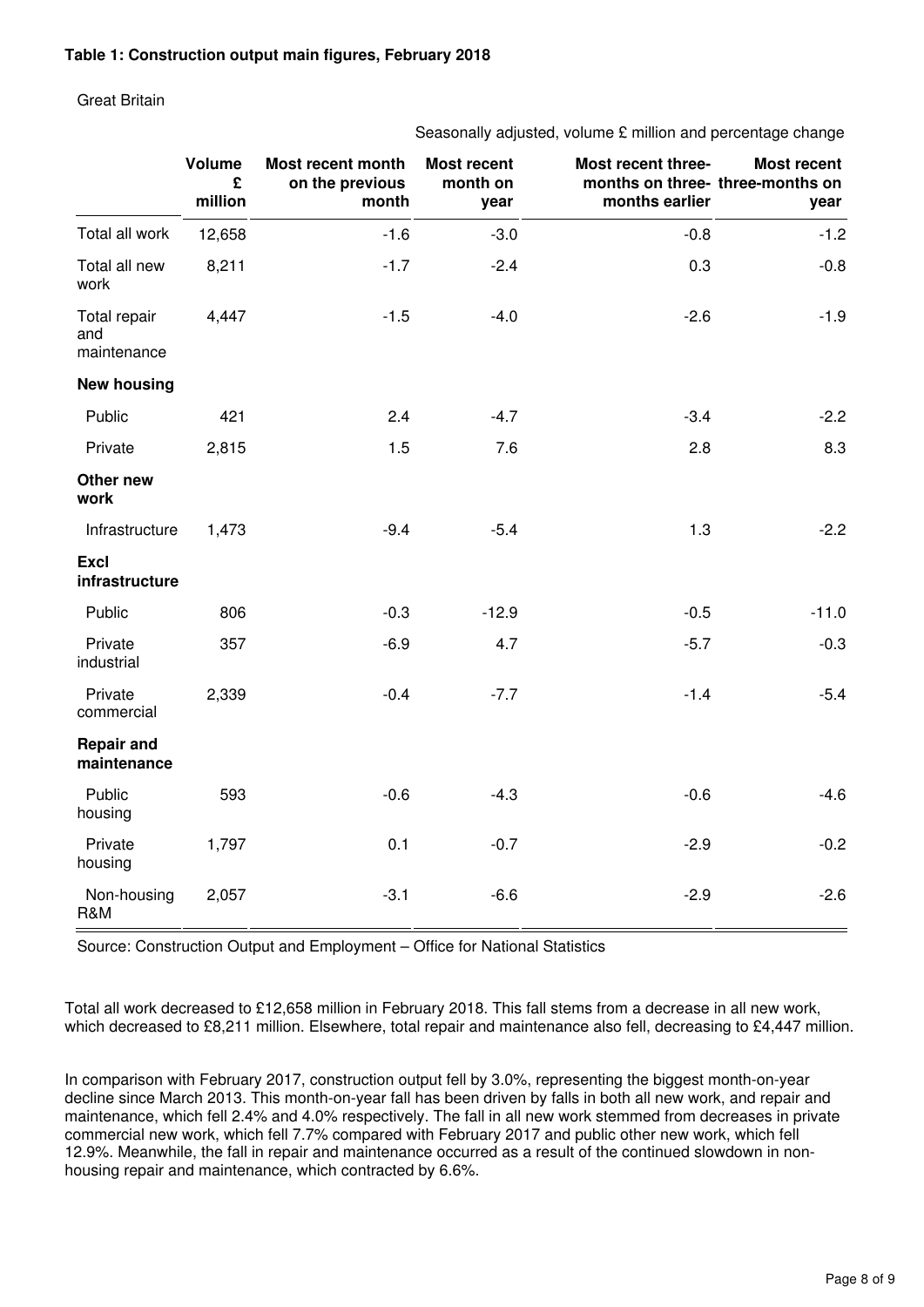Construction output also fell in the most recent three-months on year series, contracting by 1.2%. The increase in private housing, which grew 8.3%, was more than offset by falls in public other new work, which contracted 11.0% and private commercial work, which decreased 5.4%.

## <span id="page-8-0"></span>**6 . Links to related statistics**

Output in the construction industry follows the Eurostat Short Term Statistics (STS) regulation for production in construction. Before any comparisons are made with the Euro area or EU28, it is worth noting that the UK is the only member state to follow the A method for compiling production in construction statistics.

The latest release of Production in construction published by Eurostat on 19 March 2018 for January 2018, showed the seasonally adjusted [production in the construction sector \(PDF, 520KB\)](http://ec.europa.eu/eurostat/documents/2995521/8746371/4-19032018-AP-EN.pdf/78077ef3-138d-454b-9f8a-24e5c2403f00) decreased by 2.2% in the Euro area (EA19) and decreased by 2.1% in the EU28 when compared with December 2017.

Outside the EU, the US Census Bureau release [Value of construction put in place \(PDF, 246KB\)](https://www.census.gov/construction/c30/pdf/release.pdf) was published on 2 April 2018. This includes the total dollar value of construction work done in the US.

[The Construction statistics: Number 18, 2017 edition](https://www.ons.gov.uk/businessindustryandtrade/constructionindustry/articles/constructionstatistics/number182017edition) was published on 2 October 2017. This publication contains analysis on the construction sector in 2016, as well as information on sources and outputs in the industry[.](https://www.ons.gov.uk/businessindustryandtrade/constructionindustry/methodologies/constructionstatisticssourcesandoutputs)

## <span id="page-8-1"></span>**7 . Other useful links**

- [Ministry of Housing, Communities and Local Government](https://www.gov.uk/government/organisations/department-for-communities-and-local-government) (Housing starts and completions)
- [Construction statistics in Northern Ireland](https://www.economy-ni.gov.uk/articles/construction-output-statistics)

## <span id="page-8-2"></span>**8 . Quality and methodology**

Our Monthly Construction Output Survey measures output from the construction industry in Great Britain. It samples 8,000 businesses, with all businesses employing over 100 people or with an annual turnover of more than £60 million receiving a questionnaire by post every month.

The [Construction Quality and Methodology Information](https://www.ons.gov.uk/businessindustryandtrade/constructionindustry/qmis/constructionoutputqmi) report contains important information on:

- the strengths and limitations of the data and how it compares with related data
- uses and users of the data
- how the output was created
- the quality of the output including the accuracy of the data

Value Added Tax (VAT) turnover has been used to estimate the output of small- and medium-sized businesses. In this release, VAT turnover has been used for selected industries previously covered by the Monthly Business Survey from Quarter 1 (Jan to Mar) 2016 to Quarter 3 (July to Sept) 2017. Further information on the use of VAT turnover and its impact can be found in the [VAT turnover implementation into national accounts article.](https://www.ons.gov.uk/economy/grossdomesticproductgdp/articles/vatturnoverinitialresearchanalysisuk/december)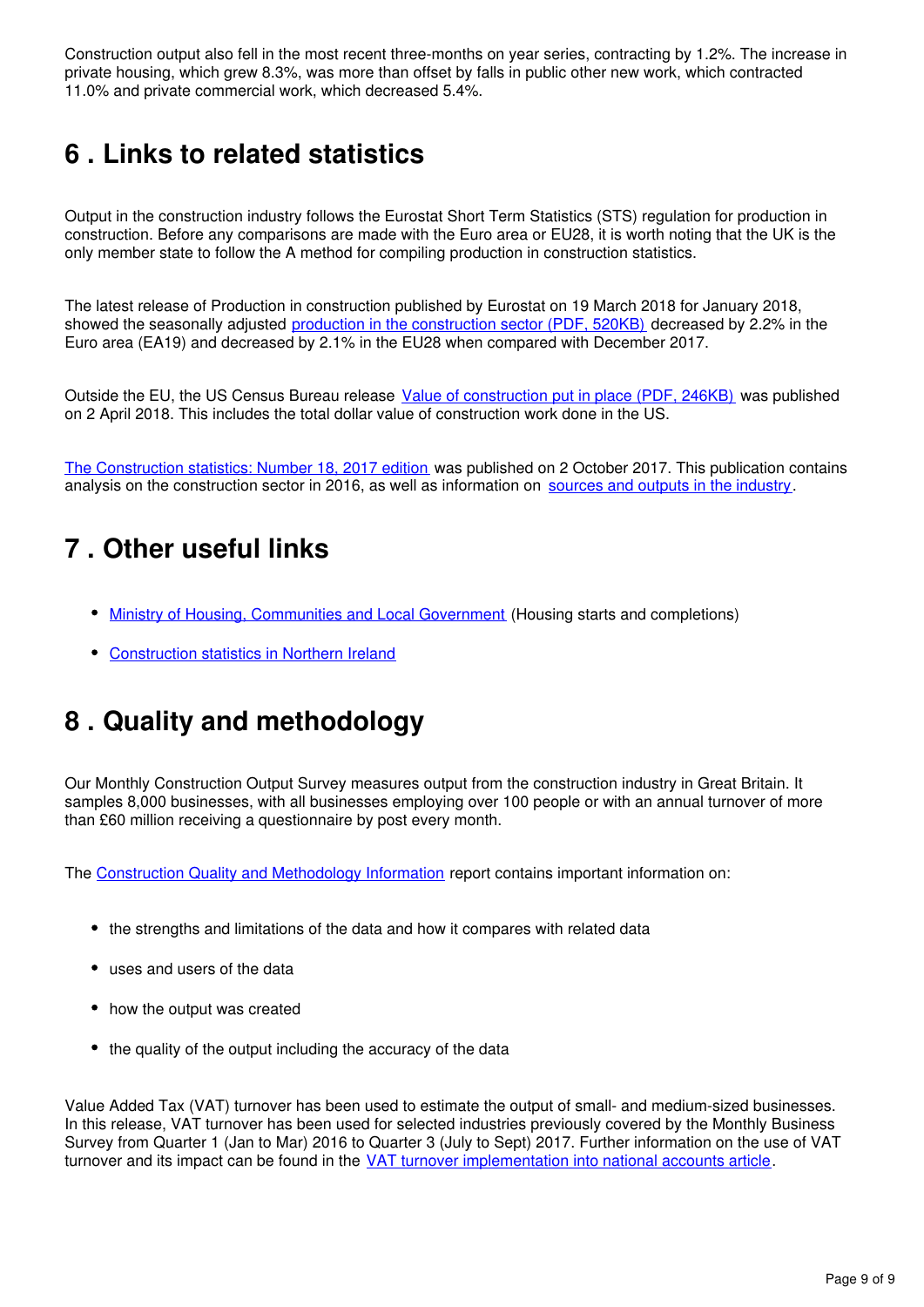### **1 A.A.** CONSTRUCTION OUTPUT: VOLUME SEASONALLY ADJUSTED **INDEX NUMBERS BY SECTOR**

 $Index 2015 = 100$ 

|      | New Housing       |                    |                         |                     |        | Other New Work                  |                            |                 |                   | Repair and Maintenance |                  |                       |                         |             |
|------|-------------------|--------------------|-------------------------|---------------------|--------|---------------------------------|----------------------------|-----------------|-------------------|------------------------|------------------|-----------------------|-------------------------|-------------|
|      |                   |                    |                         |                     |        | <b>Excluding Infrastructure</b> |                            |                 |                   | Housing                |                  |                       | All<br>Repair           |             |
|      | Public<br>housing | Private<br>housing | Total<br>new<br>housing | Infrastr-<br>ucture | Public | Private<br>industri-<br>al      | Private<br>commerci-<br>al | All<br>new work | Public<br>housing | Private<br>housing     | Total<br>housing | Non<br>housing<br>R&M | and<br>Maintena-<br>nce | All<br>Work |
|      | MV36              | <b>MV37</b>        | MVL7                    | <b>MV38</b>         | MV39   | MV3A                            | MV3B                       | MV3C            | MV3D              | MV3E                   | MV3F             | MV3G                  | MV3H                    | MV3I        |
| 1997 | 40.9              | 62.6               | 59.1                    | 61.6                | 51.6   | 163.7                           | 86.0                       | 71.2            | 112.6             | 102.7                  | 106.6            | 82.6                  | 93.4                    | 80.2        |
| 1998 | 33.1              | 63.3               | 58.4                    | 59.9                | 54.4   | 166.8                           | 93.2                       | 73.1            | 105.2             | 104.8                  | 105.0            | 83.5                  | 93.1                    | 81.4        |
| 1999 | 28.7              | 56.9               | 52.3                    | 58.2                | 61.2   | 172.1                           | 104.4                      | 75.2            | 100.9             | 103.5                  | 102.5            | 83.0                  | 91.7                    | 82.4        |
| 2000 | 36.1              | 63.6               | 59.1                    | 54.6                | 58.0   | 153.6                           | 105.2                      | 75.4            | 97.6              | 104.0                  | 101.5            | 87.4                  | 93.6                    | 83.2        |
| 2001 | 36.9              | 59.3               | 55.7                    | 58.5                | 58.5   | 156.9                           | 104.4                      | 75.3            | 92.3              | 108.6                  | 102.2            | 95.4                  | 98.3                    | 84.6        |
| 2002 | 41.7              | 64.7               | 61.0                    | 66.1                | 74.0   | 124.5                           | 107.8                      | 79.9            | 87.6              | 117.6                  | 105.7            | 101.7                 | 103.2                   | 89.5        |
| 2003 | 47.5              | 80.7               | 75.4                    | 62.3                | 92.9   | 131.5                           | 103.9                      | 84.8            | 99.0              | 114.9                  | 108.5            | 104.5                 | 106.1                   | 93.8        |
| 2004 | 57.1              | 98.1               | 91.5                    | 54.4                | 104.3  | 135.4                           | 114.6                      | 92.8            | 108.7             | 111.6                  | 110.1            | 99.9                  | 104.3                   | 98.8        |
| 2005 | 53.7              | 100.9              | 93.3                    | 52.2                | 93.9   | 132.7                           | 109.6                      | 90.1            | 108.0             | 101.6                  | 103.4            | 102.4                 | 102.6                   | 96.4        |
| 2006 | 63.3              | 101.2              | 95.1                    | 48.1                | 86.2   | 143.8                           | 119.0                      | 92.4            | 103.3             | 95.3                   | 97.7             | 102.7                 | 100.0                   | 97.1        |
| 2007 | 73.1              | 99.6               | 95.3                    | 47.5                | 84.8   | 140.5                           | 131.0                      | 95.7            | 97.9              | 92.9                   | 94.3             | 105.1                 | 99.6                    | 99.2        |
| 2008 | 66.1              | 77.3               | 75.5                    | 52.7                | 94.3   | 108.7                           | 132.5                      | 90.6            | 100.8             | 94.0                   | 96.0             | 108.6                 | 102.2                   | 96.6        |
| 2009 | 67.4              | 53.1               | 55.4                    | 60.4                | 114.1  | 76.3                            | 99.3                       | 76.7            | 98.0              | 82.2                   | 87.1             | 98.0                  | 92.5                    | 83.9        |
| 2010 | 99.3              | 62.1               | 68.1                    | 85.8                | 152.4  | 85.8                            | 99.2                       | 91.2            | 106.1             | 90.1                   | 95.0             | 86.3                  | 90.8                    | 91.0        |
| 2011 | 101.4             | 67.8               | 73.2                    | 92.9                | 140.9  | 77.7                            | 101.6                      | 93.3            | 97.5              | 90.8                   | 92.9             | 92.1                  | 92.5                    | 93.0        |
| 2012 | 84.9              | 66.1               | 69.2                    | 83.1                | 111.3  | 85.1                            | 91.6                       | 84.1            | 99.6              | 86.4                   | 90.4             | 91.8                  | 91.1                    | 86.6        |
| 2013 | 90.5              | 72.4               | 75.3                    | 85.0                | 100.6  | 77.3                            | 91.6                       | 84.9            | 95.6              | 88.4                   | 90.6             | 95.6                  | 93.0                    | 87.9        |
| 2014 | 119.4             | 90.6               | 95.3                    | 82.4                | 99.8   | 89.7                            | 97.4                       | 93.5            | 98.2              | 96.9                   | 97.3             | 102.2                 | 99.7                    | 95.7        |
| 2015 | 100.0             | 100.0              | 100.0                   | 100.0               | 100.0  | 100.0                           | 100.0                      | 100.0           | 100.0             | 100.0                  | 100.0            | 100.0                 | 100.0                   | 100.0       |
| 2016 | 96.3              | 113.1              | 110.4                   | 97.0                | 103.8  | 93.8                            | 107.5                      | 105.2           | 94.7              | 107.2                  | 103.4            | 99.6                  | 101.6                   | 103.9       |
| 2017 | 109.7             | 123.4              | 121.2                   | 102.9               | 101.6  | 92.3                            | 113.4                      | 111.5           | 90.7              | 118.9                  | 110.3            | 103.2                 | 106.9                   | 109.8       |

Users of these data should note that there may be instances where the pe-

riod on period growths for the same component differ between tables. This

is due to the growth rates being calculated at a higher precision than 1 dp within the production system. This accuracy is truncated when transferred into the published tables.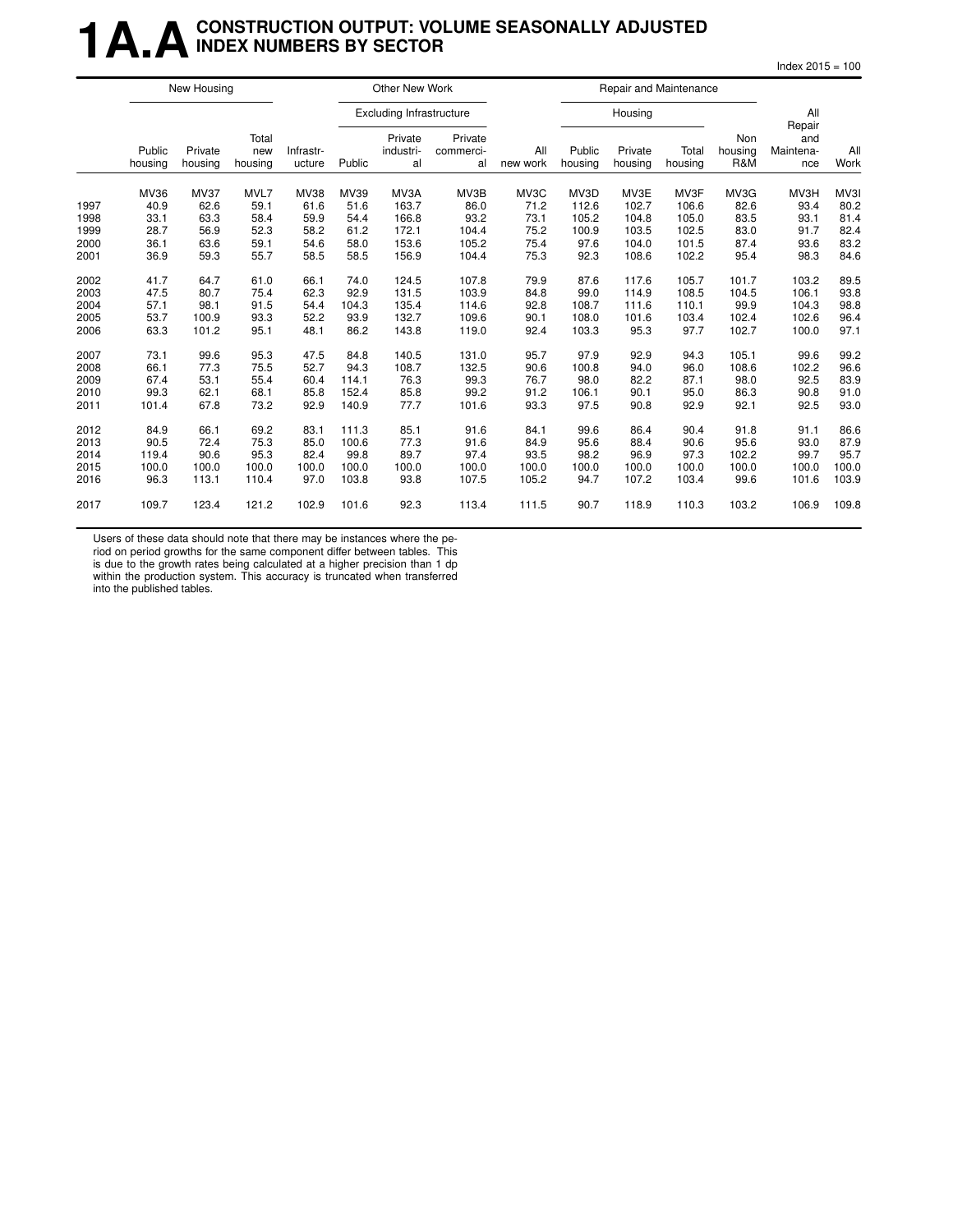### **1A.QCONSTRUCTION OUTPUT: VOLUME SEASONALLY ADJUSTED INDEX NUMBERS BY SECTOR**

Index 2015 = 100

|                                       | New Housing                          |                                             |                                      | Other New Work                              |                                       |                                          | Repair and Maintenance                   |                                      |                                        |                                          |                                         |                                          |                                          |                                      |
|---------------------------------------|--------------------------------------|---------------------------------------------|--------------------------------------|---------------------------------------------|---------------------------------------|------------------------------------------|------------------------------------------|--------------------------------------|----------------------------------------|------------------------------------------|-----------------------------------------|------------------------------------------|------------------------------------------|--------------------------------------|
|                                       |                                      |                                             |                                      |                                             |                                       | <b>Excluding Infrastructure</b>          |                                          |                                      |                                        | Housing                                  |                                         |                                          | All<br>Repair                            |                                      |
|                                       | Public<br>housing                    | Private<br>housing                          | Total<br>new<br>housing              | Infrastr-<br>ucture                         | Public                                | Private<br>industri-<br>al               | Private<br>commerci-<br>al               | All<br>new work                      | Public<br>housing                      | Private<br>housing                       | Total<br>housing                        | Non<br>housing<br>R&M                    | and<br>Maintena-<br>nce                  | All<br>Work                          |
| 2003 Q1<br>Q <sub>2</sub><br>Q3<br>Q4 | MV36<br>44.1<br>45.9<br>48.3<br>51.9 | <b>MV37</b><br>73.8<br>76.1<br>82.6<br>90.4 | MVL7<br>69.0<br>71.2<br>77.1<br>84.2 | <b>MV38</b><br>65.0<br>63.7<br>60.9<br>59.8 | MV39<br>83.4<br>89.2<br>95.7<br>103.2 | MV3A<br>126.7<br>126.6<br>131.7<br>140.8 | MV3B<br>102.9<br>101.7<br>103.1<br>108.1 | MV3C<br>81.8<br>82.5<br>85.0<br>89.8 | MV3D<br>87.6<br>97.4<br>107.3<br>103.9 | MV3E<br>107.2<br>119.1<br>117.0<br>116.1 | MV3F<br>99.4<br>110.5<br>113.1<br>111.2 | MV3G<br>103.4<br>105.1<br>106.2<br>103.4 | MV3H<br>101.3<br>107.3<br>109.1<br>106.6 | MV3I<br>90.2<br>92.6<br>94.9<br>97.5 |
| 2004 Q1                               | 56.8                                 | 96.1                                        | 89.7                                 | 56.7                                        | 106.9                                 | 142.4                                    | 113.6                                    | 93.0                                 | 111.2                                  | 117.9                                    | 115.0                                   | 105.4                                    | 109.5                                    | 100.7                                |
| Q2                                    | 58.1                                 | 97.6                                        | 91.2                                 | 55.8                                        | 106.0                                 | 136.8                                    | 116.2                                    | 93.7                                 | 107.7                                  | 109.2                                    | 108.3                                   | 98.4                                     | 102.6                                    | 98.9                                 |
| Q3                                    | 57.6                                 | 99.1                                        | 92.4                                 | 53.9                                        | 103.7                                 | 133.3                                    | 115.7                                    | 93.1                                 | 105.9                                  | 111.9                                    | 109.3                                   | 96.5                                     | 102.0                                    | 98.3                                 |
| Q4                                    | 56.0                                 | 99.6                                        | 92.5                                 | 51.2                                        | 100.7                                 | 129.2                                    | 113.0                                    | 91.3                                 | 109.8                                  | 107.3                                    | 107.7                                   | 99.3                                     | 102.9                                    | 97.2                                 |
| 2005 Q1                               | 53.8                                 | 100.2                                       | 92.7                                 | 52.3                                        | 98.9                                  | 127.0                                    | 111.1                                    | 90.7                                 | 114.5                                  | 104.8                                    | 107.8                                   | 105.2                                    | 106.1                                    | 97.9                                 |
| Q <sub>2</sub>                        | 52.7                                 | 102.8                                       | 94.7                                 | 51.0                                        | 95.8                                  | 131.9                                    | 110.3                                    | 90.7                                 | 114.0                                  | 101.6                                    | 105.5                                   | 103.1                                    | 103.9                                    | 97.2                                 |
| Q3                                    | 51.6                                 | 101.1                                       | 93.1                                 | 51.9                                        | 91.3                                  | 134.4                                    | 108.1                                    | 89.3                                 | 102.4                                  | 100.8                                    | 100.9                                   | 101.6                                    | 101.0                                    | 95.3                                 |
| Q4                                    | 56.7                                 | 99.7                                        | 92.8                                 | 53.5                                        | 89.5                                  | 137.5                                    | 109.0                                    | 89.8                                 | 100.9                                  | 99.3                                     | 99.5                                    | 99.9                                     | 99.4                                     | 95.1                                 |
| 2006 Q1                               | 59.6                                 | 99.2                                        | 92.8                                 | 51.6                                        | 88.7                                  | 144.1                                    | 113.5                                    | 91.1                                 | 101.3                                  | 99.2                                     | 99.6                                    | 100.1                                    | 99.6                                     | 96.0                                 |
| Q <sub>2</sub>                        | 62.5                                 | 100.6                                       | 94.4                                 | 47.9                                        | 86.5                                  | 142.1                                    | 116.0                                    | 91.2                                 | 100.4                                  | 97.6                                     | 98.2                                    | 104.5                                    | 101.2                                    | 96.7                                 |
| Q3                                    | 65.1                                 | 102.1                                       | 96.2                                 | 46.5                                        | 85.2                                  | 142.6                                    | 120.9                                    | 92.8                                 | 106.9                                  | 92.8                                     | 97.2                                    | 100.9                                    | 98.9                                     | 97.0                                 |
| Q4                                    | 66.0                                 | 103.1                                       | 97.1                                 | 46.4                                        | 84.4                                  | 146.6                                    | 125.6                                    | 94.6                                 | 104.7                                  | 91.7                                     | 95.8                                    | 105.2                                    | 100.5                                    | 98.8                                 |
| 2007 Q1                               | 73.0                                 | 103.1                                       | 98.2                                 | 45.7                                        | 84.1                                  | 148.7                                    | 128.0                                    | 95.7                                 | 104.3                                  | 93.9                                     | 97.1                                    | 107.1                                    | 102.1                                    | 100.0                                |
| Q2                                    | 74.6                                 | 101.0                                       | 96.7                                 | 46.6                                        | 84.3                                  | 147.5                                    | 130.7                                    | 96.2                                 | 96.8                                   | 94.8                                     | 95.1                                    | 104.3                                    | 99.6                                     | 99.5                                 |
| Q3                                    | 72.9                                 | 98.8                                        | 94.7                                 | 47.9                                        | 85.2                                  | 138.0                                    | 130.2                                    | 95.3                                 | 93.3                                   | 90.3                                     | 91.0                                    | 103.3                                    | 97.1                                     | 98.1                                 |
| Q4                                    | 71.9                                 | 95.5                                        | 91.7                                 | 49.6                                        | 85.5                                  | 127.6                                    | 135.0                                    | 95.6                                 | 97.3                                   | 92.8                                     | 94.0                                    | 105.7                                    | 99.8                                     | 99.2                                 |
| 2008 Q1                               | 68.9                                 | 90.8                                        | 87.2                                 | 51.5                                        | 90.4                                  | 125.8                                    | 138.8                                    | 96.3                                 | 97.7                                   | 92.5                                     | 94.0                                    | 109.5                                    | 101.7                                    | 100.3                                |
| Q <sub>2</sub>                        | 67.9                                 | 82.3                                        | 80.0                                 | 53.5                                        | 92.7                                  | 112.3                                    | 133.9                                    | 92.6                                 | 104.1                                  | 95.1                                     | 97.8                                    | 113.9                                    | 105.8                                    | 99.2                                 |
| Q3                                    | 66.2                                 | 73.0                                        | 72.0                                 | 54.8                                        | 96.8                                  | 104.4                                    | 134.0                                    | 90.5                                 | 101.9                                  | 91.1                                     | 94.4                                    | 109.2                                    | 101.8                                    | 96.4                                 |
| Q4                                    | 61.2                                 | 63.0                                        | 62.7                                 | 51.0                                        | 97.3                                  | 92.3                                     | 123.4                                    | 83.1                                 | 99.4                                   | 97.3                                     | 97.7                                    | 101.8                                    | 99.7                                     | 90.6                                 |
| 2009 Q1                               | 57.3                                 | 55.5                                        | 55.8                                 | 52.1                                        | 98.5                                  | 79.6                                     | 111.9                                    | 77.1                                 | 92.6                                   | 84.3                                     | 86.8                                    | 98.4                                     | 92.5                                     | 84.2                                 |
| Q <sub>2</sub>                        | 60.0                                 | 53.3                                        | 54.4                                 | 56.8                                        | 107.1                                 | 74.2                                     | 105.1                                    | 76.4                                 | 96.6                                   | 81.2                                     | 85.9                                    | 96.0                                     | 90.9                                     | 83.1                                 |
| Q3                                    | 70.4                                 | 50.6                                        | 53.8                                 | 60.8                                        | 119.5                                 | 73.2                                     | 94.0                                     | 75.2                                 | 103.6                                  | 86.6                                     | 91.9                                    | 103.3                                    | 97.5                                     | 84.6                                 |
| Q4                                    | 82.0                                 | 53.1                                        | 57.7                                 | 71.8                                        | 131.2                                 | 78.2                                     | 86.0                                     | 78.1                                 | 99.2                                   | 76.5                                     | 83.6                                    | 94.5                                     | 89.0                                     | 83.6                                 |
| 2010 Q1                               | 91.4                                 | 55.7                                        | 61.5                                 | 88.0                                        | 147.5                                 | 81.0                                     | 95.8                                     | 87.6                                 | 105.2                                  | 82.3                                     | 89.3                                    | 82.2                                     | 85.8                                     | 86.9                                 |
| Q2                                    | 95.3                                 | 61.2                                        | 66.7                                 | 92.1                                        | 154.7                                 | 84.5                                     | 98.4                                     | 91.9                                 | 109.2                                  | 89.1                                     | 95.3                                    | 88.2                                     | 91.8                                     | 91.9                                 |
| Q3                                    | 106.4                                | 66.0                                        | 72.5                                 | 86.3                                        | 150.4                                 | 98.8                                     | 104.0                                    | 94.6                                 | 106.2                                  | 95.4                                     | 98.7                                    | 86.5                                     | 92.8                                     | 93.9                                 |
| Q4                                    | 104.0                                | 65.7                                        | 71.8                                 | 76.7                                        | 157.0                                 | 79.1                                     | 98.5                                     | 90.6                                 | 103.9                                  | 93.6                                     | 96.8                                    | 88.4                                     | 92.7                                     | 91.3                                 |
| 2011 Q1                               | 107.9                                | 67.0                                        | 73.6                                 | 89.3                                        | 157.2                                 | 77.4                                     | 97.4                                     | 93.3                                 | 99.4                                   | 90.3                                     | 93.1                                    | 90.9                                     | 92.0                                     | 92.9                                 |
| Q <sub>2</sub>                        | 103.2                                | 67.4                                        | 73.2                                 | 98.2                                        | 143.8                                 | 79.6                                     | 101.4                                    | 94.7                                 | 99.1                                   | 89.7                                     | 92.5                                    | 90.5                                     | 91.6                                     | 93.6                                 |
| Q3                                    | 99.5                                 | 69.2                                        | 74.1                                 | 92.7                                        | 134.5                                 | 76.0                                     | 103.1                                    | 93.2                                 | 95.5                                   | 89.7                                     | 91.5                                    | 93.1                                     | 92.3                                     | 92.9                                 |
| Q4                                    | 95.2                                 | 67.6                                        | 72.0                                 | 91.5                                        | 128.1                                 | 77.9                                     | 104.4                                    | 92.0                                 | 96.1                                   | 93.7                                     | 94.4                                    | 94.0                                     | 94.2                                     | 92.8                                 |
| 2012 Q1                               | 90.7                                 | 70.3                                        | 73.6                                 | 84.8                                        | 121.5                                 | 84.1                                     | 95.5                                     | 88.2                                 | 96.6                                   | 90.7                                     | 92.5                                    | 93.1                                     | 92.8                                     | 89.9                                 |
| Q2                                    | 80.8                                 | 64.5                                        | 67.1                                 | 78.7                                        | 111.6                                 | 83.6                                     | 94.8                                     | 83.4                                 | 98.8                                   | 86.6                                     | 90.3                                    | 92.2                                     | 91.2                                     | 86.2                                 |
| Q3                                    | 84.6                                 | 63.5                                        | 66.9                                 | 84.1                                        | 107.9                                 | 82.7                                     | 87.2                                     | 81.7                                 | 101.7                                  | 85.5                                     | 90.4                                    | 90.3                                     | 90.4                                     | 84.9                                 |
| Q4                                    | 83.5                                 | 66.2                                        | 69.0                                 | 84.9                                        | 104.2                                 | 90.3                                     | 88.8                                     | 83.0                                 | 101.5                                  | 82.6                                     | 88.4                                    | 91.5                                     | 89.9                                     | 85.5                                 |
| 2013 Q1                               | 81.7                                 | 65.9                                        | 68.4                                 | 85.1                                        | 100.0                                 | 85.5                                     | 89.9                                     | 82.5                                 | 98.0                                   | 85.1                                     | 89.0                                    | 92.5                                     | 90.7                                     | 85.5                                 |
| Q2                                    | 86.6                                 | 71.3                                        | 73.8                                 | 84.9                                        | 101.2                                 | 74.3                                     | 89.2                                     | 83.6                                 | 94.8                                   | 87.2                                     | 89.5                                    | 94.3                                     | 91.8                                     | 86.6                                 |
| Q3                                    | 91.8                                 | 74.0                                        | 76.9                                 | 83.7                                        | 103.2                                 | 74.3                                     | 94.7                                     | 86.2                                 | 93.8                                   | 90.4                                     | 91.4                                    | 97.0                                     | 94.1                                     | 89.1                                 |
| Q4                                    | 101.9                                | 78.3                                        | 82.1                                 | 86.4                                        | 98.1                                  | 75.1                                     | 92.7                                     | 87.5                                 | 95.7                                   | 90.8                                     | 92.3                                    | 98.6                                     | 95.3                                     | 90.3                                 |
| 2014 Q1                               | 110.6                                | 84.6                                        | 88.8                                 | 82.6                                        | 96.1                                  | 83.2                                     | 96.1                                     | 90.2                                 | 97.6                                   | 96.6                                     | 96.9                                    | 98.6                                     | 97.7                                     | 92.9                                 |
| Q <sub>2</sub>                        | 118.8                                | 87.6                                        | 92.7                                 | 80.0                                        | 98.8                                  | 92.4                                     | 96.7                                     | 92.0                                 | 97.6                                   | 95.9                                     | 96.4                                    | 102.5                                    | 99.4                                     | 94.6                                 |
| Q3                                    | 126.4                                | 94.6                                        | 99.7                                 | 82.0                                        | 101.0                                 | 93.3                                     | 97.1                                     | 95.2                                 | 99.2                                   | 98.9                                     | 99.0                                    | 104.4                                    | 101.6                                    | 97.5                                 |
| Q4                                    | 121.7                                | 95.8                                        | 99.9                                 | 85.1                                        | 103.1                                 | 89.9                                     | 99.7                                     | 96.7                                 | 98.3                                   | 96.2                                     | 96.8                                    | 103.3                                    | 99.9                                     | 97.9                                 |
| 2015 Q1                               | 113.1                                | 97.7                                        | 100.2                                | 98.2                                        | 97.5                                  | 100.0                                    | 98.7                                     | 99.0                                 | 100.6                                  | 95.8                                     | 97.2                                    | 103.0                                    | 100.0                                    | 99.4                                 |
| Q2                                    | 106.5                                | 100.3                                       | 101.3                                | 102.1                                       | 99.6                                  | 96.1                                     | 99.6                                     | 100.5                                | 100.3                                  | 100.7                                    | 100.6                                   | 98.1                                     | 99.4                                     | 100.1                                |
| Q3                                    | 91.1                                 | 98.6                                        | 97.4                                 | 100.6                                       | 101.2                                 | 105.0                                    | 99.0                                     | 99.3                                 | 101.0                                  | 102.0                                    | 101.7                                   | 98.6                                     | 100.2                                    | 99.7                                 |
| Q4                                    | 89.3                                 | 103.3                                       | 101.1                                | 99.1                                        | 101.7                                 | 98.9                                     | 102.7                                    | 101.1                                | 98.1                                   | 101.4                                    | 100.4                                   | 100.3                                    | 100.4                                    | 100.8                                |
| 2016 Q1                               | 92.5                                 | 109.9                                       | 107.1                                | 96.4                                        | 100.0                                 | 90.9                                     | 104.1                                    | 102.4                                | 98.4                                   | 102.3                                    | 101.1                                   | 97.0                                     | 99.1                                     | 101.2                                |
| Q2                                    | 91.8                                 | 111.5                                       | 108.4                                | 93.4                                        | 105.2                                 | 97.6                                     | 106.4                                    | 103.8                                | 95.6                                   | 103.9                                    | 101.4                                   | 100.8                                    | 101.1                                    | 102.8                                |
| Q3                                    | 96.2                                 | 113.1                                       | 110.4                                | 98.6                                        | 104.9                                 | 91.6                                     | 108.4                                    | 105.8                                | 91.0                                   | 108.9                                    | 103.4                                   | 98.6                                     | 101.1                                    | 104.1                                |
| Q4                                    | 104.6                                | 117.8                                       | 115.7                                | 99.6                                        | 105.3                                 | 95.1                                     | 111.1                                    | 108.9                                | 93.8                                   | 113.5                                    | 107.5                                   | 102.0                                    | 104.8                                    | 107.4                                |
| 2017 Q1                               | 108.0                                | 121.1                                       | 119.0                                | 103.6                                       | 108.0                                 | 89.0                                     | 115.5                                    | 112.1                                | 91.0                                   | 116.6                                    | 108.8                                   | 103.5                                    | 106.2                                    | 109.9                                |
| Q <sub>2</sub>                        | 109.1                                | 118.9                                       | 117.3                                | 103.7                                       | 101.0                                 | 91.4                                     | 115.5                                    | 110.8                                | 92.4                                   | 119.4                                    | 111.2                                   | 103.1                                    | 107.2                                    | 109.5                                |
| Q3                                    | 111.6                                | 123.1                                       | 121.2                                | 103.2                                       | 98.5                                  | 96.5                                     | 113.1                                    | 111.4                                | 90.4                                   | 120.0                                    | 110.9                                   | 104.0                                    | 107.6                                    | 110.0                                |
| Q4                                    | 110.1                                | 130.5                                       | 127.2                                | 101.1                                       | 98.7                                  | 92.4                                     | 109.6                                    | 111.8                                | 89.2                                   | 119.6                                    | 110.3                                   | 102.3                                    | 106.4                                    | 109.9                                |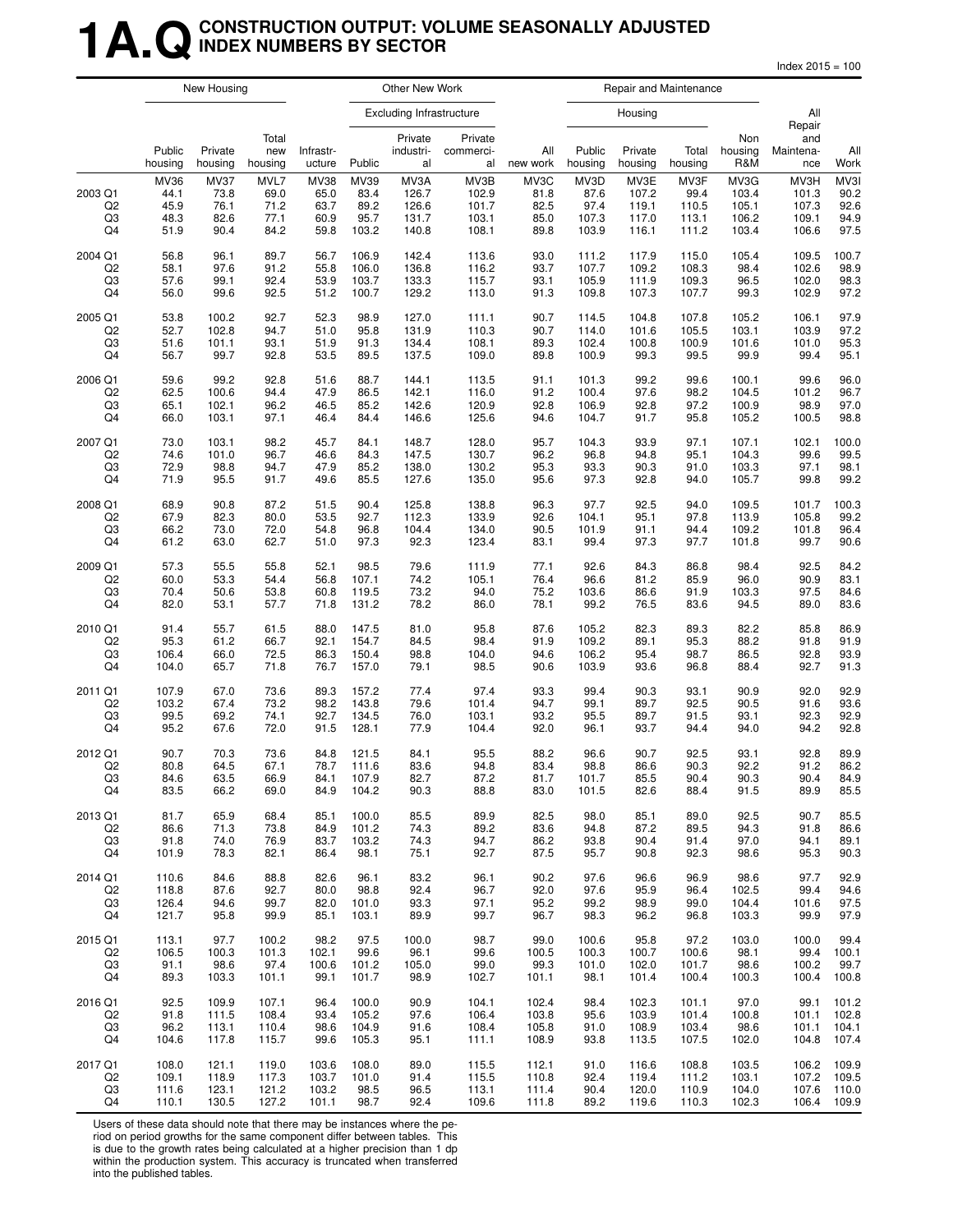#### **1 A.M** CONSTRUCTION OUTPUT: VOLUME SEASONALLY ADJUSTED **INDEX NUMERS BY SECTOR**

 $Index 2015 = 100$ 

|                                             | New Housing                                                  |                                                             |                                                      |                                                       | Other New Work                                             |                                                      |                                                            | Repair and Maintenance                                                                      |                                                      |                                                      |                                                      |                                                      |                                                                             |                                                             |
|---------------------------------------------|--------------------------------------------------------------|-------------------------------------------------------------|------------------------------------------------------|-------------------------------------------------------|------------------------------------------------------------|------------------------------------------------------|------------------------------------------------------------|---------------------------------------------------------------------------------------------|------------------------------------------------------|------------------------------------------------------|------------------------------------------------------|------------------------------------------------------|-----------------------------------------------------------------------------|-------------------------------------------------------------|
|                                             |                                                              |                                                             |                                                      |                                                       |                                                            | <b>Excluding Infrastructure</b>                      |                                                            |                                                                                             |                                                      | Housing                                              |                                                      |                                                      | All<br>Repair                                                               |                                                             |
|                                             | Public<br>housing                                            | Private<br>housing                                          | Total<br>new<br>housing                              | Infrastr-<br>ucture                                   | Public                                                     | Private<br>industri-<br>al                           | Private<br>commerci-<br>al                                 | All<br>new work                                                                             | Public<br>housing                                    | Private<br>housing                                   | Total<br>housing                                     | Non<br>housing<br>R&M                                | and<br>Maintena-<br>nce                                                     | All<br>Work                                                 |
| 2011 Jul<br>Aug<br>Sep<br>Oct<br>Nov<br>Dec | MV36<br>95.6<br>$\frac{97.2}{105.6}$<br>96.0<br>98.2<br>91.4 | <b>MV37</b><br>70.6<br>69.2<br>67.6<br>66.4<br>67.7<br>68.5 | MVL7<br>74.7<br>73.7<br>73.7<br>71.2<br>72.7<br>72.2 | MV38<br>97.8<br>90.4<br>90.0<br>84.5<br>89.8<br>100.2 | MV39<br>139.9<br>132.4<br>131.2<br>123.4<br>123.7<br>137.2 | MV3A<br>70.4<br>79.1<br>78.5<br>79.4<br>82.2<br>72.2 | MV3B<br>103.4<br>101.9<br>104.0<br>103.3<br>104.0<br>106.0 | MV3C<br>94.8<br>92.2<br>92.5<br>89.5<br>91.5<br>95.0                                        | MV3D<br>96.8<br>95.9<br>93.8<br>95.3<br>95.5<br>97.6 | MV3E<br>89.4<br>88.8<br>90.9<br>94.0<br>93.5<br>93.5 | MV3F<br>91.7<br>91.0<br>91.8<br>94.4<br>94.1<br>94.8 | MV3G<br>93.5<br>93.1<br>92.8<br>91.3<br>92.8<br>98.1 | MV3H<br>92.6<br>92.0<br>92.3<br>92.9<br>93.4<br>96.4                        | MV3I<br>94.0<br>92.1<br>92.5<br>90.7<br>92.2<br>95.5        |
| 2012 Jan<br>Feb<br>Mar<br>Apr<br>May<br>Jun | 99.7<br>88.1<br>84.3<br>87.6<br>81.2<br>73.6                 | 69.5<br>69.6<br>71.9<br>64.0<br>65.5<br>63.9                | 74.4<br>72.5<br>73.9<br>67.8<br>68.1<br>65.5         | 90.7<br>83.2<br>80.5<br>81.1<br>76.9<br>78.3          | 126.7<br>120.5<br>117.4<br>115.7<br>114.4<br>104.6         | 82.0<br>85.0<br>85.1<br>86.5<br>86.5<br>77.7         | 97.1<br>91.9<br>97.6<br>95.4<br>97.0<br>92.2               | 90.6<br>86.4<br>87.6<br>84.9<br>84.4<br>80.8                                                | 96.7<br>96.7<br>96.5<br>96.7<br>101.5<br>98.1        | 88.7<br>91.7<br>91.8<br>87.6<br>89.9<br>82.3         | 91.2<br>93.2<br>93.2<br>90.4<br>93.5<br>87.1         | 90.4<br>93.9<br>94.9<br>91.6<br>93.6<br>91.5         | 90.8<br>93.6<br>94.0<br>91.0<br>93.5<br>89.3                                | 90.6<br>89.0<br>89.9<br>87.1<br>87.7<br>83.9                |
| Jul<br>Aug<br>Sep<br>Oct<br>Nov<br>Dec      | 87.6<br>82.8<br>83.4<br>82.5<br>83.0<br>85.0                 | 63.1<br>61.6<br>65.9<br>66.1<br>67.2<br>65.2                | 67.0<br>65.0<br>68.7<br>68.7<br>69.7<br>68.4         | 77.5<br>89.7<br>85.0<br>85.7<br>86.0<br>82.8          | 107.5<br>108.5<br>107.6<br>108.2<br>104.9<br>99.6          | 83.6<br>80.2<br>84.2<br>89.2<br>90.1<br>91.5         | 87.3<br>88.2<br>86.2<br>88.3<br>88.0<br>90.0               | 80.5<br>82.4<br>82.3<br>83.4<br>83.4<br>82.3                                                | 101.6<br>101.1<br>102.5<br>101.9<br>102.7<br>99.8    | 91.2<br>84.0<br>81.2<br>81.1<br>82.7<br>84.0         | 94.3<br>89.2<br>87.7<br>87.4<br>88.8<br>88.9         | 92.1<br>88.9<br>$\frac{90.0}{89.7}$<br>94.5<br>90.1  | 93.2<br>89.1<br>$88.8$<br>$88.6$<br>91.6<br>89.5                            | 85.1<br>84.8<br>84.7<br>85.3<br>86.4<br>84.9                |
| 2013 Jan<br>Feb<br>Mar<br>Apr<br>May<br>Jun | 80.8<br>83.0<br>81.4<br>84.9<br>87.0<br>88.1                 | 63.4<br>68.3<br>65.9<br>69.6<br>69.9<br>74.3                | 66.2<br>70.6<br>68.4<br>72.1<br>72.7<br>76.5         | 82.0<br>85.9<br>87.3<br>83.4<br>82.9<br>88.3          | 96.0<br>102.0<br>102.0<br>99.0<br>103.2<br>101.5           | 90.2<br>86.1<br>80.1<br>76.5<br>73.1<br>73.4         | 90.8<br>89.1<br>90.0<br>88.7<br>89.7<br>89.1               | 81.1<br>83.4<br>82.9<br>82.4<br>83.1<br>85.2                                                | 97.2<br>99.7<br>97.2<br>98.2<br>93.5<br>92.6         | 84.5<br>85.4<br>85.4<br>84.7<br>87.5<br>89.3         | 88.4<br>89.7<br>89.0<br>88.8<br>89.3<br>90.3         | 90.9<br>94.0<br>92.7<br>92.9<br>94.4<br>95.7         | 89.6<br>$\begin{array}{c} 91.8 \\ 90.8 \end{array}$<br>90.8<br>91.8<br>92.9 | 84.2<br>86.5<br>85.8<br>85.5<br>86.3<br>88.0                |
| Jul<br>Aug<br>Sep<br>Oct<br>Nov<br>Dec      | $90.9$<br>$91.8$<br>92.6<br>102.4<br>103.2<br>100.1          | 72.6<br>74.9<br>74.5<br>77.6<br>77.1<br>80.2                | 75.5<br>77.6<br>77.4<br>81.6<br>81.3<br>83.4         | 84.2<br>86.6<br>80.2<br>89.3<br>84.9<br>85.0          | 101.5<br>101.5<br>106.5<br>99.2<br>97.6<br>97.5            | $71.3$<br>81.7<br>69.9<br>74.2<br>72.9<br>78.1       | 92.3<br>94.5<br>97.3<br>94.9<br>91.5<br>91.7               | 84.8<br>87.2<br>86.6<br>88.6<br>86.4<br>87.4                                                | 89.6<br>97.3<br>94.4<br>96.5<br>94.7<br>95.8         | 89.1<br>90.8<br>91.2<br>91.0<br>92.2<br>89.2         | 89.2<br>92.8<br>92.2<br>92.7<br>92.9<br>91.2         | 95.4<br>99.2<br>96.4<br>99.7<br>97.4<br>98.5         | 92.2<br>96.0<br>94.2<br>96.1<br>95.1<br>94.8                                | 87.5<br>90.4<br>89.4<br>91.3<br>89.6<br>90.1                |
| 2014 Jan<br>Feb<br>Mar<br>Apr<br>May<br>Jun | 106.3<br>110.8<br>114.6<br>109.5<br>122.5<br>124.4           | 87.3<br>82.0<br>84.5<br>85.6<br>87.9<br>89.4                | 90.3<br>86.6<br>89.4<br>89.4<br>93.5<br>95.1         | 83.7<br>83.9<br>80.2<br>79.9<br>81.7<br>78.3          | 95.9<br>95.3<br>97.1<br>101.6<br>96.4<br>98.6              | 77.7<br>84.4<br>87.4<br>92.8<br>91.3<br>93.1         | 93.8<br>94.7<br>99.7<br>98.0<br>96.4<br>95.8               | 90.0<br>89.3<br>91.3<br>91.5<br>92.2<br>92.2                                                | 102.7<br>95.2<br>94.9<br>97.9<br>96.5<br>98.4        | 95.3<br>98.0<br>96.6<br>97.7<br>95.8<br>94.2         | 97.5<br>97.1<br>96.1<br>97.7<br>96.0<br>95.5         | 99.4<br>97.9<br>98.5<br>102.0<br>101.4<br>104.0      | 98.4<br>97.5<br>97.2<br>99.8<br>98.6<br>99.6                                | 93.0<br>92.3<br>93.4<br>94.5<br>94.5<br>94.9                |
| Jul<br>Aug<br>Sep<br>Oct<br>Nov<br>Dec      | 123.9<br>128.3<br>127.0<br>124.3<br>119.7<br>121.0           | 94.1<br>94.3<br>95.3<br>95.0<br>97.4<br>94.9                | 98.9<br>99.7<br>100.4<br>99.7<br>101.0<br>99.1       | 81.4<br>81.1<br>83.3<br>83.7<br>86.3<br>85.2          | 98.6<br>102.8<br>101.6<br>104.5<br>102.7<br>102.1          | 92.6<br>92.7<br>94.6<br>87.5<br>89.2<br>93.0         | 97.4<br>96.3<br>97.6<br>96.6<br>100.2<br>102.4             | 94.6<br>95.0<br>96.0<br>95.5<br>97.4<br>97.3                                                | 98.8<br>100.5<br>98.4<br>96.8<br>100.8<br>97.2       | 97.0<br>102.2<br>97.4<br>97.2<br>95.9<br>95.4        | 97.6<br>101.7<br>97.7<br>97.0<br>97.4<br>95.9        | 103.0<br>104.7<br>105.4<br>102.7<br>104.5<br>102.5   | 100.2<br>103.2<br>101.5<br>99.8<br>100.9<br>99.1                            | 96.6<br>97.9<br>98.0<br>97.0<br>98.7<br>97.9                |
| 2015 Jan<br>Feb<br>Mar<br>Apr<br>May<br>Jun | 112.9<br>115.1<br>111.3<br>115.4<br>103.2<br>100.8           | 99.2<br>96.1<br>97.7<br>100.5<br>101.8<br>98.8              | 101.4<br>99.2<br>99.9<br>102.9<br>102.0<br>99.1      | 96.4<br>96.4<br>101.9<br>105.4<br>102.1<br>98.7       | 95.6<br>99.9<br>97.0<br>98.0<br>98.6<br>102.1              | 103.3<br>100.4<br>96.2<br>98.1<br>91.3<br>98.9       | 99.4<br>99.8<br>96.9<br>97.6<br>99.0<br>102.2              | 99.3<br>98.9<br>98.9<br>101.1<br>100.2<br>100.3                                             | 101.2<br>98.6<br>102.0<br>97.5<br>101.5<br>101.7     | 95.4<br>93.5<br>98.5<br>99.8<br>100.2<br>102.2       | 97.1<br>95.0<br>99.5<br>99.1<br>100.6<br>102.1       | 103.2<br>99.5<br>106.2<br>98.9<br>98.2<br>97.1       | 100.1<br>97.2<br>102.8<br>99.0<br>99.4<br>99.7                              | 99.6<br>98.3<br>100.3<br>100.3<br>99.9<br>100.0             |
| Jul<br>Aug<br>Sep<br>Oct<br>Nov<br>Dec      | 95.8<br>87.2<br>90.4<br>88.9<br>86.7<br>92.2                 | 98.9<br>98.4<br>98.6<br>101.5<br>100.5<br>108.0             | 98.4<br>96.6<br>97.3<br>99.5<br>98.3<br>105.5        | 103.2<br>100.4<br>98.1<br>98.0<br>92.7<br>106.7       | 101.4<br>100.1<br>102.2<br>100.0<br>101.7<br>103.4         | 105.7<br>104.2<br>105.1<br>100.1<br>101.3<br>95.4    | 100.1<br>99.8<br>$97.0$<br>102.9<br>102.9<br>102.4         | 100.6<br>99.1<br>98.3<br>100.2<br>99.0<br>104.1                                             | 100.5<br>100.2<br>102.4<br>98.8<br>96.9<br>98.7      | 102.2<br>101.3<br>102.6<br>103.3<br>101.8<br>99.2    | 101.7<br>101.0<br>102.5<br>101.9<br>100.3<br>99.1    | 100.9<br>95.7<br>99.3<br>99.4<br>100.4<br>101.1      | 101.3<br>98.4<br>100.9<br>100.7<br>100.4<br>100.1                           | 100.9<br>98.8<br>99.3<br>100.4<br>99.5<br>102.6             |
| 2016 Jan<br>Feb<br>Mar<br>Apr<br>May<br>Jun | 94.8<br>89.5<br>93.1<br>88.7<br>90.2<br>96.5                 | 106.8<br>112.4<br>110.4<br>113.7<br>110.5<br>110.4          | 104.8<br>108.8<br>107.6<br>109.7<br>107.3<br>108.2   | 96.2<br>97.9<br>95.2<br>93.4<br>94.2<br>92.5          | 102.0<br>101.9<br>96.0<br>105.7<br>106.1<br>103.8          | 91.7<br>84.7<br>96.3<br>96.1<br>102.3<br>94.4        | 105.6<br>105.9<br>100.9<br>105.8<br>106.1<br>107.2         | 102.3<br>103.7<br>101.2<br>104.1<br>103.9<br>103.5                                          | 98.9<br>98.9<br>97.5<br>98.1<br>95.1<br>93.6         | 103.2<br>101.5<br>102.3<br>103.9<br>102.4<br>105.5   | 101.9<br>100.7<br>100.9<br>102.1<br>100.2<br>101.9   | 99.2<br>99.3<br>92.7<br>102.4<br>99.8<br>100.3       | 100.6<br>100.0<br>96.9<br>102.3<br>100.0<br>101.1                           | 101.7<br>$102.3$<br>$99.7$<br>$103.4$<br>$102.5$<br>$102.6$ |
| Jul<br>Aug<br>Sep<br>Oct<br>Nov<br>Dec      | 95.7<br>95.2<br>97.6<br>100.0<br>103.5<br>110.3              | 112.9<br>112.2<br>114.4<br>115.5<br>117.1<br>120.9          | 110.1<br>109.4<br>111.7<br>113.0<br>114.9<br>119.2   | 99.3<br>96.9<br>99.6<br>$96.0$<br>100.6<br>102.4      | 108.3<br>104.2<br>102.1<br>102.6<br>105.5<br>107.6         | 89.3<br>90.7<br>94.9<br>95.0<br>96.4<br>93.9         | 107.5<br>107.8<br>109.9<br>110.0<br>109.5<br>113.9         | 105.9<br>104.8<br>106.8<br>106.6<br>108.4<br>111.6                                          | 92.3<br>89.3<br>91.3<br>92.8<br>91.1<br>97.4         | 107.1<br>107.7<br>112.0<br>109.5<br>115.0<br>115.9   | 102.6<br>102.1<br>105.7<br>104.5<br>107.7<br>110.3   | 98.3<br>99.2<br>98.4<br>103.2<br>100.8<br>102.1      | 100.5<br>100.7<br>102.1<br>103.9<br>104.4<br>106.3                          | 103.9<br>103.3<br>$105.1$<br>$105.6$<br>$106.9$<br>109.7    |
| 2017 Jan<br>Feb<br>Mar<br>Apr<br>May<br>Jun | 106.6<br>105.1<br>112.4<br>106.7<br>115.0<br>105.8           | 120.0<br>119.4<br>123.9<br>116.9<br>117.8<br>122.1          | 117.8<br>117.1<br>122.0<br>115.2<br>117.3<br>119.4   | 109.1<br>101.6<br>100.3<br>103.9<br>103.6<br>103.5    | 111.7<br>107.0<br>105.4<br>103.1<br>101.4<br>98.5          | 93.3<br>86.4<br>87.4<br>88.0<br>85.5<br>100.5        | 113.9<br>115.9<br>116.6<br>116.6<br>115.9<br>114.1         | $\begin{array}{c} 113.0 \\ 110.9 \\ 112.4 \\ 110.5 \\ \vdots \end{array}$<br>110.7<br>111.3 | 89.4<br>91.4<br>92.2<br>91.7<br>90.4<br>95.0         | 116.9<br>116.8<br>116.1<br>117.9<br>120.7<br>119.6   | 108.6<br>109.1<br>108.8<br>109.9<br>111.5<br>112.1   | 101.9<br>104.3<br>104.3<br>103.1<br>103.1<br>103.1   | $105.3$<br>$106.7$<br>106.6<br>106.6<br>107.4<br>107.7                      | $110.2$<br>$109.4$<br>110.3<br>109.1<br>109.5<br>110.0      |
| Jul<br>Aug<br>Sep<br>Oct<br>Nov<br>Dec      | 110.4<br>112.2<br>112.2<br>103.4<br>110.2<br>116.8           | 120.9<br>125.0<br>123.2<br>126.0<br>130.5<br>135.1          | 119.2<br>123.0<br>121.5<br>122.4<br>127.2<br>132.2   | 102.5<br>103.8<br>103.3<br>101.0<br>98.1<br>104.2     | 95.2<br>101.0<br>99.3<br>97.9<br>94.5<br>103.6             | 95.0<br>97.4<br>97.3<br>102.7<br>89.4<br>85.1        | 113.0<br>114.7<br>111.6<br>108.6<br>109.7<br>110.7         | 110.1<br>112.9<br>111.2<br>110.3<br>110.6<br>114.6                                          | 91.7<br>90.0<br>89.5<br>89.9<br>87.8<br>90.0         | 120.4<br>121.6<br>117.8<br>119.3<br>122.4<br>117.1   | 111.7<br>112.0<br>109.2<br>110.3<br>111.8<br>108.8   | 104.7<br>102.8<br>104.5<br>102.4<br>102.3<br>102.2   | 108.3<br>107.5<br>106.9<br>106.5<br>107.2<br>105.6                          | 109.4<br>110.9<br>109.6<br>108.9<br>109.4<br>111.3          |
| 2018 Jan<br>Feb                             | 97.8<br>100.1                                                | 126.7<br>128.5                                              | 122.0<br>124.0                                       | 106.0<br>96.0                                         | 93.5<br>93.2                                               | 97.2<br>90.5                                         | 107.4<br>107.1                                             | 110.0<br>108.2                                                                              | 88.0<br>87.5                                         | 115.9<br>116.1                                       | 107.4<br>107.3                                       | 100.5<br>97.4                                        | 104.1<br>102.5                                                              | 107.9<br>106.1                                              |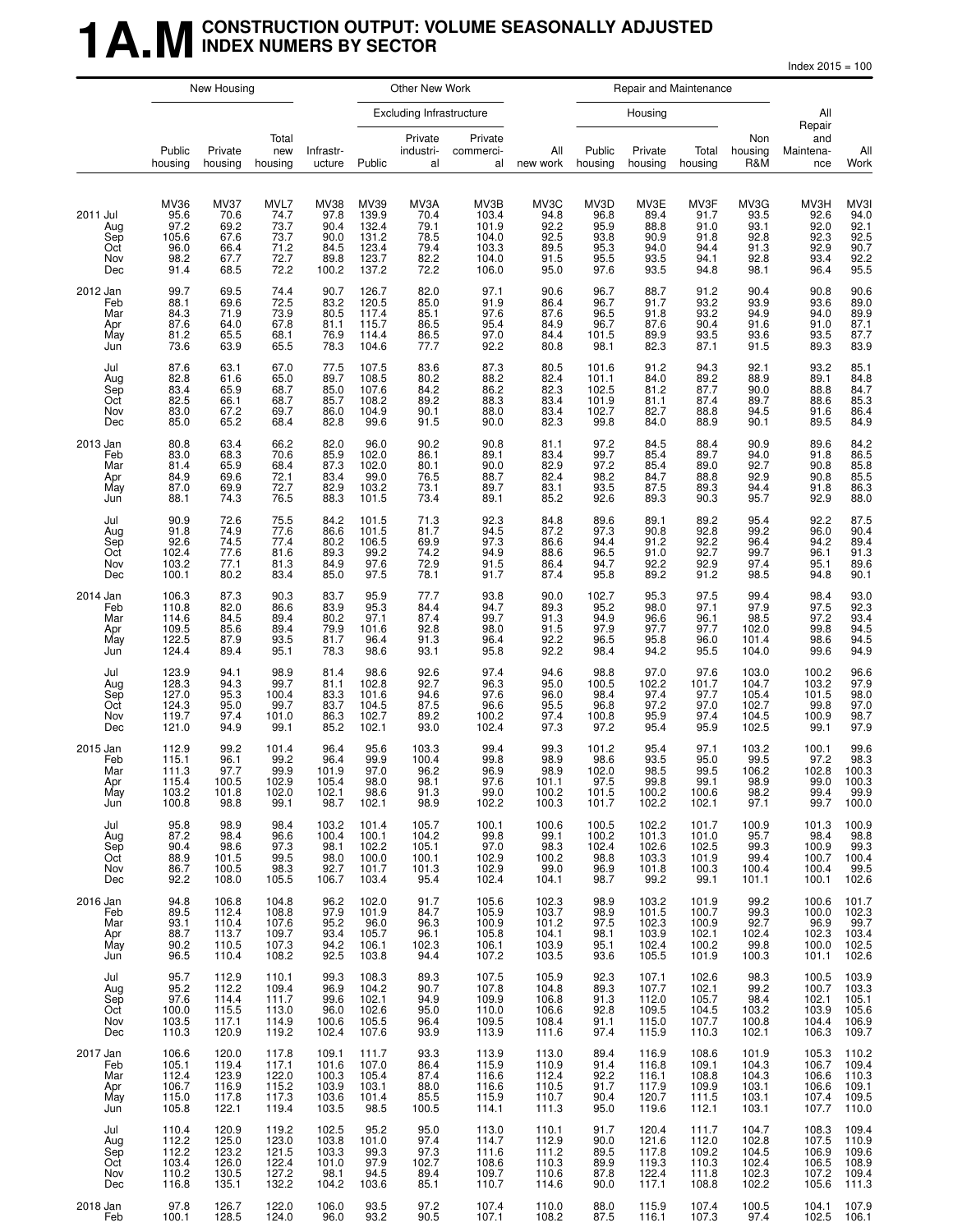### **1B.A** CONSTRUCTION OUTPUT: VOLUME NON-SEASONALLY ADJUSTED **INDEX NUMBERS BY SECTOR**

 $Index 2015 = 100$ 

|      |                   | New Housing        |                         |                     |        | Other New Work                  |                            |                 |                   | Repair and Maintenance |                  |                       |                                   |             |
|------|-------------------|--------------------|-------------------------|---------------------|--------|---------------------------------|----------------------------|-----------------|-------------------|------------------------|------------------|-----------------------|-----------------------------------|-------------|
|      |                   |                    |                         |                     |        | <b>Excluding Infrastructure</b> |                            |                 |                   | Housing                |                  |                       | All                               |             |
|      | Public<br>housing | Private<br>housing | Total<br>new<br>housing | Infrastr-<br>ucture | Public | Private<br>industri-<br>al      | Private<br>commerci-<br>al | All<br>new work | Public<br>housing | Private<br>housing     | Total<br>housing | Non<br>housing<br>R&M | Repair<br>and<br>Maintena-<br>nce | All<br>Work |
|      | MV3J              | MV3K               | MVL8                    | MV3L                | MV3M   | MV3N                            | MV3O                       | MV3P            | MV3Q              | MV3R                   | MV3S             | MV3T                  | MV3U                              | MV3V        |
| 1997 | 39.5              | 63.1               | 59.3                    | 63.8                | 52.5   | 166.3                           | 87.5                       | 73.0            | 114.8             | 106.0                  | 108.7            | 82.1                  | 95.7                              | 81.2        |
| 1998 | 32.0              | 63.6               | 58.5                    | 62.0                | 55.3   | 169.3                           | 94.8                       | 74.9            | 107.2             | 108.1                  | 107.8            | 83.0                  | 95.7                              | 82.4        |
| 1999 | 27.8              | 57.5               | 52.7                    | 60.5                | 62.5   | 175.5                           | 106.6                      | 77.1            | 103.2             | 107.3                  | 106.0            | 82.9                  | 94.7                              | 83.4        |
| 2000 | 34.9              | 64.1               | 59.4                    | 56.6                | 59.0   | 156.2                           | 107.1                      | 77.3            | 99.7              | 107.5                  | 105.1            | 87.0                  | 96.3                              | 84.1        |
| 2001 | 35.7              | 59.8               | 55.9                    | 60.6                | 59.6   | 159.6                           | 106.3                      | 77.0            | 94.2              | 112.2                  | 106.7            | 95.0                  | 101.0                             | 85.6        |
| 2002 | 40.4              | 65.1               | 61.1                    | 68.5                | 75.3   | 126.5                           | 109.8                      | 81.5            | 89.4              | 121.4                  | 111.6            | 101.2                 | 106.5                             | 90.5        |
| 2003 | 46.0              | 81.4               | 75.7                    | 64.6                | 94.6   | 133.7                           | 105.9                      | 87.0            | 101.1             | 118.7                  | 113.3            | 104.1                 | 108.8                             | 94.8        |
| 2004 | 55.5              | 99.3               | 92.2                    | 56.6                | 106.6  | 138.2                           | 117.2                      | 95.6            | 111.3             | 115.7                  | 114.4            | 99.9                  | 107.3                             | 99.8        |
| 2005 | 52.3              | 102.3              | 94.3                    | 54.4                | 96.1   | 135.8                           | 112.3                      | 93.1            | 110.8             | 105.6                  | 107.2            | 102.6                 | 105.0                             | 97.4        |
| 2006 | 61.8              | 103.1              | 96.4                    | 50.4                | 88.7   | 147.8                           | 122.4                      | 95.6            | 106.5             | 99.5                   | 101.6            | 103.3                 | 102.4                             | 98.1        |
| 2007 | 71.6              | 101.8              | 96.9                    | 49.9                | 87.5   | 144.8                           | 135.2                      | 99.0            | 101.3             | 97.3                   | 98.5             | 106.1                 | 102.2                             | 100.1       |
| 2008 | 64.8              | 79.1               | 76.8                    | 55.5                | 97.5   | 112.2                           | 137.0                      | 93.4            | 104.4             | 98.6                   | 100.4            | 109.8                 | 105.0                             | 97.6        |
| 2009 | 66.1              | 54.3               | 56.2                    | 63.6                | 117.9  | 78.7                            | 102.6                      | 79.0            | 101.4             | 86.1                   | 90.8             | 99.1                  | 94.8                              | 84.7        |
| 2010 | 99.3              | 62.1               | 68.1                    | 85.8                | 152.4  | 85.8                            | 99.2                       | 91.2            | 106.1             | 90.1                   | 95.0             | 86.3                  | 90.8                              | 91.0        |
| 2011 | 101.4             | 67.8               | 73.2                    | 92.9                | 140.9  | 77.7                            | 101.6                      | 93.3            | 97.5              | 90.8                   | 92.9             | 92.1                  | 92.5                              | 93.0        |
| 2012 | 84.9              | 66.1               | 69.2                    | 83.1                | 111.3  | 85.1                            | 91.6                       | 84.1            | 99.6              | 86.4                   | 90.4             | 91.8                  | 91.1                              | 86.6        |
| 2013 | 90.5              | 72.4               | 75.3                    | 85.0                | 100.6  | 77.3                            | 91.6                       | 84.9            | 95.6              | 88.4                   | 90.6             | 95.6                  | 93.0                              | 87.9        |
| 2014 | 119.4             | 90.6               | 95.3                    | 82.4                | 99.8   | 89.7                            | 97.4                       | 93.5            | 98.2              | 96.9                   | 97.3             | 102.2                 | 99.7                              | 95.7        |
| 2015 | 100.0             | 100.0              | 100.0                   | 100.0               | 100.0  | 100.0                           | 100.0                      | 100.0           | 100.0             | 100.0                  | 100.0            | 100.0                 | 100.0                             | 100.0       |
| 2016 | 96.3              | 113.1              | 110.4                   | 97.0                | 103.8  | 93.8                            | 107.5                      | 105.2           | 94.7              | 107.2                  | 103.4            | 99.6                  | 101.6                             | 103.9       |
| 2017 | 109.7             | 123.4              | 121.2                   | 102.9               | 101.6  | 92.3                            | 113.4                      | 111.5           | 90.7              | 118.9                  | 110.3            | 103.2                 | 106.9                             | 109.8       |

Users of these data should note that there may be instances where the pe-

riod on period growths for the same component differ between tables. This is due to the growth rates being calculated at a higher precision than 1 dp

within the production system. This accuracy is truncated when transferred

into the published tables.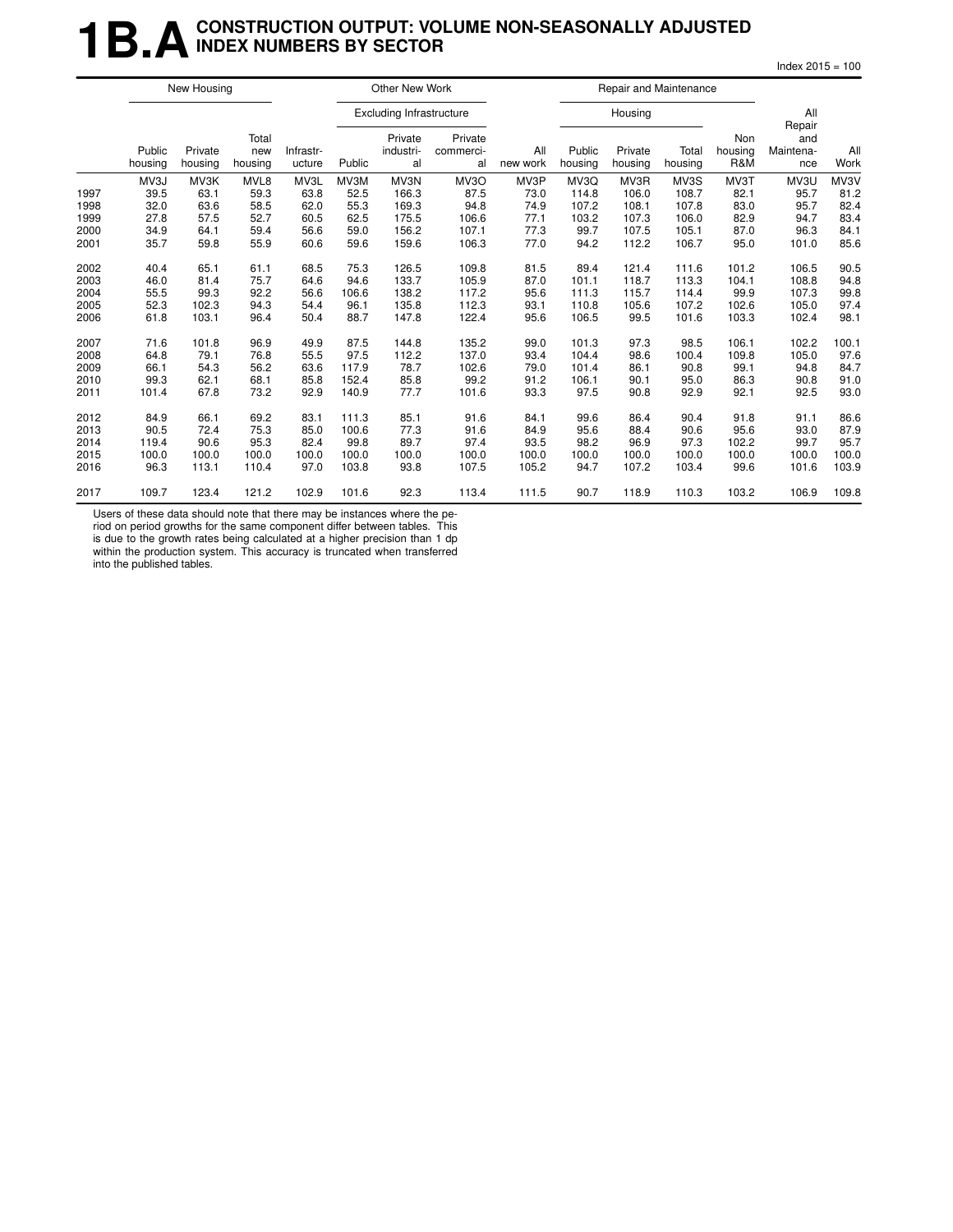### **1B.Q** CONSTRUCTION OUTPUT: VOLUME NON-SEASONALLY ADJUSTED **INDEX NUMBERS BY SECTOR**

 $Index 2015 = 100$ 

|                                       |                                      | New Housing                          |                                      |                                      |                                       | Other New Work                           |                                          |                                      |                                        | Repair and Maintenance                   |                                          |                                          |                                          |                                      |
|---------------------------------------|--------------------------------------|--------------------------------------|--------------------------------------|--------------------------------------|---------------------------------------|------------------------------------------|------------------------------------------|--------------------------------------|----------------------------------------|------------------------------------------|------------------------------------------|------------------------------------------|------------------------------------------|--------------------------------------|
|                                       |                                      |                                      |                                      |                                      |                                       | <b>Excluding Infrastructure</b>          |                                          |                                      |                                        | Housing                                  |                                          |                                          | All<br>Repair                            |                                      |
|                                       | Public<br>housing                    | Private<br>housing                   | Total<br>new<br>housing              | Infrastr-<br>ucture                  | Public                                | Private<br>industri-<br>al               | Private<br>commerci-<br>al               | All<br>new work                      | Public<br>housing                      | Private<br>housing                       | Total<br>housing                         | Non<br>housing<br>R&M                    | and<br>Maintena-<br>nce                  | All<br>Work                          |
| 2003 Q1<br>Q <sub>2</sub><br>Q3<br>Q4 | MV3J<br>43.8<br>46.5<br>46.7<br>47.1 | MV3K<br>73.9<br>75.9<br>84.1<br>91.8 | MVL8<br>69.0<br>71.1<br>78.0<br>84.6 | MV3L<br>66.6<br>66.2<br>64.4<br>61.4 | MV3M<br>83.5<br>90.2<br>97.8<br>106.9 | MV3N<br>126.3<br>127.0<br>134.3<br>147.2 | MV3O<br>103.1<br>102.7<br>105.6<br>112.1 | MV3P<br>82.7<br>84.0<br>88.0<br>93.1 | MV3Q<br>93.4<br>98.4<br>109.3<br>103.3 | MV3R<br>109.4<br>122.1<br>122.4<br>120.9 | MV3S<br>104.5<br>114.9<br>118.4<br>115.6 | MV3T<br>102.5<br>101.7<br>108.0<br>104.3 | MV3U<br>103.6<br>108.4<br>113.3<br>110.0 | MV3V<br>90.2<br>92.8<br>97.1<br>99.2 |
| 2004 Q1                               | 56.8                                 | 96.3                                 | 90.0                                 | 58.1                                 | 107.7                                 | 143.8                                    | 114.4                                    | 94.8                                 | 119.2                                  | 120.2                                    | 119.9                                    | 104.4                                    | 112.3                                    | 101.1                                |
| Q <sub>2</sub>                        | 59.0                                 | 98.6                                 | 92.2                                 | 58.5                                 | 108.3                                 | 138.2                                    | 118.5                                    | 96.5                                 | 109.7                                  | 113.0                                    | 112.0                                    | 96.0                                     | 104.2                                    | 99.3                                 |
| Q3                                    | 55.2                                 | 101.1                                | 93.7                                 | 57.3                                 | 106.4                                 | 135.8                                    | 118.9                                    | 96.6                                 | 107.5                                  | 117.2                                    | 114.2                                    | 98.5                                     | 106.6                                    | 100.2                                |
| Q4                                    | 50.9                                 | 101.0                                | 93.0                                 | 52.6                                 | 104.2                                 | 135.2                                    | 116.8                                    | 94.4                                 | 108.7                                  | 112.6                                    | 111.4                                    | 100.5                                    | 106.1                                    | 98.6                                 |
| 2005 Q1                               | 54.3                                 | 100.7                                | 93.2                                 | 53.8                                 | 100.7                                 | 129.9                                    | 112.8                                    | 93.0                                 | 123.4                                  | 106.9                                    | 111.9                                    | 104.6                                    | 108.4                                    | 98.5                                 |
| Q <sub>2</sub>                        | 53.3                                 | 104.1                                | 95.9                                 | 53.6                                 | 97.6                                  | 133.6                                    | 112.5                                    | 93.6                                 | 115.3                                  | 105.2                                    | 108.3                                    | 100.6                                    | 104.5                                    | 97.5                                 |
| Q3                                    | 49.5                                 | 103.5                                | 94.8                                 | 55.5                                 | 93.8                                  | 136.4                                    | 111.5                                    | 93.1                                 | 104.0                                  | 105.4                                    | 105.0                                    | 104.0                                    | 104.5                                    | 97.2                                 |
| Q4                                    | 51.9                                 | 100.9                                | 93.0                                 | 54.8                                 | 92.2                                  | 143.2                                    | 112.3                                    | 92.7                                 | 100.5                                  | 105.0                                    | 103.6                                    | 101.2                                    | 102.4                                    | 96.2                                 |
| 2006 Q1                               | 60.3                                 | 100.0                                | 93.6                                 | 53.2                                 | 90.9                                  | 148.9                                    | 116.0                                    | 93.7                                 | 109.1                                  | 101.1                                    | 103.5                                    | 99.8                                     | 101.7                                    | 96.6                                 |
| Q <sub>2</sub>                        | 63.0                                 | 102.5                                | 96.1                                 | 50.7                                 | 88.1                                  | 144.3                                    | 118.2                                    | 94.1                                 | 101.4                                  | 101.6                                    | 101.5                                    | 102.2                                    | 101.8                                    | 96.9                                 |
| Q3                                    | 63.0                                 | 105.1                                | 98.3                                 | 49.9                                 | 88.2                                  | 145.0                                    | 125.7                                    | 96.9                                 | 109.7                                  | 97.1                                     | 100.9                                    | 103.9                                    | 102.4                                    | 98.9                                 |
| Q4                                    | 61.1                                 | 104.7                                | 97.7                                 | 47.7                                 | 87.5                                  | 153.1                                    | 129.6                                    | 97.6                                 | 105.7                                  | 98.3                                     | 100.5                                    | 107.2                                    | 103.8                                    | 99.8                                 |
| 2007 Q1                               | 73.6                                 | 104.5                                | 99.5                                 | 47.3                                 | 86.5                                  | 154.3                                    | 131.3                                    | 98.6                                 | 111.4                                  | 95.5                                     | 100.4                                    | 107.2                                    | 103.7                                    | 100.4                                |
| Q <sub>2</sub>                        | 74.6                                 | 103.7                                | 99.0                                 | 49.7                                 | 86.1                                  | 150.4                                    | 133.9                                    | 99.4                                 | 98.1                                   | 99.4                                     | 99.0                                     | 102.6                                    | 100.7                                    | 99.9                                 |
| Q3                                    | 71.3                                 | 102.0                                | 97.1                                 | 51.6                                 | 88.5                                  | 140.7                                    | 136.4                                    | 99.6                                 | 96.9                                   | 94.4                                     | 95.1                                     | 106.6                                    | 100.7                                    | 100.0                                |
| Q4                                    | 67.0                                 | 97.0                                 | 92.1                                 | 50.8                                 | 88.8                                  | 133.9                                    | 139.1                                    | 98.3                                 | 98.7                                   | 100.1                                    | 99.7                                     | 108.0                                    | 103.7                                    | 100.2                                |
| 2008 Q1                               | 68.9                                 | 92.3                                 | 88.5                                 | 53.4                                 | 92.9                                  | 130.7                                    | 142.6                                    | 98.9                                 | 103.1                                  | 93.8                                     | 96.7                                     | 110.0                                    | 103.2                                    | 100.5                                |
| Q2                                    | 67.6                                 | 84.7                                 | 81.9                                 | 57.3                                 | 94.7                                  | 113.5                                    | 137.2                                    | 95.3                                 | 106.2                                  | 99.9                                     | 101.8                                    | 112.1                                    | 106.9                                    | 99.5                                 |
| Q3                                    | 65.3                                 | 75.8                                 | 74.1                                 | 58.9                                 | 100.7                                 | 106.8                                    | 141.3                                    | 94.5                                 | 107.6                                  | 95.5                                     | 99.2                                     | 113.0                                    | 105.9                                    | 98.6                                 |
| Q4                                    | 57.4                                 | 63.7                                 | 62.7                                 | 52.4                                 | 101.6                                 | 97.8                                     | 127.0                                    | 84.9                                 | 100.6                                  | 105.1                                    | 103.7                                    | 104.0                                    | 103.8                                    | 91.7                                 |
| 2009 Q1                               | 57.4                                 | 56.1                                 | 56.3                                 | 54.2                                 | 101.2                                 | 82.1                                     | 113.9                                    | 78.6                                 | 96.9                                   | 84.9                                     | 88.6                                     | 98.7                                     | 93.5                                     | 84.0                                 |
| Q <sub>2</sub>                        | 60.2                                 | 55.0                                 | 55.8                                 | 61.2                                 | 109.7                                 | 74.3                                     | 108.0                                    | 78.8                                 | 99.2                                   | 85.4                                     | 89.6                                     | 94.6                                     | 92.0                                     | 83.6                                 |
| Q3                                    | 69.6                                 | 52.5                                 | 55.2                                 | 65.1                                 | 123.3                                 | 74.7                                     | 99.9                                     | 78.7                                 | 110.0                                  | 90.8                                     | 96.6                                     | 106.4                                    | 101.4                                    | 86.9                                 |
| Q4                                    | 77.3                                 | 53.7                                 | 57.5                                 | 73.7                                 | 137.3                                 | 83.8                                     | 88.5                                     | 80.1                                 | 99.7                                   | 83.4                                     | 88.4                                     | 96.5                                     | 92.3                                     | 84.5                                 |
| 2010 Q1                               | 85.6                                 | 50.9                                 | 56.5                                 | 84.6                                 | 136.9                                 | 79.4                                     | 89.5                                     | 82.0                                 | 109.7                                  | 75.7                                     | 86.1                                     | 81.2                                     | 83.7                                     | 82.6                                 |
| Q <sub>2</sub>                        | 99.5                                 | 63.8                                 | 69.5                                 | 92.8                                 | 152.2                                 | 86.0                                     | 97.2                                     | 92.5                                 | 104.9                                  | 88.2                                     | 93.3                                     | 85.7                                     | 89.6                                     | 91.4                                 |
| Q3                                    | 107.0                                | 66.9                                 | 73.4                                 | 87.2                                 | 162.1                                 | 99.3                                     | 108.8                                    | 97.8                                 | 106.0                                  | 97.3                                     | 100.0                                    | 91.7                                     | 95.9                                     | 97.1                                 |
| Q4                                    | 105.0                                | 67.0                                 | 73.1                                 | 78.5                                 | 158.3                                 | 78.7                                     | 101.2                                    | 92.3                                 | 103.9                                  | 99.2                                     | 100.7                                    | 86.8                                     | 93.9                                     | 92.9                                 |
| 2011 Q1                               | 102.1                                | 61.1                                 | 67.7                                 | 85.9                                 | 145.6                                 | 75.7                                     | 91.3                                     | 87.5                                 | 104.6                                  | 84.1                                     | 90.4                                     | 89.8                                     | 90.1                                     | 88.4                                 |
| Q2                                    | 107.5                                | 70.8                                 | 76.7                                 | 99.0                                 | 142.7                                 | 81.0                                     | 100.3                                    | 95.8                                 | 95.0                                   | 89.0                                     | 90.9                                     | 88.1                                     | 89.5                                     | 93.5                                 |
| Q3                                    | 100.0                                | 70.4                                 | 75.2                                 | 94.0                                 | 146.3                                 | 76.6                                     | 108.1                                    | 96.7                                 | 95.2                                   | 91.8                                     | 92.9                                     | 98.8                                     | 95.8                                     | 96.3                                 |
| Q4                                    | 96.1                                 | 68.7                                 | 73.1                                 | 92.9                                 | 128.9                                 | 77.5                                     | 106.7                                    | 93.4                                 | 95.2                                   | 98.4                                     | 97.4                                     | 91.8                                     | 94.7                                     | 93.9                                 |
| 2012 Q1                               | 85.1                                 | 64.5                                 | 67.8                                 | 81.1                                 | 112.4                                 | 82.2                                     | 90.0                                     | 82.7                                 | 102.1                                  | 86.4                                     | 91.2                                     | 91.9                                     | 91.5                                     | 85.9                                 |
| Q2                                    | 85.2                                 | 67.9                                 | 70.6                                 | 79.1                                 | 110.6                                 | 84.9                                     | 94.1                                     | 84.4                                 | 94.6                                   | 85.3                                     | 88.1                                     | 89.8                                     | 88.9                                     | 86.0                                 |
| Q3                                    | 85.1                                 | 64.4                                 | 67.8                                 | 85.1                                 | 116.7                                 | 84.0                                     | 91.0                                     | 84.4                                 | 100.9                                  | 86.4                                     | 90.8                                     | 95.1                                     | 92.9                                     | 87.5                                 |
| Q4                                    | 84.3                                 | 67.8                                 | 70.4                                 | 87.2                                 | 105.4                                 | 89.6                                     | 91.4                                     | 84.8                                 | 101.0                                  | 87.3                                     | 91.5                                     | 90.4                                     | 90.9                                     | 87.0                                 |
| 2013 Q1                               | 76.1                                 | 60.0                                 | 62.6                                 | 81.6                                 | 92.1                                  | 81.7                                     | 84.5                                     | 77.1                                 | 102.3                                  | 77.3                                     | 84.9                                     | 90.6                                     | 87.7                                     | 80.9                                 |
| Q2                                    | 91.1                                 | 74.7                                 | 77.3                                 | 84.8                                 | 100.0                                 | 77.0                                     | 88.2                                     | 84.5                                 | 91.1                                   | 87.7                                     | 88.8                                     | 91.8                                     | 90.3                                     | 86.6                                 |
| Q3                                    | 92.2                                 | 75.0                                 | 77.7                                 | 85.0                                 | 111.9                                 | 76.1                                     | 98.8                                     | 89.1                                 | 93.9                                   | 92.7                                     | 93.1                                     | 102.4                                    | 97.6                                     | 92.2                                 |
| Q4                                    | 102.6                                | 79.7                                 | 83.4                                 | 88.7                                 | 98.5                                  | 74.4                                     | 95.0                                     | 89.1                                 | 94.9                                   | 95.8                                     | 95.5                                     | 97.6                                     | 96.5                                     | 91.8                                 |
| 2014 Q1                               | 105.0                                | 77.0                                 | 81.5                                 | 78.9                                 | 88.3                                  | 80.5                                     | 90.6                                     | 84.3                                 | 101.9                                  | 90.3                                     | 93.8                                     | 96.2                                     | 95.0                                     | 88.2                                 |
| Q <sub>2</sub>                        | 123.2                                | 91.9                                 | 96.9                                 | 80.0                                 | 97.6                                  | 93.7                                     | 95.8                                     | 93.1                                 | 94.3                                   | 95.2                                     | 94.9                                     | 99.9                                     | 97.3                                     | 94.6                                 |
| $_{\rm Q3}$                           | 126.9                                | 96.0                                 | 101.0                                | 83.4                                 | 109.7                                 | 95.9                                     | 101.5                                    | 98.3                                 | 99.5                                   | 101.2                                    | 100.7                                    | 109.9                                    | 105.2                                    | 100.8                                |
| Q4                                    | 122.3                                | 97.7                                 | 101.7                                | 87.3                                 | 103.6                                 | 88.6                                     | 101.8                                    | 98.3                                 | 97.0                                   | 100.8                                    | 99.6                                     | 102.7                                    | 101.1                                    | 99.3                                 |
| 2015 Q1                               | 107.5                                | 89.1                                 | 92.1                                 | 94.4                                 | 89.5                                  | 95.3                                     | 93.3                                     | 92.8                                 | 105.6                                  | 89.4                                     | 94.4                                     | 100.4                                    | 97.3                                     | 94.4                                 |
| Q2                                    | 111.1                                | 105.4                                | 106.3                                | 101.5                                | 98.4                                  | 97.9                                     | 98.7                                     | 101.8                                | 97.0                                   | 100.3                                    | 99.3                                     | 95.8                                     | 97.6                                     | 100.3                                |
| Q3                                    | 91.5                                 | 100.1                                | 98.7                                 | 102.5                                | 110.3                                 | 109.0                                    | 103.3                                    | 102.6                                | 101.1                                  | 104.6                                    | 103.5                                    | 103.7                                    | 103.6                                    | 103.0                                |
| Q4                                    | 89.9                                 | 105.4                                | 102.9                                | 101.7                                | 101.9                                 | 97.8                                     | 104.7                                    | 102.8                                | 96.3                                   | 105.7                                    | 102.9                                    | 100.1                                    | 101.5                                    | 102.3                                |
| 2016 Q1                               | 87.1                                 | 101.2                                | 98.9                                 | 92.6                                 | 92.2                                  | 85.3                                     | 99.3                                     | 96.3                                 | 104.7                                  | 96.1                                     | 98.7                                     | 95.0                                     | 96.9                                     | 96.5                                 |
| Q2                                    | 95.7                                 | 116.9                                | 113.5                                | 92.9                                 | 104.4                                 | 99.7                                     | 105.8                                    | 105.4                                | 92.5                                   | 104.2                                    | 100.7                                    | 98.5                                     | 99.6                                     | 103.3                                |
| Q3                                    | 96.8                                 | 115.1                                | 112.1                                | 100.4                                | 114.2                                 | 95.3                                     | 113.0                                    | 109.4                                | 90.7                                   | 111.6                                    | 105.2                                    | 103.8                                    | 104.5                                    | 107.6                                |
| Q4                                    | 105.5                                | 119.2                                | 117.0                                | 102.1                                | 104.5                                 | 94.8                                     | 111.9                                    | 109.9                                | 91.0                                   | 116.7                                    | 108.9                                    | 101.3                                    | 105.2                                    | 108.2                                |
| 2017 Q1                               | 102.7                                | 112.1                                | 110.6                                | 99.4                                 | 100.1                                 | 84.1                                     | 111.2                                    | 105.9                                | 96.4                                   | 110.2                                    | 106.0                                    | 102.1                                    | 104.1                                    | 105.3                                |
| Q <sub>2</sub>                        | 112.9                                | 124.8                                | 122.8                                | 103.3                                | 100.7                                 | 91.6                                     | 115.0                                    | 112.5                                | 89.7                                   | 118.8                                    | 109.9                                    | 100.4                                    | 105.3                                    | 109.9                                |
| $_{\rm Q3}$                           | 112.2                                | 123.9                                | 122.0                                | 105.3                                | 107.1                                 | 101.7                                    | 117.2                                    | 114.5                                | 90.0                                   | 122.8                                    | 112.8                                    | 108.7                                    | 110.8                                    | 113.1                                |
| Q4                                    | 111.1                                | 132.8                                | 129.3                                | 103.5                                | 98.4                                  | 91.9                                     | 110.4                                    | 113.2                                | 87.0                                   | 123.7                                    | 112.5                                    | 101.7                                    | 107.3                                    | 111.0                                |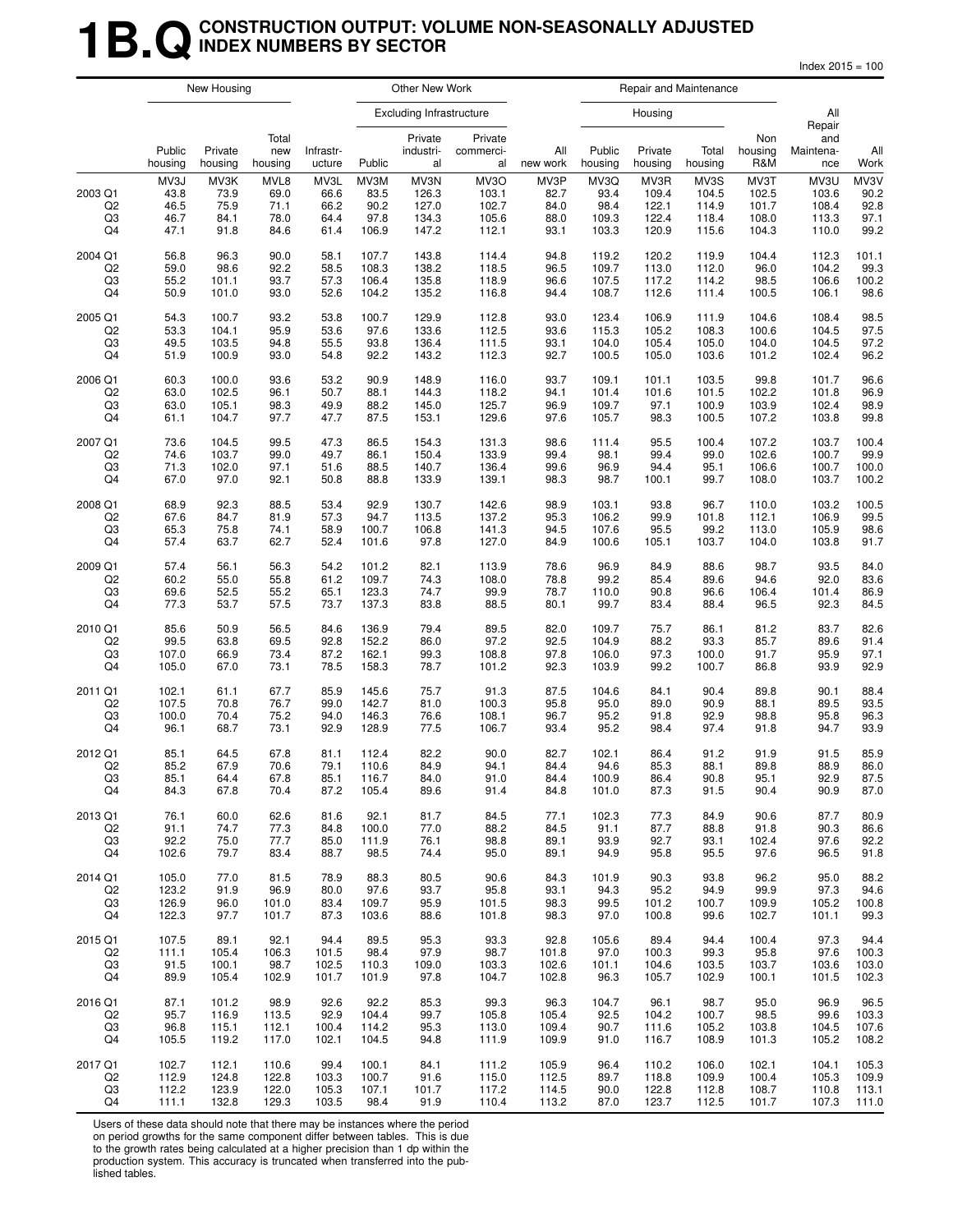### **1B.M** CONSTRUCTION OUTPUT: VOLUME NON-SEASONALLY ADJUSTED **INDEX NUMBERS BY SECTOR**

Index 2015 = 100

|                                             | New Housing                                               |                                                         |                                                      | Other New Work                                          |                                                            |                                                      | Repair and Maintenance                                    |                                                      |                                                       |                                                        |                                                        |                                                                                         |                                                                                  |                                                        |
|---------------------------------------------|-----------------------------------------------------------|---------------------------------------------------------|------------------------------------------------------|---------------------------------------------------------|------------------------------------------------------------|------------------------------------------------------|-----------------------------------------------------------|------------------------------------------------------|-------------------------------------------------------|--------------------------------------------------------|--------------------------------------------------------|-----------------------------------------------------------------------------------------|----------------------------------------------------------------------------------|--------------------------------------------------------|
|                                             |                                                           |                                                         |                                                      |                                                         |                                                            | Excluding Infrastructure                             |                                                           |                                                      |                                                       | Housing                                                |                                                        |                                                                                         | All<br>Repair                                                                    |                                                        |
|                                             | Public<br>housing                                         | Private<br>housing                                      | Total<br>new<br>housing                              | Infrastr-<br>ucture                                     | Public                                                     | Private<br>industri-<br>al                           | Private<br>commerci-<br>al                                | All<br>new work                                      | Public<br>housing                                     | Private<br>housing                                     | Total<br>housing                                       | Non<br>housing<br>R&M                                                                   | and<br>Maintena-<br>nce                                                          | All<br>Work                                            |
| 2011 Jul<br>Aug<br>Sep<br>Oct<br>Nov<br>Dec | MV3J<br>94.9<br>97.7<br>107.6<br>99.4<br>101.7<br>87.2    | MV3K<br>71.7<br>69.8<br>69.8<br>71.0<br>71.0<br>64.2    | MVL8<br>75.4<br>74.3<br>75.9<br>75.6<br>75.9<br>67.9 | MV3L<br>97.2<br>92.8<br>92.0<br>89.3<br>95.6<br>93.8    | MV3M<br>148.1<br>150.6<br>140.3<br>130.3<br>130.8<br>125.4 | MV3N<br>74.8<br>78.3<br>76.8<br>81.5<br>82.9<br>68.1 | MV3O<br>105.9<br>108.1<br>110.3<br>111.3<br>113.2<br>95.7 | MV3P<br>96.9<br>96.7<br>96.4<br>95.2<br>97.3<br>87.7 | MV3Q<br>95.2<br>95.4<br>95.2<br>97.7<br>101.1<br>86.8 | MV3R<br>91.8<br>89.7<br>94.0<br>101.2<br>103.5<br>90.6 | MV3S<br>92.8<br>91.4<br>94.4<br>100.1<br>102.8<br>89.4 | MV3T<br>96.2<br>101.5<br>98.7<br>93.6<br>94.6<br>87.3                                   | MV3U<br>94.5<br>96.3<br>96.5<br>96.9<br>98.8<br>88.4                             | MV3V<br>96.0<br>96.5<br>96.5<br>95.8<br>97.8<br>88.0   |
| 2012 Jan<br>Feb<br>Mar<br>Apr<br>May<br>Jun | 84.2<br>81.4<br>89.6<br>86.3<br>82.6<br>86.7              | 58.1<br>62.3<br>73.1<br>64.6<br>68.5<br>70.5            | 62.3<br>65.3<br>75.7<br>68.1<br>70.7<br>73.1         | 78.0<br>77.2<br>88.2<br>79.3<br>78.5<br>79.6            | 104.4<br>107.7<br>125.3<br>111.2<br>115.4<br>105.3         | 70.9<br>84.7<br>90.9<br>82.5<br>91.3<br>80.8         | 83.7<br>85.1<br>101.1<br>90.9<br>97.9<br>93.4             | 76.9<br>79.3<br>92.0<br>82.6<br>86.3<br>84.3         | 87.6<br>101.7<br>116.9<br>89.8<br>98.7<br>95.3        | 74.6<br>89.7<br>94.9<br>81.2<br>90.8<br>83.8           | 78.6<br>93.3<br>101.6<br>83.9<br>93.2<br>87.3          | 79.3<br>91.1<br>105.4<br>87.6<br>92.2<br>89.5                                           | 78.9<br>$92.2$<br>103.5<br>85.7<br>92.7<br>88.4                                  | 77.6<br>84.0<br>96.2<br>83.7<br>88.6<br>85.8           |
| Jul<br>Aug<br>Sep<br>Oct<br>Nov<br>Dec      | 86.8<br>82.9<br>85.6<br>85.6<br>86.1<br>81.1              | 65.3<br>62.1<br>65.9<br>72.9<br>70.3<br>60.1            | 68.7<br>65.5<br>69.0<br>75.0<br>72.8<br>63.5         | 78.5<br>92.2<br>84.5<br>93.1<br>91.7<br>76.6            | 115.6<br>123.1<br>111.3<br>116.5<br>110.3<br>89.6          | 88.8<br>79.7<br>$\frac{83.5}{91.2}$<br>90.8<br>86.6  | 91.2<br>93.6<br>88.1<br>98.9<br>95.3<br>79.9              | 83.6<br>86.3<br>83.2<br>91.1<br>88.3<br>75.0         | 101.1<br>100.7<br>100.9<br>107.4<br>108.5<br>87.1     | 94.8<br>84.1<br>80.4<br>91.4<br>92.2<br>78.4           | 96.7<br>89.1<br>86.7<br>96.3<br>97.2<br>81.1           | 95.9<br>96.9<br>92.4<br>95.3<br>96.7<br>79.1                                            | 96.3<br>92.9<br>89.4<br>95.8<br>96.9<br>80.1                                     | 88.2<br>88.7<br>85.5<br>92.8<br>91.5<br>76.9           |
| 2013 Jan<br>Feb<br>Mar<br>Apr<br>May<br>Jun | 65.3<br>76.0<br>87.1<br>83.5<br>88.3<br>101.5             | 53.9<br>60.6<br>65.6<br>71.2<br>72.7<br>80.2            | 55.7<br>63.1<br>69.0<br>73.2<br>75.2<br>83.6         | 71.6<br>79.1<br>93.9<br>82.5<br>84.1<br>87.6            | 80.1<br>90.1<br>106.0<br>96.1<br>103.7<br>100.2            | 77.1<br>86.5<br>81.5<br>77.7<br>77.4<br>75.8         | 80.3<br>82.3<br>90.9<br>86.2<br>90.3<br>88.1              | 69.9<br>76.1<br>85.2<br>81.7<br>84.7<br>87.2         | 89.6<br>100.9<br>116.3<br>93.5<br>91.0<br>88.9        | 72.2<br>76.4<br>83.2<br>85.0<br>88.5<br>89.7           | 77.5<br>83.9<br>93.3<br>87.6<br>89.3<br>89.5           | 81.3<br>90.3<br>100.3<br>90.4<br>92.8<br>92.2                                           | 79.3<br>87.0<br>96.7<br>89.0<br>91.0<br>90.8                                     | 73.3<br>80.1<br>89.4<br>84.3<br>87.0<br>88.5           |
| Jul<br>Aug<br>Sep<br>Oct<br>Nov<br>Dec      | 90.0<br>91.6<br>95.0<br>105.2<br>105.8<br>96.7            | 75.9<br>73.8<br>75.2<br>85.1<br>79.0<br>75.1            | 78.2<br>76.7<br>78.4<br>88.3<br>83.3<br>78.6         | 86.6<br>87.6<br>80.8<br>96.6<br>89.4<br>80.0            | 110.8<br>113.3<br>111.6<br>105.7<br>100.8<br>89.0          | 75.9<br>81.7<br>70.7<br>75.6<br>73.5<br>74.0         | 97.6<br>97.9<br>100.9<br>105.7<br>96.2<br>83.2            | 89.1<br>89.4<br>88.7<br>96.3<br>89.7<br>81.1         | 90.7<br>95.9<br>95.3<br>101.5<br>$98.\bar{5}$<br>84.6 | 95.3<br>89.5<br>93.2<br>101.9<br>100.3<br>85.1         | 93.9<br>91.4<br>93.8<br>101.8<br>99.8<br>84.9          | 100.5<br>106.0<br>100.7<br>105.9<br>98.5<br>88.3                                        | 97.1<br>98.5<br>97.2<br>103.8<br>99.2<br>86.6                                    | 92.0<br>92.7<br>91.8<br>99.0<br>93.2<br>83.1           |
| 2014 Jan<br>Feb<br>Mar<br>Apr<br>May<br>Jun | 90.9<br>103.9<br>120.3<br>108.2<br>123.8<br>137.8         | 74.2<br>72.7<br>84.1<br>87.6<br>90.0<br>98.1            | 76.9<br>77.7<br>89.9<br>90.9<br>95.4<br>104.5        | 73.1<br>77.2<br>86.3<br>79.0<br>81.8<br>79.0            | 80.0<br>84.0<br>100.9<br>98.6<br>95.4<br>98.7              | 65.4<br>84.4<br>91.8<br>90.5<br>95.7<br>95.0         | 83.8<br>87.9<br>100.2<br>95.4<br>95.5<br>96.6             | 77.9<br>81.6<br>93.5<br>90.6<br>92.7<br>95.9         | 94.9<br>96.6<br>114.2<br>94.0<br>92.5<br>96.3         | 83.3<br>88.9<br>98.7<br>94.5<br>94.6<br>96.6           | 86.8<br>91.2<br>103.4<br>94.3<br>94.0<br>96.5          | 88.9<br>94.0<br>105.6<br>99.4<br>97.9<br>102.3                                          | 87.9<br>92.6<br>104.5<br>96.8<br>95.9<br>99.3                                    | 81.5<br>85.6<br>97.5<br>92.9<br>93.9<br>97.2           |
| Jul<br>Aug<br>Sep<br>Oct<br>Nov<br>Dec      | 123.1<br>128.1<br>129.4<br>127.1<br>122.4<br>117.6        | 98.6<br>91.5<br>97.9<br>104.3<br>98.3<br>90.5           | 102.5<br>97.4<br>103.0<br>108.0<br>102.2<br>94.8     | 84.0<br>81.0<br>85.3<br>90.7<br>89.6<br>81.5            | 107.7<br>113.1<br>108.2<br>111.4<br>104.6<br>94.7          | 98.0<br>93.0<br>96.7<br>88.5<br>89.6<br>87.7         | 103.0<br>98.1<br>103.3<br>107.6<br>102.7<br>95.0          | 99.3<br>95.9<br>99.8<br>103.7<br>99.4<br>91.8        | 99.6<br>97.6<br>101.4<br>101.4<br>102.6<br>87.0       | 103.5<br>98.7<br>101.5<br>107.9<br>102.2<br>92.2       | 102.3<br>98.4<br>101.4<br>105.9<br>102.3<br>90.6       | 107.9<br>109.8<br>112.0<br>109.5<br>104.5<br>94.1                                       | 105.0<br>104.0<br>106.6<br>107.7<br>103.4<br>92.3                                | 101.4<br>98.8<br>102.2<br>105.2<br>100.9<br>92.0       |
| 2015 Jan<br>Feb<br>Mar<br>Apr<br>May<br>Jun | 97.2<br>108.0<br>117.4<br>114.2<br>104.5<br>114. <i>l</i> | 83.3<br>85.4<br>98.7<br>103.3<br>102.6<br>110.3         | 85.6<br>89.0<br>101.7<br>105.1<br>102.9<br>111.0     | 83.2<br>88.8<br>111.2<br>104.2<br>100.3<br>99.9         | 78.8<br>88.0<br>101.5<br>95.1<br>96.3<br>103.7             | 85.8<br>$99.5$<br>100.6<br>96.5<br>95.8<br>101.2     | 88.1<br>93.2<br>98.7<br>95.0<br>96.3<br>104.8             | 85.1<br>90.6<br>102.7<br>100.4<br>99.3<br>105.6      | 92.1<br>99.9<br>124.7<br>94.0<br>95.6<br>101.4        | 81.7<br>84.2<br>102.5<br>97.3<br>97.1<br>106.5         | 84.8<br>89.0<br>109.3<br>96.3<br>96.6<br>104.9         | 90.8<br>95.5<br>114.9<br>96.8<br>93.1<br>97.5                                           | 87.7<br>92.2<br>112.0<br>96.5<br>94.9<br>101.3                                   | 86.0<br>91.2<br>106.1<br>99.0<br>97.7<br>104.1         |
| Jul<br>Aug<br>Sep<br>Oct<br>Nov<br>Dec      | 95.0<br>86.4<br>93.0<br>$\frac{91.6}{88.8}$<br>89.3       | 103.8<br>95.3<br>101.2<br>$109.7$<br>$103.1$<br>$103.3$ | 102.4<br>93.9<br>99.9<br>106.8<br>100.8<br>101.1     | 106.8<br>100.2<br>100.4<br>104.6<br>98.1<br>102.4       | 111.1<br>110.5<br>109.1<br>104.4<br>105.1<br>96.3          | 112.2<br>105.6<br>109.3<br>101.3<br>102.3<br>89.8    | 105.6<br>101.6<br>102.6<br>112.0<br>106.9<br>95.3         | 105.7<br>99.9<br>102.3<br>107.3<br>102.6<br>98.6     | 100.8<br>97.1<br>105.4<br>101.4<br>99.6<br>87.9       | 108.9<br>97.8<br>107.0<br>112.1<br>109.8<br>95.2       | 106.4<br>97.6<br>106.5<br>108.8<br>106.7<br>93.0       | 105.4<br>100.2<br>$\begin{array}{r}\n 105.6 \\  104.3 \\  102.6 \\  93.3\n \end{array}$ | 105.9<br>98.9<br>106.1<br>106.6<br>104.7<br>93.2                                 | 105.8<br>99.5<br>103.7<br>$107.0$<br>$103.4$<br>$96.6$ |
| 2016 Jan<br>Feb<br>Mar<br>Apr<br>May<br>Jun | 79.2<br>81.8<br>100.3<br>85.3<br>91.8<br>109.9            | 88.3<br>101.3<br>114.1<br>114.5<br>112.2<br>124.1       | 86.8<br>98.1<br>111.9<br>109.8<br>108.9<br>121.8     | 81.6<br>91.0<br>105.0<br>91.6<br>93.9<br>93.2           | 83.8<br>91.0<br>101.9<br>102.5<br>105.8<br>104.8           | 76.8<br>83.6<br>95.6<br>98.2<br>104.1<br>96.7        | 92.2<br>100.3<br>105.5<br>102.1<br>105.9<br>109.4         | 86.4<br>95.7<br>106.7<br>102.5<br>104.4<br>109.2     | 88.6<br>103.8<br>121.6<br>92.8<br>90.6<br>93.9        | 87.6<br>97.6<br>103.0<br>102.8<br>100.4<br>109.5       | 87.9<br>99.5<br>108.7<br>99.8<br>97.4<br>104.8         | 85.8<br>$95.8$<br>$103.4$<br>$98.5$<br>$96.2$<br>100.7                                  | 86.9<br>97.7<br>106.1<br>99.1<br>96.8<br>102.8                                   | 86.6<br>96.5<br>106.5<br>101.3<br>101.7<br>106.9       |
| Jul<br>Aug<br>Sep<br>Oct<br>Nov<br>Dec      | 95.7<br>$94.5$<br>$100.3$<br>$102.8$<br>105.8<br>107.9    | 114.7<br>113.1<br>117.4<br>121.8<br>121.6<br>114.1      | 111.6<br>110.1<br>114.7<br>118.7<br>119.1<br>113.1   | 99.9<br>99.7<br>101.6<br>101.4<br>108.1<br>97.0         | 113.9<br>119.6<br>109.2<br>103.2<br>110.8<br>99.4          | 93.6<br>92.9<br>99.6<br>97.0<br>99.0<br>88.4         | 109.4<br>113.9<br>115.6<br>116.0<br>115.1<br>104.5        | 108.0<br>109.3<br>110.9<br>111.5<br>113.7<br>104.5   | 89.8<br>88.4<br>93.8<br>92.9<br>94.6<br>85.5          | 110.5<br>108.0<br>116.2<br>115.9<br>124.3<br>109.9     | 104.2<br>102.0<br>109.4<br>108.9<br>115.2<br>102.5     | 100.0<br>$\begin{array}{c} 106.5 \\ 104.9 \\ 105.7 \\ 105.1 \\ 93.1 \end{array}$        | 102.1<br>$\begin{array}{c} 104.2 \\ 107.2 \\ 107.3 \end{array}$<br>110.3<br>97.9 | 105.8<br>107.4<br>109.5<br>110.0<br>112.5<br>102.1     |
| 2017 Jan<br>Feb<br>Mar<br>Apr<br>May<br>Jun | 91.3<br>97.0<br>119.9<br>102.4<br>116.7<br>119.5          | 101.6<br>106.9<br>128.0<br>116.1<br>121.6<br>136.6      | 99.9<br>105.3<br>126.7<br>113.9<br>120.8<br>133.9    | 93.6<br>94.0<br>110.7<br>100.8<br>105.1<br>104.2        | 92.7<br>95.4<br>112.1<br>99.2<br>103.3<br>99.6             | 78.4<br>83.9<br>90.0<br>85.0<br>86.2<br>103.5        | 101.6<br>110.1<br>121.8<br>110.7<br>117.9<br>116.4        | 97.2<br>102.2<br>118.5<br>107.1<br>113.0<br>117.4    | 81.7<br>92.2<br>115.2<br>85.6<br>87.7<br>95.8         | 103.9<br>106.1<br>120.7<br>111.5<br>121.1<br>123.9     | 97.1<br>101.9<br>119.0<br>103.6<br>110.9<br>115.3      | 89.7<br>100.2<br>116.3<br>97.2<br>100.9<br>103.2                                        | 93.5<br>101.1<br>117.7<br>100.5<br>106.1<br>109.4                                | 95.8<br>101.8<br>118.2<br>110.5<br>110.5<br>114.5      |
| Jul<br>Aug<br>Sep<br>Oct<br>Nov<br>Dec      | 110.2<br>111.7<br>114.7<br>105.6<br>111.1<br>116.6        | 122.7<br>125.7<br>123.4<br>135.5<br>135.9<br>127.0      | 120.7<br>123.4<br>122.0<br>130.7<br>131.9<br>125.3   | 103.9<br>$107.3$<br>$104.9$<br>$107.3$<br>104.7<br>98.5 | 100.6<br>116.2<br>104.4<br>99.9<br>99.4<br>95.9            | 99.8<br>101.0<br>104.4<br>105.3<br>91.6<br>78.8      | 114.7<br>121.3<br>115.4<br>116.6<br>114.6<br>100.1        | 112.2<br>117.6<br>113.7<br>117.1<br>115.6<br>106.9   | 89.7<br>89.5<br>90.7<br>92.2<br>90.2<br>78.5          | 124.5<br>122.9<br>120.9<br>129.1<br>133.3<br>108.7     | 113.9<br>112.7<br>111.7<br>117.9<br>120.2<br>99.5      | 106.5<br>110.0<br>109.5<br>106.9<br>106.5<br>91.6                                       | 110.3<br>111.4<br>110.7<br>112.6<br>113.5<br>95.7                                | 111.5<br>115.3<br>112.6<br>115.4<br>114.9<br>102.8     |
| 2018 Jan<br>Feb                             | 80.2<br>90.1                                              | 108.6<br>114.9                                          | 104.1<br>110.9                                       | 92.4<br>87.8                                            | 78.2<br>82.4                                               | 83.0<br>85.3                                         | 96.5<br>100.8                                             | 95.5<br>98.7                                         | 81.3<br>87.9                                          | 103.5<br>103.8                                         | 96.7<br>99.0                                           | 89.1<br>93.0                                                                            | 93.0<br>96.1                                                                     | 94.6<br>97.8                                           |

Users of these data should note that there may be instances where the peri-

od on period growths for the same component differ between tables. This is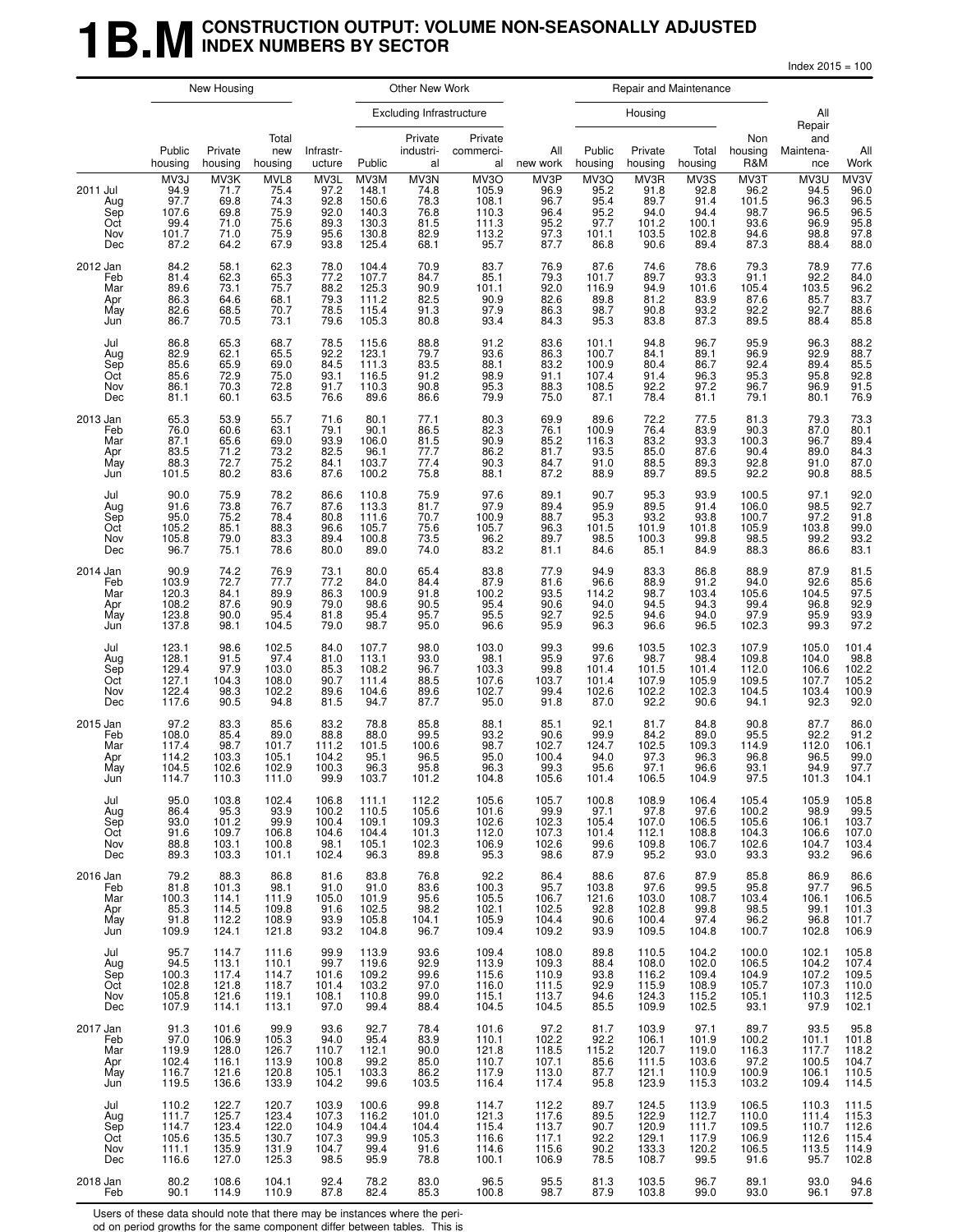### **2A.ACONSTRUCTION OUTPUT: VOLUME SEASONALLY ADJUSTED BY SECTOR**

|--|

|                                      |                                                      | New Housing                                             |                                                     |                                                        |                                                  | Other New Work                                         |                                                        |                                                               |                                                  |                                                       | Repair and Maintenance                                        |                                                               |                                                        |                                                            |
|--------------------------------------|------------------------------------------------------|---------------------------------------------------------|-----------------------------------------------------|--------------------------------------------------------|--------------------------------------------------|--------------------------------------------------------|--------------------------------------------------------|---------------------------------------------------------------|--------------------------------------------------|-------------------------------------------------------|---------------------------------------------------------------|---------------------------------------------------------------|--------------------------------------------------------|------------------------------------------------------------|
|                                      |                                                      |                                                         |                                                     |                                                        |                                                  | <b>Excluding Infrastructure</b>                        |                                                        |                                                               |                                                  | Housing                                               |                                                               |                                                               | All<br>Repair                                          |                                                            |
|                                      | Public<br>housing                                    | Private<br>housing                                      | Total<br>new<br>housing                             | Infrastr-<br>ucture                                    | Public                                           | Private<br>industri-<br>al                             | Private<br>commerci-<br>al                             | All<br>new work                                               | Public<br>housing                                | Private<br>housing                                    | Total<br>housing                                              | Non<br>housing<br>R&M                                         | and<br>Maintena-<br>nce                                | All<br>Work                                                |
| 1997<br>1998<br>1999<br>2000<br>2001 | MV3W<br>1885<br>1 5 2 7<br>1 3 2 4<br>1 661<br>1 700 | MV3X<br>15872<br>16 031<br>14 4 21<br>16 111<br>15 0 39 | MVL9<br>17678<br>17461<br>15 655<br>17681<br>16 660 | MV3Y<br>12918<br>12 5 60<br>12 210<br>11 457<br>12 269 | MV3Z<br>5501<br>5797<br>6525<br>6 181<br>6 2 3 9 | <b>MV42</b><br>7867<br>8015<br>8 2 6 9<br>7381<br>7541 | MV43<br>23 686<br>25 670<br>28 742<br>28 961<br>28 753 | <b>MV44</b><br>67 106<br>68 872<br>70 934<br>71 063<br>70 998 | MV45<br>8877<br>8 2 9 3<br>7954<br>7698<br>7 281 | MV46<br>19 048<br>19446<br>19 205<br>19 293<br>20 140 | <b>MV47</b><br>28 104<br>27 687<br>27 033<br>26 771<br>26 951 | <b>MV48</b><br>20 790<br>21 019<br>20 902<br>22 000<br>24 015 | MV49<br>48 126<br>48 006<br>47 291<br>48 264<br>50 645 | MV4A<br>114 809<br>116 514<br>117979<br>119 014<br>121 129 |
| 2002<br>2003<br>2004<br>2005<br>2006 | 1924<br>2 1 9 0<br>2630<br>2 4 7 4<br>2915           | 16 389<br>20 460<br>24 860<br>25 587<br>25 665          | 18 231<br>22 537<br>27 351<br>27906<br>28 4 46      | 13873<br>13 078<br>11 413<br>10 946<br>10 091          | 7895<br>9906<br>11 124<br>10 010<br>9 1 9 4      | 5982<br>6317<br>6506<br>6377<br>6914                   | 29 702<br>28 622<br>31 566<br>30 196<br>32 774         | 75 364<br>79 899<br>87 465<br>84 937<br>87 146                | 6 9 0 7<br>7809<br>8568<br>8515<br>8 1 4 8       | 21 809<br>21 307<br>20 699<br>18854<br>17682          | 27857<br>28 610<br>29 0 23<br>27 27 2<br>25 7 62              | 25 600<br>26 314<br>25 152<br>25 796<br>25 857                | 53 203<br>54 669<br>53 748<br>52 885<br>51 565         | 128 075<br>134 235<br>141 367<br>137 924<br>138 992        |
| 2007<br>2008<br>2009<br>2010<br>2011 | 3 3 6 7<br>3 0 4 3<br>3 1 0 5<br>5013<br>5 1 2 2     | 25 247<br>19591<br>13 4 62<br>16 330<br>17807           | 28 505<br>22 570<br>16 570<br>21 342<br>22 930      | 9952<br>11 062<br>12 671<br>15 786<br>17 105           | 9039<br>10 055<br>12 169<br>15808<br>14 614      | 6748<br>5 2 2 3<br>3665<br>4 0 6 2<br>3678             | 36 072<br>36 498<br>27 342<br>26 003<br>26 637         | 90 216<br>85 406<br>72 323<br>83 002<br>84 963                | 7720<br>7946<br>7728<br>8 6 4 0<br>7940          | 17 240<br>17433<br>15 240<br>16742<br>16876           | 24 870<br>25 301<br>22 953<br>25 382<br>24 816                | 26 461<br>27 340<br>24 683<br>21 882<br>23 354                | 51 355<br>52 682<br>47 673<br>47 265<br>48 170         | 141 992<br>138 279<br>120 032<br>130 267<br>133 133        |
| 2012<br>2013<br>2014<br>2015<br>2016 | 4 2 8 7<br>4570<br>6 0 27<br>5 0 4 9<br>4 8 6 1      | 17377<br>19 012<br>23 816<br>26 277<br>29 717           | 21 664<br>23 5 82<br>29 843<br>31 326<br>34 578     | 15 29 6<br>15 641<br>15 162<br>18 403<br>17851         | 11 546<br>10 439<br>10 350<br>10 374<br>10770    | 4 0 2 9<br>3658<br>4 2 4 4<br>4733<br>4 4 3 9          | 24 015<br>24 0 23<br>25 541<br>26 219<br>28 183        | 76 550<br>77 342<br>85 140<br>91 055<br>95 823                | 8 1 1 2<br>7779<br>7992<br>8 1 4 1<br>7708       | 16 043<br>16414<br>17997<br>18577<br>19 908           | 24 155<br>24 193<br>25 990<br>26 718<br>27 616                | 23 260<br>24 232<br>25 8 95<br>25 346<br>25 25 5              | 47 415<br>48 4 25<br>51 884<br>52 064<br>52 871        | 123 965<br>125 767<br>137 024<br>143 118<br>148 693        |
| 2017                                 | 5 5 4 0                                              | 32 4 26                                                 | 37966                                               | 18 936                                                 | 10535                                            | 4 3 7 0                                                | 29 743                                                 | 101 550                                                       | 7 3 8 8                                          | 22 088                                                | 29 4 7 5                                                      | 26 160                                                        | 55 635                                                 | 157 186                                                    |

Users of these data should note that there may be instances where the pe-

riod on period growths for the same component differ between tables. This is due to the growth rates being calculated at a higher precision than 1 dp

within the production system. This accuracy is truncated when transferred into the published tables.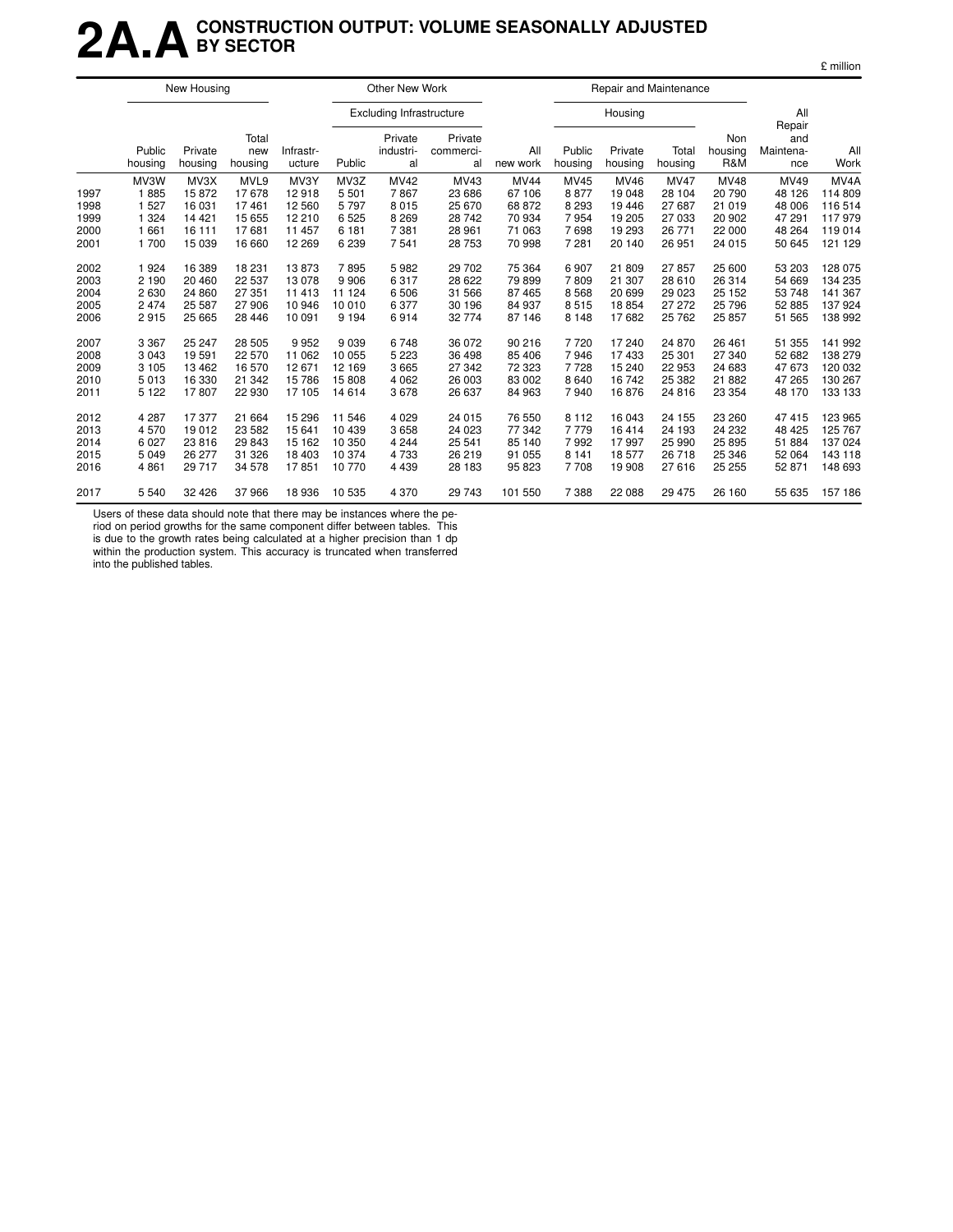### **2A.QCONSTRUCTION OUTPUT: VOLUME SEASONALLY ADJUSTED BY SECTOR**

|  | million |
|--|---------|
|  |         |

|                                       |                                  | New Housing                                |                                               |                                                  |                                               | Other New Work                                       |                                               |                                                     |                                                   |                                                      | Repair and Maintenance                                  |                                             |                                                   |                                               |
|---------------------------------------|----------------------------------|--------------------------------------------|-----------------------------------------------|--------------------------------------------------|-----------------------------------------------|------------------------------------------------------|-----------------------------------------------|-----------------------------------------------------|---------------------------------------------------|------------------------------------------------------|---------------------------------------------------------|---------------------------------------------|---------------------------------------------------|-----------------------------------------------|
|                                       |                                  |                                            |                                               |                                                  |                                               | <b>Excluding Infrastructure</b>                      |                                               |                                                     |                                                   | Housing                                              |                                                         |                                             | All<br>Repair                                     |                                               |
|                                       | Public<br>housing                | Private<br>housing                         | Total<br>new<br>housing                       | Infrastr-<br>ucture                              | Public                                        | Private<br>industri-<br>al                           | Private<br>commerci-<br>al                    | All<br>new work                                     | Public<br>housing                                 | Private<br>housing                                   | Total<br>housing                                        | Non<br>housing<br>R&M                       | and<br>Maintena-<br>nce                           | All<br>Work                                   |
| 2003 Q1<br>Q <sub>2</sub><br>Q3<br>Q4 | MV3W<br>508<br>529<br>556<br>597 | MV3X<br>4674<br>4819<br>5 2 3 5<br>5 7 3 1 | MVL9<br>5 1 5 6<br>5 3 2 2<br>5763<br>6 2 9 6 | MV3Y<br>3 4 0 7<br>3 3 4 3<br>3 1 9 2<br>3 1 3 6 | MV3Z<br>2 2 2 6<br>2 3 7 7<br>2 5 5 2<br>2751 | <b>MV42</b><br>1 5 2 2<br>1 5 2 1<br>1 5 8 2<br>1691 | MV43<br>7 0 8 4<br>7 0 0 2<br>7 0 9 8<br>7439 | <b>MV44</b><br>19 277<br>19 433<br>20 037<br>21 152 | <b>MV45</b><br>1726<br>1921<br>2 1 1 5<br>2 0 4 8 | <b>MV46</b><br>4 9 7 4<br>5 5 2 4<br>5426<br>5 3 8 3 | <b>MV47</b><br>6 5 5 0<br>7 2 8 0<br>7 4 5 3<br>7 3 2 6 | <b>MV48</b><br>6511<br>6616<br>6681<br>6506 | <b>MV49</b><br>13 051<br>13824<br>14 051<br>13743 | MV4A<br>32 266<br>33 1 21<br>33 967<br>34 881 |
| 2004 Q1                               | 653                              | 6 0 8 8                                    | 6708                                          | 2973                                             | 2849                                          | 1 7 1 1                                              | 7821                                          | 21 920                                              | 2 1 9 4                                           | 5 4 6 6                                              | 7582                                                    | 6638                                        | 14 117                                            | 36 0 26                                       |
| Q <sub>2</sub>                        | 670                              | 6 1 8 4                                    | 6820                                          | 2927                                             | 2827                                          | 1 643                                                | 8 0 0 2                                       | 22 093                                              | 2 1 2 3                                           | 5 0 6 6                                              | 7 1 3 8                                                 | 6 1 9 3                                     | 13 227                                            | 35 388                                        |
| Q3                                    | 662                              | 6279                                       | 6906                                          | 2826                                             | 2763                                          | 1 601                                                | 7965                                          | 21 946                                              | 2088                                              | 5 1 9 1                                              | 7 201                                                   | 6072                                        | 13 148                                            | 35 158                                        |
| Q4                                    | 645                              | 6 3 0 9                                    | 6917                                          | 2686                                             | 2684                                          | 1 5 5 2                                              | 7779                                          | 21 506                                              | 2 163                                             | 4975                                                 | 7 102                                                   | 6 2 5 0                                     | 13 257                                            | 34 794                                        |
| 2005 Q1                               | 619                              | 6 3 4 9                                    | 6930                                          | 2 7 4 3                                          | 2637                                          | 1 5 2 5                                              | 7652                                          | 21 3 64                                             | 2 2 5 9                                           | 4 8 6 1                                              | 7 107                                                   | 6624                                        | 13 673                                            | 35 036                                        |
| Q <sub>2</sub>                        | 607                              | 6513                                       | 7 0 8 0                                       | 2674                                             | 2 5 5 5                                       | 1 5 8 5                                              | 7 5 9 7                                       | 21 371                                              | 2 2 4 6                                           | 4 7 1 3                                              | 6956                                                    | 6491                                        | 13 390                                            | 34 781                                        |
| Q3                                    | 594                              | 6409                                       | 6963                                          | 2 7 2 4                                          | 2 4 3 3                                       | 1615                                                 | 7441                                          | 21 049                                              | 2019                                              | 4 6 7 5                                              | 6654                                                    | 6 3 9 4                                     | 13 013                                            | 34 095                                        |
| Q4                                    | 653                              | 6317                                       | 6934                                          | 2805                                             | 2 3 8 5                                       | 1651                                                 | 7 506                                         | 21 153                                              | 1 9 9 0                                           | 4 6 0 5                                              | 6 5 5 5                                                 | 6 2 8 7                                     | 12 808                                            | 34 012                                        |
| 2006 Q1                               | 686                              | 6 2 8 7                                    | 6939                                          | 2707                                             | 2 3 6 6                                       | 1 7 3 1                                              | 7817                                          | 21 4 6 2                                            | 1996                                              | 4 600                                                | 6 5 6 3                                                 | 6 3 0 3                                     | 12 831                                            | 34 355                                        |
| Q <sub>2</sub>                        | 720                              | 6 3 7 4                                    | 7 0 6 0                                       | 2512                                             | 2 3 0 6                                       | 1 707                                                | 7987                                          | 21 499                                              | 1979                                              | 4526                                                 | 6474                                                    | 6576                                        | 13 044                                            | 34 591                                        |
| Q3                                    | 750                              | 6472                                       | 7 188                                         | 2 4 4 0                                          | 2 2 7 1                                       | 1713                                                 | 8 3 2 2                                       | 21 879                                              | 2 108                                             | 4 3 0 2                                              | 6410                                                    | 6 3 5 4                                     | 12743                                             | 34 704                                        |
| Q4                                    | 760                              | 6 5 3 2                                    | 7 259                                         | 2 4 3 2                                          | 2 2 5 0                                       | 1762                                                 | 8647                                          | 22 307                                              | 2 0 6 5                                           | 4 2 5 4                                              | 6315                                                    | 6624                                        | 12 946                                            | 35 342                                        |
| 2007 Q1                               | 840                              | 6531                                       | 7 3 4 1                                       | 2 3 9 8                                          | 2 2 4 1                                       | 1785                                                 | 8811                                          | 22 547                                              | 2056                                              | 4 3 5 6                                              | 6 4 0 2                                                 | 6742                                        | 13 150                                            | 35 783                                        |
| Q <sub>2</sub>                        | 858                              | 6 3 9 9                                    | 7 2 3 0                                       | 2442                                             | 2 2 4 7                                       | 1 7 7 2                                              | 8999                                          | 22 668                                              | 1 907                                             | 4 3 9 5                                              | 6 272                                                   | 6566                                        | 12 839                                            | 35 618                                        |
| Q3                                    | 841                              | 6 2 6 3                                    | 7078                                          | 2513                                             | 2 2 7 0                                       | 1658                                                 | 8968                                          | 22 459                                              | 1839                                              | 4 186                                                | 5998                                                    | 6499                                        | 12 508                                            | 35 089                                        |
| Q4                                    | 828                              | 6 0 5 4                                    | 6857                                          | 2 5 9 9                                          | 2 2 8 0                                       | 1 5 3 3                                              | 9 2 9 4                                       | 22 542                                              | 1918                                              | 4 3 0 3                                              | 6 1 9 8                                                 | 6654                                        | 12 858                                            | 35 503                                        |
| 2008 Q1                               | 793                              | 5 7 5 2                                    | 6522                                          | 2702                                             | 2 4 0 8                                       | 1510                                                 | 9556                                          | 22 690                                              | 1926                                              | 4 2 8 9                                              | 6 1 9 3                                                 | 6890                                        | 13 098                                            | 35 881                                        |
| Q <sub>2</sub>                        | 782                              | 5 2 1 7                                    | 5981                                          | 2806                                             | 2472                                          | 1 3 4 9                                              | 9 2 1 8                                       | 21 818                                              | 2 0 5 3                                           | 4 4 1 0                                              | 6446                                                    | 7 1 7 1                                     | 13 632                                            | 35 4 88                                       |
| Q3                                    | 762                              | 4 6 2 9                                    | 5 3 7 8                                       | 2876                                             | 2581                                          | 1 2 5 4                                              | 9 2 2 4                                       | 21 319                                              | 2 0 0 9                                           | 4 2 2 4                                              | 6 2 2 1                                                 | 6874                                        | 13 112                                            | 34 480                                        |
| Q4                                    | 705                              | 3993                                       | 4688                                          | 2678                                             | 2 5 9 4                                       | 1 1 1 0                                              | 8 5 0 0                                       | 19580                                               | 1958                                              | 4 5 0 9                                              | 6441                                                    | 6405                                        | 12 840                                            | 32 4 29                                       |
| 2009 Q1                               | 659                              | 3515                                       | 4 1 6 8                                       | 2 7 3 5                                          | 2627                                          | 956                                                  | 7705                                          | 18 182                                              | 1827                                              | 3911                                                 | 5723                                                    | 6 1 9 5                                     | 11 925                                            | 30 119                                        |
| Q <sub>2</sub>                        | 690                              | 3 3 7 8                                    | 4 0 64                                        | 2982                                             | 2856                                          | 891                                                  | 7 2 3 7                                       | 18 009                                              | 1 905                                             | 3763                                                 | 5 6 6 3                                                 | 6043                                        | 11 714                                            | 29 741                                        |
| Q3                                    | 811                              | 3 2 0 7                                    | 4 0 2 2                                       | 3 1 8 7                                          | 3 1 8 7                                       | 879                                                  | 6476                                          | 17 731                                              | 2 041                                             | 4 0 1 7                                              | 6 0 5 5                                                 | 6499                                        | 12 5 66                                           | 30 270                                        |
| Q4                                    | 945                              | 3 3 6 2                                    | 4 3 1 6                                       | 3767                                             | 3 4 9 9                                       | 940                                                  | 5924                                          | 18 401                                              | 1955                                              | 3548                                                 | 5511                                                    | 5946                                        | 11 468                                            | 29 901                                        |
| 2010 Q1                               | 1 1 5 3                          | 3662                                       | 4815                                          | 4 0 5 0                                          | 3825                                          | 958                                                  | 6 2 8 2                                       | 19 930                                              | 2 1 4 1                                           | 3821                                                 | 5962                                                    | 5211                                        | 11 174                                            | 31 104                                        |
| Q <sub>2</sub>                        | 1 203                            | 4 0 1 9                                    | 5 2 2 2                                       | 4 2 3 5                                          | 4012                                          | 999                                                  | 6449                                          | 20 918                                              | 2 2 2 3                                           | 4 140                                                | 6 3 6 3                                                 | 5589                                        | 11 952                                            | 32 870                                        |
| Q3                                    | 1 3 4 4                          | 4 3 3 5                                    | 5679                                          | 3972                                             | 3901                                          | 1 1 6 9                                              | 6816                                          | 21 536                                              | 2 1 6 1                                           | 4 4 3 3                                              | 6 5 9 4                                                 | 5480                                        | 12 073                                            | 33 609                                        |
| Q4                                    | 1 3 1 3                          | 4 3 1 4                                    | 5 6 27                                        | 3529                                             | 4 0 7 1                                       | 936                                                  | 6 4 5 5                                       | 20 618                                              | 2 1 1 5                                           | 4 3 4 8                                              | 6463                                                    | 5602                                        | 12 065                                            | 32 683                                        |
| 2011 Q1                               | 1 3 6 2                          | 4 3 9 9                                    | 5761                                          | 4 1 1 0                                          | 4 0 7 6                                       | 916                                                  | 6 3 8 7                                       | 21 249                                              | 2 0 2 3                                           | 4 1 9 5                                              | 6218                                                    | 5757                                        | 11 975                                            | 33 2 24                                       |
| Q <sub>2</sub>                        | 1 303                            | 4 4 2 7                                    | 5730                                          | 4519                                             | 3728                                          | 941                                                  | 6646                                          | 21 5 64                                             | 2017                                              | 4 1 6 4                                              | 6 182                                                   | 5737                                        | 11919                                             | 33 4 83                                       |
| Q3                                    | 1 2 5 6                          | 4 5 4 3                                    | 5799                                          | 4 2 6 6                                          | 3488                                          | 899                                                  | 6760                                          | 21 21 2                                             | 1943                                              | 4 1 6 7                                              | 6 1 1 0                                                 | 5902                                        | 12012                                             | 33 2 23                                       |
| Q4                                    | 1 202                            | 4 4 3 8                                    | 5 640                                         | 4 2 1 0                                          | 3 3 2 2                                       | 922                                                  | 6844                                          | 20 938                                              | 1956                                              | 4 3 5 0                                              | 6 3 0 6                                                 | 5958                                        | 12 264                                            | 33 202                                        |
| 2012 Q1                               | 1 1 4 5                          | 4 6 20                                     | 5765                                          | 3 901                                            | 3 1 5 2                                       | 994                                                  | 6 2 6 2                                       | 20 073                                              | 1967                                              | 4 2 1 4                                              | 6 181                                                   | 5896                                        | 12 077                                            | 32 151                                        |
| Q2                                    | 1 0 2 0                          | 4 2 3 6                                    | 5 2 5 6                                       | 3622                                             | 2894                                          | 989                                                  | 6216                                          | 18 977                                              | 2010                                              | 4 0 23                                               | 6 0 3 3                                                 | 5844                                        | 11 877                                            | 30 854                                        |
| Q3                                    | 1 0 6 8                          | 4 174                                      | 5 2 4 2                                       | 3869                                             | 2 797                                         | 978                                                  | 5 7 1 9                                       | 18 605                                              | 2 0 7 0                                           | 3969                                                 | 6 0 3 9                                                 | 5724                                        | 11 763                                            | 30 368                                        |
| Q4                                    | 1 0 5 4                          | 4 3 4 7                                    | 5400                                          | 3 9 0 4                                          | 2 7 0 4                                       | 1 0 6 8                                              | 5818                                          | 18 8 95                                             | 2 0 6 5                                           | 3837                                                 | 5 9 0 2                                                 | 5796                                        | 11 698                                            | 30 592                                        |
| 2013 Q1                               | 1 0 3 2                          | 4 3 2 7                                    | 5 3 5 9                                       | 3914                                             | 2 5 9 3                                       | 1011                                                 | 5896                                          | 18 773                                              | 1995                                              | 3953                                                 | 5948                                                    | 5863                                        | 11810                                             | 30 583                                        |
| Q <sub>2</sub>                        | 1 0 9 4                          | 4 6 8 2                                    | 5776                                          | 3 9 0 4                                          | 2625                                          | 879                                                  | 5845                                          | 19 0 29                                             | 1929                                              | 4 0 4 7                                              | 5976                                                    | 5978                                        | 11 954                                            | 30 983                                        |
| Q3                                    | 1 1 5 8                          | 4 8 6 0                                    | 6019                                          | 3849                                             | 2675                                          | 879                                                  | 6 20 6                                        | 19 628                                              | 1 909                                             | 4 197                                                | 6 10 6                                                  | 6 1 4 7                                     | 12 253                                            | 31 881                                        |
| Q4                                    | 1 2 8 6                          | 5 1 4 2                                    | 6428                                          | 3974                                             | 2545                                          | 888                                                  | 6 0 7 6                                       | 19912                                               | 1947                                              | 4 2 1 7                                              | 6 1 6 4                                                 | 6245                                        | 12 408                                            | 32 3 20                                       |
| 2014 Q1                               | 1 3 9 6                          | 5 5 5 7                                    | 6953                                          | 3799                                             | 2 4 9 3                                       | 984                                                  | 6 2 9 6                                       | 20 5 25                                             | 1987                                              | 4 4 8 6                                              | 6473                                                    | 6246                                        | 12719                                             | 33 244                                        |
| Q <sub>2</sub>                        | 1499                             | 5 7 5 7                                    | 7 257                                         | 3678                                             | 2 5 6 3                                       | 1 0 9 3                                              | 6 3 4 2                                       | 20 933                                              | 1986                                              | 4 4 5 4                                              | 6440                                                    | 6492                                        | 12 932                                            | 33 865                                        |
| Q3                                    | 1596                             | 6 2 1 2                                    | 7808                                          | 3770                                             | 2620                                          | 1 1 0 4                                              | 6 3 6 5                                       | 21 667                                              | 2 0 2 0                                           | 4 5 9 2                                              | 6611                                                    | 6614                                        | 13 2 25                                           | 34 892                                        |
| Q4                                    | 1 5 3 6                          | 6 2 9 0                                    | 7826                                          | 3913                                             | 2674                                          | 1 0 6 3                                              | 6537                                          | 22 014                                              | 2 000                                             | 4 4 6 6                                              | 6466                                                    | 6543                                        | 13 008                                            | 35 0 22                                       |
| 2015 Q1                               | 1 4 2 8                          | 6417                                       | 7845                                          | 4519                                             | 2 5 2 9                                       | 1 1 8 3                                              | 6470                                          | 22 546                                              | 2 0 4 7                                           | 4 4 4 8                                              | 6495                                                    | 6526                                        | 13 0 21                                           | 35 567                                        |
| Q <sub>2</sub>                        | 1 3 4 4                          | 6 5 9 2                                    | 7936                                          | 4 6 9 5                                          | 2582                                          | 1 1 3 7                                              | 6528                                          | 22 878                                              | 2 0 4 0                                           | 4 6 7 9                                              | 6719                                                    | 6214                                        | 12 934                                            | 35 812                                        |
| Q3                                    | 1 1 5 1                          | 6479                                       | 7630                                          | 4 6 28                                           | 2626                                          | 1 2 4 2                                              | 6487                                          | 22 612                                              | 2056                                              | 4 7 3 9                                              | 6795                                                    | 6 2 5 1                                     | 13 045                                            | 35 657                                        |
| Q4                                    | 1 1 2 7                          | 6788                                       | 7915                                          | 4561                                             | 2637                                          | 1 1 7 1                                              | 6734                                          | 23 018                                              | 1997                                              | 4 7 1 1                                              | 6709                                                    | 6 3 5 5                                     | 13 063                                            | 36 082                                        |
| 2016 Q1                               | 1 1 6 8                          | 7 217                                      | 8 3 8 4                                       | 4 4 3 4                                          | 2 5 9 2                                       | 1 0 7 5                                              | 6825                                          | 23 312                                              | 2 0 0 4                                           | 4 7 5 2                                              | 6756                                                    | 6 1 4 9                                     | 12 905                                            | 36 217                                        |
| Q <sub>2</sub>                        | 1 1 5 9                          | 7 3 2 7                                    | 8486                                          | 4 2 9 6                                          | 2729                                          | 1 1 5 5                                              | 6971                                          | 23 637                                              | 1945                                              | 4 8 27                                               | 6772                                                    | 6389                                        | 13 162                                            | 36 798                                        |
| Q3                                    | 1 2 1 4                          | 7 4 3 3                                    | 8647                                          | 4536                                             | 2720                                          | 1 0 8 4                                              | 7 104                                         | 24 091                                              | 1851                                              | 5 0 5 8                                              | 6909                                                    | 6 2 5 0                                     | 13 159                                            | 37 250                                        |
| Q4                                    | 1 3 2 0                          | 7 7 4 1                                    | 9 0 61                                        | 4 5 8 4                                          | 2730                                          | 1 1 2 5                                              | 7 2 8 3                                       | 24 784                                              | 1 908                                             | 5 2 7 1                                              | 7 1 7 9                                                 | 6466                                        | 13 645                                            | 38 4 28                                       |
| 2017 Q1                               | 1 3 6 4                          | 7955                                       | 9319                                          | 4768                                             | 2 8 0 2                                       | 1 0 5 3                                              | 7 5 6 9                                       | 25 512                                              | 1852                                              | 5416                                                 | 7 2 6 9                                                 | 6557                                        | 13826                                             | 39 338                                        |
| Q <sub>2</sub>                        | 1 378                            | 7811                                       | 9 1 8 9                                       | 4769                                             | 2620                                          | 1 0 8 1                                              | 7573                                          | 25 232                                              | 1880                                              | 5 5 4 6                                              | 7426                                                    | 6530                                        | 13 957                                            | 39 188                                        |
| Q3                                    | 1 4 0 9                          | 8 0 8 4                                    | 9493                                          | 4 7 4 7                                          | 2 5 5 5                                       | 1 1 4 2                                              | 7414                                          | 25 351                                              | 1840                                              | 5571                                                 | 7411                                                    | 6590                                        | 14 001                                            | 39 352                                        |
| Q4                                    | 1 3 9 0                          | 8575                                       | 9965                                          | 4 6 5 1                                          | 2 5 5 9                                       | 1 0 9 3                                              | 7 1 8 7                                       | 25 4 56                                             | 1816                                              | 5 5 5 4                                              | 7 3 6 9                                                 | 6482                                        | 13 852                                            | 39 307                                        |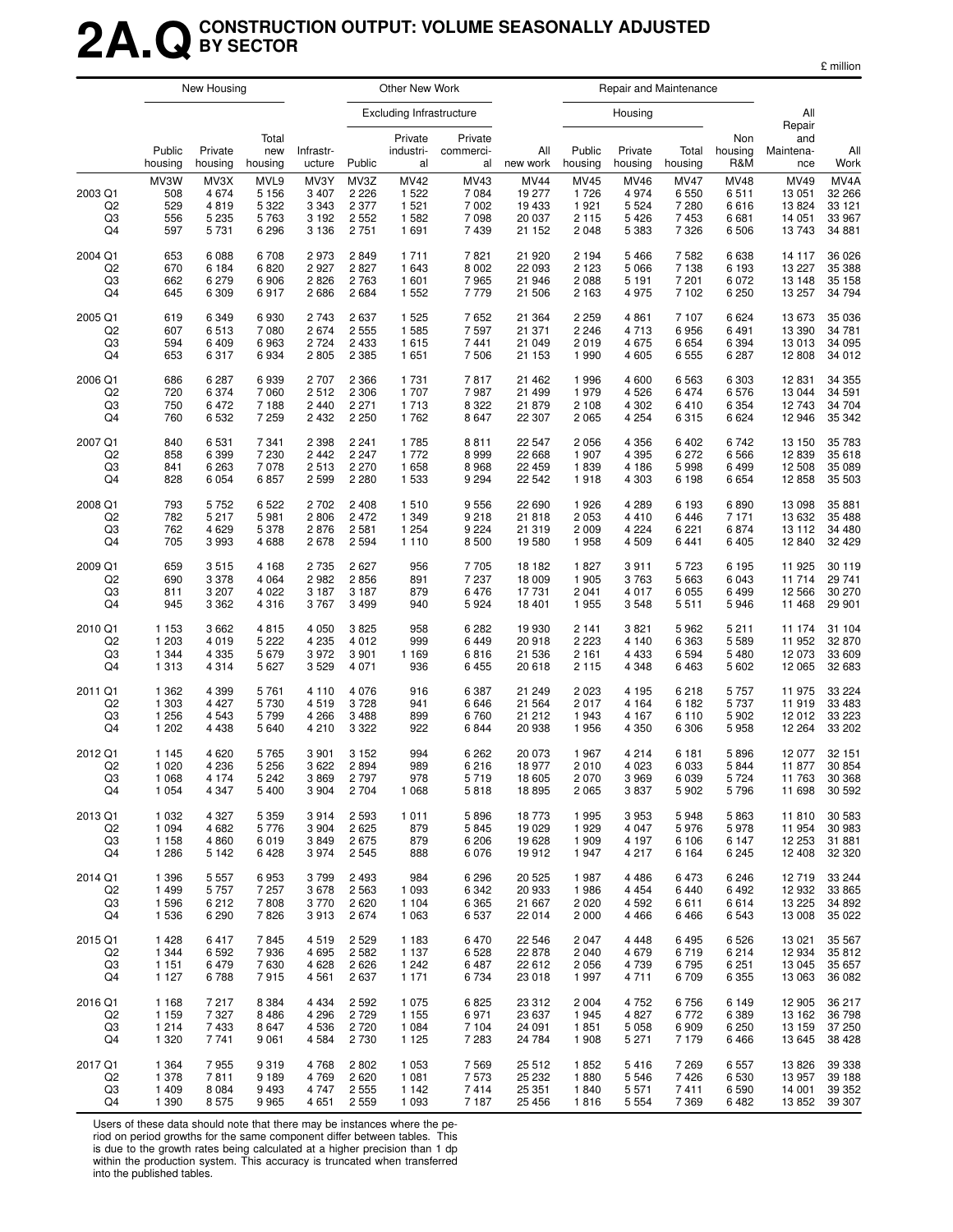### **2A.MCONSTRUCTION OUTPUT: VOLUME SEASONALLY ADJUSTED BY SECTOR**

|                                                    | New Housing                                    |                                                                |                                                                | Other New Work                                                     |                                                                  |                                                       | Repair and Maintenance                                                   |                                                                     |                                                             |                                                                         |                                                                          |                                                                       |                                                                  |                                                                               |
|----------------------------------------------------|------------------------------------------------|----------------------------------------------------------------|----------------------------------------------------------------|--------------------------------------------------------------------|------------------------------------------------------------------|-------------------------------------------------------|--------------------------------------------------------------------------|---------------------------------------------------------------------|-------------------------------------------------------------|-------------------------------------------------------------------------|--------------------------------------------------------------------------|-----------------------------------------------------------------------|------------------------------------------------------------------|-------------------------------------------------------------------------------|
|                                                    |                                                |                                                                |                                                                |                                                                    |                                                                  | <b>Excluding Infrastructure</b>                       |                                                                          |                                                                     |                                                             | Housing                                                                 |                                                                          |                                                                       | All<br>Repair                                                    |                                                                               |
|                                                    | Public<br>housing                              | Private<br>housing                                             | Total<br>new<br>housing                                        | Infrastr-<br>ucture                                                | Public                                                           | Private<br>industri-<br>al                            | Private<br>commerci-<br>al                                               | All<br>new work                                                     | Public<br>housing                                           | Private<br>housing                                                      | Total<br>housing                                                         | Non<br>housing<br>R&M                                                 | and<br>Maintena-<br>nce                                          | All<br>Work                                                                   |
| 2011 Jul<br>Aug<br>Sep<br>Oct<br>Nov<br>Dec        | MV3W<br>402<br>409<br>444<br>404<br>413<br>384 | MV3X<br>1 5 4 7<br>1516<br>1481<br>1454<br>1 4 8 3<br>1 500    | MVL9<br>1949<br>1925<br>1925<br>1858<br>1897<br>1885           | MV3Y<br>1 500<br>1 3 8 6<br>1 3 8 0<br>1 2 9 6<br>1 377<br>1 5 3 7 | MV3Z<br>1 209<br>1 1 4 5<br>1 134<br>1 067<br>1 0 6 9<br>1 1 8 6 | <b>MV42</b><br>278<br>312<br>310<br>313<br>324<br>285 | MV43<br>$2259$<br>2227<br>2 273<br>2 257<br>2 2 7 2<br>2 3 1 6           | <b>MV44</b><br>7 1 9 5<br>6994<br>7 0 2 2<br>6 791<br>6939<br>7 208 | $\overline{MV45}$<br>656<br>650<br>637<br>646<br>648<br>662 | <b>MV46</b><br>1 3 8 4<br>1 375<br>1 408<br>1 455<br>1 4 4 7<br>1 4 4 8 | <b>MV47</b><br>2041<br>2 0 2 5<br>2 0 4 4<br>2 101<br>2 0 9 5<br>2 1 1 0 | MV48<br>1976<br>$1966$<br>$1960$<br>$1928$<br>$1959$<br>2071          | MV49<br>4 0 1 6<br>3991<br>4 0 0 5<br>4029<br>4 0 5 4<br>4 1 8 1 | MV <sub>4</sub> A<br>11 212<br>10 985<br>11 027<br>10 820<br>10 994<br>11 389 |
| 2012 Jan<br>Feb<br>Mar<br>Apr<br>May<br>Jun        | 420<br>371<br>355<br>369<br>341<br>310         | 1 5 2 1<br>1 5 2 3<br>1 575<br>1402<br>1 435<br>1 399          | 1941<br>1894<br>1 930<br>1770<br>1 7 7 7<br>1709               | 1 3 9 0<br>1 276<br>1 2 3 4<br>1 2 4 3<br>1 1 7 9<br>1 200         | 1 0 9 5<br>1 0 4 2<br>1015<br>1 0 0 1<br>989<br>904              | 324<br>335<br>336<br>341<br>341<br>306                | 2 1 2 2<br>2 007<br>2 132<br>2 0 8 4<br>2 119<br>2 014                   | 6872<br>6 5 5 4<br>6 647<br>6439<br>6 4 0 4<br>6 1 3 3              | 656<br>656<br>655<br>656<br>689<br>666                      | 1 3 7 4<br>1 419<br>1 421<br>1356<br>1 392<br>1 274                     | 2 0 3 0<br>2 075<br>2 076<br>2012<br>2 0 8 1<br>1 940                    | 1 908<br>1 984<br>2 004<br>1935<br>1976<br>1976                       | 3939<br>4 059<br>4 080<br>3947<br>4 057<br>3 873                 | 10811<br>10 613<br>10 727<br>10 386<br>10 461<br>10 006                       |
| Jul<br>Aug<br>Sep<br>Oct<br>Nov<br>Dec             | 369<br>348<br>351<br>347<br>349<br>358         | 1 3 8 2<br>1 3 4 9<br>1 4 4 3<br>1 4 4 8<br>1 472<br>1 4 2 7   | 1750<br>1698<br>1794<br>1795<br>1821<br>1785                   | 1 1 8 9<br>1 376<br>1 3 0 4<br>1 315<br>1 319<br>1 270             | 930<br>938<br>930<br>936<br>907<br>861                           | 330<br>316<br>332<br>352<br>355<br>361                | 1 908<br>1927<br>1884<br>1929<br>1923<br>1965                            | 6 10 6<br>6 255<br>6 2 4 5<br>6 326<br>6 325<br>6 2 4 3             | 689<br>686<br>695<br>691<br>697<br>677                      | 1411<br>1 301<br>1 2 5 7<br>1 2 5 6<br>1 2 8 0<br>1 3 0 1               | 2 100<br>1987<br>1952<br>1947<br>1977<br>1978                            | 1945<br>1878<br>1901<br>1895<br>1996<br>1 9 0 4                       | 4 0 4 5<br>3864<br>3853<br>3842<br>3973<br>3882                  | 10 151<br>10 119<br>10 098<br>10 168<br>10 299<br>10 125                      |
| 2013 Jan<br>Feb<br>Mar<br>Apr<br>May<br>Jun        | 340<br>349<br>343<br>357<br>366<br>371         | 1 3 8 9<br>1 4 9 5<br>1 4 4 3<br>1524<br>1 5 3 1<br>1 6 2 8    | 1729<br>1844<br>1785<br>1881<br>1897<br>1998                   | 1 2 5 8<br>1 3 1 7<br>1 339<br>1 279<br>1 2 7 1<br>1 3 5 4         | 830<br>881<br>882<br>855<br>892<br>878                           | 356<br>340<br>316<br>302<br>288<br>289                | 1983<br>1946<br>1967<br>1939<br>1 960<br>1946                            | 6 157<br>$6328$<br>$6289$<br>$6256$<br>6 3 0 7<br>6466              | 659<br>676<br>659<br>666<br>634<br>628                      | 1 308<br>1 3 2 2<br>1 323<br>1 311<br>1 3 5 5<br>1 3 8 2                | 1968<br>1 9 9 8<br>1982<br>1977<br>1989<br>2010                          | 1920<br>1985<br>$1957$<br>$1963$<br>$1994$<br>2022                    | 3887<br>3983<br>3939<br>3939<br>3983<br>4 0 3 2                  | 10 044<br>$10\,311$<br>$10\,228$<br>$10\,195$<br>10 290<br>10 498             |
| Jul<br>Aug<br>Sep<br>Oct<br>Nov<br>Dec             | 382<br>386<br>390<br>431<br>434<br>421         | 1589<br>1 640<br>1631<br>1699<br>1688<br>1755                  | 1971<br>2 0 2 6<br>2021<br>2 1 3 0<br>2 122<br>2 177           | 1 2 9 1<br>1 3 2 8<br>1230<br>1 3 6 9<br>1 3 0 3<br>1303           | 878<br>877<br>920<br>858<br>844<br>843                           | 281<br>322<br>276<br>293<br>288<br>308                | 2016<br>2 064<br>2 126<br>2 073<br>1 999<br>2 004                        | 6437<br>6618<br>6573<br>6722<br>6 5 5 6<br>6634                     | 608<br>660<br>641<br>655<br>642<br>650                      | 1 379<br>1 4 0 6<br>1412<br>1 4 0 9<br>1 4 2 7<br>1 3 8 1               | 1987<br>2 0 6 7<br>2053<br>2 0 6 3<br>2 0 6 9<br>2 0 3 1                 | 2014<br>2 096<br>2 036<br>2 107<br>2 058<br>2 080                     | 4 0 0 1<br>4 1 6 3<br>4 0 8 9<br>4 1 7 0<br>4 1 2 7<br>4 1 1 2   | 10 438<br>10 781<br>10 662<br>10 892<br>10 683<br>10 746                      |
| 2014 Jan<br>Feb<br>Mar<br>Apr<br>May<br>Jun        | 447<br>466<br>482<br>461<br>515<br>523         | 1911<br>1795<br>1851<br>1874<br>1925<br>1958                   | 2 358<br>2 261<br>2 3 3 4<br>2 3 3 5<br>2441<br>2 4 8 1        | 1 2 8 3<br>$1\,286$<br>1 2 3 0<br>1 225<br>1 252<br>1 201          | 829<br>824<br>840<br>878<br>833<br>852                           | 307<br>333<br>345<br>366<br>360<br>367                | 2 0 4 8<br>2 0 7 0<br>2 1 7 8<br>2 1 4 1<br>$\frac{1}{2}$ 107<br>2 0 9 4 | 6826<br>6774<br>6925<br>6945<br>6993<br>6996                        | 696<br>646<br>644<br>664<br>655<br>667                      | 1 4 7 5<br>1 5 1 6<br>1 4 9 5<br>1512<br>1 4 8 3<br>1 4 5 9             | 2 1 7 1<br>2 1 6 3<br>2 1 3 9<br>2 1 7 6<br>2 1 3 8<br>2 1 2 6           | 2 099<br>2 068<br>2 079<br>$\frac{2155}{2142}$<br>2 1 9 6             | 4 270<br>4 230<br>4 2 1 8<br>4 330<br>4 279<br>4 3 2 2           | 11 096<br>11 005<br>11 144<br>11 275<br>11 272<br>11 318                      |
| Jul<br>Aug<br>Sep<br>Oct<br>Nov<br>Dec             | 522<br>540<br>534<br>523<br>504<br>509         | 2 0 6 1<br>2 0 6 4<br>2 0 8 7<br>2 0 7 9<br>2 1 3 2<br>2 0 7 9 | 2 5 8 3<br>2 6 0 4<br>2621<br>2 602<br>2636<br>2588            | 1 2 4 9<br>1 2 4 4<br>1 2 7 8<br>1 2 8 3<br>1 3 2 4<br>1 3 0 6     | 852<br>889<br>879<br>903<br>888<br>883                           | 365<br>366<br>373<br>345<br>352<br>367                | 2 1 2 9<br>2 1 0 3<br>2 133<br>2 110<br>2 1 8 9<br>2 2 3 8               | 7 1 7 8<br>7 206<br>7 2 8 4<br>7 244<br>7 3 8 9<br>7 3 8 1          | 670<br>682<br>668<br>656<br>684<br>660                      | 1 502<br>1582<br>$1\,507$<br>$1\,504$<br>1 4 8 5<br>1 477               | 2 1 7 3<br>2 2 6 4<br>2 1 7 5<br>2 1 6 0<br>2 1 6 9<br>2 1 3 6           | 2 175<br>2 212<br>2 227<br>2 170<br>2 2 0 8<br>2 1 6 4                | 4 3 4 7<br>4 4 7 6<br>4 4 0 2<br>4 3 3 1<br>4 3 7 7<br>4 3 0 1   | 11 525<br>11 682<br>11 686<br>11 574<br>11 766<br>11 682                      |
| 2015 Jan<br>Feb<br>Mar<br>Apr<br>May<br>Jun        | 475<br>484<br>468<br>486<br>434<br>424         | 2 1 7 2<br>2 1 0 5<br>2 140<br>2 2 0 1<br>2 2 2 8<br>2 1 6 3   | 2 6 4 7<br>2 589<br>2 608<br>2686<br>2663<br>2 5 8 7           | 1 478<br>1479<br>1563<br>1 6 1 6<br>1 5 6 5<br>1514                | 827<br>864<br>838<br>847<br>853<br>883                           | 407<br>396<br>379<br>387<br>360<br>390                | 2 1 7 2<br>2 180<br>2 118<br>2 1 3 2<br>2 1 6 2<br>2 2 3 3               | 7 5 3 2<br>7 508<br>7 506<br>7668<br>7 603<br>7607                  | 686<br>669<br>692<br>661<br>689<br>690                      | 1 477<br>$\frac{1447}{1525}$<br>1525<br>1 551<br>1 582                  | 2 1 6 3<br>2 116<br>2 216<br>2 207<br>2 240<br>2 273                     | 2 1 8 1<br>$\frac{2103}{2243}$<br>$\frac{2090}{2050}$<br>2073<br>2051 | 4 3 4 4<br>4 218<br>4 459<br>4 2 9 7<br>4313<br>4 3 2 4          | 11 875<br>11 727<br>11 965<br>11 965<br>11916<br>11 931                       |
| Jul<br>Aug<br>Sep<br>Oct<br>Nov<br>Dec             | 403<br>367<br>381<br>374<br>365<br>388         | 2 166<br>2 154<br>2 1 5 8<br>2222<br>2 2 0 1<br>2 3 6 6        | 2 570<br>2 521<br>2 5 3 9<br>2 597<br>2 565<br>2 7 5 3         | 1 583<br>1 539<br>1 5 0 5<br>1 503<br>1 422<br>1 6 3 6             | 876<br>865<br>884<br>864<br>879<br>894                           | 417<br>411<br>414<br>395<br>400<br>376                | 2 186<br>2 181<br>2 120<br>2 248<br>2 249<br>2 2 3 8                     | 7632<br>7517<br>7462<br>7606<br>7515<br>7897                        | 682<br>679<br>695<br>670<br>657<br>670                      | 1 5 8 2<br>1569<br>1 5 8 8<br>1 599<br>1 576<br>1 5 3 6                 | 2 264<br>2 248<br>2 283<br>2 269<br>2 234<br>2 2 0 5                     | 2 132<br>2 022<br>2 0 9 7<br>2099<br>2120<br>2 1 3 6                  | 4 396<br>4 271<br>4 3 7 9<br>4 368<br>4 354<br>4 3 4 1           | 12 028<br>11 788<br>11 842<br>11 974<br>11 869<br>12 238                      |
| 2016 Jan<br>Feb<br>Mar<br>Apr<br>May<br>Jun        | 399<br>377<br>392<br>373<br>380<br>406         | 2 3 3 8<br>2 4 6 2<br>2 417<br>2 489<br>2 4 2 1<br>2417        | 2 7 3 7<br>2839<br>2808<br>2863<br>2800<br>2823                | 1 4 7 5<br>1 501<br>1 459<br>1 433<br>1445<br>1419                 | 881<br>881<br>830<br>914<br>917<br>898                           | 362<br>334<br>380<br>379<br>403<br>372                | 2 3 0 8<br>2 313<br>2 204<br>2 311<br>2 3 1 8<br>2 3 4 2                 | 7763<br>7868<br>7681<br>7899<br>7883<br>7854                        | 671<br>671<br>662<br>665<br>645<br>635                      | 1 597<br>1 571<br>1 584<br>1 608<br>1 5 8 5<br>1 6 3 4                  | 2 2 6 8<br>2 2 4 2<br>2 246<br>2 273<br>2 2 3 0<br>2 2 6 9               | 2 095<br>2 097<br>$\frac{1}{1}$ 958<br>2 163<br>2108<br>2 1 1 8       | 4 3 6 3<br>$4339$<br>$4204$<br>$4436$<br>4 3 3 8<br>4 3 8 7      | 12 125<br>12 206<br>11 885<br>12 335<br>12 222<br>12 241                      |
| Jul<br>Aug<br>Sep<br>Oct<br>Nov<br>Dec             | 403<br>401<br>411<br>421<br>435<br>464         | 2 4 7 2<br>$2456$<br>2505<br>2 5 2 9<br>2 5 6 4<br>2648        | 2875<br>2857<br>2915<br>2950<br>3 000<br>3 112                 | 1 5 2 2<br>1 4 8 6<br>1 5 2 8<br>1 472<br>1 543<br>1 570           | 936<br>901<br>883<br>887<br>912<br>930                           | 352<br>358<br>374<br>375<br>380<br>370                | 2 3 4 9<br>2 355<br>2 401<br>2 4 0 3<br>2 391<br>2 489                   | 8 0 3 4<br>7955<br>8101<br>8 0 8 6<br>8 226<br>8 471                | 626<br>606<br>619<br>630<br>618<br>661                      | 1658<br>1 6 6 7<br>1 733<br>1 6 9 6<br>1 781<br>1 794                   | 2 284<br>2 273<br>2 353<br>2 3 2 6<br>2 399<br>2 455                     | 2076<br>2096<br>2078<br>2 180<br>2 130<br>2 130<br>2 156              | 4 3 6 0<br>4 369<br>4 4 30<br>4506<br>4528<br>4611               | 12 3 94<br>12 324<br>12 532<br>12 592<br>12 755<br>13 081                     |
| 2017 <u>Jan</u><br>Feb<br>Mar<br>Apr<br>May<br>Jun | 448<br>442<br>473<br>449<br>484<br>445         | 2628<br>2615<br>2712<br>2 559<br>2 579<br>2673                 | 3 076<br>3 057<br>3 1 8 5<br>3 0 0 8<br>3063<br>3 1 1 8        | 1 673<br>1 558<br>1 5 3 8<br>1 593<br>1 588<br>1588                | 966<br>925<br>911<br>892<br>877<br>851                           | 368<br>341<br>345<br>347<br>337<br>397                | 2 488<br>2 533<br>2 5 4 8<br>2 549<br>2 533<br>2 492                     | 8 571<br>8 414<br>8 5 27<br>8 388<br>8 398<br>8 4 4 6               | 607<br>620<br>625<br>622<br>613<br>645                      | 1810<br>1808<br>1798<br>1826<br>1869<br>1851                            | 2 417<br>2 429<br>2 4 2 3<br>2 4 4 8<br>2483<br>2 4 9 6                  | 2 152<br>2 202<br>2 2 0 3<br>2 177<br>2 177<br>2 177                  | 4569<br>4631<br>4 6 2 6<br>4 624<br>4 660<br>4673                | 13 140<br>13 045<br>13 153<br>13 013<br>13 057<br>13 118                      |
| Jul<br>Aug<br>Sep<br>Oct<br>Nov<br>Dec             | 465<br>472<br>472<br>435<br>464<br>491         | 2648<br>2 7 3 8<br>2699<br>2759<br>2857<br>2959                | 3 1 1 3<br>3 2 1 0<br>3 1 7 1<br>3 1 9 4<br>3 3 2 1<br>3 4 5 0 | 1 571<br>1 5 9 2<br>1 584<br>1 548<br>1 5 0 5<br>1 5 9 9           | 823<br>873<br>858<br>846<br>817<br>895                           | 375<br>384<br>384<br>405<br>352<br>336                | 2 4 6 9<br>2 5 0 7<br>2 438<br>2 373<br>2 3 9 7<br>2418                  | 8 3 5 1<br>8 5 6 6<br>8 435<br>8 366<br>8 3 9 2<br>8697             | 622<br>610<br>607<br>610<br>596<br>610                      | 1865<br>1882<br>1824<br>1847<br>1894<br>1813                            | 2 4 8 7<br>2 4 9 3<br>2 4 3 1<br>2 4 5 6<br>2 4 9 0<br>2423              | 2212<br>2 1 7 1<br>2 207<br>2 163<br>2 1 6 0<br>2 1 5 9               | 4699<br>4 6 6 4<br>4638<br>4619<br>4650<br>4583                  | 13 050<br>13 229<br>13073<br>12985<br>13042<br>13 280                         |
| 2018 Jan                                           | 412                                            | 2 7 7 3                                                        | 3 1 8 5                                                        | 1 6 2 5                                                            | 808                                                              | 383                                                   | 2 3 4 8                                                                  | 8 3 5 0                                                             | 597                                                         | 1795                                                                    | 2 3 9 2                                                                  | 2 1 2 3                                                               |                                                                  | 4 5 15 12 8 64                                                                |

Feb 421 2 815 3 236 1 473 806 357 2 339 8 211 593 1 797 2 390 2 057 4 447 12 658

Users of these data should note that there may be instances where the peri-

od on period growths for the same component differ between tables. This is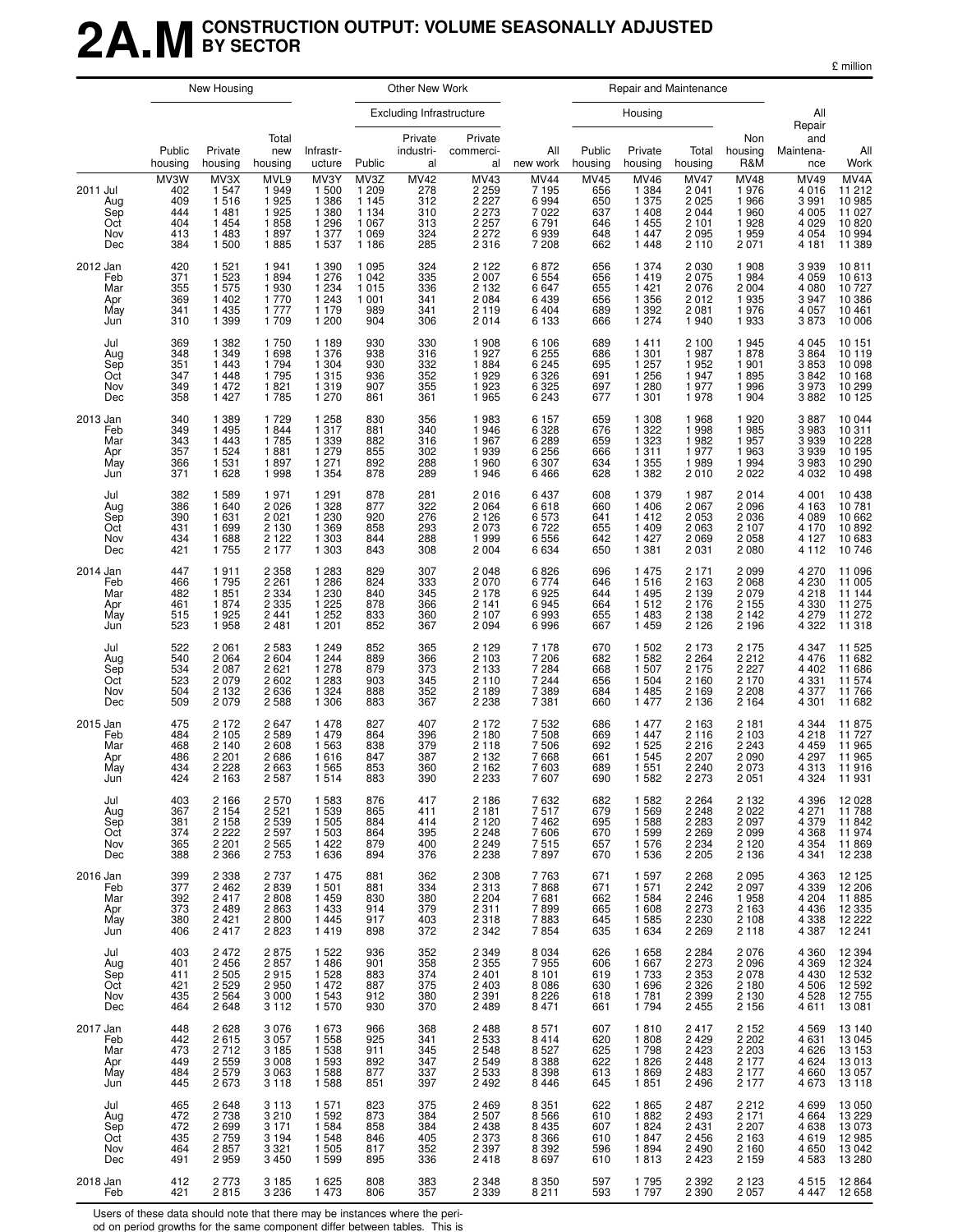### **2B.ACONSTRUCTION OUTPUT: VOLUME NON-SEASONALLY ADJUSTED BY SECTOR**

|      |                   | New Housing        |                         |                     |         | Other New Work                  |                            |                 |                   |                    | Repair and Maintenance |                       |                                   |                  |
|------|-------------------|--------------------|-------------------------|---------------------|---------|---------------------------------|----------------------------|-----------------|-------------------|--------------------|------------------------|-----------------------|-----------------------------------|------------------|
|      |                   |                    |                         |                     |         | <b>Excluding Infrastructure</b> |                            |                 |                   | Housing            |                        |                       | All                               |                  |
|      | Public<br>housing | Private<br>housing | Total<br>new<br>housing | Infrastr-<br>ucture | Public  | Private<br>industri-<br>al      | Private<br>commerci-<br>al | All<br>new work | Public<br>housing | Private<br>housing | Total<br>housing       | Non<br>housing<br>R&M | Repair<br>and<br>Maintena-<br>nce | All<br>Work      |
|      | MV <sub>4</sub> B | MV <sub>4</sub> C  | <b>MVLR</b>             | MV <sub>4</sub> D   | MV4E    | MV4F                            | MV <sub>4</sub> G          | MV4H            | MV <sub>4</sub>   | MV <sub>4</sub> J  | MV <sub>4</sub> K      | MV4L                  | MV <sub>4</sub> M                 | MV <sub>4N</sub> |
| 1997 | 1883              | 16 129             | 17982                   | 12807               | 5420    | 7747                            | 23 163                     | 67 047          | 8883              | 19 19 6            | 28 091                 | 19771                 | 47 781                            | 115 084          |
| 1998 | 1 5 2 2           | 16 278             | 17759                   | 12 4 44             | 5707    | 7887                            | 25 090                     | 68 786          | 8 2 9 4           | 19586              | 27879                  | 19 977                | 47 780                            | 116 799          |
| 1999 | 1 3 2 5           | 14710              | 15 9 96                 | 12 151              | 6454    | 8 1 7 3                         | 28 217                     | 70813           | 7989              | 19 4 29            | 27 413                 | 19 952                | 47 294                            | 118 303          |
| 2000 | 1 661             | 16 392             | 18 0 14                 | 11 372              | 6098    | 7 2 7 8                         | 28 359                     | 70 974          | 7713              | 19470              | 27 173                 | 20 946                | 48 064                            | 119 250          |
| 2001 | 1 6 9 9           | 15 301             | 16 969                  | 12 170              | 6 1 5 3 | 7435                            | 28 146                     | 70 705          | 7 2 9 2           | 20 316             | 27 583                 | 22 8 62               | 50 411                            | 121 386          |
| 2002 | 1923              | 16 661             | 18 552                  | 13759               | 7778    | 5891                            | 29 061                     | 74 850          | 6917              | 21 991             | 28 863                 | 24 35 9               | 53 192                            | 128 324          |
| 2003 | 2 1 9 1           | 20 821             | 22 966                  | 12 978              | 9772    | 6 2 2 9                         | 28 030                     | 79 886          | 7825              | 21 502             | 29 302                 | 25 062                | 54 337                            | 134 467          |
| 2004 | 2642              | 25 393             | 27978                   | 11 371              | 11 016  | 6439                            | 31 0 26                    | 87 795          | 8615              | 20 964             | 29 573                 | 24 038                | 53 568                            | 141 486          |
| 2005 | 2 4 8 8           | 26 178             | 28 600                  | 10 925              | 9926    | 6 3 2 5                         | 29 732                     | 85 510          | 8575              | 19 131             | 27 714                 | 24 698                | 52 399                            | 138 033          |
| 2006 | 2945              | 26 370             | 29 261                  | 10 114              | 9 1 6 0 | 6885                            | 32 406                     | 87814           | 8 2 4 2           | 18 0 21            | 26 272                 | 24 862                | 51 141                            | 139 019          |
| 2007 | 3410              | 26 035             | 29 4 05                 | 10 010              | 9 0 3 7 | 6746                            | 35 795                     | 90 929          | 7839              | 17631              | 25 475                 | 25 5 35               | 51 036                            | 141 986          |
| 2008 | 3 0 8 5           | 20 236             | 23 30 2                 | 11 144              | 10 068  | 5 2 2 6                         | 36 276                     | 85 806          | 8 0 8 0           | 17858              | 25 946                 | 26 4 25               | 52 403                            | 138 329          |
| 2009 | 3 1 4 8           | 13896              | 17059                   | 12759               | 12 177  | 3666                            | 27 161                     | 72 607          | 7851              | 15 5 9 9           | 23 472                 | 23 843                | 47 342                            | 120 122          |
| 2010 | 5013              | 16 330             | 21 342                  | 15 786              | 15808   | 4 0 6 2                         | 26 003                     | 83 002          | 8640              | 16742              | 25 382                 | 21 882                | 47 265                            | 130 267          |
| 2011 | 5 1 2 2           | 17807              | 22 930                  | 17 105              | 14 6 14 | 3678                            | 26 637                     | 84 963          | 7940              | 16876              | 24 816                 | 23 354                | 48 170                            | 133 133          |
| 2012 | 4 2 8 7           | 17377              | 21 664                  | 15 29 6             | 11 546  | 4 0 2 9                         | 24 015                     | 76 550          | 8 1 1 2           | 16 043             | 24 155                 | 23 260                | 47 415                            | 123 965          |
| 2013 | 4570              | 19 012             | 23 5 82                 | 15 641              | 10439   | 3658                            | 24 0 23                    | 77 342          | 7 7 7 9           | 16414              | 24 193                 | 24 232                | 48 4 25                           | 125 767          |
| 2014 | 6 0 27            | 23 816             | 29 843                  | 15 162              | 10 350  | 4 2 4 4                         | 25 541                     | 85 140          | 7992              | 17997              | 25 990                 | 25 8 95               | 51 884                            | 137 024          |
| 2015 | 5 0 4 9           | 26 277             | 31 326                  | 18 403              | 10 374  | 4733                            | 26 219                     | 91 055          | 8 1 4 1           | 18577              | 26 718                 | 25 346                | 52 064                            | 143 118          |
| 2016 | 4 8 6 1           | 29 717             | 34 578                  | 17851               | 10770   | 4 4 3 9                         | 28 183                     | 95 823          | 7708              | 19 908             | 27 616                 | 25 25 5               | 52 871                            | 148 693          |
| 2017 | 5 5 4 0           | 32 4 26            | 37966                   | 18 936              | 10535   | 4 3 7 0                         | 29 743                     | 101 550         | 7 3 8 8           | 22 088             | 29 475                 | 26 160                | 55 635                            | 157 186          |

Users of these data should note that there may be instances where the pe-

riod on period growths for the same component differ between tables. This is due to the growth rates being calculated at a higher precision than 1 dp

within the production system. This accuracy is truncated when transferred into the published tables.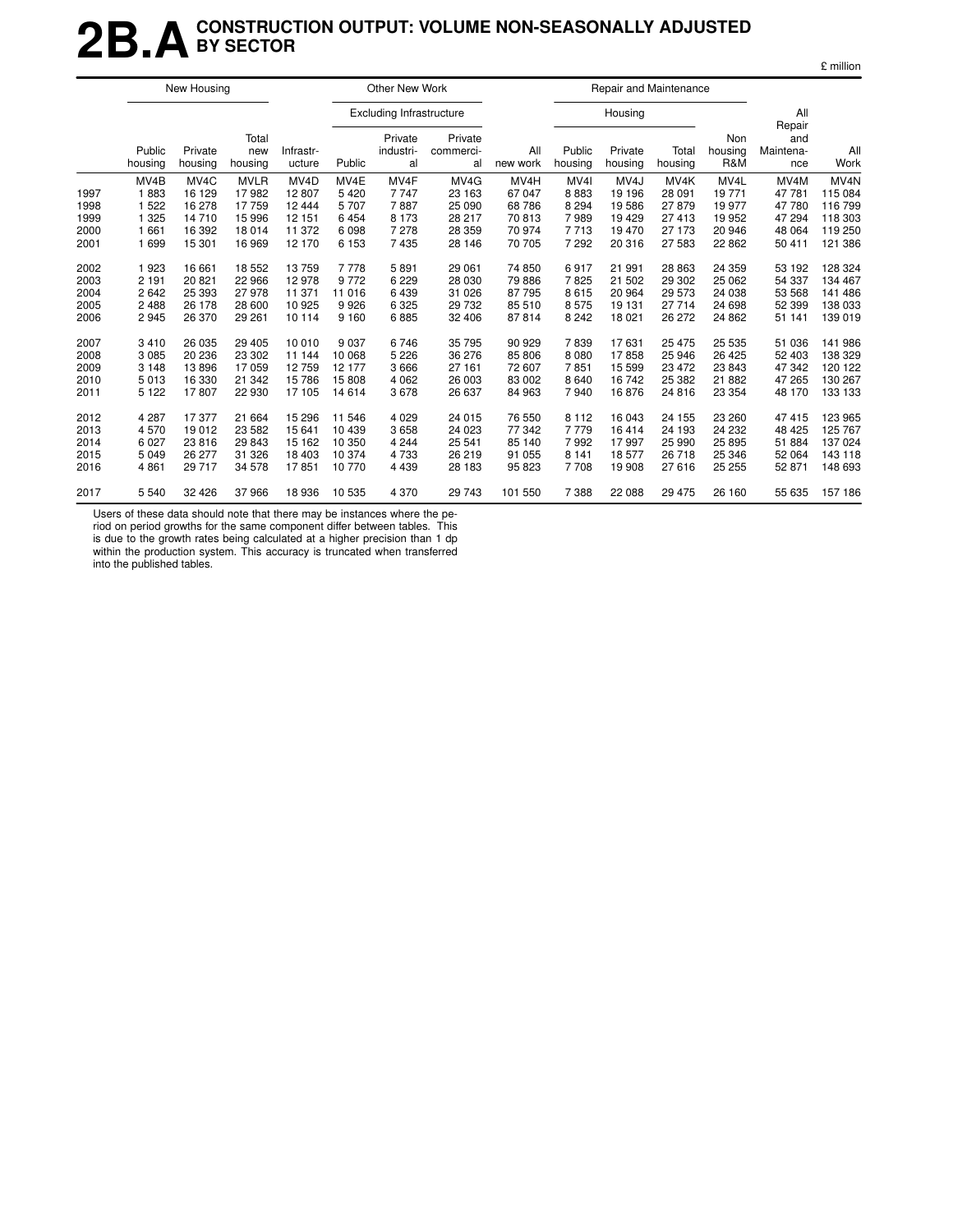### **2B.QCONSTRUCTION OUTPUT: VOLUME NON-SEASONALLY ADJUSTED BY SECTOR**

£ million

|                                       |                                          | New Housing                                |                                                   |                                                  |                                               | Other New Work                          |                                      |                                              |                                                     | Repair and Maintenance                                        |                                      |                                                  |                                               |                                                            |
|---------------------------------------|------------------------------------------|--------------------------------------------|---------------------------------------------------|--------------------------------------------------|-----------------------------------------------|-----------------------------------------|--------------------------------------|----------------------------------------------|-----------------------------------------------------|---------------------------------------------------------------|--------------------------------------|--------------------------------------------------|-----------------------------------------------|------------------------------------------------------------|
|                                       |                                          |                                            |                                                   |                                                  |                                               | <b>Excluding Infrastructure</b>         |                                      |                                              |                                                     | Housing                                                       |                                      |                                                  | All<br>Repair                                 |                                                            |
|                                       | Public<br>housing                        | Private<br>housing                         | Total<br>new<br>housing                           | Infrastr-<br>ucture                              | Public                                        | Private<br>industri-<br>al              | Private<br>commerci-<br>al           | All<br>new work                              | Public<br>housing                                   | Private<br>housing                                            | Total<br>housing                     | Non<br>housing<br>R&M                            | and<br>Maintena-<br>nce                       | All<br>Work                                                |
| 2003 Q1<br>Q <sub>2</sub><br>Q3<br>Q4 | MV4B<br>521<br>554<br>556<br>561         | MV4C<br>4 7 2 4<br>4853<br>5 3 7 6<br>5868 | <b>MVLR</b><br>5 2 3 6<br>5 3 9 7<br>5919<br>6414 | MV4D<br>3 3 4 4<br>3 3 2 1<br>3 2 3 0<br>3 0 8 2 | MV4E<br>2 1 5 7<br>2 3 3 0<br>2 5 2 6<br>2760 | MV4F<br>1471<br>1479<br>1 5 6 4<br>1715 | MV4G<br>6824<br>6797<br>6988<br>7420 | MV4H<br>19 003<br>19 297<br>20 209<br>21 377 | MV <sub>4</sub><br>1807<br>1 904<br>2 1 1 5<br>1998 | MV <sub>4</sub> J<br>4 9 5 4<br>5 5 2 9<br>5 5 4 3<br>5 4 7 7 | MV4K<br>6755<br>7425<br>7654<br>7469 | MV4L<br>6 1 7 1<br>6 1 2 0<br>6 4 9 7<br>6 2 7 4 | MV4M<br>12 925<br>13 535<br>14 143<br>13 7 35 | MV <sub>4</sub> N<br>31 985<br>32 901<br>34 4 23<br>35 158 |
| 2004 Q1                               | 676                                      | 6 1 6 1                                    | 6824                                              | 2916                                             | 2 7 8 1                                       | 1674                                    | 7575                                 | 21 761                                       | 2 3 0 7                                             | 5442                                                          | 7749                                 | 6 2 8 5                                          | 14 022                                        | 35 831                                                     |
| Q2                                    | 702                                      | 6 3 0 4                                    | 6993                                              | 2938                                             | 2795                                          | 1609                                    | 7848                                 | 22 173                                       | 2 1 2 2                                             | 5 1 1 8                                                       | 7 2 3 9                              | 5779                                             | 13 006                                        | 35 198                                                     |
| Q3                                    | 658                                      | 6466                                       | 7 109                                             | 2877                                             | 2 7 4 8                                       | 1581                                    | 7870                                 | 22 175                                       | 2081                                                | 5 307                                                         | 7 3 8 4                              | 5929                                             | 13 302                                        | 35 502                                                     |
| Q4                                    | 606                                      | 6462                                       | 7 0 5 2                                           | 2640                                             | 2692                                          | 1574                                    | 7733                                 | 21 686                                       | 2 1 0 4                                             | 5 0 9 8                                                       | 7 201                                | 6 0 4 5                                          | 13 238                                        | 34 954                                                     |
| 2005 Q1                               | 647                                      | 6440                                       | 7 0 7 2                                           | 2698                                             | 2 600                                         | 1513                                    | 7469                                 | 21 350                                       | 2 3 8 9                                             | 4840                                                          | 7 2 3 5                              | 6 2 9 5                                          | 13 5 24                                       | 34 916                                                     |
| Q2                                    | 634                                      | 6660                                       | 7 2 7 8                                           | 2690                                             | 2 5 21                                        | 1556                                    | 7444                                 | 21 492                                       | 2 2 3 0                                             | 4764                                                          | 6998                                 | 6 0 5 2                                          | 13 044                                        | 34 563                                                     |
| Q3                                    | 589                                      | 6622                                       | 7 1 9 3                                           | 2785                                             | 2 4 2 2                                       | 1589                                    | 7 3 8 2                              | 21 373                                       | 2012                                                | 4 7 7 4                                                       | 6785                                 | 6 2 6 0                                          | 13 045                                        | 34 447                                                     |
| Q4                                    | 618                                      | 6455                                       | 7 0 5 8                                           | 2751                                             | 2 3 8 2                                       | 1668                                    | 7437                                 | 21 295                                       | 1944                                                | 4 7 5 4                                                       | 6696                                 | 6 0 9 2                                          | 12787                                         | 34 107                                                     |
| 2006 Q1                               | 718                                      | 6 3 9 6                                    | 7 101                                             | 2670                                             | 2 3 4 9                                       | 1733                                    | 7679                                 | 21 530                                       | 2 1 1 2                                             | 4576                                                          | 6691                                 | 6 0 0 6                                          | 12 694                                        | 34 244                                                     |
| Q <sub>2</sub>                        | 750                                      | 6556                                       | 7 2 9 2                                           | 2544                                             | 2 2 7 6                                       | 1681                                    | 7826                                 | 21 619                                       | 1962                                                | 4599                                                          | 6561                                 | 6 150                                            | 12712                                         | 34 350                                                     |
| Q3                                    | 750                                      | 6724                                       | 7460                                              | 2506                                             | 2 2 7 7                                       | 1688                                    | 8319                                 | 22 247                                       | 2 1 2 4                                             | 4 3 9 5                                                       | 6523                                 | 6 2 5 2                                          | 12778                                         | 35 037                                                     |
| Q4                                    | 727                                      | 6695                                       | 7 4 0 8                                           | 2 3 9 3                                          | 2 2 5 8                                       | 1783                                    | 8582                                 | 22 417                                       | 2044                                                | 4 4 5 1                                                       | 6497                                 | 6453                                             | 12 957                                        | 35 388                                                     |
| 2007 Q1                               | 876                                      | 6680                                       | 7545                                              | 2 3 7 6                                          | 2 2 3 4                                       | 1797                                    | 8694                                 | 22 640                                       | 2 1 5 6                                             | 4 3 2 6                                                       | 6487                                 | 6452                                             | 12 945                                        | 35 597                                                     |
| Q2                                    | 888                                      | 6630                                       | 7508                                              | 2 4 9 5                                          | 2 2 2 4                                       | 1751                                    | 8863                                 | 22 8 29                                      | 1898                                                | 4 500                                                         | 6 3 9 8                              | 6 1 7 3                                          | 12 574                                        | 35 403                                                     |
| Q3                                    | 849                                      | 6524                                       | 7 3 6 3                                           | 2588                                             | 2 2 8 6                                       | 1 6 3 9                                 | 9028                                 | 22 884                                       | 1875                                                | 4 2 7 3                                                       | 6 1 4 9                              | 6413                                             | 12 572                                        | 35 455                                                     |
| Q4                                    | 797                                      | 6 20 2                                     | 6989                                              | 2551                                             | 2 2 9 4                                       | 1559                                    | 9 2 1 1                              | 22 575                                       | 1910                                                | 4532                                                          | 6441                                 | 6 4 9 7                                          | 12 945                                        | 35 532                                                     |
| 2008 Q1                               | 820                                      | 5902                                       | 6714                                              | 2682                                             | 2 4 0 0                                       | 1522                                    | 9438                                 | 22 717                                       | 1995                                                | 4 250                                                         | 6248                                 | 6619                                             | 12878                                         | 35 604                                                     |
| Q2                                    | 805                                      | 5415                                       | 6215                                              | 2874                                             | 2 4 4 5                                       | 1 3 2 2                                 | 9 0 8 0                              | 21 890                                       | 2055                                                | 4525                                                          | 6582                                 | 6748                                             | 13 339                                        | 35 259                                                     |
| Q3                                    | 777                                      | 4845                                       | 5619                                              | 2958                                             | 2 5 9 9                                       | 1 2 4 4                                 | 9 3 5 1                              | 21 708                                       | 2083                                                | 4 3 2 5                                                       | 6412                                 | 6800                                             | 13 2 24                                       | 34 961                                                     |
| Q4                                    | 683                                      | 4 0 7 4                                    | 4755                                              | 2629                                             | 2 6 2 4                                       | 1 1 3 9                                 | 8 4 0 7                              | 19 491                                       | 1947                                                | 4758                                                          | 6704                                 | 6 2 5 8                                          | 12 962                                        | 32 505                                                     |
| 2009 Q1                               | 683                                      | 3590                                       | 4 2 7 3                                           | 2721                                             | 2614                                          | 956                                     | 7538                                 | 18 041                                       | 1874                                                | 3846                                                          | 5725                                 | 5941                                             | 11 674                                        | 29 756                                                     |
| Q <sub>2</sub>                        | 716                                      | 3516                                       | 4 2 3 4                                           | 3073                                             | 2833                                          | 866                                     | 7 1 4 9                              | 18 096                                       | 1920                                                | 3865                                                          | 5790                                 | 5 6 9 0                                          | 11 485                                        | 29 616                                                     |
| Q3                                    | 828                                      | 3 3 5 7                                    | 4 1 9 1                                           | 3 2 6 7                                          | 3 1 8 4                                       | 870                                     | 6613                                 | 18 071                                       | 2 1 2 8                                             | 4 1 1 0                                                       | 6 2 4 4                              | 6406                                             | 12 658                                        | 30 793                                                     |
| Q4                                    | 920                                      | 3 4 3 4                                    | 4 3 6 2                                           | 3697                                             | 3546                                          | 975                                     | 5861                                 | 18 400                                       | 1929                                                | 3778                                                          | 5712                                 | 5806                                             | 11 525                                        | 29 957                                                     |
| 2010 Q1                               | 1 0 8 1                                  | 3 3 4 1                                    | 4 4 2 2                                           | 3894                                             | 3 5 5 1                                       | 939                                     | 5869                                 | 18 674                                       | 2 2 3 3                                             | 3515                                                          | 5749                                 | 5 1 4 7                                          | 10896                                         | 29 570                                                     |
| Q2                                    | 1 2 5 6                                  | 4 1 9 1                                    | 5 4 4 7                                           | 4 2 7 0                                          | 3948                                          | 1017                                    | 6 3 6 9                              | 21 051                                       | 2 1 3 4                                             | 4 0 9 8                                                       | 6 2 3 2                              | 5 4 28                                           | 11 660                                        | 32712                                                      |
| Q3                                    | 1 3 5 1                                  | 4 3 9 7                                    | 5748                                              | 4013                                             | 4 204                                         | 1 1 7 5                                 | 7 1 2 9                              | 22 269                                       | 2 1 5 8                                             | 4 5 20                                                        | 6678                                 | 5809                                             | 12 487                                        | 34 756                                                     |
| Q4                                    | 1 3 2 5                                  | 4 4 0 1                                    | 5726                                              | 3609                                             | 4 1 0 5                                       | 931                                     | 6636                                 | 21 007                                       | 2 1 1 5                                             | 4 609                                                         | 6724                                 | 5498                                             | 12 222                                        | 33 229                                                     |
| 2011 Q1                               | 1 2 8 9                                  | 4014                                       | 5 3 0 3                                           | 3952                                             | 3776                                          | 896                                     | 5981                                 | 19 908                                       | 2 1 2 9                                             | 3 9 0 6                                                       | 6 0 3 5                              | 5 6 9 0                                          | 11 725                                        | 31 633                                                     |
| Q2                                    | 1 3 5 7                                  | 4 6 5 2                                    | 6 0 0 9                                           | 4 5 5 4                                          | 3701                                          | 959                                     | 6574                                 | 21 797                                       | 1934                                                | 4 1 3 5                                                       | 6069                                 | 5 5 8 4                                          | 11 653                                        | 33 450                                                     |
| Q3                                    | 1 2 6 3                                  | 4 6 27                                     | 5890                                              | 4 3 2 4                                          | 3795                                          | 907                                     | 7 0 8 5                              | 22 001                                       | 1939                                                | 4 2 6 5                                                       | 6 2 0 4                              | 6 2 6 1                                          | 12 4 65                                       | 34 4 66                                                    |
| Q4                                    | 1 2 1 3                                  | 4514                                       | 5727                                              | 4 2 7 5                                          | 3 3 4 2                                       | 917                                     | 6996                                 | 21 256                                       | 1938                                                | 4570                                                          | 6508                                 | 5819                                             | 12 3 26                                       | 33 583                                                     |
| 2012 Q1<br>Q <sub>2</sub><br>Q3<br>Q4 | 1 0 7 4<br>1 0 7 5<br>1 0 7 4<br>1 0 6 4 | 4 2 3 6<br>4 4 5 7<br>4 2 3 2<br>4 4 5 2   | 5 3 0 9<br>5 5 3 3<br>5 3 0 6<br>5515             | 3732<br>3641<br>3914<br>4010                     | 2916<br>2869<br>3 0 2 6<br>2 7 3 5            | 972<br>1 0 0 4<br>994<br>1 0 6 0        | 5896<br>6 1 6 5<br>5965<br>5989      | 18826<br>19 212<br>19 204<br>19 308          | 2078<br>1925<br>2054<br>2055                        | 4 0 1 2<br>3961<br>4014<br>4 0 5 7                            | 6090<br>5886<br>6 0 6 7<br>6 1 1 2   | 5824<br>5687<br>6 0 23<br>5 7 2 5                | 11 914<br>11 574                              | 30 740<br>30 786<br>12 090 31 295<br>11 837 31 145         |
| 2013 Q1                               | 961                                      | 3943                                       | 4 9 0 4                                           | 3752                                             | 2 3 8 8                                       | 967                                     | 5 5 3 7                              | 17 548                                       | 2081                                                | 3588                                                          | 5670                                 | 5743                                             | 11 413                                        | 28 961                                                     |
| Q <sub>2</sub>                        | 1 1 5 0                                  | 4 9 0 7                                    | 6 0 5 7                                           | 3899                                             | 2 5 9 4                                       | 911                                     | 5781                                 | 19 242                                       | 1855                                                | 4 0 7 5                                                       | 5930                                 | 5818                                             | 11 747                                        | 30 989                                                     |
| Q3                                    | 1 1 6 4                                  | 4924                                       | 6 0 8 8                                           | 3911                                             | 2 9 0 2                                       | 901                                     | 6475                                 | 20 277                                       | 1912                                                | 4 3 0 4                                                       | 6216                                 | 6487                                             | 12 703                                        | 32 981                                                     |
| Q4                                    | 1 2 9 5                                  | 5 2 3 7                                    | 6 5 3 2                                           | 4 0 7 9                                          | 2 5 5 5                                       | 880                                     | 6 2 2 9                              | 20 275                                       | 1931                                                | 4 4 4 7                                                       | 6378                                 | 6 1 8 4                                          | 12 562                                        | 32 837                                                     |
| 2014 Q1                               | 1 3 2 5                                  | 5056                                       | 6 3 8 2                                           | 3629                                             | 2 2 8 9                                       | 953                                     | 5940                                 | 19 194                                       | 2074                                                | 4 1 9 3                                                       | 6 2 6 7                              | 6 0 9 4                                          | 12 3 61                                       | 31 554                                                     |
| Q <sub>2</sub>                        | 1 5 5 6                                  | 6036                                       | 7592                                              | 3679                                             | 2 5 3 0                                       | 1 1 0 9                                 | 6 2 8 0                              | 21 190                                       | 1918                                                | 4 4 2 3                                                       | 6 3 4 2                              | 6 3 28                                           | 12 669                                        | 33 859                                                     |
| Q3                                    | 1 601                                    | 6 3 0 6                                    | 7907                                              | 3839                                             | 2844                                          | 1 1 3 4                                 | 6650                                 | 22 374                                       | 2026                                                | 4 701                                                         | 6727                                 | 6966                                             | 13 692                                        | 36 067                                                     |
| Q4                                    | 1 5 4 4                                  | 6418                                       | 7962                                              | 4015                                             | 2686                                          | 1 0 4 8                                 | 6670                                 | 22 382                                       | 1974                                                | 4680                                                          | 6654                                 | 6 5 0 7                                          | 13 162                                        | 35 544                                                     |
| 2015 Q1                               | 1 3 5 7                                  | 5856                                       | 7 2 1 3                                           | 4 3 4 3                                          | 2 3 2 0                                       | 1 1 2 8                                 | 6 1 1 7                              | 21 121                                       | 2 1 4 9                                             | 4 1 5 4                                                       | 6 3 0 3                              | 6 3 6 0                                          | 12 663                                        | 33 784                                                     |
| Q2                                    | 1 4 0 3                                  | 6922                                       | 8 3 2 5                                           | 4668                                             | 2 5 5 1                                       | 1 1 5 8                                 | 6470                                 | 23 171                                       | 1974                                                | 4656                                                          | 6631                                 | 6 0 7 0                                          | 12 701                                        | 35 872                                                     |
| Q3                                    | 1 1 5 5                                  | 6575                                       | 7730                                              | 4714                                             | 2860                                          | 1 2 9 0                                 | 6768                                 | 23 361                                       | 2058                                                | 4856                                                          | 6914                                 | 6574                                             | 13 4 8 8                                      | 36 849                                                     |
| Q4                                    | 1 1 3 5                                  | 6923                                       | 8 0 5 8                                           | 4679                                             | 2643                                          | 1 1 5 7                                 | 6864                                 | 23 401                                       | 1960                                                | 4910                                                          | 6870                                 | 6 3 4 1                                          | 13 21 2                                       | 36 613                                                     |
| 2016 Q1                               | 1 0 9 9                                  | 6649                                       | 7748                                              | 4 2 5 8                                          | 2 3 9 1                                       | 1010                                    | 6512                                 | 21 920                                       | 2 1 3 0                                             | 4 4 6 3                                                       | 6593                                 | 6 0 20                                           | 12614                                         | 34 533                                                     |
| Q <sub>2</sub>                        | 1 208                                    | 7681                                       | 8889                                              | 4 2 7 4                                          | 2 7 0 7                                       | 1 1 8 0                                 | 6934                                 | 23 983                                       | 1882                                                | 4 8 4 2                                                       | 6723                                 | 6 2 3 9                                          | 12 962                                        | 36 945                                                     |
| Q3                                    | 1 2 2 2                                  | 7560                                       | 8782                                              | 4619                                             | 2963                                          | 1 1 2 8                                 | 7404                                 | 24 896                                       | 1845                                                | 5 1 8 2                                                       | 7027                                 | 6576                                             | 13 604                                        | 38 500                                                     |
| Q4                                    | 1 3 3 2                                  | 7827                                       | 9 1 5 9                                           | 4699                                             | 2710                                          | 1 1 2 2                                 | 7 3 3 3                              | 25 0 23                                      | 1852                                                | 5421                                                          | 7 272                                | 6419                                             | 13 692                                        | 38715                                                      |
| 2017 Q1<br>Q <sub>2</sub><br>Q3<br>Q4 | 1 2 9 7<br>1 4 2 5<br>1416<br>1 4 0 2    | 7 3 6 7<br>8 1 9 5<br>8 1 3 9<br>8725      | 8 6 6 4<br>9620<br>9555<br>10 127                 | 4573<br>4 7 5 4<br>4847                          | 2 5 9 5<br>2611<br>2 7 7 7<br>4 762 2 552     | 995<br>1 0 8 3<br>1 2 0 4<br>1 0 8 7    | 7 2 8 8<br>7538<br>7679<br>7 2 3 9   | 24 115<br>25 607<br>26 061<br>25 767         | 1961<br>1825<br>1831<br>1 7 7 0                     | 5 1 1 9<br>5519<br>5703<br>5746                               | 7081<br>7 3 4 4<br>7534<br>7516      | 6467<br>6 3 6 5<br>6885<br>6443                  | 13 548<br>13709<br>14 4 19<br>13 960          | 37 663<br>39 316<br>40 480<br>39 7 27                      |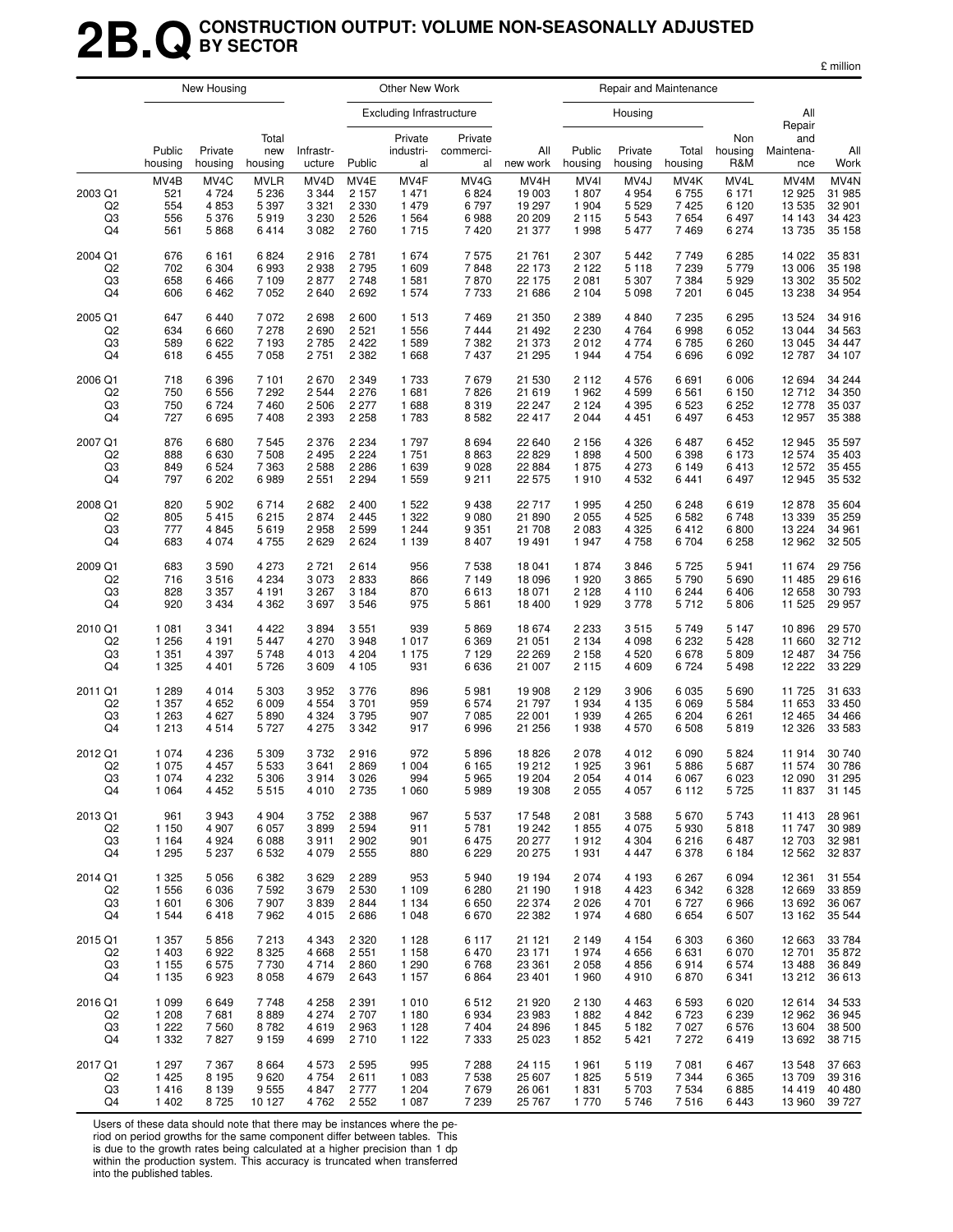### **2B.MCONSTRUCTION OUTPUT: VOLUME NON-SEASONALLY ADJUSTED BY SECTOR**

£ million

|                                             |                                                | New Housing                                                                |                                                                |                                                                     |                                                                        | Other New Work                                 |                                                                           |                                                               |                                                           |                                                                                | Repair and Maintenance                                                 |                                                             |                                                               |                                                                  |
|---------------------------------------------|------------------------------------------------|----------------------------------------------------------------------------|----------------------------------------------------------------|---------------------------------------------------------------------|------------------------------------------------------------------------|------------------------------------------------|---------------------------------------------------------------------------|---------------------------------------------------------------|-----------------------------------------------------------|--------------------------------------------------------------------------------|------------------------------------------------------------------------|-------------------------------------------------------------|---------------------------------------------------------------|------------------------------------------------------------------|
|                                             |                                                |                                                                            |                                                                |                                                                     |                                                                        | <b>Excluding Infrastructure</b>                |                                                                           |                                                               |                                                           | Housing                                                                        |                                                                        |                                                             | All<br>Repair                                                 |                                                                  |
|                                             | Public<br>housing                              | Private<br>housing                                                         | Total<br>new<br>housing                                        | Infrastr-<br>ucture                                                 | Public                                                                 | Private<br>industri-<br>al                     | Private<br>commerci-<br>al                                                | All<br>new work                                               | Public<br>housing                                         | Private<br>housing                                                             | Total<br>housing                                                       | Non<br>housing<br>R&M                                       | and<br>Maintena-<br>nce                                       | All<br>Work                                                      |
| 2011 Jul<br>Aug<br>Sep<br>Oct<br>Nov<br>Dec | MV4B<br>399<br>411<br>453<br>418<br>428<br>367 | MV <sub>4</sub> C<br>1570<br>1529<br>1529<br>1 5 5 5<br>1 5 5 4<br>1 4 0 5 | <b>MVLR</b><br>1970<br>1939<br>1981<br>1973<br>1982<br>1772    | MV4D<br>1 4 9 0<br>1 4 2 3<br>1411<br>1 3 6 9<br>1 4 6 6<br>1 4 3 9 | MV4E<br>1 2 8 0<br>1 3 0 2<br>1 2 1 3<br>1 1 2 6<br>1 1 3 1<br>1 0 8 4 | MV4F<br>295<br>309<br>303<br>321<br>327<br>269 | MV4G<br>2 3 1 5<br>2 3 6 1<br>2 4 0 9<br>2 4 3 2<br>2472<br>2091          | MV4H<br>7 3 4 9<br>7 3 3 5<br>7317<br>7 2 2 2<br>7379<br>6655 | MV <sub>4</sub><br>646<br>647<br>646<br>663<br>686<br>589 | MV <sub>4</sub> J<br>1 4 2 1<br>1 3 8 9<br>1 4 5 6<br>1566<br>1 602<br>1 4 0 2 | MV4K<br>2 0 6 7<br>2 0 3 5<br>2 1 0 1<br>2 2 2 9<br>2 2 8 8<br>1 9 9 1 | MV4L<br>2033<br>2 1 4 4<br>2 085<br>1 977<br>1997<br>1844   | MV4M<br>4 0 9 9<br>4 180<br>4 186<br>4 206<br>4 2 8 5<br>3835 | MV4N<br>11 449<br>11 514<br>11 503<br>11 428<br>11 664<br>10 490 |
| 2012 Jan<br>Feb<br>Mar<br>Apr<br>May<br>Jun | 354<br>342<br>377<br>363<br>348<br>365         | 1 2 7 2<br>1 3 6 3<br>1600<br>1414<br>1499<br>1 5 4 4                      | 1 6 2 7<br>1706<br>1977<br>1 7 7 7<br>1847<br>1 9 0 9          | 1 1 9 6<br>1 1 8 3<br>1 3 5 2<br>1 2 1 6<br>1 203<br>1 2 2 1        | 902<br>931<br>1 083<br>961<br>998<br>910                               | 279<br>334<br>359<br>325<br>360<br>319         | 1829<br>1859<br>2 2 0 8<br>1986<br>2 1 3 8<br>2041                        | 5834<br>6013<br>6979<br>6 2 6 6<br>6546<br>6399               | 594<br>690<br>793<br>609<br>669<br>647                    | 1 1 5 5<br>1 3 8 8<br>1 4 6 9<br>1 2 5 8<br>1 4 0 6<br>1 2 9 8                 | 1749<br>2078<br>2 2 6 2<br>1867<br>2 0 7 5<br>1944                     | 1674<br>1923<br>2227<br>1850<br>1947<br>1891                | 3 4 2 3<br>4 0 0 2<br>4 4 8 9<br>3717<br>4 0 2 2<br>3835      | 9 2 5 7<br>10 015<br>11 467<br>9 983<br>10 569<br>10 234         |
| Jul<br>Aug<br>Sep<br>Oct<br>Nov<br>Dec      | 365<br>349<br>360<br>360<br>362<br>341         | 1429<br>1 3 6 1<br>1442<br>1596<br>1539<br>1316                            | 1794<br>1709<br>1802<br>1957<br>1 901<br>1658                  | 1 204<br>1414<br>1295<br>1428<br>1 407<br>1 1 7 5                   | 999<br>1 0 6 4<br>963<br>1 0 0 7<br>954<br>774                         | 350<br>314<br>329<br>360<br>358<br>342         | 1993<br>2046<br>1926<br>2 1 6 1<br>2082<br>1746                           | 6 3 4 1<br>6548<br>6315<br>6911<br>6702<br>5695               | 686<br>683<br>685<br>729<br>736<br>591                    | 1468<br>1 3 0 1<br>1 2 4 5<br>1415<br>1 4 2 7<br>1 2 1 4                       | 2 1 5 4<br>1984<br>1 9 3 0<br>2 1 4 4<br>2 1 6 3<br>1805               | 2026<br>2046<br>1951<br>2012<br>2043<br>1671                | 4 179<br>4 0 3 0<br>3881<br>4 1 5 6<br>4 206<br>3 4 7 6       | 10 521<br>10 578<br>10 196<br>11 067<br>10 908<br>9 170          |
| 2013 Jan<br>Feb<br>Mar<br>Apr<br>May<br>Jun | 275<br>320<br>366<br>351<br>372<br>427         | 1 1 8 0<br>1 3 2 7<br>1436<br>1560<br>1591<br>1756                         | 1 4 5 5<br>1 647<br>1802<br>1911<br>1963<br>2 1 8 3            | 1 0 9 8<br>1 2 1 3<br>1 4 4 0<br>1 2 6 5<br>1 2 9 0<br>1 3 4 4      | 692<br>779<br>917<br>831<br>897<br>866                                 | 304<br>341<br>322<br>307<br>305<br>299         | 1754<br>1797<br>1986<br>1882<br>1973<br>1925                              | 5 3 0 3<br>5778<br>6467<br>6 1 9 6<br>6428<br>6618            | 608<br>684<br>789<br>634<br>618<br>603                    | 1 1 1 7<br>1 1 8 3<br>1 2 8 8<br>1 3 1 6<br>1 370<br>1 3 8 9                   | 1726<br>1867<br>2 0 7 7<br>1 950<br>1988<br>1 9 9 2                    | 1716<br>1908<br>2118<br>1909<br>1961<br>1948                | 3 4 4 2<br>3775<br>4 1 9 5<br>3859<br>3949<br>3940            | 8745<br>9553<br>10662<br>10056<br>10376<br>10 557                |
| Jul<br>Aug<br>Sep<br>Oct<br>Nov<br>Dec      | 379<br>385<br>400<br>443<br>445<br>407         | 1662<br>1616<br>1647<br>1864<br>1729<br>1 644                              | 2 0 4 1<br>2 0 0 1<br>2 0 4 6<br>2 3 0 6<br>2 1 7 5<br>2 0 5 1 | 1 3 2 9<br>1 3 4 4<br>1 2 3 8<br>1 4 8 1<br>1 371<br>1 2 2 7        | 958<br>980<br>965<br>914<br>872<br>769                                 | 299<br>322<br>279<br>298<br>290<br>292         | 2 1 3 2<br>2 1 4 0<br>2 2 0 4<br>2 3 0 9<br>2 1 0 2<br>1818               | 6759<br>6787<br>6732<br>7 3 0 9<br>6809<br>6 157              | 615<br>651<br>646<br>689<br>668<br>574                    | 1 4 7 6<br>1 3 8 5<br>1443<br>1 577<br>1 5 5 3<br>1 3 1 7                      | 2 0 9 1<br>2 0 3 6<br>2 0 8 9<br>2 2 6 6<br>2 2 2 1<br>1891            | 2 1 2 2<br>2 239<br>2 126<br>2 2 3 7<br>2 0 8 1<br>1866     | 4 2 1 3<br>4 275<br>$4\bar{2}15$<br>4 503<br>4 302<br>3757    | 10 972<br>11 062<br>10 947<br>11 812<br>11 111<br>9 9 14         |
| 2014 Jan<br>Feb<br>Mar<br>Apr<br>May<br>Jun | 382<br>437<br>506<br>455<br>521<br>580         | 1 6 2 4<br>1 5 9 1<br>1841<br>1918<br>1970<br>2 1 4 9                      | 2 0 0 6<br>2 0 2 8<br>2 3 4 7<br>2 3 7 3<br>2 4 9 1<br>2728    | 1 1 2 2<br>1 1 8 4<br>1324<br>1 2 1 2<br>1 2 5 5<br>1 2 1 2         | 691<br>726<br>872<br>852<br>825<br>853                                 | 258<br>333<br>362<br>357<br>377<br>375         | 1831<br>1921<br>2 1 8 9<br>2083<br>2086<br>2 1 1 0                        | 5908<br>6 1 9 2<br>7094<br>6878<br>7034<br>7 2 7 8            | 644<br>656<br>774<br>638<br>627<br>653                    | 1 2 8 9<br>1 376<br>1 5 2 8<br>1 4 6 2<br>1465<br>1496                         | 1933<br>2 0 3 1<br>2 3 0 3<br>2 100<br>2 0 9 2<br>2 1 4 9              | 1879<br>1985<br>2 2 3 0<br>2 100<br>2068<br>2 1 6 0         | 3812<br>4 017<br>4 5 3 2<br>4 200<br>4 160<br>4 3 0 9         | 9 720<br>10 209<br>11 626<br>11 078<br>11 194<br>11 587          |
| Jul<br>Aug<br>Sep<br>Oct<br>Nov<br>Dec      | 518<br>539<br>544<br>535<br>515<br>495         | 2 1 5 8<br>2 0 0 4<br>2 1 4 4<br>2 2 8 4<br>2 1 5 3<br>1981                | 2677<br>2 5 4 3<br>2688<br>2819<br>2668<br>2 4 7 6             | 1 2 8 8<br>1 2 4 3<br>1 308<br>1 3 9 0<br>1 375<br>1 250            | 931<br>978<br>935<br>963<br>904<br>819                                 | 386<br>367<br>381<br>349<br>353<br>346         | 2 2 5 0<br>2 1 4 3<br>2 2 5 7<br>2 3 5 1<br>2 2 4 3<br>2076               | 7531<br>7 2 7 4<br>7569<br>7872<br>7543<br>6967               | 676<br>662<br>688<br>688<br>696<br>590                    | 1 602<br>1 5 2 9<br>1 571<br>1670<br>1 5 8 2<br>1 4 2 7                        | 2 2 7 8<br>2 1 9 1<br>2 2 5 8<br>2 3 5 9<br>2 2 7 8<br>2017            | 2 2 8 0<br>2 3 2 0<br>2 3 6 6<br>2 3 1 2<br>2 2 0 7<br>1988 | 4558<br>4511<br>4 6 24<br>4671<br>4 4 8 6<br>4 0 0 5          | 12 089<br>11 784<br>12 194<br>12 543<br>12 028<br>10 972         |
| 2015 Jan<br>Feb<br>Mar<br>Apr<br>May<br>Jun | 409<br>454<br>494<br>481<br>440<br>482         | 1825<br>1869<br>2 1 6 2<br>2 2 6 2<br>2 2 4 6<br>2414                      | 2 2 3 4<br>2 3 2 4<br>2 6 5 6<br>2 7 4 2<br>2686<br>2 897      | 1 2 7 6<br>1 3 6 1<br>1 705<br>1598<br>1 5 3 8<br>1 532             | 681<br>761<br>877<br>822<br>832<br>896                                 | 338<br>392<br>397<br>381<br>378<br>399         | 1924<br>2036<br>2 1 5 7<br>2076<br>2 1 0 3<br>2 290                       | 6455<br>6875<br>7792<br>7619<br>7537<br>8015                  | 625<br>678<br>846<br>638<br>649<br>688                    | 1 2 6 4<br>1 303<br>1587<br>1 506<br>1 503<br>1 648                            | 1889<br>1981<br>2 4 3 3<br>2 1 4 3<br>2 1 5 1<br>2 336                 | 1917<br>2017<br>$\frac{2}{2}$ 426<br>2045<br>1966<br>2 059  | 3806<br>3 9 9 8<br>4859<br>4 188<br>4 1 1 8<br>4 395          | 10 261<br>10 873<br>12 651<br>11 808<br>11 654<br>12410          |
| Jul<br>Aug<br>Sep<br>Oct<br>Nov<br>Dec      | 400<br>364<br>391<br>385<br>374<br>376         | 2 272<br>2 087<br>2 2 1 6<br>2 402<br>2 259<br>2 2 6 3                     | 2 672<br>2 450<br>2 607<br>2787<br>2632<br>2638                | 1638<br>1 5 3 6<br>1 540<br>1 604<br>1 504<br>1 570                 | 961<br>955<br>943<br>903<br>908<br>833                                 | 443<br>416<br>431<br>400<br>404<br>354         | 2 307<br>2 219<br>2242<br>2 446<br>2 335<br>2083                          | 8 0 2 0 7 5 7 7<br>7764<br>8 140<br>7 783<br>7 478            | 684<br>659<br>715<br>688<br>676<br>596                    | 1685<br>1514<br>$1657$<br>$1736$<br>$1700$<br>$1474$                           | 2 370<br>2 173<br>2 3 7 2<br>2 423<br>2 376<br>2 0 7 1                 | 2 2 2 7<br>2 1 1 7<br>2 230<br>2 203<br>2 167<br>1 972      | 4 597<br>4 290<br>4 601<br>4 626<br>4 543<br>4 0 4 2          | 12 617<br>11 866<br>12 365<br>12 766<br>12 326<br>11 520         |
| 2016 Jan<br>Feb<br>Mar<br>Apr<br>May<br>Jun | 333<br>344<br>422<br>359<br>386<br>463         | 1933<br>2 2 1 7<br>2 499<br>2 507<br>2 4 5 7<br>2717                       | 2 2 6 6<br>2 5 6 1<br>2 921<br>2 866<br>2844<br>3 1 7 9        | 1 252<br>1 3 9 6<br>1611<br>1 4 0 5<br>1441<br>1 4 2 9              | 724<br>786<br>881<br>886<br>915<br>906                                 | 303<br>330<br>377<br>387<br>411<br>382         | 2015<br>2 191<br>$\frac{2}{2}$ 306<br>2.231<br>$\frac{2}{2}$ 313<br>2 390 | 6 560<br>7 264<br>8 0 9 6 7 7 7 5<br>$\frac{7}{8}$<br>8 286   | 601<br>704<br>825<br>630<br>615<br>637                    | 1 357<br>1 512<br>1 595<br>1 592<br>1 554<br>1 6 9 5                           | 1958<br>2 216<br>2 420<br>2 222<br>2 1 6 9<br>2 3 3 2                  | 1813<br>2023<br>2 184<br>2 080<br>2 032<br>2 126            | 3 7 7 1<br>4 239<br>4 604<br>4302<br>4 201<br>4 4 5 9         | 10 330<br>11 503<br>12 700<br>12 076<br>12 124<br>12745          |
| Jul<br>Aug<br>Sep<br>Oct<br>Nov<br>Dec      | 403<br>398<br>422<br>432<br>445<br>454         | 2512<br>2 477<br>2 571<br>2 6 6 6<br>2663<br>2498                          | 2915<br>2874<br>2 993<br>3 0 9 9<br>3109<br>2952               | 1 5 3 3<br>1 528<br>1 558<br>1 5 5 4<br>1657<br>1488                | 985<br>1 0 3 4<br>944<br>892<br>958<br>859                             | 369<br>366<br>393<br>383<br>390<br>349         | 2 390<br>2 488<br>2 526<br>2 535<br>2 515<br>2 283                        | 8 192<br>8 291<br>8 414<br>8 4 6 3<br>8 630<br>7 931          | 609<br>600<br>636<br>630<br>642<br>580                    | 1 711<br>1 673<br>1 799<br>1 794<br>1 924<br>1 702                             | 2 320<br>2 272<br>2 435<br>2 4 2 5<br>2 566<br>2 282                   | 2 112<br>2 250<br>2 215<br>2 233<br>2 221<br>1 966          | 4 432<br>4 522<br>4 650<br>4 6 5 7<br>4 787<br>4 248          | 12 623<br>12 813<br>13 063<br>13 121<br>13 416<br>12 178         |
| 2017 Jan<br>Feb<br>Mar<br>Apr<br>May<br>Jun | 384<br>408<br>505<br>431<br>491<br>503         | 2 224<br>2 341<br>2 802<br>2 541<br>2 662<br>2992                          | 2 608<br>2 749<br>3 3 0 7<br>2 972<br>3 153<br>3 4 9 5         | 1 4 3 5<br>1441<br>1697<br>1 5 4 5<br>1611<br>1598                  | 801<br>825<br>969<br>858<br>893<br>861                                 | 309<br>331<br>355<br>335<br>340<br>408         | 2 2 2 0<br>2 4 0 6<br>2 6 6 2<br>2418<br>2576<br>2543                     | 7 374<br>7 751<br>8 990<br>8 129<br>8 573<br>8 9 0 5          | 554<br>626<br>781<br>581<br>595<br>650                    | 1 608<br>1 643<br>1 869<br>1 725<br>1 875<br>1918                              | 2 162<br>2 269<br>2 650<br>2 306<br>2 470<br>2 5 6 8                   | 1895<br>2116<br>2457<br>2053<br>2132<br>2179                | 4 057<br>4 384<br>5 107<br>4 359<br>4 602<br>4747             | 11 430<br>12 136<br>14 097<br>12 488<br>13 175<br>13 652         |
| Jul<br>Aug<br>Sep<br>Oct<br>Nov<br>Dec      | 464<br>470<br>483<br>444<br>467<br>491         | 2 686<br>2 752<br>2701<br>2967<br>2977<br>2781                             | 3 1 5 0<br>3 2 2 2<br>3 1 8 4<br>3411<br>3 4 4 4<br>3 2 7 2    | 1 593<br>1 645<br>1 609<br>1 646<br>1 605<br>1510                   | 870<br>1004<br>902<br>864<br>860<br>829                                | 394<br>398<br>412<br>415<br>361<br>311         | 2 507<br>2 651<br>2 521<br>2 547<br>2 5 0 5<br>2 1 8 6                    | 8 513<br>8 921<br>8 628<br>8 884<br>8 775<br>8 1 0 8          | 609<br>607<br>616<br>626<br>612<br>532                    | 1928<br>1903<br>1872<br>1999<br>2 0 6 4<br>1684                                | 2 536<br>2 510<br>2 488<br>2 625<br>2675<br>2 2 1 6                    | 2 249<br>2 322<br>2 313<br>2 259<br>2 2 4 9<br>1936         | 4786<br>$4832$<br>$4801$<br>$4884$<br>4 9 24<br>4 151         | 13 298<br>13 753<br>13 429<br>13 767<br>13 700<br>12 259         |
| 2018 Jan<br>Feb                             | 338<br>379                                     | 2 3 7 9<br>2516                                                            | 2716<br>2895                                                   | 1417<br>1 3 4 6                                                     | 676<br>712                                                             | 328<br>336                                     | 2 1 0 7<br>2 2 0 2                                                        | 7 244<br>7 492                                                | 551<br>597                                                | 1 603<br>1 607                                                                 | 2 1 5 4<br>2 2 0 3                                                     | 1881<br>1965                                                | 4 0 3 5<br>4 1 6 8                                            | 11 279<br>11 660                                                 |

Users of these data should note that there may be instances where the peri-

od on period growths for the same component differ between tables. This is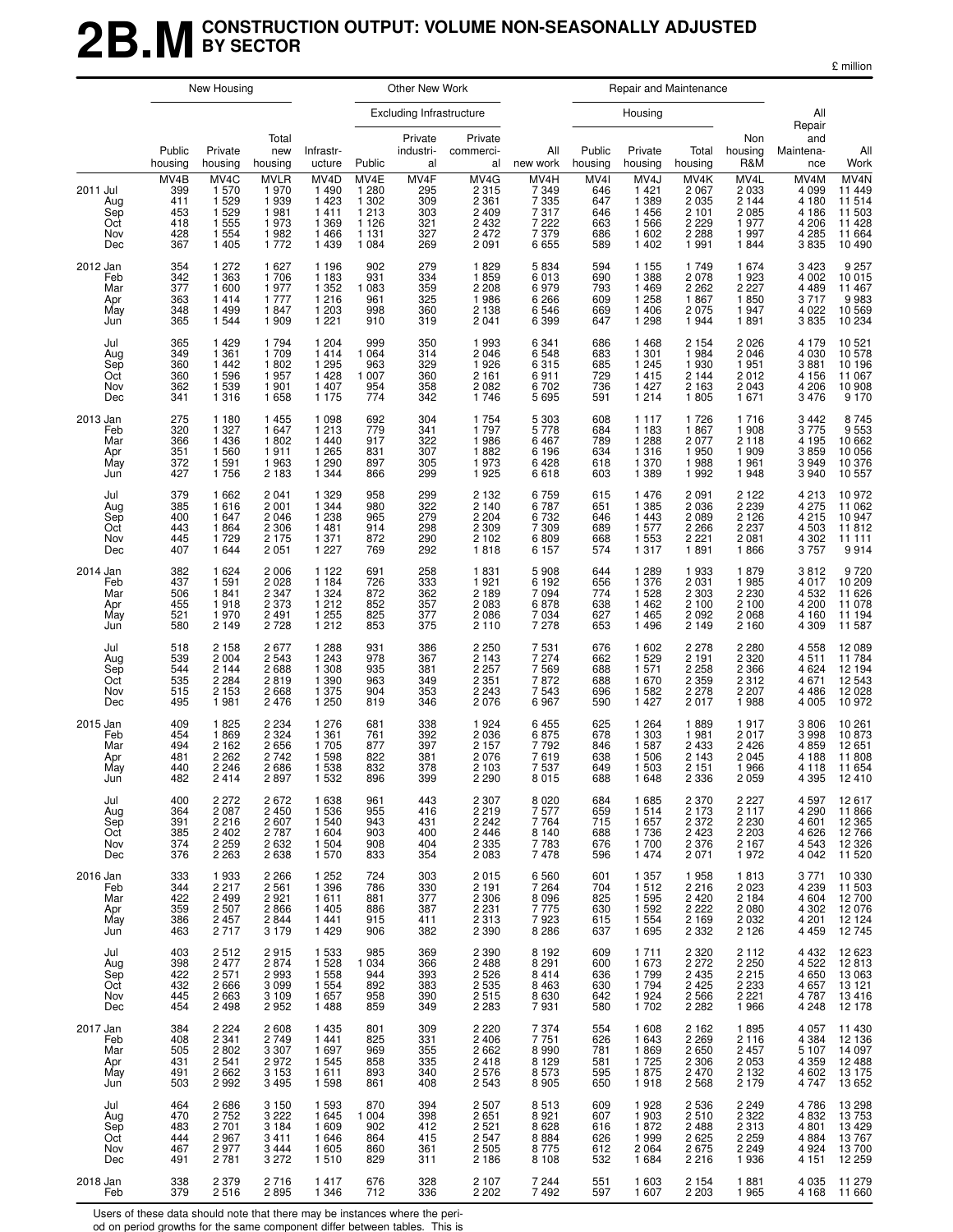### **3A.ACONSTRUCTION OUTPUT: VOLUME SEASONALLY ADJUSTED PERCENTAGE CHANGE ON SAME PERIOD A YEAR EARLIER**

|      |                   | New Housing        |                  |                     |         | Other New Work                  |                            |                 |                   | Repair and Maintenance |                  |                       |                         |             |
|------|-------------------|--------------------|------------------|---------------------|---------|---------------------------------|----------------------------|-----------------|-------------------|------------------------|------------------|-----------------------|-------------------------|-------------|
|      |                   |                    |                  |                     |         | <b>Excluding Infrastructure</b> |                            |                 |                   | Housing                |                  |                       | All<br>Repair           |             |
|      | Public<br>housing | Private<br>housing | Total<br>housing | Infrastr-<br>ucture | Public  | Private<br>industri-<br>al      | Private<br>commerci-<br>al | All<br>new work | Public<br>housing | Private<br>housing     | Total<br>housing | Non<br>housing<br>R&M | and<br>Maintena-<br>nce | All<br>Work |
|      | MV5H              | MV <sub>5I</sub>   | MVM3             | MV <sub>5</sub> J   | MV5K    | MV5L                            | MV5M                       | MV5N            | MV <sub>5</sub> O | MV5P                   | MV5Q             | MV5R                  | MV5S                    | MV5T        |
| 1998 | $-19.0$           | 1.0                | $-1.2$           | $-2.8$              | 5.4     | 1.9                             | 8.4                        | 2.6             | $-6.6$            | 2.1                    | $-1.5$           | 1.1                   | $-0.2$                  | 1.5         |
| 1999 | $-13.3$           | $-10.0$            | $-10.3$          | $-2.8$              | 12.6    | 3.2                             | 12.0                       | 3.0             | $-4.1$            | $-1.2$                 | $-2.4$           | $-0.6$                | $-1.5$                  | 1.3         |
| 2000 | 25.5              | 11.7               | 12.9             | $-6.2$              | $-5.3$  | $-10.7$                         | 0.8                        | 0.2             | $-3.2$            | 0.5                    | $-1.0$           | 5.3                   | 2.1                     | 0.9         |
| 2001 | 2.3               | $-6.7$             | $-5.8$           | 7.1                 | 0.9     | 2.2                             | $-0.7$                     | $-0.1$          | $-5.4$            | 4.4                    | 0.7              | 9.2                   | 4.9                     | 1.8         |
| 2002 | 13.2              | 9.0                | 9.4              | 13.1                | 26.5    | $-20.7$                         | 3.3                        | 6.1             | $-5.1$            | 8.3                    | 3.4              | 6.6                   | 5.1                     | 5.7         |
| 2003 | 13.8              | 24.8               | 23.6             | $-5.7$              | 25.5    | 5.6                             | $-3.6$                     | 6.0             | 13.1              | $-2.3$                 | 2.7              | 2.8                   | 2.8                     | 4.8         |
| 2004 | 20.1              | 21.5               | 21.4             | $-12.7$             | 12.3    | 3.0                             | 10.3                       | 9.5             | 9.7               | $-2.9$                 | 1.4              | $-4.4$                | $-1.7$                  | 5.3         |
| 2005 | $-5.9$            | 2.9                | 2.0              | $-4.1$              | $-10.0$ | $-2.0$                          | $-4.3$                     | $-2.9$          | $-0.6$            | $-8.9$                 | $-6.0$           | 2.6                   | $-1.6$                  | $-2.4$      |
| 2006 | 17.9              | 0.3                | 1.9              | $-7.8$              | $-8.1$  | 8.4                             | 8.5                        | 2.6             | $-4.3$            | $-6.2$                 | $-5.5$           | 0.2                   | $-2.5$                  | 0.8         |
| 2007 | 15.5              | $-1.6$             | 0.2              | $-1.4$              | $-1.7$  | $-2.4$                          | 10.1                       | 3.5             | $-5.3$            | $-2.5$                 | $-3.5$           | 2.3                   | $-0.4$                  | 2.2         |
| 2008 | $-9.6$            | $-22.4$            | $-20.8$          | 11.2                | 11.2    | $-22.6$                         | 1.2                        | $-5.3$          | 2.9               | 1.1                    | 1.7              | 3.3                   | 2.6                     | $-2.6$      |
| 2009 | 2.0               | $-31.3$            | $-26.6$          | 14.5                | 21.0    | $-29.8$                         | $-25.1$                    | $-15.3$         | $-2.7$            | $-12.6$                | $-9.3$           | $-9.7$                | $-9.5$                  | $-13.2$     |
| 2010 | 61.5              | 21.3               | 28.8             | 24.6                | 29.9    | 10.8                            | $-4.9$                     | 14.8            | 11.8              | 9.9                    | 10.6             | $-11.3$               | $-0.9$                  | 8.5         |
| 2011 | 2.2               | 9.0                | 7.4              | 8.4                 | $-7.6$  | $-9.5$                          | 2.4                        | 2.4             | $-8.1$            | 0.8                    | $-2.2$           | 6.7                   | 1.9                     | 2.2         |
| 2012 | $-16.3$           | $-2.4$             | $-5.5$           | $-10.6$             | $-21.0$ | 9.5                             | $-9.8$                     | $-9.9$          | 2.2               | $-4.9$                 | $-2.7$           | $-0.4$                | $-1.6$                  | $-6.9$      |
| 2013 | 6.6               | 9.4                | 8.9              | 2.3                 | $-9.6$  | $-9.2$                          |                            | 1.0             | $-4.1$            | 2.3                    | 0.2              | 4.2                   | 2.1                     | 1.5         |
| 2014 | 31.9              | 25.3               | 26.6             | $-3.1$              | $-0.9$  | 16.0                            | 6.3                        | 10.1            | 2.7               | 9.6                    | 7.4              | 6.9                   | 7.1                     | 9.0         |
| 2015 | $-16.2$           | 10.3               | 5.0              | 21.4                | 0.2     | 11.5                            | 2.7                        | 6.9             | 1.9               | 3.2                    | 2.8              | $-2.1$                | 0.3                     | 4.4         |
| 2016 | $-3.7$            | 13.1               | 10.4             | $-3.0$              | 3.8     | $-6.2$                          | 7.5                        | 5.2             | $-5.3$            | 7.2                    | 3.4              | $-0.4$                | 1.6                     | 3.9         |
| 2017 | 14.0              | 9.1                | 9.8              | 6.1                 | $-2.2$  | $-1.6$                          | 5.5                        | 6.0             | $-4.2$            | 10.9                   | 6.7              | 3.6                   | 5.2                     | 5.7         |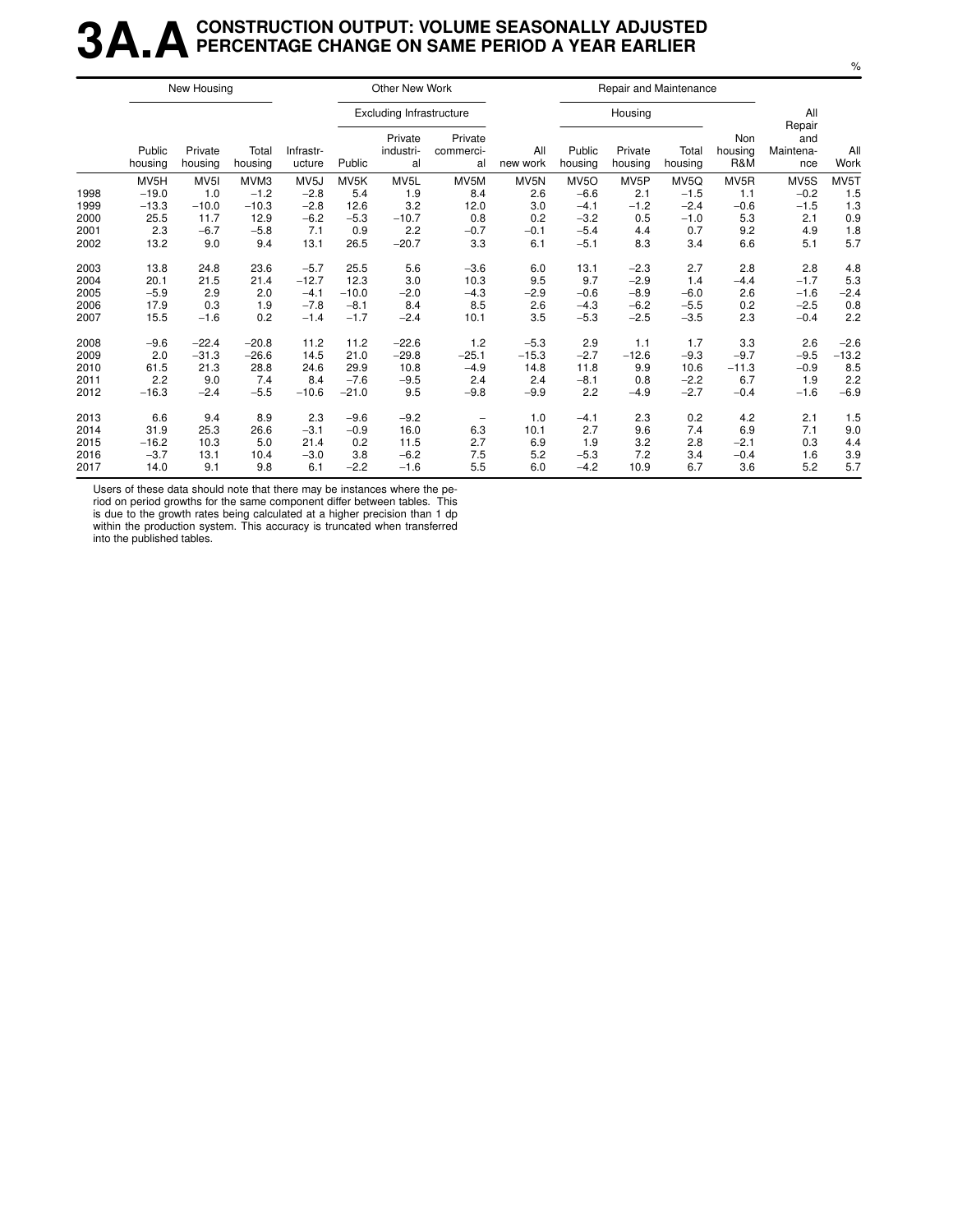### **3A.QCONSTRUCTION OUTPUT: VOLUME SEASONALLY ADJUSTED PERCENTAGE CHANGE ON PREVIOUS QUARTER**

|                                       |                                         | New Housing                             |                                  |                                                     |                                         | Other New Work                             |                                               |                                     |                                                       |                                             | Repair and Maintenance                                |                                        |                                        |                                     |
|---------------------------------------|-----------------------------------------|-----------------------------------------|----------------------------------|-----------------------------------------------------|-----------------------------------------|--------------------------------------------|-----------------------------------------------|-------------------------------------|-------------------------------------------------------|---------------------------------------------|-------------------------------------------------------|----------------------------------------|----------------------------------------|-------------------------------------|
|                                       |                                         |                                         |                                  |                                                     |                                         | Excluding Infrastructure                   |                                               |                                     |                                                       | Housing                                     |                                                       |                                        | All<br>Repair                          |                                     |
|                                       | Public<br>housing                       | Private<br>housing                      | Total<br>new<br>housing          | Infrastr-<br>ucture                                 | Public                                  | Private<br>industri-<br>al                 | Private<br>commerci-<br>al                    | All<br>new work                     | Public<br>housing                                     | Private<br>housing                          | Total<br>housing                                      | Non<br>housing<br>R&M                  | and<br>Maintena-<br>nce                | All<br>Work                         |
| 2003 Q1<br>Q <sub>2</sub><br>Q3<br>Q4 | <b>MV54</b><br>4.3<br>4.1<br>5.3<br>7.3 | <b>MV55</b><br>4.8<br>3.1<br>8.6<br>9.5 | MVM7<br>4.8<br>3.2<br>8.3<br>9.3 | <b>MV56</b><br>$-0.4$<br>$-1.9$<br>$-4.5$<br>$-1.7$ | <b>MV57</b><br>3.8<br>6.8<br>7.4<br>7.8 | <b>MV58</b><br>1.2<br>$-0.1$<br>4.0<br>6.9 | <b>MV59</b><br>$-5.4$<br>$-1.2$<br>1.4<br>4.8 | MV5A<br>$-0.5$<br>0.8<br>3.1<br>5.6 | MV <sub>5</sub> B<br>$-1.6$<br>11.3<br>10.1<br>$-3.2$ | MV5C<br>$-14.8$<br>11.0<br>$-1.8$<br>$-0.8$ | MV <sub>5</sub> D<br>$-10.6$<br>11.2<br>2.4<br>$-1.7$ | MV5E<br>$-0.1$<br>1.6<br>1.0<br>$-2.6$ | MV5F<br>$-5.1$<br>5.9<br>1.6<br>$-2.2$ | MV5G<br>$-2.2$<br>2.7<br>2.6<br>2.7 |
| 2004 Q1                               | 9.3                                     | 6.2                                     | 6.5                              | $-5.2$                                              | 3.6                                     | 1.2                                        | 5.1                                           | 3.6                                 | 7.1                                                   | 1.6                                         | 3.5                                                   | 2.0                                    | 2.7                                    | 3.3                                 |
| Q <sub>2</sub>                        | 2.6                                     | 1.6                                     | 1.7                              | $-1.5$                                              | $-0.8$                                  | $-4.0$                                     | 2.3                                           | 0.8                                 | $-3.2$                                                | $-7.3$                                      | $-5.9$                                                | $-6.7$                                 | $-6.3$                                 | $-1.8$                              |
| Q3                                    | $-1.2$                                  | 1.5                                     | 1.3                              | $-3.4$                                              | $-2.2$                                  | $-2.5$                                     | $-0.5$                                        | $-0.7$                              | $-1.7$                                                | 2.5                                         | 0.9                                                   | $-2.0$                                 | $-0.6$                                 | $-0.6$                              |
| Q4                                    | $-2.6$                                  | 0.5                                     | 0.2                              | $-5.0$                                              | $-2.9$                                  | $-3.1$                                     | $-2.3$                                        | $-2.0$                              | 3.6                                                   | $-4.2$                                      | $-1.4$                                                | 2.9                                    | 0.8                                    | $-1.0$                              |
| 2005 Q1                               | $-4.0$                                  | 0.6                                     | 0.2                              | 2.1                                                 | $-1.8$                                  | $-1.7$                                     | $-1.6$                                        | $-0.7$                              | 4.4                                                   | $-2.3$                                      | 0.1                                                   | 6.0                                    | 3.1                                    | 0.7                                 |
| Q2                                    | $-1.9$                                  | 2.6                                     | 2.2                              | $-2.5$                                              | $-3.1$                                  | 3.9                                        | $-0.7$                                        | $\overline{\phantom{a}}$            | $-0.6$                                                | $-3.0$                                      | $-2.1$                                                | $-2.0$                                 | $-2.1$                                 | $-0.7$                              |
| Q3                                    | $-2.1$                                  | $-1.6$                                  | $-1.6$                           | 1.9                                                 | $-4.8$                                  | 1.9                                        | $-2.1$                                        | $-1.5$                              | $-10.1$                                               | $-0.8$                                      | $-4.3$                                                | $-1.5$                                 | $-2.8$                                 | $-2.0$                              |
| Q4                                    | 9.9                                     | $-1.4$                                  | $-0.4$                           | 3.0                                                 | $-2.0$                                  | 2.2                                        | 0.9                                           | 0.5                                 | $-1.5$                                                | $-1.5$                                      | $-1.5$                                                | $-1.7$                                 | $-1.6$                                 | $-0.2$                              |
| 2006 Q1                               | 5.0                                     | $-0.5$                                  | 0.1                              | $-3.5$                                              | $-0.8$                                  | 4.8                                        | 4.2                                           | 1.5                                 | 0.3                                                   | $-0.1$                                      | 0.1                                                   | 0.3                                    | 0.2                                    | 1.0                                 |
| Q <sub>2</sub>                        | 4.9                                     | 1.4                                     | 1.7                              | $-7.2$                                              | $-2.5$                                  | $-1.4$                                     | 2.2                                           | 0.2                                 | $-0.8$                                                | $-1.6$                                      | $-1.4$                                                | 4.3                                    | 1.7                                    | 0.7                                 |
| Q3                                    | 4.1                                     | 1.5                                     | 1.8                              | $-2.9$                                              | $-1.5$                                  | 0.3                                        | 4.2                                           | 1.8                                 | 6.5                                                   | $-4.9$                                      | $-1.0$                                                | $-3.4$                                 | $-2.3$                                 | 0.3                                 |
| Q4                                    | 1.5                                     | 0.9                                     | 1.0                              | $-0.3$                                              | $-0.9$                                  | 2.9                                        | 3.9                                           | 2.0                                 | $-2.0$                                                | $-1.1$                                      | $-1.5$                                                | 4.2                                    | 1.6                                    | 1.8                                 |
| 2007 Q1                               | 10.5                                    | $\overline{\phantom{0}}$                | 1.1                              | $-1.4$                                              | $-0.4$                                  | 1.3                                        | 1.9                                           | 1.1                                 | $-0.4$                                                | 2.4                                         | 1.4                                                   | 1.8                                    | 1.6                                    | 1.2                                 |
| Q <sub>2</sub>                        | 2.1                                     | $-2.0$                                  | $-1.5$                           | 1.8                                                 | 0.2                                     | $-0.7$                                     | 2.1                                           | 0.5                                 | $-7.3$                                                | 0.9                                         | $-2.0$                                                | $-2.6$                                 | $-2.4$                                 | $-0.5$                              |
| Q3                                    | $-2.0$                                  | $-2.1$                                  | $-2.1$                           | 2.9                                                 | 1.0                                     | $-6.4$                                     | $-0.3$                                        | $-0.9$                              | $-3.6$                                                | $-4.7$                                      | $-4.4$                                                | $-1.0$                                 | $-2.6$                                 | $-1.5$                              |
| Q4                                    | $-1.5$                                  | $-3.3$                                  | $-3.1$                           | 3.4                                                 | 0.4                                     | $-7.5$                                     | 3.6                                           | 0.4                                 | 4.3                                                   | 2.8                                         | 3.3                                                   | 2.4                                    | 2.8                                    | 1.2                                 |
| 2008 Q1                               | $-4.2$                                  | $-5.0$                                  | $-4.9$                           | 4.0                                                 | 5.6                                     | $-1.5$                                     | 2.8                                           | 0.7                                 | 0.4                                                   | $-0.3$                                      | $-0.1$                                                | 3.6                                    | 1.9                                    | 1.1                                 |
| Q2                                    | $-1.4$                                  | $-9.3$                                  | $-8.3$                           | 3.9                                                 | 2.6                                     | $-10.7$                                    | $-3.5$                                        | $-3.8$                              | 6.6                                                   | 2.8                                         | 4.1                                                   | 4.1                                    | 4.1                                    | $-1.1$                              |
| Q3                                    | $-2.5$                                  | $-11.3$                                 | $-10.1$                          | 2.5                                                 | 4.4                                     | $-7.1$                                     | 0.1                                           | $-2.3$                              | $-2.2$                                                | $-4.2$                                      | $-3.5$                                                | $-4.1$                                 | $-3.8$                                 | $-2.8$                              |
| Q4                                    | $-7.6$                                  | $-13.7$                                 | $-12.8$                          | $-6.9$                                              | 0.5                                     | $-11.5$                                    | $-7.9$                                        | $-8.2$                              | $-2.5$                                                | 6.7                                         | 3.5                                                   | $-6.8$                                 | $-2.1$                                 | $-5.9$                              |
| 2009 Q1                               | $-6.5$                                  | $-11.9$                                 | $-11.1$                          | 2.1                                                 | 1.2                                     | $-13.9$                                    | $-9.4$                                        | $-7.1$                              | $-6.7$                                                | $-13.3$                                     | $-11.1$                                               | $-3.3$                                 | $-7.1$                                 | $-7.1$                              |
| Q <sub>2</sub>                        | 4.7                                     | $-3.9$                                  | $-2.5$                           | 9.0                                                 | 8.7                                     | $-6.8$                                     | $-6.1$                                        | $-1.0$                              | 4.3                                                   | $-3.8$                                      | $-1.0$                                                | $-2.5$                                 | $-1.8$                                 | $-1.3$                              |
| Q3                                    | 17.6                                    | $-5.1$                                  | $-1.0$                           | 6.9                                                 | 11.6                                    | $-1.4$                                     | $-10.5$                                       | $-1.5$                              | 7.2                                                   | 6.8                                         | 6.9                                                   | 7.6                                    | 7.3                                    | 1.8                                 |
| Q4                                    | 16.4                                    | 4.8                                     | 7.3                              | 18.2                                                | 9.8                                     | 6.9                                        | $-8.5$                                        | 3.8                                 | $-4.2$                                                | $-11.7$                                     | $-9.0$                                                | $-8.5$                                 | $-8.7$                                 | $-1.2$                              |
| 2010 Q1                               | 22.1                                    | 8.9                                     | 11.6                             | 7.5                                                 | 9.3                                     | 2.0                                        | 6.0                                           | 8.3                                 | 9.5                                                   | 7.7                                         | 8.2                                                   | $-12.4$                                | $-2.6$                                 | 4.0                                 |
| Q <sub>2</sub>                        | 4.3                                     | 9.8                                     | 8.4                              | 4.6                                                 | 4.9                                     | 4.3                                        | 2.7                                           | 5.0                                 | 3.8                                                   | 8.3                                         | 6.7                                                   | 7.2                                    | 7.0                                    | 5.7                                 |
| Q3                                    | 11.7                                    | 7.9                                     | 8.7                              | $-6.2$                                              | $-2.8$                                  | 16.9                                       | 5.7                                           | 3.0                                 | $-2.8$                                                | 7.1                                         | 3.6                                                   | $-2.0$                                 | 1.0                                    | 2.3                                 |
| Q4                                    | $-2.3$                                  | $-0.5$                                  | $-0.9$                           | $-11.1$                                             | 4.4                                     | $-19.9$                                    | $-5.3$                                        | $-4.3$                              | $-2.1$                                                | $-1.9$                                      | $-2.0$                                                | 2.2                                    | $-0.1$                                 | $-2.8$                              |
| 2011 Q1                               | 3.7                                     | 2.0                                     | 2.4                              | 16.5                                                | 0.1                                     | $-2.1$                                     | $-1.1$                                        | 3.1                                 | $-4.4$                                                | $-3.5$                                      | $-3.8$                                                | 2.8                                    | $-0.8$                                 | 1.7                                 |
| Q2                                    | $-4.3$                                  | 0.6                                     | $-0.5$                           | 9.9                                                 | $-8.5$                                  | 2.8                                        | 4.1                                           | 1.5                                 | $-0.3$                                                | $-0.7$                                      | $-0.6$                                                | $-0.3$                                 | $-0.5$                                 | 0.8                                 |
| Q3                                    | $-3.6$                                  | 2.6                                     | 1.2                              | $-5.6$                                              | $-6.5$                                  | $-4.5$                                     | 1.7                                           | $-1.6$                              | $-3.7$                                                | 0.1                                         | $-1.2$                                                | 2.9                                    | 0.8                                    | $-0.8$                              |
| Q4                                    | $-4.3$                                  | $-2.3$                                  | $-2.8$                           | $-1.3$                                              | $-4.7$                                  | 2.5                                        | 1.2                                           | $-1.3$                              | 0.7                                                   | 4.4                                         | 3.2                                                   | 1.0                                    | 2.1                                    | $-0.1$                              |
| 2012 Q1                               | $-4.7$                                  | 4.1                                     | 2.2                              | $-7.4$                                              | $-5.1$                                  | 7.9                                        | $-8.5$                                        | $-4.1$                              | 0.5                                                   | $-3.1$                                      | $-2.0$                                                | $-1.0$                                 | $-1.5$                                 | $-3.2$                              |
| Q <sub>2</sub>                        | $-11.0$                                 | $-8.3$                                  | $-8.8$                           | $-7.1$                                              | $-8.2$                                  | $-0.6$                                     | $-0.7$                                        | $-5.5$                              | 2.2                                                   | $-4.5$                                      | $-2.4$                                                | $-0.9$                                 | $-1.7$                                 | $-4.0$                              |
| Q3                                    | 4.7                                     | $-1.5$                                  | $-0.3$                           | 6.8                                                 | $-3.3$                                  | $-1.1$                                     | $-8.0$                                        | $-2.0$                              | 3.0                                                   | $-1.3$                                      | 0.1                                                   | $-2.0$                                 | $-1.0$                                 | $-1.6$                              |
| Q4                                    | $-1.3$                                  | 4.1                                     | 3.0                              | 0.9                                                 | $-3.4$                                  | 9.2                                        | 1.7                                           | 1.6                                 | $-0.2$                                                | $-3.3$                                      | $-2.3$                                                | 1.3                                    | $-0.6$                                 | 0.7                                 |
| 2013 Q1                               | $-2.1$                                  | $-0.5$                                  | $-0.8$                           | 0.2                                                 | $-4.1$                                  | $-5.3$                                     | 1.3                                           | $-0.6$                              | $-3.4$                                                | 3.0                                         | 0.8                                                   | 1.2                                    | 1.0                                    | $\overline{\phantom{a}}$            |
| Q2                                    | 6.0                                     | 8.2                                     | 7.8                              | $-0.2$                                              | 1.2                                     | $-13.0$                                    | $-0.9$                                        | 1.4                                 | $-3.3$                                                | 2.4                                         | 0.5                                                   | 2.0                                    | 1.2                                    | 1.3                                 |
| Q3                                    | 5.9                                     | 3.8                                     | 4.2                              | $-1.4$                                              | 1.9                                     | $\hspace{0.1mm}-\hspace{0.1mm}$            | 6.2                                           | 3.1                                 | $-1.0$                                                | 3.7                                         | 2.2                                                   | 2.8                                    | 2.5                                    | 2.9                                 |
| Q4                                    | 11.0                                    | 5.8                                     | 6.8                              | 3.3                                                 | $-4.9$                                  | 1.0                                        | $-2.1$                                        | 1.4                                 | 2.0                                                   | 0.5                                         | 0.9                                                   | 1.6                                    | 1.3                                    | $1.4$                               |
| 2014 Q1                               | 8.5                                     | 8.1                                     | 8.2                              | $-4.4$                                              | $-2.1$                                  | 10.8                                       | 3.6                                           | 3.1                                 | 2.0                                                   | 6.4                                         | 5.0                                                   | $\sim$                                 | 2.5                                    | 2.9                                 |
| Q2                                    | 7.4                                     | 3.6                                     | 4.4                              | $-3.2$                                              | 2.8                                     | 11.1                                       | 0.7                                           | 2.0                                 | $\hspace{0.1mm}-\hspace{0.1mm}$                       | $-0.7$                                      | $-0.5$                                                | 3.9                                    | 1.7                                    | 1.9                                 |
| Q3                                    | 6.4                                     | 7.9                                     | 7.6                              | 2.5                                                 | 2.2                                     | 1.0                                        | 0.4                                           | 3.5                                 | 1.7                                                   | 3.1                                         | 2.7                                                   | 1.9                                    | 2.3                                    | 3.0                                 |
| Q4                                    | $-3.8$                                  | 1.3                                     | 0.2                              | 3.8                                                 | 2.1                                     | $-3.7$                                     | 2.7                                           | 1.6                                 | $-1.0$                                                | $-2.7$                                      | $-2.2$                                                | $-1.1$                                 | $-1.6$                                 | 0.4                                 |
| 2015 Q1                               | $-7.0$                                  | 2.0                                     | 0.2                              | 15.5                                                | $-5.4$                                  | 11.3                                       | $-1.0$                                        | 2.4                                 | 2.4                                                   | $-0.4$                                      | 0.5                                                   | $-0.3$                                 | 0.1                                    | 1.6                                 |
| Q2                                    | $-5.9$                                  | 2.7                                     | 1.2                              | 3.9                                                 | 2.1                                     | $-3.9$                                     | 0.9                                           | 1.5                                 | $-0.3$                                                | 5.2                                         | 3.4                                                   | $-4.8$                                 | $-0.7$                                 | 0.7                                 |
| Q3                                    | $-14.4$                                 | $-1.7$                                  | $-3.9$                           | $-1.4$                                              | 1.7                                     | 9.3                                        | $-0.6$                                        | $-1.2$                              | 0.8                                                   | 1.3                                         | 1.1                                                   | 0.6                                    | 0.9                                    | $-0.4$                              |
| Q4                                    | $-2.1$                                  | 4.8                                     | 3.7                              | $-1.4$                                              | 0.5                                     | $-5.8$                                     | 3.8                                           | 1.8                                 | $-2.9$                                                | $-0.6$                                      | $-1.3$                                                | 1.7                                    | 0.1                                    | 1.2                                 |
| 2016 Q1                               | 3.6                                     | 6.3                                     | 5.9                              | $-2.8$                                              | $-1.7$                                  | $-8.1$                                     | 1.3                                           | 1.3                                 | 0.3                                                   | 0.9                                         | 0.7                                                   | $-3.2$                                 | $-1.2$                                 | 0.4                                 |
| Q2                                    | $-0.7$                                  | 1.5                                     | $1.2$                            | $-3.1$                                              | 5.3                                     | 7.3                                        | 2.1                                           | 1.4                                 | $-2.9$                                                | 1.6                                         | 0.2                                                   | 3.9                                    | 2.0                                    | 1.6                                 |
| Q3                                    | 4.8                                     | 1.4                                     | 1.9                              | 5.6                                                 | $-0.3$                                  | $-6.1$                                     | 1.9                                           | 1.9                                 | $-4.8$                                                | 4.8                                         | 2.0                                                   | $-2.2$                                 | $\sim$                                 | 1.2                                 |
| Q4                                    | 8.7                                     | 4.1                                     | 4.8                              | 1.1                                                 | 0.4                                     | 3.8                                        | 2.5                                           | 2.9                                 | 3.1                                                   | 4.2                                         | 3.9                                                   | 3.5                                    | 3.7                                    | 3.2                                 |
| 2017 Q1                               | 3.3                                     | 2.8                                     | 2.8                              | 4.0                                                 | 2.7                                     | $-6.4$                                     | 3.9                                           | 2.9                                 | $-2.9$                                                | 2.8                                         | 1.2                                                   | 1.4                                    | 1.3                                    | 2.4                                 |
| Q2                                    | 1.0                                     | $-1.8$                                  | $-1.4$                           | $\overline{\phantom{a}}$                            | $-6.5$                                  | 2.6                                        | 0.1                                           | $-1.1$                              | 1.5                                                   | 2.4                                         | 2.2                                                   | $-0.4$                                 | 0.9                                    | $-0.4$                              |
| Q3                                    | 2.2                                     | 3.5                                     | 3.3                              | $-0.5$                                              | $-2.5$                                  | 5.7                                        | $-2.1$                                        | 0.5                                 | $-2.1$                                                | 0.4                                         | $-0.2$                                                | 0.9                                    | 0.3                                    | 0.4                                 |
| Q4                                    | $-1.3$                                  | 6.1                                     | 5.0                              | $-2.0$                                              | 0.2                                     | $-4.3$                                     | $-3.1$                                        | 0.4                                 | $-1.3$                                                | $-0.3$                                      | $-0.6$                                                | $-1.6$                                 | $-1.1$                                 | $-0.1$                              |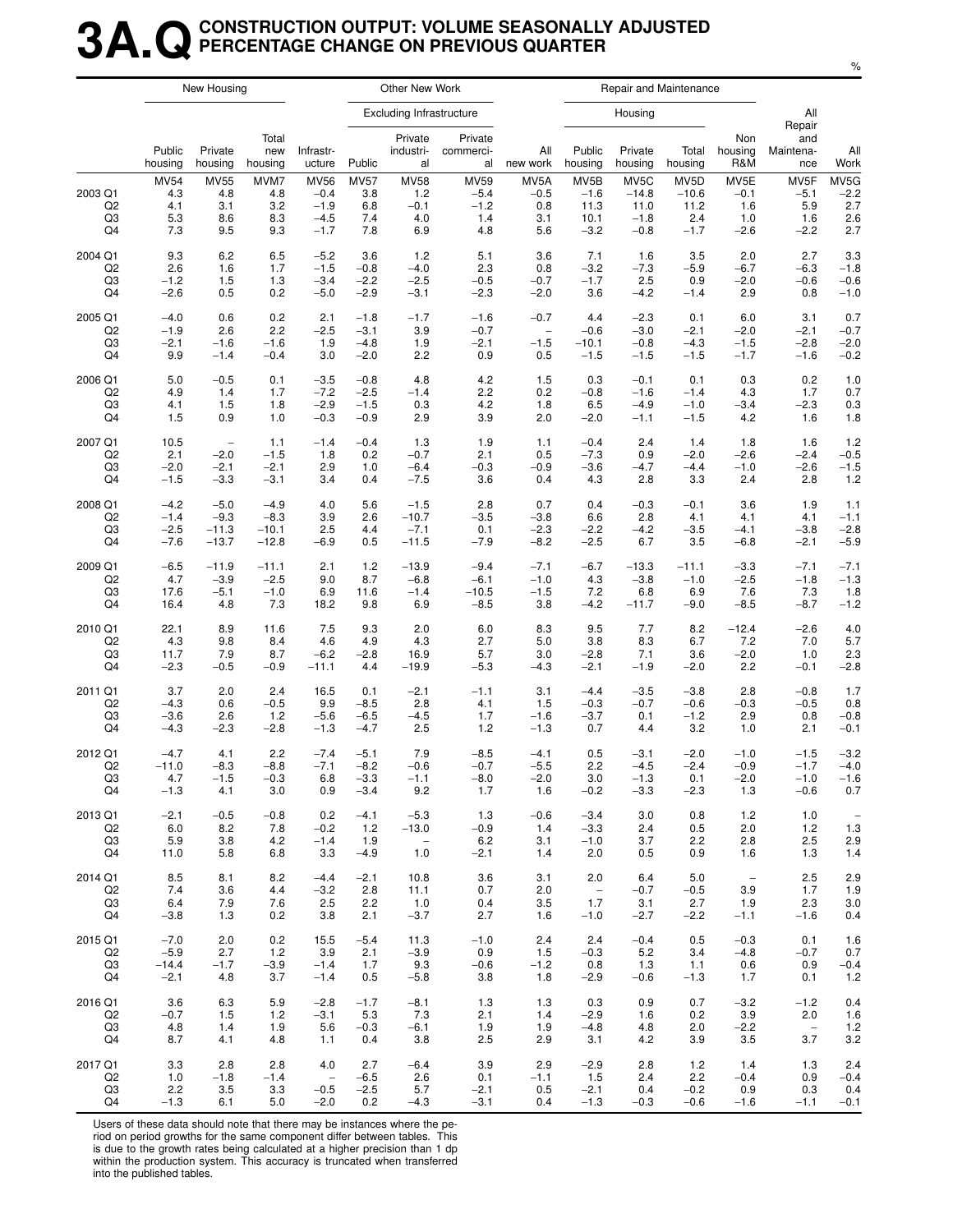### **3A.MCONSTRUCTION OUTPUT: VOLUME SEASONALLY ADJUSTED PERCENTAGE CHANGE ON PREVIOUS MONTH**

|                                             |                                                                      | New Housing                                                |                                                                                      |                                                                      |                                                                                           | Other New Work                                             |                                                                       |                                                                      |                                                               |                                                                           | Repair and Maintenance                                  |                                                               |                                                               |                                                                                        |
|---------------------------------------------|----------------------------------------------------------------------|------------------------------------------------------------|--------------------------------------------------------------------------------------|----------------------------------------------------------------------|-------------------------------------------------------------------------------------------|------------------------------------------------------------|-----------------------------------------------------------------------|----------------------------------------------------------------------|---------------------------------------------------------------|---------------------------------------------------------------------------|---------------------------------------------------------|---------------------------------------------------------------|---------------------------------------------------------------|----------------------------------------------------------------------------------------|
|                                             |                                                                      |                                                            |                                                                                      |                                                                      |                                                                                           | <b>Excluding Infrastructure</b>                            |                                                                       |                                                                      |                                                               | Housing                                                                   |                                                         |                                                               | All<br>Repair                                                 |                                                                                        |
|                                             | Public<br>housing                                                    | Private<br>housing                                         | Total<br>new<br>housing                                                              | Infrastr-<br>ucture                                                  | Public                                                                                    | Private<br>industri-<br>al                                 | Private<br>commerci-<br>al                                            | All<br>new work                                                      | Public<br>housing                                             | Private<br>housing                                                        | Total<br>housing                                        | Non<br>housing<br>R&M                                         | and<br>Maintena-<br>nce                                       | All<br>Work                                                                            |
| 2011 Jul<br>Aug<br>Sep<br>Oct<br>Nov<br>Dec | MV <sub>4</sub> O<br>$-4.0$<br>1.7<br>8.6<br>$-9.1$<br>2.3<br>$-7.0$ | MV4P<br>$-0.2$<br>$-2.0$<br>$-2.3$<br>$-1.8$<br>2.0<br>1.1 | MVM <sub>2</sub><br>$-1.0$<br>$-1.2$<br>$\qquad \qquad -$<br>$-3.5$<br>2.1<br>$-0.6$ | MV4Q<br>$-1.1$<br>$-7.6$<br>$-0.4$<br>$-6.1$<br>6.3<br>11.6          | MV4R<br>$-2.0$<br>$-5.3$<br>$-0.9$<br>$-5.9$<br>0.2<br>10.9                               | MV4S<br>$-14.9$<br>12.3<br>$-0.8$<br>1.1<br>3.6<br>$-12.1$ | MV4T<br>$-1.4$<br>2.0<br>$-0.7$<br>0.7<br>1.9                         | MV4U<br>$-1.5$<br>$-2.8$<br>0.4<br>$-3.3$<br>2.2<br>3.9              | MV4V<br>$-3.6$<br>$-0.9$<br>$-2.1$<br>1.6<br>0.2<br>2.2       | MV4X<br>0.1<br>$-0.7$<br>2.4<br>3.4<br>$-0.5$<br>$\overline{\phantom{0}}$ | MV4Y<br>$-1.1$<br>$-0.8$<br>1.0<br>2.8<br>$-0.3$<br>0.7 | MV4Z<br>4.2<br>$-0.5$<br>$-0.3$<br>$-1.7$<br>1.6<br>5.7       | <b>MV52</b><br>1.4<br>$-0.6$<br>0.4<br>0.6<br>0.6<br>3.1      | $MV53$<br>$-0.5$<br>$-2.0$<br>$\begin{array}{c} 0.4 \\ -1.9 \\ 1.6 \end{array}$<br>3.6 |
| 2012 Jan<br>Feb<br>Mar<br>Apr<br>May<br>Jun | 9.1<br>$-11.6$<br>$-4.3$<br>3.9<br>$-7.3$<br>$-9.3$                  | 1.4<br>0.1<br>3.4<br>$-11.0$<br>$2.4\,$<br>$-2.5$          | 3.0<br>$-2.4$<br>1.9<br>$-8.3$<br>0.4<br>$-3.8$                                      | $-9.5$<br>$-8.2$<br>$-3.3$<br>0.7<br>$-5.2$<br>1.8                   | $-7.6$<br>$-4.9$<br>$-2.6$<br>$-1.4$<br>$-1.2$<br>$-8.6$                                  | 13.6<br>3.6<br>0.2<br>1.7<br>$-0.1$<br>$-10.2$             | $-8.4$<br>$-5.4$<br>6.2<br>$-2.3$<br>1.7<br>$-5.0$                    | $-4.7$<br>$-4.6$<br>1.4<br>$-3.1$<br>$-0.5$<br>$-4.2$                | $-0.8$<br>$-0.1$<br>$-0.2$<br>0.2<br>5.0<br>$-3.3$            | $-5.1$<br>3.3<br>0.2<br>$-4.6$<br>2.7<br>$-8.5$                           | $-3.8$<br>2.2<br>0.1<br>$-3.1$<br>3.4<br>$-6.8$         | $-7.9$<br>4.0<br>1.0<br>$-3.4$<br>2.1<br>$-2.2$               | $-5.8$<br>3.1<br>0.5<br>$-3.2$<br>2.8<br>$-4.5$               | $-5.1$<br>$-1.8$<br>$1.1 - 3.2$<br>0.7<br>$-4.4$                                       |
| Jul<br>Aug<br>Sep<br>Oct<br>Nov<br>Dec      | 19.0<br>$-5.6$<br>0.8<br>$-1.1$<br>0.6<br>2.4                        | $-1.3$<br>$-2.3$<br>7.0<br>0.3<br>1.7<br>$-3.0$            | 2.4<br>$-3.0$<br>5.7<br>$\overline{\phantom{0}}$<br>1.5<br>$-2.0$                    | $-1.0$<br>15.8<br>$-5.2$<br>0.8<br>0.3<br>$-3.7$                     | 2.8<br>0.9<br>$-0.8$<br>0.6<br>$-3.1$<br>$-5.0$                                           | 7.7<br>$-4.1$<br>5.0<br>6.0<br>1.0<br>1.5                  | $-5.3$<br>1.0<br>$-2.3$<br>2.4<br>$-0.3$<br>2.2                       | $-0.4$<br>2.4<br>$-0.2$<br>1.3<br>$\overline{\phantom{a}}$<br>$-1.3$ | 3.5<br>$-0.4$<br>1.3<br>$-0.6$<br>0.8<br>$-2.8$               | 10.7<br>$-7.8$<br>$-3.4$<br>$-0.1$<br>2.0<br>1.6                          | 8.3<br>$-5.4$<br>$-1.7$<br>$-0.3$<br>1.5<br>0.1         | 0.6<br>$-3.5$<br>1.2<br>$-0.3$<br>5.3<br>$-4.6$               | 4.5<br>$-4.5$<br>$-0.\overline{3}$<br>$-0.3$<br>3.4<br>$-2.3$ | $-0.3$<br>$-0.2$<br>$0.7$<br>$1.3$<br>$-1.7$                                           |
| 2013 Jan<br>Feb<br>Mar<br>Apr<br>May<br>Jun | $-4.9$<br>2.7<br>$-1.9$<br>4.3<br>2.4<br>1.2                         | $-2.7$<br>7.6<br>$-3.5$<br>5.6<br>0.4<br>6.3               | $-3.1$<br>6.6<br>$-3.2$<br>5.4<br>0.8<br>5.4                                         | $-1.0$<br>4.7<br>1.7<br>$-4.4$<br>$-0.7$<br>6.6                      | $-3.6$<br>6.1<br>$\overline{\phantom{a}}$<br>$-3.0$<br>4.3<br>$-1.6$                      | $-1.4$<br>$-4.6$<br>$-7.0$<br>$-4.5$<br>$-4.4$<br>0.4      | 0.9<br>$-1.9$<br>1.1<br>$-1.4$<br>1.1<br>$-0.7$                       | $-1.4$<br>2.8<br>$-0.6$<br>$-0.5$<br>0.8<br>2.5                      | $-2.7$<br>2.6<br>$-2.5$<br>1.0<br>$-4.7$<br>$-1.0$            | 0.6<br>1.0<br>0.1<br>$-0.9$<br>3.4<br>2.0                                 | $-0.5$<br>1.5<br>$-0.8$<br>$-0.3$<br>0.6<br>1.1         | 0.8<br>3.4<br>$-1.4$<br>0.3<br>1.6<br>1.4                     | 0.1<br>2.5<br>$-1.1$<br>1.1<br>1.2                            | $-0.8$<br>2.7<br>$-0.8$<br>$-0.3$<br>0.9<br>2.0                                        |
| Jul<br>Aug<br>Sep<br>Oct<br>Nov<br>Dec      | 3.2<br>1.0<br>$0.9$<br>10.5<br>0.8<br>$-3.0$                         | $-2.4$<br>3.2<br>$-0.5$<br>4.2<br>$-0.7$<br>4.0            | $-1.3$<br>2.8<br>$-0.2$<br>5.4<br>$-0.4$<br>2.6                                      | $-4.7$<br>2.9<br>$-7.4$<br>11.3<br>$-4.8$                            | $\overline{\phantom{a}}$<br>$\overline{\phantom{0}}$<br>4.9<br>$-6.8$<br>$-1.6$<br>$-0.2$ | $-2.9$<br>14.6<br>$-14.5$<br>6.1<br>$-1.7$<br>7.1          | 3.6<br>2.4<br>3.0<br>$-2.5$<br>$-3.5$<br>0.2                          | $-0.4$<br>2.8<br>$-0.7$<br>2.3<br>$-2.5$<br>$1.2$                    | $-3.3$<br>8.6<br>$-3.0$<br>2.2<br>$-1.9$<br>1.2               | $-0.2$<br>2.0<br>0.4<br>$-0.2$<br>1.3<br>$-3.2$                           | $-1.2$<br>4.0<br>$-0.7$<br>0.5<br>0.3<br>$-1.8$         | $-0.4$<br>4.1<br>$-2.9$<br>3.4<br>$-2.3$<br>1.1               | $-0.8$<br>4.0<br>$-1.8$<br>2.0<br>$-1.0$<br>$-0.4$            | $-0.6$<br>3.3<br>$-1.1$<br>2.2<br>$^{-1.9}_{0.6}$                                      |
| 2014 Jan<br>Feb<br>Mar<br>Apr<br>May<br>Jun | 6.2<br>4.2<br>3.4<br>$-4.4$<br>11.8<br>1.6                           | 8.8<br>$-6.0$<br>3.1<br>1.2<br>2.8<br>1.7                  | 8.3<br>$-4.1$<br>3.2<br>$\overline{\phantom{a}}$<br>4.5<br>1.7                       | $-1.5$<br>0.2<br>$-4.4$<br>$-0.4$<br>2.2<br>$-4.1$                   | $-1.6$<br>$-0.7$<br>1.9<br>4.6<br>$-5.1$<br>2.3                                           | $-0.5$<br>8.6<br>3.5<br>6.2<br>$-1.6$<br>2.0               | 2.2<br>1.0<br>5.2<br>$-1.7$<br>$-1.6$<br>$-0.6$                       | 2.9<br>$-0.8$<br>2.2<br>0.3<br>0.7<br>$\overline{\phantom{a}}$       | 7.2<br>$-7.2$<br>$-0.3$<br>3.1<br>$-1.4$<br>1.9               | 6.7<br>2.8<br>$-1.4$<br>1.1<br>$-1.9$<br>$-1.6$                           | 6.9<br>$-0.4$<br>$-1.1$<br>1.7<br>$-1.7$<br>$-0.6$      | 0.9<br>$-1.5$<br>0.6<br>3.6<br>$-0.6$<br>2.5                  | 3.9<br>$-0.9$<br>$-0.3$<br>2.7<br>$-1.2$<br>1.0               | $\frac{3.3}{-0.8}$<br>$\overline{1.3}$<br>1.2<br>0.4                                   |
| Jul<br>Aug<br>Sep<br>Oct<br>Nov<br>Dec      | $-0.3$<br>3.5<br>$-1.0$<br>$-2.1$<br>$-3.7$<br>1.1                   | 5.3<br>0.1<br>1.1<br>$-0.3$<br>2.5<br>$-2.5$               | 4.1<br>0.8<br>0.7<br>$-0.7$<br>1.3<br>$-1.8$                                         | 3.9<br>$-0.3$<br>2.7<br>0.4<br>3.2<br>$-1.3$                         | $\overline{\phantom{a}}$<br>4.3<br>$-1.1$<br>2.8<br>$-1.7$<br>$-0.6$                      | $-0.5$<br>0.1<br>2.0<br>$-7.5$<br>1.9<br>4.3               | 1.7<br>$-1.2$<br>1.4<br>$-1.1$<br>3.7<br>2.2                          | 2.6<br>0.4<br>1.1<br>$-0.6$<br>2.0<br>$-0.1$                         | 0.5<br>1.7<br>$-2.1$<br>$-1.7$<br>4.2<br>$-3.6$               | 3.0<br>5.3<br>$-4.7$<br>$-0.2$<br>$-1.3$<br>$-0.6$                        | 2.2<br>4.2<br>$-3.9$<br>$-0.7$<br>0.4<br>$-1.5$         | $-1.0$<br>1.7<br>0.6<br>$-2.5$<br>1.7<br>$-2.0$               | 0.6<br>3.0<br>$-1.7$<br>$-1.6$<br>1.1<br>$-1.7$               | 1.8<br>1.4<br>$-1.0$<br>1.7<br>$-0.7$                                                  |
| 2015 Jan<br>Feb<br>Mar<br>Apr<br>May<br>Jun | $-6.7$<br>1.9<br>$-3.3$<br>3.7<br>$-10.5$<br>$-2.4$                  | 4.5<br>$-3.1$<br>1.7<br>2.8<br>1.3<br>$-2.9$               | 2.3<br>$-2.2$<br>0.7<br>3.0<br>$-0.9$<br>$-2.8$                                      | 13.1<br>0.1<br>5.7<br>3.4<br>$-3.1$<br>$-3.2$                        | $-6.3$<br>4.5<br>$-3.0$<br>1.1<br>0.7<br>3.5                                              | 11.1<br>$-2.8$<br>$-4.2$<br>2.0<br>$-6.9$<br>8.3           | $-2.9$<br>0.3<br>$-2.9$<br>0.7<br>1.4<br>3.3                          | 2.0<br>$-0.3$<br>$\qquad \qquad -$<br>2.2<br>$-0.9$<br>0.1           | 4.1<br>$-2.6$<br>3.4<br>$-4.4$<br>4.1<br>0.2                  | $\overline{\phantom{0}}$<br>$-2.0$<br>5.4<br>1.4<br>0.4<br>2.0            | 1.3<br>$-2.2$<br>4.8<br>$-0.4$<br>1.5<br>1.5            | 0.7<br>$-3.6$<br>6.7<br>$-6.8$<br>$-0.8$<br>$-1.1$            | 1.0<br>$-2.9$<br>5.7<br>$-3.6$<br>0.4<br>0.2                  | 1.7<br>$-1.3$<br>2.0<br>$\qquad \qquad -$<br>$-0.4$<br>0.1                             |
| Jul<br>Aug<br>Sep<br>Oct<br>Nov<br>Dec      | $-4.9$<br>$-9.1$<br>3.8<br>$-1.7$<br>$-2.6$<br>6.3                   | 0.2<br>$-0.6$<br>0.2<br>3.0<br>$-1.0$<br>7.5               | $-0.7$<br>$-1.9$<br>0.7<br>2.3<br>$-1.\overline{2}$<br>7.3                           | 4.6<br>$-2.8$<br>$-2.2$<br>$-0.1$<br>$-5.4$<br>15.0                  | $-0.7$<br>$-1.3$<br>2.2<br>$-2.2$<br>1.7<br>1.7                                           | 6.9<br>$-1.5$<br>0.9<br>$-4.8$<br>1.3<br>$-5.9$            | $-2.1$<br>$-0.2$<br>$-2.8$<br>6.0<br>0.1<br>$-0.5$                    | 0.3<br>$-1.5$<br>$-0.7$<br>1.9<br>$-1.2$<br>5.1                      | $-1.2$<br>$-0.3$<br>2.3<br>$-3.5$<br>$-1.\overline{9}$<br>1.9 | $-0.8$<br>$1.2$<br>0.7<br>$-1.4$<br>$-2.6$                                | $-0.4$<br>$-0.7$<br>1.5<br>$-0.6$<br>$-1.6$<br>$-1.3$   | 3.9<br>$-5.1$<br>3.7<br>0.1<br>1.0<br>0.7                     | 1.7<br>$-2.8$<br>2.5<br>$-0.3$<br>$-0.3$<br>$-0.3$            | $0.8 - 2.0$<br>$\overline{0.5}$<br>$1.1 - 0.9$<br>3.1                                  |
| 2016 Jan<br>Feb<br>Mar<br>Apr<br>May<br>Jun | 2.9<br>$-5.6$<br>4.0<br>$-4.8$<br>1.7<br>7.0                         | $-1.2$<br>5.3<br>$-1.9$<br>3.0<br>$-2.8$<br>$-0.1$         | $-0.6$<br>3.7<br>$-1.1$<br>1.9<br>$-2.2$<br>0.8                                      | $-9.9$<br>1.8<br>$-2.8$<br>$-1.8$<br>0.8<br>$-1.8$                   | $-1.4$<br>$\sim$ $-$<br>$-5.8$<br>10.1<br>0.3<br>$-2.1$                                   | $-3.9$<br>$-7.6$<br>13.7<br>$-0.3$<br>6.5<br>$-7.8$        | 3.2<br>0.2<br>$-4.7$<br>4.9<br>0.3<br>1.0                             | $-1.7$<br>1.4<br>$-2.4$<br>2.8<br>$-0.2$<br>$-0.4$                   | 0.2<br>0.1<br>$-1.4$<br>0.5<br>$-3.1$<br>$-1.5$               | 4.0<br>$-1.7$<br>0.9<br>1.5<br>$-1.4$<br>3.0                              | 2.8<br>$-1.2$<br>0.2<br>1.2<br>$-1.9$<br>1.7            | $-1.9$<br>0.1<br>$-6.6$<br>10.5<br>$-2.6$<br>0.5              | 0.5<br>$-0.6$<br>$-3.1$<br>5.5<br>$-2.2$<br>1.1               | $-0.9$<br>0.7<br>$-2.6$<br>3.8<br>$-0.9$<br>0.2                                        |
| Jul<br>Aug<br>Sep<br>Oct<br>Nov<br>Dec      | $-0.9$<br>$-0.5$<br>$2.5$<br>$2.5$<br>$3.5$<br>$6.5$                 | 2.3<br>$-0.7$<br>2.0<br>1.0<br>1.4<br>3.2                  | 1.8<br>$-0.6$<br>2.1<br>1.2<br>1.7<br>3.7                                            | 7.3<br>$-2.4$<br>2.9<br>$-3.7$<br>4.8<br>1.8                         | 4.3<br>$-3.7$<br>$-2.0$<br>0.5<br>2.8<br>1.9                                              | $-5.4$<br>1.6<br>4.5<br>0.1<br>$1.5 - 2.5$                 | 0.3<br>0.2<br>2.0<br>0.1<br>$-0.5$<br>4.1                             | 2.3<br>$-1.0$<br>1.8<br>$-0.2$<br>1.7<br>3.0                         | $-1.4$<br>$-3.2$<br>2.2<br>$1.\overline{7}$<br>$-1.9$<br>6.9  | 1.5<br>0.5<br>4.0<br>$-2.2$<br>5.0<br>0.7                                 | 0.7<br>$-0.5$<br>3.5<br>$-1.1$<br>3.1<br>2.3            | $-2.0$<br>1.0<br>$-0.9$<br>4.9<br>$-2.3$<br>1.2               | $-0.6$<br>0.2<br>$\frac{1}{1.7}$<br>0.5<br>1.8                | 1.2<br>$-0.6$<br>1.7<br>$\frac{0.5}{1.3}$<br>2.6                                       |
| 2017 Jan<br>Feb<br>Mar<br>Apr<br>May<br>Jun | $-3.3$<br>$-1.4$<br>6.9<br>$-5.1$<br>7.8<br>$-8.0$                   | $-0.7$<br>$-0.5$<br>3.7<br>$-5.7$<br>0.8<br>3.7            | $-1.1$<br>$-0.6$<br>4.2<br>$-5.6$<br>1.8<br>1.8                                      | 6.5<br>$-6.9$<br>$-1.2$<br>3.6<br>$-0.3$<br>$\overline{\phantom{a}}$ | 3.8<br>$-4.2$<br>$-1.5$<br>$-2.1$<br>$-1.7$<br>$-2.9$                                     | $-0.7 - 7.5$<br>1.2<br>0.7<br>$-2.8$<br>17.5               | $\overline{\phantom{a}}$<br>1.8<br>0.6<br>$-0.\overline{6}$<br>$-1.6$ | 1.2<br>$-1.8$<br>1.3<br>$-1.6$<br>0.1<br>0.6                         | $-8.2$<br>2.2<br>0.8<br>$-0.5$<br>$-1.4$<br>5.1               | 0.9<br>$-0.1$<br>$-0.6$<br>1.6<br>2.4<br>$-0.9$                           | $-1.5$<br>0.5<br>$-0.2$<br>1.0<br>1.4<br>0.5            | $-0.2$<br>2.3<br>$\sim$<br>$-1.2$<br>$\bar{a}$                | $-0.9$<br>1.4<br>$-0.1$<br>$-$<br>0.8<br>0.3                  | 0.4<br>$-0.7$<br>0.8<br>$-1.1$<br>0.3<br>0.5                                           |
| Jul<br>Aug<br>Sep<br>Oct<br>Nov<br>Dec      | 4.3<br>1.6<br>$-7.9$<br>6.6<br>5.9                                   | $-0.9$<br>3.4<br>$-1.4$<br>2.2<br>3.6<br>3.5               | $-0.2$<br>3.1<br>$-1.2$<br>0.7<br>4.0<br>3.9                                         | $-1.0$<br>1.3<br>$-0.5$<br>$-2.3$<br>$-2.8$<br>6.2                   | $-3.3$<br>6.1<br>$-1.7$<br>$-1.4$<br>$-3.4$<br>9.6                                        | $-5.5$<br>2.5<br>$-0.1$<br>5.6<br>$-13.0$<br>$-4.8$        | $-0.9$<br>1.5<br>$-2.8$<br>$-2.7$<br>1.0<br>0.9                       | $-1.1$<br>2.6<br>$-1.5$<br>$-0.8$<br>0.3<br>3.6                      | $-3.5$<br>$-1.9$<br>$-0.6$<br>0.4<br>$-2.3$<br>2.5            | 0.7<br>0.9<br>$-3.1$<br>1.2<br>2.6<br>$-4.3$                              | $-0.4$<br>0.2<br>$-2.5$<br>1.0<br>1.4<br>$-2.7$         | 1.6<br>$-1.9$<br>1.7<br>$-2.0$<br>$-0.1$<br>$\qquad \qquad -$ | 0.6<br>$-0.8$<br>$-0.5$<br>$-0.4$<br>0.7<br>$-1.4$            | $-0.5$<br>1.4<br>$-1.2$<br>$-0.7$<br>$0.4$<br>1.8                                      |
| 2018 Jan<br>Feb                             | $-16.2$<br>2.4                                                       | $-6.3$<br>1.5                                              | $-7.7$<br>1.6                                                                        | 1.7<br>$-9.4$                                                        | $-9.7$<br>$-0.3$                                                                          | 14.2<br>$-6.9$                                             | $-2.9$<br>$-0.4$                                                      | $-4.0$<br>$-1.7$                                                     | $-2.2$<br>$-0.6$                                              | $-1.0$<br>0.1                                                             | $-1.3$<br>$-0.1$                                        | $-1.7$<br>$-3.1$                                              | $-1.5$<br>$-1.5$                                              | $-3.1$<br>$-1.6$                                                                       |

Users of these data should note that there may be instances where the pe-

riod on period growths for the same component differ between tables. This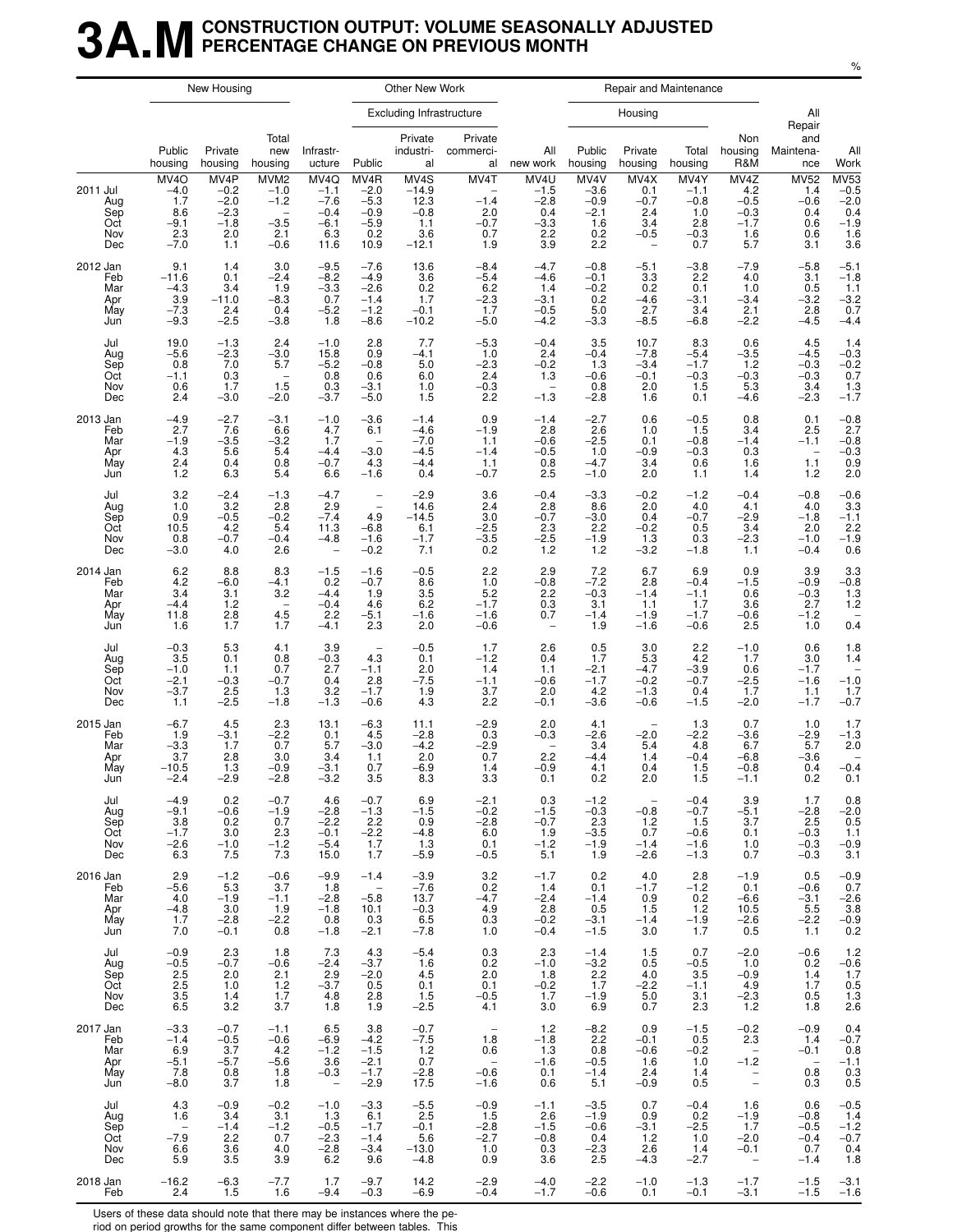### **3B.A** CONSTRUCTION OUTPUT: VOLUME SEASONALLY ADJUSTED<br>**3B.A** PERCENTAGE CHANGE ON SAME PERIOD A YEAR EARLIER E **PERCENTAGE CHANGE ON SAME PERIOD A YEAR EARLIER BY SECTOR**

|      |                   | New Housing        |                         |                     |         | Other New Work                  |                            |                 |                   | Repair and Maintenance |                  |                       |                                   |             |
|------|-------------------|--------------------|-------------------------|---------------------|---------|---------------------------------|----------------------------|-----------------|-------------------|------------------------|------------------|-----------------------|-----------------------------------|-------------|
|      |                   |                    |                         |                     |         | <b>Excluding Infrastructure</b> |                            |                 |                   | Housing                |                  |                       | All                               |             |
|      | Public<br>housing | Private<br>housing | Total<br>new<br>housing | Infrastr-<br>ucture | Public  | Private<br>industri-<br>al      | Private<br>commerci-<br>al | All<br>new work | Public<br>housing | Private<br>housing     | Total<br>housing | Non<br>housing<br>R&M | Repair<br>and<br>Maintena-<br>nce | All<br>Work |
|      | MV5H              | MV <sub>5</sub>    | MVM3                    | MV <sub>5</sub> J   | MV5K    | MV5L                            | MV5M                       | MV5N            | MV <sub>50</sub>  | MV <sub>5</sub> P      | MV5Q             | MV <sub>5</sub> R     | MV5S                              | MV5T        |
| 1998 | $-19.0$           | 1.0                | $-1.2$                  | $-2.8$              | 5.4     | 1.9                             | 8.4                        | 2.6             | $-6.6$            | 2.1                    | $-1.5$           | 1.1                   | $-0.2$                            | 1.5         |
| 1999 | $-13.3$           | $-10.0$            | $-10.3$                 | $-2.8$              | 12.6    | 3.2                             | 12.0                       | 3.0             | $-4.1$            | $-1.2$                 | $-2.4$           | $-0.6$                | $-1.5$                            | 1.3         |
| 2000 | 25.5              | 11.7               | 12.9                    | $-6.2$              | $-5.3$  | $-10.7$                         | 0.8                        | 0.2             | $-3.2$            | 0.5                    | $-1.0$           | 5.3                   | 2.1                               | 0.9         |
| 2001 | 2.3               | $-6.7$             | $-5.8$                  | 7.1                 | 0.9     | 2.2                             | $-0.7$                     | $-0.1$          | $-5.4$            | 4.4                    | 0.7              | 9.2                   | 4.9                               | 1.8         |
| 2002 | 13.2              | 9.0                | 9.4                     | 13.1                | 26.5    | $-20.7$                         | 3.3                        | 6.1             | $-5.1$            | 8.3                    | 3.4              | 6.6                   | 5.1                               | 5.7         |
| 2003 | 13.8              | 24.8               | 23.6                    | $-5.7$              | 25.5    | 5.6                             | $-3.6$                     | 6.0             | 13.1              | $-2.3$                 | 2.7              | 2.8                   | 2.8                               | 4.8         |
| 2004 | 20.1              | 21.5               | 21.4                    | $-12.7$             | 12.3    | 3.0                             | 10.3                       | 9.5             | 9.7               | $-2.9$                 | 1.4              | $-4.4$                | $-1.7$                            | 5.3         |
| 2005 | $-5.9$            | 2.9                | 2.0                     | $-4.1$              | $-10.0$ | $-2.0$                          | $-4.3$                     | $-2.9$          | $-0.6$            | $-8.9$                 | $-6.0$           | 2.6                   | $-1.6$                            | $-2.4$      |
| 2006 | 17.9              | 0.3                | 1.9                     | $-7.8$              | $-8.1$  | 8.4                             | 8.5                        | 2.6             | $-4.3$            | $-6.2$                 | $-5.5$           | 0.2                   | $-2.5$                            | 0.8         |
| 2007 | 15.5              | $-1.6$             | 0.2                     | $-1.4$              | $-1.7$  | $-2.4$                          | 10.1                       | 3.5             | $-5.3$            | $-2.5$                 | $-3.5$           | 2.3                   | $-0.4$                            | 2.2         |
| 2008 | $-9.6$            | $-22.4$            | $-20.8$                 | 11.2                | 11.2    | $-22.6$                         | 1.2                        | $-5.3$          | 2.9               | 1.1                    | 1.7              | 3.3                   | 2.6                               | $-2.6$      |
| 2009 | 2.0               | $-31.3$            | $-26.6$                 | 14.5                | 21.0    | $-29.8$                         | $-25.1$                    | $-15.3$         | $-2.7$            | $-12.6$                | $-9.3$           | $-9.7$                | $-9.5$                            | $-13.2$     |
| 2010 | 61.5              | 21.3               | 28.8                    | 24.6                | 29.9    | 10.8                            | $-4.9$                     | 14.8            | 11.8              | 9.9                    | 10.6             | $-11.3$               | $-0.9$                            | 8.5         |
| 2011 | 2.2               | 9.0                | 7.4                     | 8.4                 | $-7.6$  | $-9.5$                          | 2.4                        | 2.4             | $-8.1$            | 0.8                    | $-2.2$           | 6.7                   | 1.9                               | 2.2         |
| 2012 | $-16.3$           | $-2.4$             | $-5.5$                  | $-10.6$             | $-21.0$ | 9.5                             | $-9.8$                     | $-9.9$          | 2.2               | $-4.9$                 | $-2.7$           | $-0.4$                | $-1.6$                            | $-6.9$      |
| 2013 | 6.6               | 9.4                | 8.9                     | 2.3                 | $-9.6$  | $-9.2$                          |                            | 1.0             | $-4.1$            | 2.3                    | 0.2              | 4.2                   | 2.1                               | 1.5         |
| 2014 | 31.9              | 25.3               | 26.6                    | $-3.1$              | $-0.9$  | 16.0                            | 6.3                        | 10.1            | 2.7               | 9.6                    | 7.4              | 6.9                   | 7.1                               | 9.0         |
| 2015 | $-16.2$           | 10.3               | 5.0                     | 21.4                | 0.2     | 11.5                            | 2.7                        | 6.9             | 1.9               | 3.2                    | 2.8              | $-2.1$                | 0.3                               | 4.4         |
| 2016 | $-3.7$            | 13.1               | 10.4                    | $-3.0$              | 3.8     | $-6.2$                          | 7.5                        | 5.2             | $-5.3$            | 7.2                    | 3.4              | $-0.4$                | 1.6                               | 3.9         |
| 2017 | 14.0              | 9.1                | 9.8                     | 6.1                 | $-2.2$  | $-1.6$                          | 5.5                        | 6.0             | $-4.2$            | 10.9                   | 6.7              | 3.6                   | 5.2                               | 5.7         |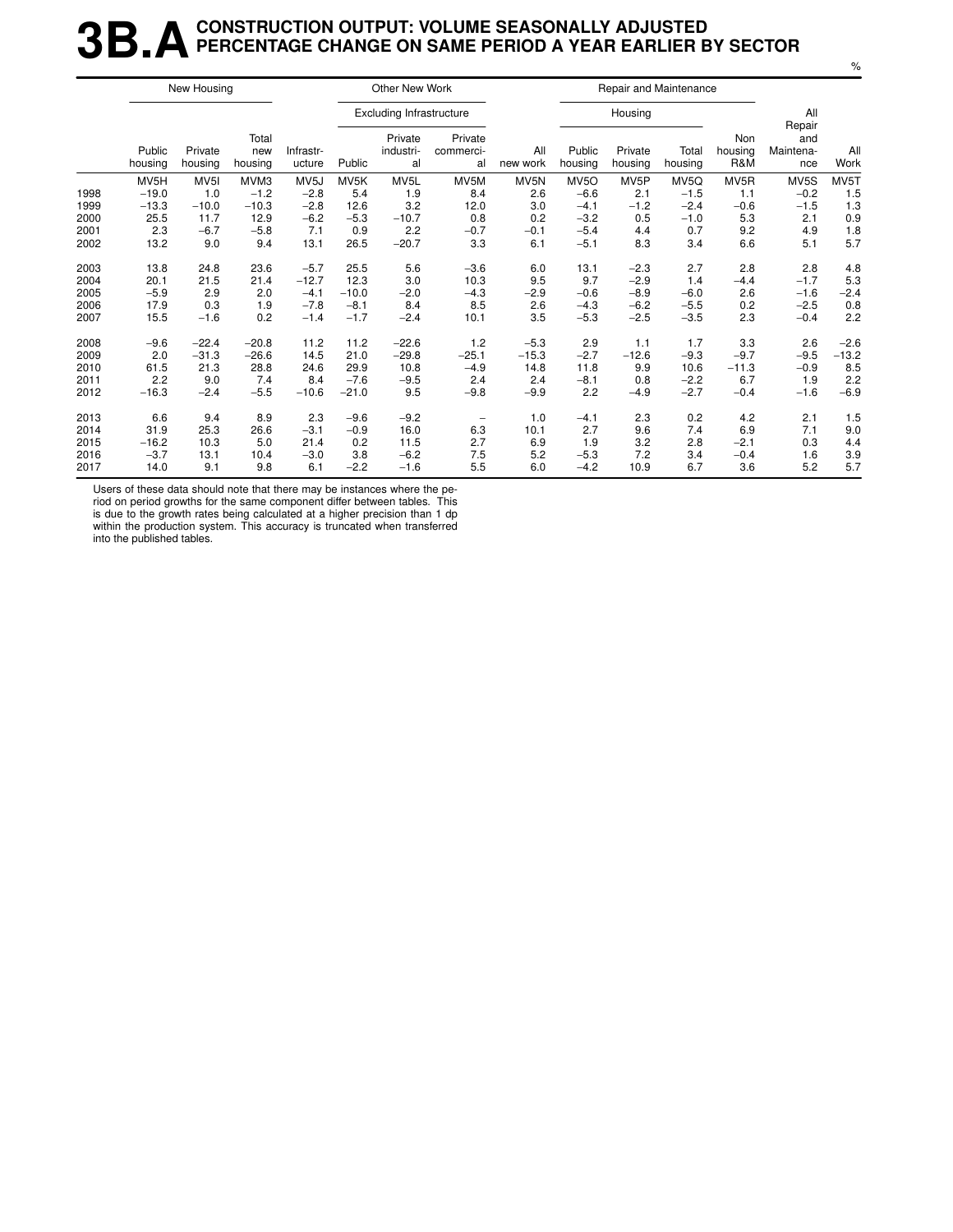### **3B.QCONSTRUCTION OUTPUT: VOLUME SEASONALLY ADJUSTED PERCENTAGE CHANGE ON SAME PERIOD A YEAR EARLIER**

|                                       |                                            | New Housing                          |                                      |                                            |                                      | Other New Work                       |                                              |                                  |                                        |                                           | Repair and Maintenance                                   |                                     |                                     |                                  |
|---------------------------------------|--------------------------------------------|--------------------------------------|--------------------------------------|--------------------------------------------|--------------------------------------|--------------------------------------|----------------------------------------------|----------------------------------|----------------------------------------|-------------------------------------------|----------------------------------------------------------|-------------------------------------|-------------------------------------|----------------------------------|
|                                       |                                            |                                      |                                      |                                            |                                      | <b>Excluding Infrastructure</b>      |                                              |                                  |                                        | Housing                                   |                                                          |                                     | All<br>Repair                       |                                  |
|                                       | Public<br>housing                          | Private<br>housing                   | Total<br>new<br>housing              | Infrastr-<br>ucture                        | Public                               | Private<br>industri-<br>al           | Private<br>commerci-<br>al                   | All<br>new work                  | Public<br>housing                      | Private<br>housing                        | Total<br>housing                                         | Non<br>housing<br>R&M               | and<br>Maintena-<br>nce             | All<br>Work                      |
| 2003 Q1<br>Q <sub>2</sub><br>Q3<br>Q4 | <b>MV68</b><br>6.3<br>13.2<br>12.9<br>22.7 | MV69<br>20.5<br>24.9<br>24.8<br>28.5 | MVM8<br>18.9<br>23.6<br>23.5<br>27.9 | MV6A<br>1.2<br>$-2.7$<br>$-12.6$<br>$-8.3$ | MV6B<br>25.2<br>24.3<br>23.9<br>28.3 | MV6C<br>$-0.3$<br>6.1<br>4.3<br>12.4 | MV6D<br>$-3.8$<br>$-5.0$<br>$-5.2$<br>$-0.6$ | MV6E<br>5.4<br>5.7<br>3.8<br>9.2 | MV6F<br>$-1.4$<br>12.1<br>25.2<br>16.8 | MV6G<br>$-1.6$<br>2.7<br>$-2.0$<br>$-7.8$ | MV6H<br>$-1.7$<br>5.8<br>6.7<br>$\overline{\phantom{a}}$ | MV6I<br>1.7<br>4.8<br>5.0<br>$-0.2$ | MV6J<br>0.2<br>5.3<br>5.8<br>$-0.1$ | MV6K<br>3.5<br>5.5<br>4.5<br>5.7 |
| 2004 Q1                               | 28.6                                       | 30.3                                 | 30.1                                 | $-12.7$                                    | 28.0                                 | 12.4                                 | 10.4                                         | 13.7                             | 27.1                                   | 9.9                                       | 15.8                                                     | 1.9                                 | 8.2                                 | 11.7                             |
| Q2                                    | 26.7                                       | 28.3                                 | 28.2                                 | $-12.4$                                    | 18.9                                 | 8.0                                  | 14.3                                         | 13.7                             | 10.6                                   | $-8.3$                                    | $-2.0$                                                   | $-6.4$                              | $-4.3$                              | 6.8                              |
| Q3                                    | 19.0                                       | 19.9                                 | 19.8                                 | $-11.4$                                    | 8.3                                  | 1.2                                  | 12.2                                         | 9.5                              | $-1.3$                                 | $-4.3$                                    | $-3.4$                                                   | $-9.1$                              | $-6.4$                              | 3.5                              |
| Q4                                    | 8.0                                        | 10.1                                 | 9.9                                  | $-14.4$                                    | $-2.4$                               | $-8.2$                               | 4.6                                          | 1.7                              | 5.6                                    | $-7.6$                                    | $-3.1$                                                   | $-3.9$                              | $-3.5$                              | $-0.2$                           |
| 2005 Q1                               | $-5.2$                                     | 4.3                                  | 3.3                                  | $-7.7$                                     | $-7.5$                               | $-10.8$                              | $-2.2$                                       | $-2.5$                           | 3.0                                    | $-11.1$                                   | $-6.3$                                                   | $-0.2$                              | $-3.1$                              | $-2.8$                           |
| Q <sub>2</sub>                        | $-9.4$                                     | 5.3                                  | 3.8                                  | $-8.6$                                     | $-9.6$                               | $-3.5$                               | $-5.1$                                       | $-3.3$                           | 5.8                                    | $-7.0$                                    | $-2.6$                                                   | 4.8                                 | $1.2$                               | $-1.7$                           |
| Q3                                    | $-10.2$                                    | 2.1                                  | 0.8                                  | $-3.6$                                     | $-12.0$                              | 0.9                                  | $-6.6$                                       | $-4.1$                           | $-3.3$                                 | $-9.9$                                    | $-7.6$                                                   | 5.3                                 | $-1.0$                              | $-3.0$                           |
| Q4                                    | 1.2                                        | 0.1                                  | 0.2                                  | 4.4                                        | $-11.2$                              | 6.4                                  | $-3.5$                                       | $-1.6$                           | $-8.0$                                 | $-7.4$                                    | $-7.7$                                                   | 0.6                                 | $-3.4$                              | $-2.2$                           |
| 2006 Q1                               | 10.8                                       | $-1.0$                               | 0.1                                  | $-1.3$                                     | $-10.3$                              | 13.5                                 | 2.2                                          | 0.5                              | $-11.6$                                | $-5.4$                                    | $-7.7$                                                   | $-4.8$                              | $-6.2$                              | $-1.9$                           |
| Q <sub>2</sub>                        | 18.5                                       | $-2.1$                               | $-0.3$                               | $-6.1$                                     | $-9.8$                               | 7.7                                  | 5.1                                          | 0.6                              | $-11.9$                                | $-4.0$                                    | $-6.9$                                                   | 1.3                                 | $-2.6$                              | $-0.5$                           |
| Q3                                    | 26.1                                       | 1.0                                  | 3.2                                  | $-10.4$                                    | $-6.6$                               | 6.0                                  | 11.8                                         | 3.9                              | 4.4                                    | $-8.0$                                    | $-3.7$                                                   | $-0.6$                              | $-2.1$                              | 1.8                              |
| Q4                                    | 16.5                                       | 3.4                                  | 4.7                                  | $-13.3$                                    | $-5.6$                               | 6.7                                  | 15.2                                         | 5.5                              | 3.8                                    | $-7.6$                                    | $-3.7$                                                   | 5.3                                 | 1.1                                 | 3.9                              |
| 2007 Q1                               | 22.5                                       | 3.9                                  | 5.8                                  | $-11.4$                                    | $-5.3$                               | 3.1                                  | 12.7                                         | 5.1                              | 3.0                                    | $-5.3$                                    | $-2.4$                                                   | 7.0                                 | 2.5                                 | 4.2                              |
| Q2                                    | 19.2                                       | 0.4                                  | 2.4                                  | $-2.8$                                     | $-2.6$                               | 3.8                                  | 12.7                                         | 5.4                              | $-3.7$                                 | $-2.9$                                    | $-3.1$                                                   | $-0.2$                              | $-1.6$                              | 3.0                              |
| Q3                                    | 12.2                                       | $-3.2$                               | $-1.5$                               | 3.0                                        | $\overline{\phantom{a}}$             | $-3.2$                               | 7.8                                          | 2.7                              | $-12.8$                                | $-2.7$                                    | $-6.4$                                                   | 2.3                                 | $-1.8$                              | 1.1                              |
| Q4                                    | 8.9                                        | $-7.3$                               | $-5.5$                               | 6.9                                        | 1.3                                  | $-13.0$                              | 7.5                                          | 1.1                              | $-7.1$                                 | $1.2$                                     | $-1.9$                                                   | 0.5                                 | $-0.7$                              | 0.5                              |
| 2008 Q1                               | $-5.6$                                     | $-11.9$                              | $-11.2$                              | 12.7                                       | 7.4                                  | $-15.4$                              | 8.5                                          | 0.6                              | $-6.3$                                 | $-1.5$                                    | $-3.3$                                                   | 2.2                                 | $-0.4$                              | 0.3                              |
| Q <sub>2</sub>                        | $-8.8$                                     | $-18.5$                              | $-17.3$                              | 14.9                                       | 10.0                                 | $-23.9$                              | 2.4                                          | $-3.8$                           | 7.7                                    | 0.3                                       | 2.8                                                      | 9.2                                 | 6.2                                 | $-0.4$                           |
| Q3                                    | $-9.3$                                     | $-26.1$                              | $-24.0$                              | 14.4                                       | 13.7                                 | $-24.4$                              | 2.9                                          | $-5.1$                           | 9.3                                    | 0.9                                       | 3.7                                                      | 5.8                                 | 4.8                                 | $-1.7$                           |
| Q4                                    | $-14.9$                                    | $-34.0$                              | $-31.6$                              | 3.1                                        | 13.8                                 | $-27.6$                              | $-8.6$                                       | $-13.1$                          | 2.1                                    | 4.8                                       | 3.9                                                      | $-3.7$                              | $-0.1$                              | $-8.7$                           |
| 2009 Q1                               | $-16.9$                                    | $-38.9$                              | $-36.1$                              | 1.2                                        | 9.1                                  | $-36.7$                              | $-19.4$                                      | $-19.9$                          | $-5.1$                                 | $-8.8$                                    | $-7.6$                                                   | $-10.1$                             | $-9.0$                              | $-16.1$                          |
| Q <sub>2</sub>                        | $-11.8$                                    | $-35.3$                              | $-32.1$                              | 6.3                                        | 15.5                                 | $-34.0$                              | $-21.5$                                      | $-17.5$                          | $-7.2$                                 | $-14.7$                                   | $-12.1$                                                  | $-15.7$                             | $-14.1$                             | $-16.2$                          |
| Q3                                    | 6.4                                        | $-30.7$                              | $-25.2$                              | 10.8                                       | 23.5                                 | $-29.9$                              | $-29.8$                                      | $-16.8$                          | 1.6                                    | $-4.9$                                    | $-2.7$                                                   | $-5.5$                              | $-4.2$                              | $-12.2$                          |
| Q4                                    | 34.0                                       | $-15.8$                              | $-7.9$                               | 40.7                                       | 34.9                                 | $-15.4$                              | $-30.3$                                      | $-6.0$                           | $-0.2$                                 | $-21.3$                                   | $-14.4$                                                  | $-7.2$                              | $-10.7$                             | $-7.8$                           |
| 2010 Q1                               | 75.0                                       | 4.2                                  | 15.5                                 | 48.1                                       | 45.6                                 | 0.3                                  | $-18.5$                                      | 9.6                              | 17.2                                   | $-2.3$                                    | 4.2                                                      | $-15.9$                             | $-6.3$                              | 3.3                              |
| Q2                                    | 74.4                                       | 19.0                                 | 28.5                                 | 42.0                                       | 40.5                                 | 12.2                                 | $-10.9$                                      | 16.2                             | 16.7                                   | 10.0                                      | 12.4                                                     | $-7.5$                              | 2.0                                 | 10.5                             |
| Q3                                    | 65.6                                       | 35.2                                 | 41.2                                 | 24.6                                       | 22.4                                 | 33.0                                 | 5.3                                          | 21.5                             | 5.8                                    | 10.3                                      | 8.9                                                      | $-15.7$                             | $-3.9$                              | 11.0                             |
| Q4                                    | 39.0                                       | 28.3                                 | 30.4                                 | $-6.3$                                     | 16.3                                 | $-0.4$                               | 9.0                                          | 12.0                             | 8.2                                    | 22.5                                      | 17.3                                                     | $-5.8$                              | 5.2                                 | 9.3                              |
| 2011 Q1                               | 18.1                                       | 20.1                                 | 19.6                                 | 1.5                                        | 6.6                                  | $-4.5$                               | 1.7                                          | 6.6                              | $-5.5$                                 | 9.8                                       | 4.3                                                      | 10.5                                | 7.2                                 | 6.8                              |
| Q <sub>2</sub>                        | 8.3                                        | 10.2                                 | 9.7                                  | 6.7                                        | $-7.1$                               | $-5.8$                               | 3.0                                          | 3.1                              | $-9.3$                                 | 0.6                                       | $-2.8$                                                   | 2.7                                 | $-0.3$                              | 1.9                              |
| Q3                                    | $-6.5$                                     | 4.8                                  | 2.1                                  | 7.4                                        | $-10.6$                              | $-23.1$                              | $-0.8$                                       | $-1.5$                           | $-10.1$                                | $-6.0$                                    | $-7.3$                                                   | 7.7                                 | $-0.5$                              | $-1.1$                           |
| Q4                                    | $-8.5$                                     | 2.9                                  | 0.2                                  | 19.3                                       | $-18.4$                              | $-1.5$                               | 6.0                                          | 1.6                              | $-7.5$                                 | $\qquad \qquad -$                         | $-2.4$                                                   | 6.3                                 | 1.6                                 | 1.6                              |
| 2012 Q1                               | $-15.9$                                    | 5.0                                  | 0.1                                  | $-5.1$                                     | $-22.7$                              | 8.6                                  | $-2.0$                                       | $-5.5$                           | $-2.8$                                 | 0.5                                       | $-0.6$                                                   | 2.4                                 | 0.9                                 | $-3.2$                           |
| Q <sub>2</sub>                        | $-21.7$                                    | $-4.3$                               | $-8.3$                               | $-19.8$                                    | $-22.4$                              | 5.0                                  | $-6.5$                                       | $-12.0$                          | $-0.4$                                 | $-3.4$                                    | $-2.4$                                                   | 1.9                                 | $-0.4$                              | $-7.9$                           |
| Q3                                    | $-15.0$                                    | -8.1                                 | $-9.6$                               | $-9.3$                                     | $-19.8$                              | 8.8                                  | -15.4                                        | $-12.3$                          | 6.5                                    | $-4.7$                                    | $-1.2$                                                   | -3.0                                | $-2.1$                              | $-8.6$                           |
| Q4                                    | $-12.3$                                    | $-2.1$                               | $-4.2$                               | $-7.3$                                     | $-18.6$                              | 15.8                                 | $-15.0$                                      | $-9.8$                           | 5.6                                    | $-11.8$                                   | $-6.4$                                                   | $-2.7$                              | $-4.6$                              | $-7.9$                           |
| 2013 Q1                               | $-9.9$                                     | $-6.3$                               | $-7.1$                               | 0.3                                        | $-17.7$                              | 1.7                                  | $-5.8$                                       | $-6.5$                           | 1.4                                    | $-6.2$                                    | $-3.8$                                                   | $-0.6$                              | $-2.2$                              | $-4.9$                           |
| Q2                                    | 7.3                                        | 10.5                                 | 9.9                                  | 7.8                                        | $-9.3$                               | $-11.1$                              | $-6.0$                                       | 0.3                              | $-4.1$                                 | 0.6                                       | $-0.9$                                                   | 2.3                                 | 0.6                                 | 0.4                              |
| Q3                                    | 8.5                                        | 16.4                                 | 14.8                                 | $-0.5$                                     | $-4.4$                               | $-10.1$                              | 8.5                                          | 5.5                              | $-7.8$                                 | 5.8                                       | 1.1                                                      | 7.4                                 | 4.2                                 | 5.0                              |
| Q4                                    | 22.0                                       | 18.3                                 | 19.0                                 | 1.8                                        | $-5.9$                               | $-16.8$                              | 4.4                                          | 5.4                              | $-5.7$                                 | 9.9                                       | 4.4                                                      | 7.7                                 | 6.1                                 | 5.6                              |
| 2014 Q1                               | 35.3                                       | 28.4                                 | 29.8                                 | $-2.9$                                     | $-3.9$                               | $-2.7$                               | 6.8                                          | 9.3                              | $-0.4$                                 | 13.5                                      | 8.8                                                      | 6.5                                 | 7.7                                 | 8.7                              |
| Q2                                    | 37.1                                       | 23.0                                 | 25.6                                 | $-5.8$                                     | $-2.3$                               | 24.3                                 | 8.5                                          | 10.0                             | 3.0                                    | 10.0                                      | 7.8                                                      | 8.6                                 | 8.2                                 | 9.3                              |
| Q3                                    | 37.8                                       | 27.8                                 | 29.7                                 | $-2.0$                                     | $-2.1$                               | 25.6                                 | 2.6                                          | 10.4                             | 5.8                                    | 9.4                                       | 8.3                                                      | 7.6                                 | 7.9                                 | 9.4                              |
| Q4                                    | 19.4                                       | 22.3                                 | 21.7                                 | $-1.5$                                     | 5.1                                  | 19.7                                 | 7.6                                          | 10.6                             | 2.7                                    | 5.9                                       | 4.9                                                      | 4.8                                 | 4.8                                 | 8.4                              |
| 2015 Q1                               | 2.3                                        | 15.5                                 | 12.8                                 | 18.9                                       | 1.5                                  | 20.2                                 | 2.8                                          | 9.8                              | 3.0                                    | $-0.8$                                    | 0.3                                                      | 4.5                                 | 2.4                                 | 7.0                              |
| Q2                                    | $-10.3$                                    | 14.5                                 | 9.4                                  | 27.6                                       | 0.7                                  | 4.0                                  | 2.9                                          | 9.3                              | 2.7                                    | 5.1                                       | 4.3                                                      | $-4.3$                              | $\sim$                              | 5.7                              |
| Q3                                    | $-27.9$                                    | 4.3                                  | $-2.3$                               | 22.7                                       | 0.2                                  | 12.5                                 | 1.9                                          | 4.4                              | 1.8                                    | 3.2                                       | 2.8                                                      | $-5.5$                              | $-1.4$                              | 2.2                              |
| Q4                                    | $-26.6$                                    | 7.9                                  | 1.1                                  | 16.5                                       | $-1.4$                               | 10.1                                 | 3.0                                          | 4.6                              | $-0.1$                                 | 5.5                                       | 3.8                                                      | $-2.9$                              | 0.4                                 | 3.0                              |
| 2016 Q1                               | $-18.2$                                    | 12.5                                 | 6.9                                  | $-1.9$                                     | 2.5                                  | $-9.1$                               | 5.5                                          | 3.4                              | $-2.1$                                 | 6.8                                       | 4.0                                                      | $-5.8$                              | $-0.9$                              | 1.8                              |
| Q2                                    | $-13.8$                                    | 11.2                                 | 6.9                                  | $-8.5$                                     | 5.7                                  | 1.5                                  | 6.8                                          | 3.3                              | $-4.7$                                 | 3.2                                       | 0.8                                                      | 2.8                                 | 1.8                                 | 2.8                              |
| Q3                                    | 5.5                                        | 14.7                                 | 13.3                                 | $-2.0$                                     | 3.6                                  | $-12.7$                              | 9.5                                          | 6.5                              | $-10.0$                                | 6.7                                       | 1.7                                                      | $\overline{\phantom{a}}$            | 0.9                                 | 4.5                              |
| Q4                                    | 17.2                                       | 14.0                                 | 14.5                                 | 0.5                                        | 3.5                                  | $-3.9$                               | 8.1                                          | 7.7                              | $-4.5$                                 | 11.9                                      | 7.0                                                      | 1.7                                 | 4.5                                 | 6.5                              |
| 2017 Q1                               | 16.8                                       | 10.2                                 | 11.1                                 | 7.5                                        | 8.1                                  | $-2.1$                               | 10.9                                         | 9.4                              | $-7.5$                                 | 14.0                                      | 7.6                                                      | 6.6                                 | 7.1                                 | 8.6                              |
| Q2                                    | 18.9                                       | 6.6                                  | 8.3                                  | 11.0                                       | $-4.0$                               | $-6.4$                               | 8.6                                          | 6.7                              | $-3.4$                                 | 14.9                                      | 9.7                                                      | 2.2                                 | 6.0                                 | 6.5                              |
| Q3                                    | 16.0                                       | 8.8                                  | 9.8                                  | 4.7                                        | $-6.1$                               | 5.4                                  | 4.4                                          | 5.2                              | $-0.6$                                 | 10.1                                      | 7.3                                                      | 5.4                                 | 6.4                                 | 5.6                              |
| Q4                                    | 5.3                                        | 10.8                                 | 10.0                                 | 1.5                                        | $-6.3$                               | $-2.9$                               | $-1.3$                                       | 2.7                              | $-4.9$                                 | 5.4                                       | 2.6                                                      | 0.3                                 | 1.5                                 | 2.3                              |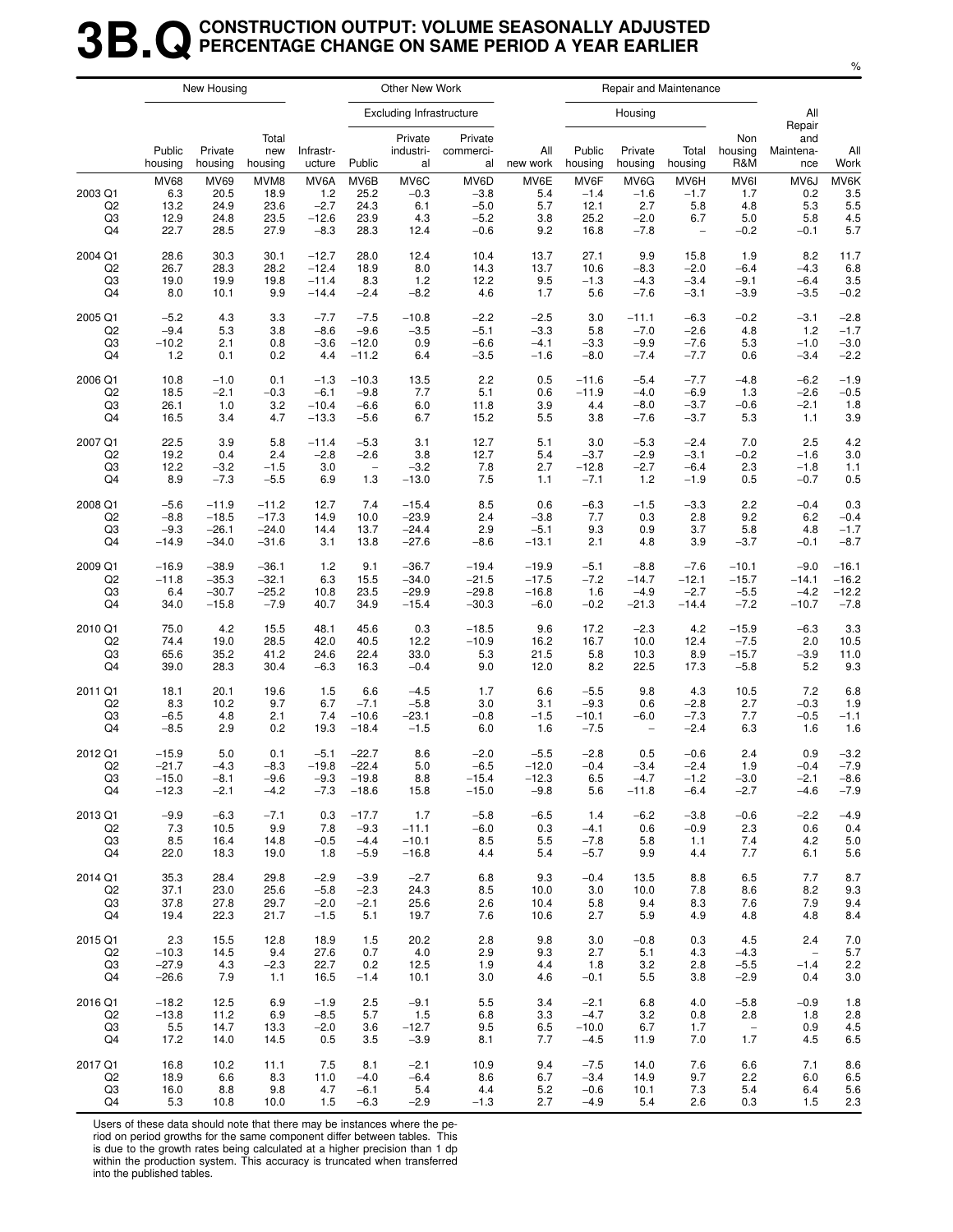#### **3B.M** CONSTRUCTION OUTPUT: VOLUME SEASONALLY ADJUSTED<br>**3B.M** PERCENTAGE CHANGE ON SAME PERIOD A YEAR EARLIER **PERCENTAGE CHANGE ON SAME PERIOD A YEAR EARLIER**

|                                             |                                                                    | New Housing                                                |                                                                           |                                                           |                                                                       | Other New Work                                                   |                                                                         |                                                                         |                                                                           |                                                                                            | Repair and Maintenance                                                  |                                                             |                                                                |                                                                              |
|---------------------------------------------|--------------------------------------------------------------------|------------------------------------------------------------|---------------------------------------------------------------------------|-----------------------------------------------------------|-----------------------------------------------------------------------|------------------------------------------------------------------|-------------------------------------------------------------------------|-------------------------------------------------------------------------|---------------------------------------------------------------------------|--------------------------------------------------------------------------------------------|-------------------------------------------------------------------------|-------------------------------------------------------------|----------------------------------------------------------------|------------------------------------------------------------------------------|
|                                             |                                                                    |                                                            |                                                                           |                                                           |                                                                       | <b>Excluding Infrastructure</b>                                  |                                                                         |                                                                         |                                                                           | Housing                                                                                    |                                                                         |                                                             | All<br>Repair                                                  |                                                                              |
|                                             | Public<br>housing                                                  | Private<br>housing                                         | Total<br>new<br>housing                                                   | Infrastr-<br>ucture                                       | Public                                                                | Private<br>industri-<br>al                                       | Private<br>commerci-<br>al                                              | All<br>new work                                                         | Public<br>housing                                                         | Private<br>housing                                                                         | Total<br>housing                                                        | Non<br>housing<br>R&M                                       | and<br>Maintena-<br>nce                                        | All<br>Work                                                                  |
| 2011 Jul<br>Aug<br>Sep<br>Oct<br>Nov<br>Dec | MV4W<br>$-8.7$<br>$-10.5$<br>$-0.2$<br>$-10.0$<br>$-8.1$<br>$-7.3$ | MV5U<br>11.1<br>3.3<br>0.3<br>$-2.3$<br>0.8<br>10.9        | MVM4<br>6.4<br>$\overline{\phantom{0}}$<br>0.2<br>$-4.1$<br>$-1.3$<br>6.6 | MV5V<br>12.5<br>2.8<br>7.0<br>5.9<br>14.2<br>39.8         | MV5W<br>$-7.0$<br>$-12.2$<br>$-12.6$<br>$-22.1$<br>$-21.5$<br>$-11.4$ | MV5X<br>$-26.0$<br>$-28.2$<br>$-13.7$<br>3.8<br>$-1.1$<br>$-7.0$ | MV5Y<br>0.7<br>$-5.4$<br>2.5<br>5.0<br>3.6<br>9.6                       | MV <sub>5</sub> Z<br>1.5<br>$-5.0$<br>$-0.9$<br>$-2.7$<br>$-1.0$<br>8.8 | <b>MV62</b><br>$-10.0$<br>$-9.4$<br>$-10.8$<br>$-9.2$<br>$-7.4$<br>$-5.9$ | MV63<br>$-3.5$<br>$-6.8$<br>$-7.5$<br>$\qquad \qquad -$<br>$\overline{\phantom{a}}$<br>0.1 | <b>MV64</b><br>$-5.7$<br>$-7.7$<br>$-8.6$<br>$-3.0$<br>$-2.4$<br>$-1.9$ | <b>MV65</b><br>12.6<br>5.8<br>$5.0\,$<br>2.6<br>5.8<br>10.7 | <b>MV66</b><br>2.5<br>$-1.5$<br>$-2.4$<br>$-0.4$<br>1.4<br>4.0 | $MVO7$<br>1.9<br>-3.8<br>-1.5<br>-1.9<br>$-0.1$<br>7.0                       |
| 2012 Jan<br>Feb<br>Mar<br>Apr<br>May<br>Jun | $-6.8$<br>$-17.0$<br>$-23.7$<br>$-15.9$<br>$-23.3$<br>$-26.1$      | 5.2<br>4.2<br>5.6<br>$-0.5$<br>$-2.3$<br>$-9.7$            | 2.4<br>$-0.7$<br>$-1.4$<br>$-4.2$<br>$-7.2$<br>$-13.2$                    | 3.7<br>$-7.2$<br>$-11.5$<br>$-16.0$<br>$-22.6$<br>$-20.8$ | $-20.0$<br>$-24.6$<br>$-23.4$<br>$-20.7$<br>$-19.8$<br>$-26.7$        | 4.0<br>$^{13.3}_{8.7}$<br>12.3<br>9.7<br>$-6.1$                  | $-0.8$<br>$-4.0$<br>$-1.1$<br>$-5.4$<br>$-3.0$<br>$-10.9$               | $-2.6$<br>$-7.1$<br>$-6.9$<br>$-9.2$<br>$-10.6$<br>$-16.0$              | 4.2<br>$-5.2$<br>$-6.7$<br>$-3.1$<br>4.4<br>$-2.2$                        | $-3.4$<br>2.9<br>2.0<br>$-4.4$<br>2.3<br>$-7.9$                                            | $-1.1$<br>0.2<br>$-0.9$<br>$-4.0$<br>3.0<br>$-6.0$                      | $-0.2$<br>5.1<br>2.4<br>0.5<br>3.1<br>1.9                   | $-0.6$<br>2.5<br>0.7<br>$-1.8$<br>3.0<br>$-2.2$                | $-1.9$<br>$-3.6$<br>$-4.2$<br>$-6.6$<br>$-5.8$<br>$-11.2$                    |
| Jul<br>Aug<br>Sep<br>Oct<br>Nov<br>Dec      | $-8.4$<br>$-14.9$<br>$-21.0$<br>$-14.1$<br>$-15.5$<br>$-7.0$       | $-10.7$<br>$-11.0$<br>$-2.5$<br>$-0.5$<br>$-0.8$<br>$-4.8$ | $-10.2$<br>$-11.8$<br>$-6.8$<br>$-3.4$<br>$-4.0$<br>$-5.3$                | $-20.8$<br>$-0.7$<br>$-5.5$<br>1.5<br>$-4.2$<br>$-17.4$   | $-23.1$<br>$-18.1$<br>$-18.0$<br>$-12.3$<br>$-15.2$<br>$-27.4$        | 18.8<br>1.4<br>7.3<br>12.4<br>9.6<br>26.6                        | $-15.6$<br>$-13.5$<br>$-17.1$<br>$-14.5$<br>$-15.3$<br>$-15.1$          | $-15.1$<br>$-10.6$<br>$-11.1$<br>$-6.8$<br>$-8.8$<br>$-13.4$            | 5.0<br>5.4<br>9.2<br>$6.9$<br>7.5<br>2.3                                  | 2.0<br>$-5.4$<br>$-10.7$<br>$-13.7$<br>$-11.6$<br>$-10.1$                                  | 2.9<br>$-1.9$<br>$-4.5$<br>$-7.4$<br>$-5.7$<br>$-6.2$                   | $-1.6$<br>$-4.5$<br>$-3.0$<br>$-1.7$<br>1.9<br>$-8.1$       | 0.7<br>$-3.2$<br>$-3.8$<br>$-4.6$<br>$-2.0$<br>$-7.1$          | $-9.5$<br>$-7.9$<br>$-8.4$<br>$-6.0$<br>$-6.3$<br>$-11.1$                    |
| 2013 Jan<br>Feb<br>Mar<br>Apr<br>May<br>Jun | $-19.0$<br>$-5.9$<br>$-3.5$<br>$-3.1$<br>7.2<br>19.6               | $-8.7$<br>$-1.8$<br>$-8.4$<br>8.7<br>6.7<br>16.3           | $-10.9$<br>$-2.6$<br>$-7.5$<br>6.3<br>6.8<br>16.9                         | $-9.5$<br>3.2<br>8.5<br>2.9<br>7.8<br>12.8                | $-24.2$<br>$-15.4$<br>$-13.1$<br>$-14.5$<br>$-9.8$<br>$-2.9$          | 10.0<br>1.3<br>$-5.9$<br>$-11.6$<br>$-15.5$<br>$-5.5$            | $-6.5$<br>$-3.1$<br>$-7.8$<br>$-7.0$<br>$-7.5$<br>$-3.4$                | $-10.4$<br>$-3.5$<br>$-5.4$<br>$-2.8$<br>$-1.5$<br>5.4                  | 0.5<br>3.1<br>0.7<br>1.5<br>$-7.9$<br>$-5.6$                              | $-4.8$<br>$-6.9$<br>$-7.0$<br>$-3.4$<br>$-2.7$<br>8.5                                      | $-3.1$<br>$-3.7$<br>$-4.5$<br>$-1.8$<br>$-4.4$<br>3.6                   | 0.6<br>0.1<br>$-2.3$<br>1.4<br>0.9<br>4.6                   | $-1.3$<br>$-1.9$<br>$-3.4$<br>$-0.2$<br>$-1.8$<br>4.1          | $-7.1$<br>$-2.8$<br>$-4.6$<br>$-1.8$<br>$-1.6$<br>4.9                        |
| Jul<br>Aug<br>Sep<br>Oct<br>Nov<br>Dec      | 3.7<br>10.9<br>11.0<br>24.1<br>24.3<br>17.8                        | 15.0<br>21.5<br>13.0<br>17.4<br>14.7<br>23.0               | 12.6<br>19.3<br>12.6<br>18.7<br>16.5<br>21.9                              | 8.6<br>$-3.5$<br>$-5.7$<br>4.1<br>$-1.3$<br>2.6           | $-5.6$<br>$-6.4$<br>$-1.1$<br>$-8.3$<br>$-6.9$<br>$-2.1$              | $-14.8$<br>1.9<br>$-17.0$<br>$-16.9$<br>$-19.0$<br>$-14.6$       | 5.7<br>7.1<br>12.8<br>7.4<br>4.0<br>2.0                                 | 5.4<br>$\frac{5.8}{5.3}$<br>6.3<br>3.6<br>6.3                           | $-11.8$<br>$-3.7 -7.8$<br>$-5.3$<br>$-7.8$<br>$-4.1$                      | $-2.3$<br>8.1<br>12.3<br>12.2<br>11.5<br>6.2                                               | $-5.4$<br>4.0<br>5.1<br>6.0<br>4.7<br>2.7                               | 3.6<br>11.6<br>7.1<br>11.1<br>3.1<br>9.3                    | $-1.1$<br>7.7<br>6.1<br>8.5<br>3.9<br>5.9                      | 2.8<br>6.5<br>6.5<br>7.1<br>3.7<br>6.1                                       |
| 2014 Jan<br>Feb<br>Mar<br>Apr<br>May<br>Jun | 31.6<br>33.6<br>40.8<br>29.0<br>40.8<br>41.2                       | 37.5<br>20.1<br>28.3<br>23.0<br>25.8<br>20.3               | 36.4<br>22.6<br>30.7<br>24.1<br>28.7<br>24.2                              | 2.0<br>$-2.3$<br>$-8.2$<br>$-4.3$<br>$-1.4$<br>$-11.3$    | $-0.1$<br>$-6.6$<br>$-4.8$<br>2.6<br>$-6.6$<br>$-2.9$                 | $-13.9$<br>$-1.9$<br>9.1<br>21.3<br>24.8<br>26.8                 | 3.3<br>6.4<br>10.7<br>$^{10.4}_{7.5}$<br>7.6                            | 10.9<br>7.1<br>10.1<br>11.0<br>10.9<br>8.2                              | 5.6<br>$-4.4$<br>$-2.3$<br>$-0.3$<br>3.2<br>6.2                           | 12.7<br>14.7<br>13.0<br>15.3<br>9.5<br>5.6                                                 | $^{10.3}_{8.2}$<br>7.9<br>10.1<br>7.5<br>5.8                            | $\frac{9.3}{4.2}$<br>6.2<br>9.8<br>7.4<br>8.6               | $^{9.8}_{6.2}$<br>7.1<br>9.9<br>7.4<br>7.2                     | $\frac{10.5}{6.7}$<br>$9.0$<br>10.6<br>9.5<br>7.8                            |
| Jul<br>Aug<br>Sep<br>Oct<br>Nov<br>Dec      | 36.4<br>39.8<br>37.1<br>21.4<br>16.0<br>20.9                       | 29.7<br>25.9<br>27.9<br>22.4<br>26.3<br>18.4               | 31.0<br>28.5<br>29.7<br>22.2<br>24.2<br>18.9                              | $-3.3$<br>$-6.3$<br>3.9<br>$-6.3$<br>1.6<br>0.3           | $-2.9$<br>1.3<br>$-4.5$<br>5.3<br>5.2<br>$4.7\,$                      | 29.9<br>13.5<br>35.3<br>17.9<br>22.2<br>19.0                     | 5.6<br>1.9<br>0.4<br>1.8<br>9.5<br>11.7                                 | 11.5<br>8.9<br>10.8<br>7.8<br>12.7<br>11.3                              | 10.3<br>3.2<br>$^{4.2}_{0.2}$<br>$6.5\,$<br>1.5                           | 8.9<br>12.5<br>6.8<br>6.8<br>4.1<br>6.9                                                    | 9.4<br>9.5<br>$6.0\,$<br>4.7<br>4.8<br>5.2                              | 7.9<br>5.5<br>9.3<br>3.0<br>7.3<br>4.0                      | 8.6<br>7.5<br>7.7<br>3.9<br>6.1<br>4.6                         | $\frac{10.4}{8.4}$<br>$\frac{9.6}{6.3}$<br>$10.1$<br>8.7                     |
| 2015 Jan<br>Feb<br>Mar<br>Apr<br>May<br>Jun | 6.2<br>$\frac{3.9}{-2.9}$<br>5.4<br>$-15.7$<br>$-18.9$             | 13.7<br>17.3<br>15.6<br>17.4<br>15.7<br>10.5               | 12.3<br>14.5<br>11.8<br>15.1<br>9.1<br>4.3                                | 15.1<br>14.9<br>27.1<br>31.9<br>25.0<br>26.1              | $-0.3$<br>4.9<br>$-0.2$<br>$-3.5$<br>2.3<br>3.6                       | 32.9<br>19.0<br>10.1<br>5.8<br>6.3                               | 6.1<br>5.3<br>$-2.8$<br>$-0.4$<br>2.6<br>6.7                            | 10.3<br>10.8<br>8.4<br>10.4<br>8.7<br>8.7                               | $-1.4$<br>3.5<br>7.4<br>$-0.4$<br>5.2<br>3.4                              | 0.1<br>-4.6<br>2.0<br>2.2<br>4.6<br>8.5                                                    | $-0.4$<br>$-2.2$<br>3.6<br>1.4<br>4.8<br>6.9                            | 3.9<br>1.7<br>7.9<br>$-3.0$<br>$-3.2$<br>$-6.6$             | 1.7<br>$-0.3$<br>5.7<br>$-0.8$<br>0.8                          | 7.0<br>6.6<br>7.4<br>6.1<br>5.7<br>5.4                                       |
| Jul<br>Aug<br>Sep<br>Oct<br>Nov<br>Dec      | $-22.7$<br>$-32.1$<br>$-28.8$<br>$-28.4$<br>$-27.6$<br>$-23.8$     | 5.1<br>4.4<br>3.4<br>6.9<br>3.2<br>13.8                    | $-0.5$<br>$-3.2$<br>$-3.1$<br>$-0.2$<br>$-2.7$<br>6.4                     | 26.8<br>23.7<br>17.8<br>17.2<br>7.4<br>25.2               | 2.8<br>$-2.6$<br>0.6<br>$-4.3$<br>$-1.0$<br>1.3                       | 14.2<br>12.3<br>11.1<br>$14.4$<br>$13.7$<br>2.6                  | $\frac{2.7}{3.7}$<br>$-0.6$<br>$6.5$<br>2.7<br>$\overline{\phantom{a}}$ | 6.3<br>4.3<br>2.5<br>$\frac{5.0}{1.7}$<br>7.0                           | 1.7<br>$-0.3$<br>4.1<br>2.1<br>$-3.9$<br>1.5                              | 5.3<br>$-0.8$<br>5.3<br>6.3<br>6.1<br>4.0                                                  | $^{4.2}_{-0.7}$<br>4.9<br>$5.0$<br>3.0<br>3.2                           | $-2.0$<br>$-8.6$<br>$-5.8$<br>$-3.3$<br>$-4.0$<br>$-1.3$    | 1.1<br>$-4.6$<br>$-0.5$<br>0.9<br>$-0.5$<br>0.9                | $4.4$<br>0.9<br>1.3<br>3.5<br>0.9<br>4.8                                     |
| 2016 Jan<br>Feb<br>Mar<br>Apr<br>May<br>Jun | $-16.0$<br>$-22.2$<br>$-16.3 -23.2$<br>$-12.6$<br>$-4.2$           | 7.6<br>17.0<br>12.9<br>13.1<br>8.6<br>11.8                 | 3.4<br>9.6<br>7.7<br>6.6<br>5.2<br>9.1                                    | $-0.2$<br>1.5<br>$-6.6$<br>$-11.3$<br>$-7.7$<br>$-6.3$    | 6.6<br>2.0<br>$-1.0$<br>7.9<br>7.6<br>1.7                             | $-11.2$<br>$-15.7$<br>$^{0.1}_{-2.1}$<br>12.1<br>$-4.6$          | 6.3<br>6.1<br>4.1<br>8.4<br>$7.2\,$<br>4.9                              | 3.1<br>4.8<br>$2.3\,$<br>3.0<br>3.7<br>3.2                              | $-2.3$<br>0.3<br>$-4.4$<br>0.6<br>$-6.4$<br>$-8.0$                        | 8.2<br>8.5<br>3.9<br>4.0<br>2.2<br>$3.2\,$                                                 | 4.9<br>5.9<br>1.3<br>3.0<br>$-0.4$<br>$-0.2$                            | $-3.9$<br>$-0.3$<br>$-12.7$<br>3.5<br>1.7<br>3.3            | 0.4<br>2.8<br>$-5.7$<br>3.3<br>0.6<br>1.5                      | 2.1<br>4.1<br>$\frac{-0.7}{3.1}$<br>2.6<br>2.6                               |
| Jul<br>Aug<br>Sep<br>Oct<br>Nov<br>Dec      | $-0.2$<br>9.3<br>8.0<br>12.5<br>19.4<br>19.6                       | 14.1<br>14.0<br>16.0<br>13.8<br>16.5<br>11.9               | 11.9<br>13.3<br>14.8<br>13.6<br>16.9<br>13.0                              | $-3.9$<br>$-3.5$<br>1.5<br>$-2.1$<br>8.5<br>$-4.0$        | 6.8<br>4.1<br>$-0.1$<br>2.7<br>3.8<br>4.0                             | $-15.5$<br>$-12.9$<br>$-9.7$<br>$-5.1$<br>$-4.9$<br>$-1.5$       | 7.4<br>8.0<br>13.2<br>6.9<br>$6.3$<br>11.2                              | 5.3<br>5.8<br>8.6<br>6.3<br>9.5<br>7.3                                  | $-8.2$<br>$-10.8$<br>$-10.9$<br>$-6.1$<br>$-6.0$<br>$-1.3$                | 4.8<br>$6.2\,$<br>9.2<br>6.1<br>13.0<br>16.8                                               | 0.9<br>1.1<br>3.1<br>2.5<br>7.4<br>11.3                                 | $-2.6$<br>3.7<br>$-0.9$<br>3.9<br>0.4<br>0.9                | $-0.8$<br>$^{2.3}_{1.2}$<br>3.2<br>4.0<br>6.2                  | 3.0<br>4.6<br>5.8<br>5.2<br>5.7<br>5.9                                       |
| 2017 Jan<br>Feb<br>Mar<br>Apr<br>May<br>Jun | 12.4<br>17.4<br>20.7<br>20.3<br>27.5<br>9.6                        | $^{12.4}_{6.2}$<br>12.2<br>2.8<br>6.5<br>10.6              | $^{12.4}_{7.7}$<br>13.4<br>5.1<br>9.4<br>10.4                             | 13.4<br>3.8<br>5.4<br>11.2<br>9.9<br>11.9                 | 9.6<br>5.0<br>9.8<br>$-2.4$<br>$-4.4$<br>$-5.2$                       | 1.8<br>2.0<br>$-9.3$<br>$-8.4$<br>$-16.4$<br>6.5                 | 7.8<br>9.5<br>15.6<br>$\frac{10.3}{9.3}$<br>6.4                         | 10.4<br>6.9<br>11.0<br>6.2<br>6.5<br>7.5                                | $-9.5$<br>$-7.6$<br>$-5.5$<br>$-6.5$<br>$-4.9$<br>1.5                     | 13.3<br>15.1<br>13.5<br>13.5<br>17.9<br>13.3                                               | $6.6 \ 8.3$<br>7.9<br>7.7<br>11.3<br>10.0                               | $^{2.7}_{5.0}$<br>12.5<br>$\frac{0.6}{3.3}$<br>2.8          | $^{4.7}_{6.7}$<br>10.0<br>4.2<br>7.4<br>6.5                    | $8.4$<br>$6.9$<br>$10.7$<br>$\frac{5.5}{6.8}$<br>7.2                         |
| Jul<br>Aug<br>Sep<br>Oct<br>Nov<br>Dec      | 15.4<br>17.8<br>14.9<br>3.4<br>6.5<br>5.9                          | 7.1<br>11.5<br>7.7<br>9.1<br>11.4<br>11.7                  | 8.3<br>12.4<br>8.8<br>8.3<br>10.7<br>10.9                                 | 3.2<br>7.1<br>3.7<br>5.2<br>$-2.5$<br>1.8                 | $-12.0$<br>$-3.1$<br>$-2.8$<br>$-4.6$<br>$-10.4$<br>$-3.7$            | 6.4<br>7.3<br>2.5<br>8.1<br>$-7.3$<br>$-9.4$                     | 5.1<br>6.5<br>1.6<br>$-1.2$<br>0.2<br>$-2.9$                            | 3.9<br>7.7<br>4.1<br>3.5<br>2.0<br>2.7                                  | $-0.6$<br>0.8<br>$-1.9$<br>$-3.2$<br>$-3.6$<br>$-7.6$                     | 12.5<br>12.9<br>5.2<br>8.9<br>6.4<br>1.0                                                   | 8.9<br>9.7<br>$3.3\,$<br>5.6<br>3.8<br>$-1.3$                           | 6.6<br>3.6<br>6.2<br>$-0.8$<br>1.4<br>0.2                   | 7.8<br>6.7<br>4.7<br>2.5<br>2.7<br>$-0.6$                      | $\begin{array}{c} 5.3 \\ 7.3 \\ 4.3 \end{array}$<br>3.1<br>$\frac{2.3}{1.5}$ |
| 2018 Jan<br>Feb                             | $-8.2$<br>$-4.7$                                                   | 5.5<br>7.6                                                 | 3.5<br>5.8                                                                | $-2.8$<br>$-5.4$                                          | $-16.3$<br>$-12.9$                                                    | 4.2<br>$4.7\,$                                                   | $-5.7$<br>$-7.7$                                                        | $-2.6$<br>$-2.4$                                                        | $-1.6$<br>$-4.3$                                                          | $-0.9$<br>$-0.7$                                                                           | $-1.0$<br>$-1.6$                                                        | $-1.3$<br>$-6.6$                                            | $-1.2$<br>$-4.0$                                               | $-2.1$<br>$-3.0$                                                             |

Users of these data should note that there may be instances where the pe-

riod on period growths for the same component differ between tables. This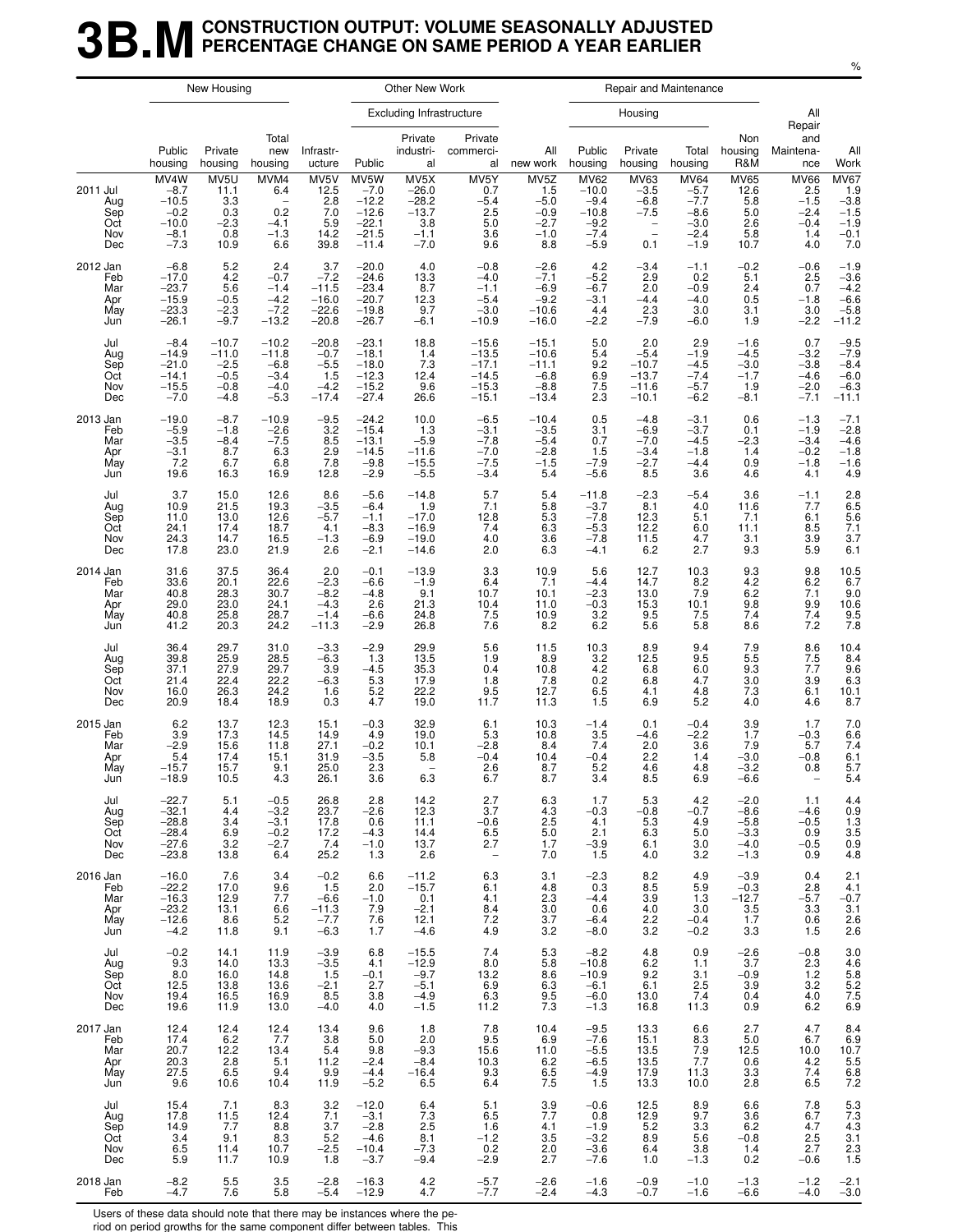### **4A.ACONSTRUCTION OUTPUT: VALUE SEASONALLY ADJUSTED CURRENT PRICES BY SECTOR**

|      |                   | New Housing        |                         |                     |                  | Other New Work                  |                            |                 |                   |                    | Repair and Maintenance |                          |             |             |                         |                  |
|------|-------------------|--------------------|-------------------------|---------------------|------------------|---------------------------------|----------------------------|-----------------|-------------------|--------------------|------------------------|--------------------------|-------------|-------------|-------------------------|------------------|
|      |                   |                    |                         |                     |                  | <b>Excluding Infrastructure</b> |                            |                 | Housing           |                    |                        |                          |             | Other Work  | All<br>Repair           |                  |
|      | Public<br>housing | Private<br>housing | Total<br>new<br>housing | Infrast-<br>ructure | Public           | Private<br>industr-<br>ial      | Private<br>commerc-<br>ial | All<br>new work | Public<br>housing | Private<br>housing | Total<br>housing       | Infrast-<br>ructure      | Public      | Private     | and<br>Mainten-<br>ance | All<br>Work      |
|      | MVM9              | MVN <sub>2</sub>   | MVN3                    | MVN4                | MVN <sub>5</sub> | MVN <sub>6</sub>                | MVN7                       | MVN8            | MVN9              | <b>MVNM</b>        | MVO <sub>2</sub>       | <b>N42T</b>              | <b>N42U</b> | <b>N42V</b> | MVO <sub>4</sub>        | MVO <sub>5</sub> |
| 1997 | 1 0 28            | 7559               | 8587                    | 7953                | 3 0 6 3          | 4536                            | 12 631                     | 36 770          | 5 2 2 9           | 7460               | 12 689                 | $\overline{\phantom{0}}$ | 4 6 6 9     | 6862        | 24 220                  | 60 990           |
| 1998 | 881               | 8 1 4 6            | 9 0 2 7                 | 7 703               | 3 3 4 3          | 4893                            | 14 747                     | 39 713          | 5 1 1 0           | 7890               | 13 000                 | $\overline{\phantom{0}}$ | 4 7 7 8     | 7 3 3 4     | 25 112                  | 64 825           |
| 1999 | 824               | 8079               | 8 9 0 3                 | 7610                | 3 9 0 7          | 5 0 3 0                         | 17713                      | 43 163          | 5 0 5 9           | 7990               | 13 049                 | -                        | 4882        | 7487        | 25 4 18                 | 68 581           |
| 2000 | 1 0 7 5           | 9475               | 10 550                  | 7941                | 3863             | 4 7 1 7                         | 18 608                     | 45 679          | 5 1 0 4           | 8 3 5 8            | 13 4 6 2               | -                        | 5 1 5 8     | 8412        | 27 032                  | 72711            |
| 2001 | 1 1 7 4           | 9639               | 10813                   | 8814                | 4 2 5 3          | 4 7 0 9                         | 19 988                     | 48 577          | 5 1 6 4           | 8870               | 14 034                 | -                        | 5 5 4 1     | 9808        | 29 383                  | 77960            |
| 2002 | 1411              | 11 453             | 12 8 64                 | 10 033              | 5517             | 4 3 2 3                         | 22 2 20                    | 54 957          | 4974              | 10 255             | 15 2 29                | $\overline{\phantom{0}}$ | 6 0 6 5     | 10 969      | 32 263                  | 87 220           |
| 2003 | 1706              | 15 017             | 16 723                  | 9 3 3 3             | 7 2 8 0          | 4765                            | 22 893                     | 60 994          | 5781              | 11 146             | 16 927                 |                          | 7 1 6 8     | 12 169      | 36 264                  | 97 258           |
| 2004 | 2 2 1 0           | 18 977             | 21 187                  | 8 2 4 3             | 8 6 3 8          | 5 2 1 0                         | 25 509                     | 68787           | 6414              | 11 951             | 18 365                 | -                        | 7 2 1 5     | 12 291      | 37871                   | 106 658          |
| 2005 | 2 2 5 1           | 20715              | 22 966                  | 8 2 4 1             | 8 3 6 2          | 5610                            | 26 325                     | 71 504          | 6642              | 12 276             | 18918                  | -                        | 8 0 4 4     | 13 0 27     | 39 989                  | 111 493          |
| 2006 | 2853              | 21 765             | 24 618                  | 8 1 7 8             | 8 0 4 7          | 6 3 0 8                         | 30 121                     | 77 272          | 6819              | 12 5 68            | 19 387                 | -                        | 7868        | 13794       | 41 049                  | 118 321          |
| 2007 | 3 4 8 0           | 22 14 6            | 25 6 26                 | 8642                | 8 3 4 7          | 6438                            | 34 404                     | 83 457          | 6885              | 13476              | 20 361                 | -                        | 7439        | 15 807      | 43 607                  | 127 064          |
| 2008 | 3 2 9 9           | 18 138             | 21 437                  | 9 7 1 5             | 9988             | 5 3 3 9                         | 35 190                     | 81 669          | 7467              | 14 708             | 22 175                 | -                        | 8 6 3 5     | 16 165      | 46 975                  | 128 644          |
| 2009 | 3 3 2 7           | 12 5 9 2           | 15919                   | 10738               | 11857            | 3515                            | 25 558                     | 67 587          | 7417              | 13 283             | 20 700                 | $\overline{\phantom{0}}$ | 8631        | 14 165      | 43 496                  | 111 083          |
| 2010 | 4893              | 14839              | 19 732                  | 13 540              | 14 372           | 3551                            | 23 710                     | 74 905          | 7871              | 14 4 05            | 22 276                 | 6841                     | 5 0 7 4     | 8 2 9 0     | 42 480                  | 117 385          |
| 2011 | 4 9 24            | 16 398             | 21 3 22                 | 15 320              | 13 311           | 3 3 6 5                         | 24 272                     | 77 590          | 7 2 2 3           | 15 159             | 22 3 8 3               | 7755                     | 5 0 5 0     | 8960        | 44 147                  | 121 737          |
| 2012 | 4 0 4 9           | 16 383             | 20 432                  | 14 4 26             | 10878            | 3810                            | 22 627                     | 72 172          | 7646              | 15 121             | 22 768                 | 7672                     | 4 9 6 1     | 9 2 6 3     | 44 664                  | 116836           |
| 2013 | 4 3 4 3           | 18 379             | 22 7 22                 | 15 3 3 3            | 10 249           | 3 5 5 8                         | 23 629                     | 75 492          | 7545              | 16 170             | 23 715                 | 8 0 8 6                  | 5 3 5 0     | 9 7 6 1     | 46 912                  | 122 404          |
| 2014 | 5788              | 23 619             | 29 407                  | 15 3 25             | 10 363           | 4 20 2                          | 25 943                     | 85 240          | 7783              | 17969              | 25 7 5 2               | 8801                     | 5519        | 10 638      | 50 710                  | 135 950          |
| 2015 | 4893              | 26 298             | 31 190                  | 18811               | 10 530           | 4735                            | 26 991                     | 92 257          | 7910              | 18511              | 26 4 21                | 8 4 9 6                  | 4867        | 11 077      | 50 861                  | 143 118          |
| 2016 | 4 8 4 1           | 30 555             | 35 396                  | 18 394 11 225       |                  | 4597                            | 29 793                     | 99 403          | 7572              | 20 059             | 27 631                 | 8 0 64                   | 4 8 6 4     | 11 728      | 52 286                  | 151 690          |
| 2017 | 5 703             | 34 479             | 40 183                  | 19 581 11 194       |                  | 4675                            | 32 054                     | 107 686         | 7 3 6 9           | 22 5 9 6           | 29 965                 | 8519                     | 4 957       | 12 434      |                         | 55 875 163 562   |

Users of these data should note that there may be instances where the pe-

riod on period growths for the same component differ between tables. This is due to the growth rates being calculated at a higher precision than 1 dp

within the production system. This accuracy is truncated when transferred into the published tables.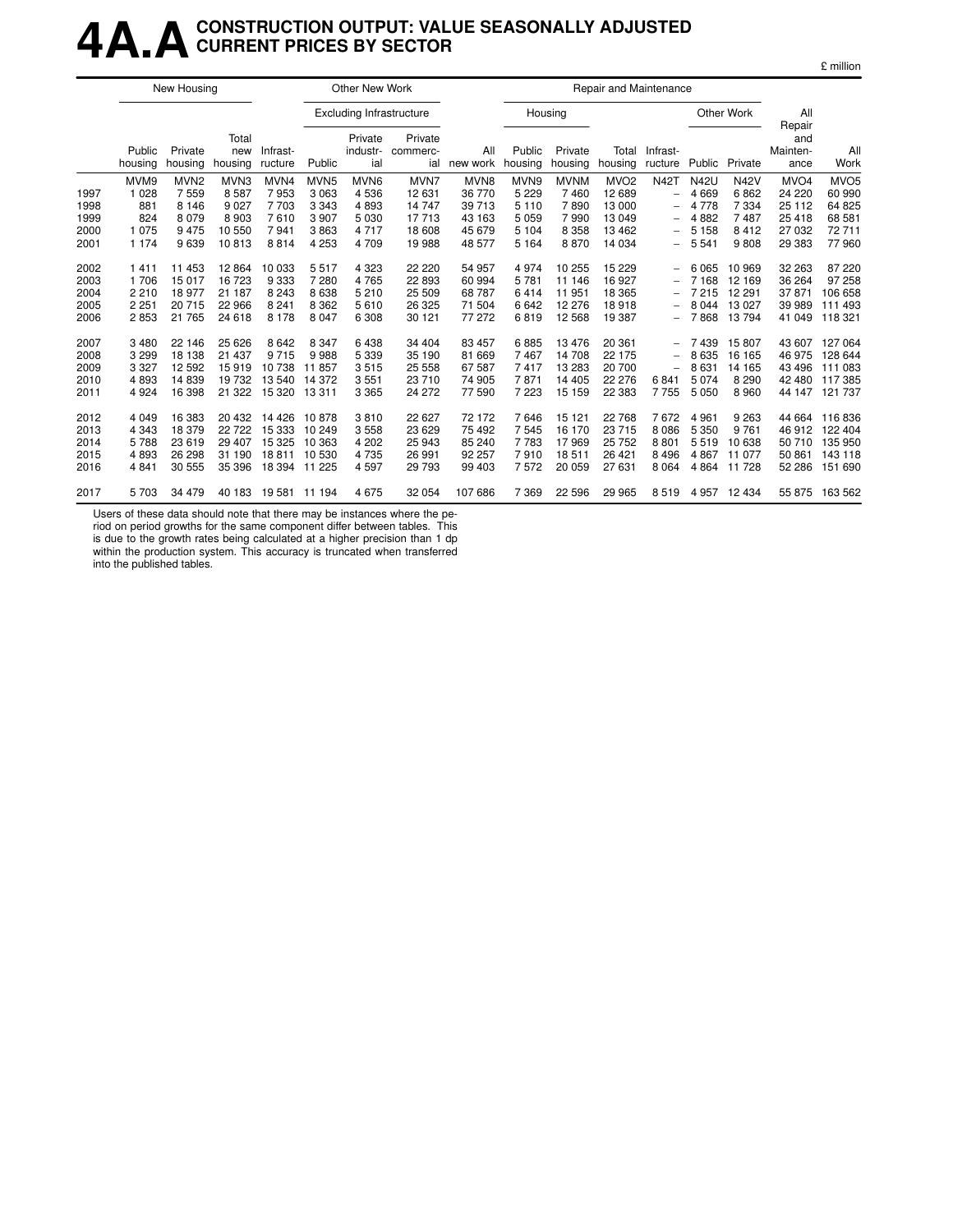### **4A.QCONSTRUCTION OUTPUT: VALUE SEASONALLY ADJUSTED CURRENT PRICES BY SECTOR**

| nıllıon |
|---------|
|         |

|                                       |                                          | New Housing                                          |                                         |                                                       |                                                        | Other New Work                                |                                               |                                               |                                              |                                             | Repair and Maintenance                                    |                                                                                          |                                                          |                                                      |                                        |                                                                           |
|---------------------------------------|------------------------------------------|------------------------------------------------------|-----------------------------------------|-------------------------------------------------------|--------------------------------------------------------|-----------------------------------------------|-----------------------------------------------|-----------------------------------------------|----------------------------------------------|---------------------------------------------|-----------------------------------------------------------|------------------------------------------------------------------------------------------|----------------------------------------------------------|------------------------------------------------------|----------------------------------------|---------------------------------------------------------------------------|
|                                       |                                          |                                                      |                                         |                                                       |                                                        | <b>Excluding Infrastructure</b>               |                                               |                                               | Housing                                      |                                             |                                                           |                                                                                          |                                                          | Other Work                                           | All                                    |                                                                           |
|                                       | Public<br>housing                        | Private<br>housing                                   | Total<br>new<br>housing                 | Infrast-<br>ructure Public                            |                                                        | Private<br>industr-<br>ial                    | Private<br>commerc-                           | All<br>ial new work housing                   | Public                                       | Private                                     | Total<br>housing housing                                  | Infrast-<br>ructure                                                                      |                                                          | Public Private                                       | Repair<br>and<br>Mainten-<br>ance      | All<br>Work                                                               |
| 2003 Q1<br>Q <sub>2</sub><br>Q3<br>Q4 | MVM9<br>384<br>406<br>438<br>478         | MVN <sub>2</sub><br>3 3 6 5<br>3507<br>3867<br>4 277 | MVN3<br>3749<br>3913<br>4 3 0 5<br>4755 | MVN4 MVN5<br>2 4 0 5<br>2 3 7 4<br>2 2 9 9<br>2 2 5 4 | 1 601<br>1 7 3 5<br>1886<br>2 0 5 7                    | MVN6<br>1 1 1 8<br>1 1 4 2<br>1211<br>1 2 9 3 | MVN7<br>5 5 5 4<br>5 5 6 7<br>5719<br>6 0 5 3 | MVN8<br>14 4 28<br>14 732<br>15 4 21<br>16413 | MVN9<br>1 2 9 8<br>1 4 2 5<br>1 550<br>1 507 | <b>MVNM</b><br>2512<br>2828<br>2851<br>2955 | MVO <sub>2</sub><br>3810<br>4 2 5 3<br>4 4 0 1<br>4 4 6 3 | <b>N42T</b><br>$\overline{\phantom{0}}$<br>$\overline{\phantom{0}}$<br>$\qquad \qquad -$ | <b>N42U</b><br>1789<br>1832<br>1729<br>1818              | <b>N42V</b><br>2881<br>3 0 0 7<br>3 2 3 3<br>3 0 4 9 | MVO <sub>4</sub><br>8 4 8 0<br>9 3 2 9 | MVO <sub>5</sub><br>22 908<br>9 0 9 2 2 3 8 2 4<br>9 363 24 784<br>25 742 |
| 2004 Q1<br>Q <sub>2</sub><br>Q3<br>Q4 | 533<br>557<br>562<br>558                 | 4572<br>4 6 8 4<br>4813<br>4 907                     | 5 1 0 5<br>5 2 4 1<br>5376<br>5465      | 2 1 3 4<br>2 1 0 9<br>2049                            | 2 1 6 0<br>2 1 7 9<br>2 1 6 1<br>1952 2138             | 1 3 0 9<br>1 2 8 5<br>1 3 0 4<br>1 3 1 3      | 6 2 9 9<br>6429<br>6420<br>6 3 6 1            | 17 007<br>17 242<br>17 309<br>17 228          | 1 6 2 6<br>1 571<br>1566<br>1 650            | 3 0 2 9<br>2868<br>3 0 3 5<br>3019          | 4656<br>4 4 3 9<br>4 601<br>4 6 6 9                       | $\qquad \qquad -$<br>$\overline{\phantom{a}}$<br>$\qquad \qquad -$                       | 1854<br>1806<br>1 7 1 4<br>1842                          | 3 2 1 8<br>3011<br>3 0 0 4<br>3 0 5 8                |                                        | 9 728 26 735<br>9 256 26 498<br>9 319 26 628<br>9 5 69 26 797             |
| 2005 Q1<br>Q <sub>2</sub><br>Q3<br>Q4 | 546<br>545<br>546<br>614                 | 4999<br>5 2 2 4<br>5 2 4 8<br>5 2 4 4                | 5 5 4 5<br>5769<br>5794<br>5858         | 2009<br>1989<br>2074<br>2 1 7 0                       | 2 1 4 4<br>2 1 1 9<br>2 0 5 6<br>2 0 4 4               | 1316<br>1 3 9 1<br>1432<br>1470               | 6416<br>6 5 8 2<br>6 5 6 3<br>6764            | 17429<br>17849<br>17920<br>18 306             | 1 747<br>1741<br>1578<br>1 576               | 3 0 4 0<br>3 0 5 5<br>3 0 9 6<br>3 0 8 5    | 4 7 8 7<br>4796<br>4674<br>4661                           | $\overline{\phantom{a}}$<br>$\overline{\phantom{a}}$<br>$\overline{\phantom{0}}$         | 2 0 2 9<br>2 1 1 2<br>1921<br>1982                       | 3 2 8 2<br>3 2 7 5<br>3 2 7 7<br>3 1 9 3             | 10 098<br>9836                         | 27 527<br>10 182 28 032<br>9 873 27 792<br>28 141                         |
| 2006 Q1<br>Q <sub>2</sub><br>Q3<br>Q4 | 657<br>700<br>738<br>758                 | 5 3 0 6<br>5 3 8 6<br>5486<br>5 5 8 7                | 5963<br>6086<br>6 2 2 4<br>6 3 4 5      | 2 1 3 1<br>2018<br>2 0 0 3<br>2026                    | 2 0 4 9<br>2011<br>1995<br>1991                        | 1 5 5 0<br>1548<br>1575<br>1635               | 7 1 3 1<br>7 3 4 9<br>7652<br>7988            | 18824<br>19013<br>19 449<br>19 985            | 1 637<br>1 6 5 2<br>1780<br>1751             | 3 1 6 1<br>3 1 7 8<br>3 1 1 0<br>3 1 1 9    | 4798<br>4830<br>4889<br>4870                              | $\overline{\phantom{a}}$<br>$\qquad \qquad -$                                            | 1960<br>2 1 1 5<br>1921<br>1872                          | 3318<br>3 4 3 1<br>3 3 5 6<br>3690                   | 10 376                                 | 10 075 28 900<br>29 389<br>10 166 29 615<br>10 432 30 418                 |
| 2007 Q1<br>Q <sub>2</sub><br>Q3<br>Q4 | 849<br>881<br>876<br>874                 | 5642<br>5589<br>5516<br>5 3 9 9                      | 6491<br>6469<br>6 3 9 2<br>6 2 7 3      | 2037<br>2 1 1 2<br>2 2 0 2                            | 2 0 0 7<br>2 0 5 1<br>2 1 1 6<br>2 2 9 1 2 1 7 3       | 1666<br>1674<br>1 5 9 0<br>1 508              | 8 2 1 8<br>8 4 9 5<br>8665<br>9 0 25          | 20 419<br>20 802<br>20 965<br>21 271          | 1764<br>1 6 9 2<br>1 667<br>1762             | 3 2 8 4<br>3 3 6 7<br>3 2 9 9<br>3 5 2 6    | 5 0 4 9<br>5 0 5 9<br>4 9 6 6<br>5 2 8 8                  | $\overline{\phantom{0}}$<br>$\overline{\phantom{a}}$<br>$\qquad \qquad -$                | 1803<br>1939<br>1792<br>1 9 0 5                          | 3928<br>3897<br>3955<br>4 0 2 7                      | 10895<br>10713                         | 10 779 31 199<br>31 696<br>31 678<br>11 220 32 490                        |
| 2008 Q1<br>Q2<br>Q3<br>Q4             | 849<br>848<br>832<br>770                 | 5213<br>4809<br>4 3 3 8<br>3778                      | 6 0 62<br>5657<br>5 1 6 9<br>4548       | 2 3 8 8<br>2474<br>2 5 2 3<br>2 3 3 0                 | 2 3 4 1<br>2 4 5 1<br>2 5 8 5<br>2610                  | 1514<br>1 3 7 6<br>1 2 9 4<br>1 1 5 4         | 9 2 6 3<br>8932<br>8845<br>8 1 5 1            | 21 5 69<br>20 890<br>20 417<br>18793          | 1760<br>1914<br>1 904<br>1890                | 3 5 2 2<br>3706<br>3616<br>3865             | 5 2 8 1<br>5 6 20<br>5519<br>5 7 5 5                      | $\overline{\phantom{0}}$<br>$\overline{\phantom{0}}$<br>$\overline{\phantom{a}}$         | 2 0 5 1<br>2 2 6 6<br>2 2 1 7<br>2 1 0 1                 | 4 1 7 9<br>4 2 8 5<br>3974<br>3726                   | 11 511<br>11 582                       | 33 080<br>12 171 33 061<br>11 711 32 128<br>30 375                        |
| 2009 Q1<br>Q2<br>Q3<br>Q4             | 720<br>749<br>866<br>992                 | 3315<br>3 1 5 1<br>2986<br>3 140                     | 4 0 3 5<br>3 9 0 0<br>3852<br>4 1 3 2   | 2 3 5 0<br>2 5 3 4<br>2697<br>3 1 5 8                 | 2626<br>2837<br>3 0 9 4<br>3 3 0 0                     | 969<br>872<br>826<br>847                      | 7 3 0 3<br>6794<br>6013<br>5448               | 17 283<br>16 938<br>16 482<br>16884           | 1799<br>1800<br>1928<br>1890                 | 3 4 0 0<br>3 2 7 6<br>3 5 0 9<br>3 0 9 8    | 5 1 9 9<br>5 0 7 6<br>5 4 3 7<br>4988                     | $\qquad \qquad -$                                                                        | 2 0 4 8<br>2 0 7 0<br>2 3 7 8<br>2 1 3 6                 | 3636<br>3519<br>3611<br>3 4 0 0                      |                                        | 10 882 28 165<br>10 665 27 603<br>11 425 27 907<br>10 524 27 408          |
| 2010 Q1<br>Q <sub>2</sub><br>Q3<br>Q4 | 1 1 4 0<br>1 1 7 8<br>1 3 0 5<br>1 270   | 3439<br>3586<br>3920<br>3894                         | 4579<br>4765<br>5 2 2 5<br>5 1 6 4      | 3480<br>3611<br>3 4 0 5<br>3 0 4 5                    | 3 5 3 8<br>3663<br>3525<br>3646                        | 851<br>861<br>1011<br>828                     | 5809<br>5881<br>6 176<br>5844                 | 18 256<br>18780<br>19 342<br>18 5 26          | 1955<br>2019<br>1968<br>1928                 | 3 2 8 0<br>3570<br>3802<br>3753             | 5 2 3 5<br>5 5 8 8<br>5 7 7 1<br>5 6 8 2                  | 1 605<br>1802<br>1713<br>1720                                                            | 1 2 7 8<br>1 3 1 2<br>1 2 4 1<br>1 2 4 3                 | 2 0 0 5<br>2 0 2 3<br>2076<br>2 1 8 5                | 10 801                                 | 10 124 28 380<br>10 725 29 506<br>30 143<br>10 831 29 356                 |
| 2011 Q1<br>Q2<br>Q3<br>Q4             | 1 3 1 0<br>1 2 5 4<br>1 207<br>1 1 5 3   | 4 0 34<br>4 0 5 1<br>4 1 9 4<br>4 1 2 0              | 5 3 4 3<br>5 3 0 4<br>5402<br>5 2 7 3   | 3634<br>4015<br>3836<br>3834                          | 3648<br>3 3 8 9<br>3 2 0 7<br>3 0 6 7                  | 808<br>847<br>844<br>866                      | 5769<br>6053<br>6 1 6 6<br>6 2 8 4            | 19 203<br>19 608<br>19 455<br>19 324          | 1825<br>1823<br>1768<br>1808                 | 3701<br>3726<br>3757<br>3975                | 5 5 2 6<br>5 5 4 9<br>5 5 2 5<br>5783                     | 1880<br>1878<br>2 0 0 6<br>1991                                                          | 1 2 6 1<br>1 2 5 1<br>1 2 6 3<br>1 2 7 5                 | 2 2 5 0<br>2 1 9 7<br>2 2 2 4<br>2 2 8 8             | 10918<br>10874<br>11 018<br>11 337     | 30 121<br>30 483<br>30 473<br>30 660                                      |
| 2012 Q1<br>Q2<br>Q3<br>Q4             | 1 0 8 9<br>965<br>1 0 0 6<br>990         | 4 3 5 7<br>3967<br>3959<br>4 100                     | 5447<br>4931<br>4965<br>5089            | 3622<br>3400                                          | 2921<br>2 727<br>3 671 2 654<br>3732 2576              | 939<br>934<br>929<br>1 0 0 7                  | 5801<br>5844<br>5440<br>5 5 4 2               | 18730<br>17837<br>17659<br>17947              | 1838<br>1892<br>1955<br>1962                 | 3915<br>3761<br>3766<br>3680                | 5 7 5 3<br>5653<br>5 721<br>5641                          | 1918                                                                                     | 1 275<br>2 007 1 214<br>1837 1222<br>1910 1250           | 2 3 8 8<br>2 2 9 9<br>2 2 8 4<br>2 2 9 2             |                                        | 11 334 30 064<br>11 173 29 010<br>11 063 28 722<br>11 094 29 041          |
| 2013 Q1<br>Q <sub>2</sub><br>Q3<br>Q4 | 968<br>1 0 3 4<br>1 1 0 5<br>1 2 3 6     | 4 202<br>4 4 2 3<br>4718<br>5036                     | 5 1 7 0<br>5 4 5 7<br>5823<br>6 2 7 2   | 3785                                                  | 2 4 9 5<br>3797 2576<br>3790 2646<br>3 960 2 532       | 955<br>868<br>869<br>865                      | 5657<br>5717<br>6 1 2 8<br>6 1 2 7            | 18 062<br>18 417<br>19 257<br>19757           | 1 908<br>1882<br>1857<br>1898                | 3829<br>3 9 6 9<br>4 1 4 9<br>4 2 2 3       | 5 7 3 7<br>5850<br>6 0 0 6<br>6 1 2 1                     | 2 0 8 1                                                                                  | 1958 1307<br>1901 1333<br>1 3 6 5<br>2 146 1 345         | 2 3 0 8<br>2 4 7 6<br>2478<br>2 4 9 9                |                                        | 11 310 29 372<br>11 560 29 977<br>11 931 31 187<br>12 111 31 868          |
| 2014 Q1<br>Q <sub>2</sub><br>Q3<br>Q4 | 1 3 4 6<br>1434<br>1 5 3 2<br>1475       | 5455<br>5740<br>6 193<br>6231                        | 6802<br>7 1 7 4<br>7725<br>7706         | 3844<br>3823                                          | 2 507<br>3 699 2 564<br>2614<br>3959 2678              | 988<br>1 0 7 2<br>1 0 8 7<br>1 0 5 5          | 6 3 9 3<br>6423<br>6475<br>6652               | 20 533<br>20 933<br>21 724<br>22 051          | 1941<br>1935<br>1967<br>1940                 | 4 4 7 8<br>4 4 5 5<br>4588<br>4 4 4 8       | 6419<br>6 3 9 0<br>6 5 5 4<br>6 3 8 8                     | 2 2 3 3                                                                                  | 2 178 1 344<br>2 124 1 440<br>1 437<br>2 2 66 1 2 98     | 2 5 5 2<br>2695<br>2 7 0 5<br>2686                   |                                        | 12 493 33 026<br>12 649 33 581<br>12 929 34 653<br>12 639 34 690          |
| 2015 Q1<br>Q <sub>2</sub><br>Q3<br>Q4 | 1 378<br>1 3 0 3<br>1 1 1 4<br>1 0 9 8   | 6290<br>6667<br>6528<br>6813                         | 7668<br>7970<br>7642<br>7911            | 4 5 9 9<br>4767<br>4 7 5 5<br>4689                    | 2 5 5 6<br>2614<br>2 6 6 3<br>2698                     | 1 1 7 8<br>1 1 3 2<br>1 2 6 4<br>1 1 6 0      | 6588<br>6704<br>6705<br>6994                  | 22 589<br>23 187<br>23 0 29<br>23 452         | 1983<br>1977<br>1999<br>1951                 | 4410<br>4 6 5 4<br>4 7 2 6<br>4 721         | 6 3 9 2<br>6632<br>6725<br>6672                           | 2 0 8 9                                                                                  | 2 385 1 228<br>1 1 5 9<br>2 0 56 1 20 2<br>1967 1277     | 2685<br>2 7 0 9<br>2 7 7 6<br>2 9 0 8                |                                        | 12 690 35 279<br>12 588 35 776<br>12 759 35 787<br>12 824 36 276          |
| 2016 Q1<br>Q <sub>2</sub><br>Q3<br>Q4 | 1 1 4 9<br>1 1 5 1<br>1 2 1 2<br>1 3 2 9 | 7249<br>7547<br>7717<br>8042                         | 8 3 9 7<br>8698<br>8929<br>9371         | 4 6 5 4                                               | 4 5 67 2 691<br>4 4 5 5 2 8 4 0<br>2829<br>4 717 2 864 | 1 0 7 0<br>1 2 1 4<br>1 1 3 7<br>1 1 7 6      | 7150<br>7 3 5 6<br>7531<br>7755               | 23 875<br>24 5 63<br>25 081<br>25 884         | 1961<br>1 906<br>1820<br>1884                | 4 7 5 4<br>4860<br>5 1 0 5<br>5 3 4 0       | 6715<br>6766<br>6925<br>7 2 2 4                           | 1986                                                                                     | 1902 1222<br>2 105 1 225<br>1 2 1 8<br>2 071 1 198       | 2869<br>2868<br>2934<br>3 0 5 7                      |                                        | 12 709 36 584<br>12 965 37 528<br>13 063 38 144<br>13 550 39 434          |
| 2017 Q1<br>Q <sub>2</sub><br>Q3<br>Q4 | 1 3 8 4<br>1408<br>1458<br>1454          | 8 1 2 0<br>8405<br>8700<br>9 2 5 4                   | 9504<br>9813<br>10 157<br>10708         | 4831                                                  | 2935<br>4897 2772<br>4 9 5 2 7 2 9<br>4898 2758        | 1 1 1 7<br>1 1 5 2<br>1 2 3 2<br>1 1 7 3      | 8 0 5 2<br>8 1 1 7<br>8044<br>7842            | 26 438<br>26 752<br>27 117<br>27 379          | 1837<br>1872<br>1840<br>1820                 | 5511<br>5 6 63<br>5714<br>5 7 0 9           | 7 3 4 8<br>7 5 3 5<br>7 5 5 3<br>7529                     |                                                                                          | 2 115 1 251<br>2 104 1 278<br>2 162 1 284<br>2 139 1 144 | 3 1 4 2<br>3 0 6 2<br>3 1 1 0<br>3 1 2 1             |                                        | 13 855 40 293<br>13 979 40 730<br>14 109 41 226<br>13 933 41 312          |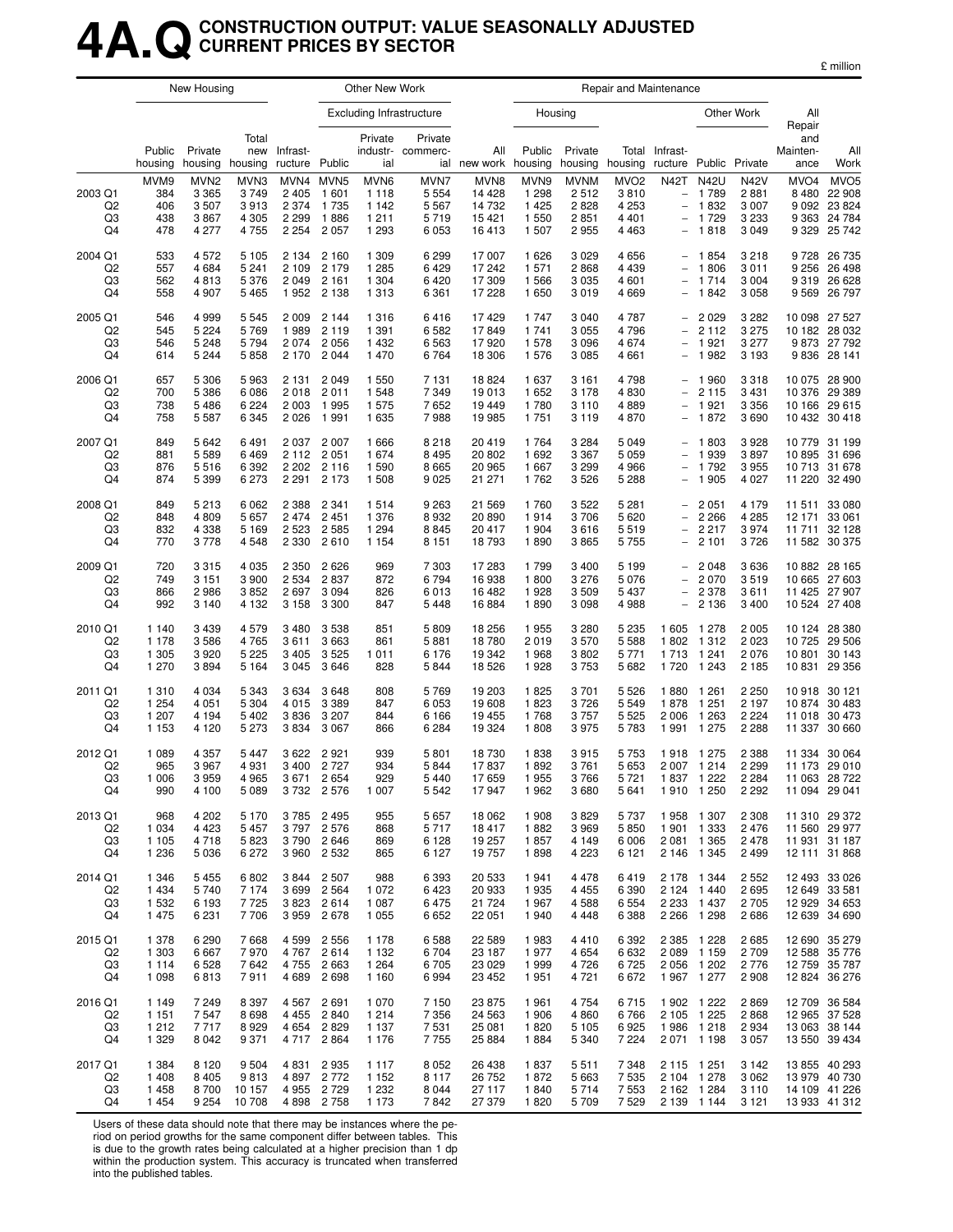### **4A.MCONSTRUCTION OUTPUT: VALUE SEASONALLY ADJUSTED CURRENT PRICES BY SECTOR**

| million |
|---------|
|---------|

|                                             |                                                | New Housing                                                              |                                                                |                                                                      |                                                                            | Other New Work                                 |                                                                                    |                                                         |                                                |                                                                           | Repair and Maintenance                                           |                                                       |                                                       |                                                             |                                               |                                                                                                              |
|---------------------------------------------|------------------------------------------------|--------------------------------------------------------------------------|----------------------------------------------------------------|----------------------------------------------------------------------|----------------------------------------------------------------------------|------------------------------------------------|------------------------------------------------------------------------------------|---------------------------------------------------------|------------------------------------------------|---------------------------------------------------------------------------|------------------------------------------------------------------|-------------------------------------------------------|-------------------------------------------------------|-------------------------------------------------------------|-----------------------------------------------|--------------------------------------------------------------------------------------------------------------|
|                                             |                                                |                                                                          |                                                                |                                                                      |                                                                            |                                                | <b>Excluding Infrastructure</b>                                                    |                                                         |                                                | Housing                                                                   |                                                                  |                                                       |                                                       | Other Work                                                  | All<br>Repair                                 |                                                                                                              |
|                                             | Public<br>housing                              | Private                                                                  | Total<br>new<br>housing housing                                | Infrast-<br>ructure Public                                           |                                                                            | Private<br>ial                                 | Private<br>industr- commerc-                                                       | All<br>ial new work housing                             | Public                                         | Private                                                                   | housing housing                                                  | Total Infrast-<br>ructure Public Private              |                                                       |                                                             | and<br>Mainten-<br>ance                       | All<br>Work                                                                                                  |
| 2011 Jul<br>Aug<br>Sep<br>Oct<br>Nov<br>Dec | MVM9<br>386<br>394<br>427<br>388<br>396<br>368 | MVN <sub>2</sub><br>1417<br>1 4 0 7<br>1 370<br>1 3 2 7<br>1 377<br>1416 | MVN3<br>1803<br>1801<br>1 7 9 7<br>1715<br>1 773<br>1785       | MVN4<br>1 3 4 1<br>1 2 4 4<br>1 2 5 1<br>1 1 7 2<br>1 257<br>1 4 0 5 | MVN <sub>5</sub><br>1 1 0 9<br>1 0 5 3<br>1 0 4 5<br>970<br>989<br>1 1 0 7 | MVN6<br>270<br>285<br>290<br>296<br>300<br>269 | MVN7<br>2 0 6 1<br>2 0 3 1<br>2 0 7 4<br>2 0 6 6<br>2 0 8 4<br>2 1 3 3             | MVN8<br>6584<br>6414<br>6457<br>6 2 2 0<br>6404<br>6700 | MVN9<br>595<br>590<br>582<br>594<br>599<br>615 | <b>MVNM</b><br>1 246<br>1 242<br>1 2 6 9<br>1 3 2 0<br>1 3 2 1<br>1 3 3 4 | MVO <sub>2</sub><br>1841<br>1833<br>1851<br>1915<br>1920<br>1949 | <b>N42T</b><br>654<br>674<br>678<br>641<br>648<br>701 | <b>N42U</b><br>429<br>415<br>419<br>424<br>417<br>433 | <b>N42V</b><br>731<br>751<br>742<br>734<br>758<br>797       | MVO <sub>4</sub>                              | MVO4 MVO5<br>3655 10239<br>3673 10087<br>3 690 10 147<br>3 714 9 934<br>3 743 10 147<br>3 880 10 580         |
| 2012 Jan<br>Feb<br>Mar<br>Apr<br>May<br>Jun | 401<br>353<br>335<br>350<br>324<br>291         | 1466<br>1433<br>1459<br>1 3 4 7<br>1 3 4 4<br>1 2 7 6                    | 1867<br>1786<br>1794<br>1 6 9 7<br>1 6 6 7<br>1 5 6 7          | 1 2 8 7<br>1 1 9 2<br>1 1 4 4<br>1 1 6 8<br>1 1 0 4<br>1 1 2 8       | 1 0 0 8<br>970<br>943<br>943<br>931<br>853                                 | 302<br>313<br>324<br>319<br>315<br>300         | 1953<br>1870<br>1977<br>1950<br>1993<br>1 900                                      | 6417<br>6 1 3 1<br>6 1 8 2<br>6077<br>6011<br>5748      | 611<br>614<br>613<br>617<br>648<br>627         | 1 277<br>1 3 1 8<br>1 3 2 1<br>1 2 6 5<br>1 3 0 1<br>1 1 9 6              | 1888<br>1931<br>1934<br>1882<br>1948<br>1822                     | 620<br>635<br>663<br>663<br>678<br>665                | 413<br>417<br>445<br>413<br>412<br>390                | 783<br>794<br>811<br>765<br>778<br>756                      | 3703<br>3778<br>3853<br>3723<br>3817<br>3633  | 10 120<br>$9909$<br>10035<br>9800<br>$9828$<br>9382                                                          |
| Jul<br>Aug<br>Sep<br>Oct<br>Nov<br>Dec      | 347<br>328<br>330<br>326<br>327<br>336         | 1 2 9 2<br>1 2 8 9<br>1 378<br>1 3 3 7<br>1 3 8 5<br>1 3 7 8             | 1 639<br>1617<br>1708<br>1 6 6 3<br>1712<br>1 7 1 4            | 1 1 1 7<br>1 304<br>1 2 4 9<br>1 2 4 7<br>1 2 5 8<br>1 2 2 8         | 881<br>890<br>884<br>878<br>866<br>831                                     | 313<br>302<br>313<br>331<br>333<br>344         | 1809<br>1836<br>1795<br>1837<br>1829<br>1877                                       | 5760<br>5950<br>5 9 5 0<br>5955<br>5998<br>5994         | 650<br>647<br>658<br>656<br>662<br>644         | 1 3 3 3<br>1 2 3 8<br>1 1 9 5<br>1 202<br>1 2 2 8<br>1 2 5 0              | 1983<br>1884<br>1853<br>1857<br>1890<br>1894                     | 632<br>605<br>601<br>622<br>666<br>622                | 407<br>407<br>407<br>403<br>424<br>423                | 788<br>732<br>764<br>760<br>791<br>741                      | 3810<br>3628<br>3625<br>3643<br>3771<br>3680  | 9 570<br>9 578<br>9 575<br>9 598<br>9 769<br>9 674                                                           |
| 2013 Jan<br>Feb<br>Mar<br>Apr<br>May<br>Jun | 321<br>328<br>319<br>338<br>347<br>350         | 1 373<br>1 4 3 0<br>1 3 9 9<br>1426<br>1460<br>1537                      | 1 6 9 4<br>1758<br>1718<br>1764<br>1807<br>1887                | 1 2 1 6<br>1 272<br>1 2 9 7<br>1 2 3 8<br>1 2 3 5<br>1 3 2 4         | 790<br>852<br>853<br>838<br>875<br>863                                     | 326<br>326<br>303<br>295<br>289<br>284         | 1890<br>1876<br>1890<br>1889<br>1921<br>1 907                                      | 5916<br>6084<br>6 0 6 2<br>6 0 24<br>6 1 2 7<br>6 2 6 5 | 627<br>647<br>635<br>648<br>620<br>614         | 1 2 6 4<br>1 2 8 0<br>1 2 8 5<br>1 2 8 3<br>1 3 3 0<br>1 3 5 6            | 1891<br>1926<br>1920<br>1931<br>1949<br>1970                     | 650<br>666<br>642<br>618<br>649<br>634                | 425<br>437<br>445<br>434<br>444<br>455                | 758<br>776<br>774<br>818<br>817<br>841                      | 3724<br>3805<br>3781<br>3801<br>3859<br>3 900 | 9640<br>9889<br>9844<br>9825<br>986<br>10 165                                                                |
| Jul<br>Aug<br>Sep<br>Oct<br>Nov<br>Dec      | 363<br>369<br>373<br>413<br>417<br>406         | 1 5 2 1<br>1 605<br>1592<br>1649<br>1656<br>1731                         | 1884<br>1974<br>1 9 6 5<br>2 0 6 3<br>2072<br>2 1 3 7          | 1 2 5 8<br>1 3 1 1<br>1 2 2 1<br>1 3 6 0<br>1 2 9 6<br>1 304         | 867<br>867<br>911<br>842<br>841<br>849                                     | 282<br>314<br>274<br>279<br>287<br>300         | 1978<br>2 0 4 0<br>2 1 1 0<br>2 0 7 4<br>2013<br>2 0 4 0                           | 6 2 6 9<br>6506<br>6482<br>6618<br>6509<br>6630         | 593<br>641<br>623<br>637<br>626<br>635         | 1 3 6 0<br>1 3 9 0<br>1 400<br>1410<br>1 4 3 1<br>1 3 8 2                 | 1953<br>2 0 3 1<br>2 0 2 3<br>2 0 4 8<br>2 0 5 7<br>2017         | 680<br>703<br>697<br>718<br>691<br>737                | 458<br>456<br>451<br>461<br>449<br>434                | 807<br>850<br>821<br>843<br>832<br>825                      | 4 0 3 9<br>4 0 2 9<br>4 0 1 3                 | 3 899 10 168<br>10 545<br>3 992 10 474<br>4 069 10 687<br>10 538<br>10 643                                   |
| 2014 Jan<br>Feb<br>Mar<br>Apr<br>May<br>Jun | 435<br>450<br>461<br>441<br>492<br>501         | 1889<br>1760<br>1806<br>1885<br>1 905<br>1950                            | 2 3 2 4<br>2 2 1 0<br>2 2 6 7<br>2 3 2 6<br>2 3 9 6<br>2 4 5 2 | 1 3 0 5<br>1 303<br>1 2 3 5<br>1 2 2 6<br>1 2 5 8<br>1 2 1 5         | 834<br>828<br>846<br>878<br>832<br>854                                     | 312<br>330<br>346<br>353<br>354<br>365         | 2 1 0 5<br>2 1 0 5<br>2 1 8 3<br>2 1 6 4<br>2 1 3 3<br>2 1 2 7                     | 6880<br>6776<br>6877<br>6947<br>6973<br>7013            | 680<br>632<br>629<br>648<br>637<br>650         | 1 473<br>1 509<br>1 4 9 6<br>1510<br>1 4 8 5<br>1 4 6 0                   | 2 1 5 3<br>2 1 4 1<br>2 1 2 5<br>2 1 5 8<br>2 1 2 2<br>2 1 0 9   | 758<br>709<br>711<br>703<br>700<br>721                | 453<br>442<br>449<br>494<br>473<br>473                | 840<br>856<br>857<br>884<br>885<br>925                      | 4 1 4 8<br>4 2 2 8                            | 4 204 11 084<br>10924<br>4 141 11 019<br>4 240 11 187<br>4 181 11 153<br>11 241                              |
| Jul<br>Aug<br>Sep<br>Oct<br>Nov<br>Dec      | 501<br>517<br>514<br>502<br>484<br>489         | 2062<br>2047<br>2084<br>2085<br>2 1 1 5<br>2 0 3 0                       | 2 5 6 4<br>2 5 6 4<br>2 5 9 8<br>2 5 8 7<br>2 5 9 9<br>2 5 2 0 | 1 2 6 1<br>1 2 6 1<br>1 300<br>1 2 9 9<br>1 3 4 5<br>1 3 1 6         | 853<br>884<br>877<br>906<br>890<br>883                                     | 359<br>367<br>361<br>349<br>342<br>365         | 2 1 6 8<br>2 1 3 6<br>2 1 7 1<br>2 1 4 9<br>2 2 2 5<br>2 2 7 8                     | 7 204<br>7212<br>7 3 0 7<br>7 2 9 0<br>7401<br>7 3 6 0  | 653<br>663<br>650<br>638<br>663<br>639         | 1 505<br>1 578<br>1 505<br>1 503<br>1 477<br>1468                         | 2 1 5 8<br>2 2 4 1<br>2 1 5 6<br>2 140<br>2 140<br>2 1 0 8       | 734<br>745<br>754<br>786<br>748<br>732                | 463<br>458<br>516<br>431<br>423<br>444                | 903<br>893<br>909<br>851<br>933<br>902                      | 4 2 5 9                                       | 11 463<br>4 337 11 549<br>4 334 11 641<br>4 209 11 499<br>4 243 11 644<br>4 187 11 547                       |
| 2015 Jan<br>Feb<br>Mar<br>Apr<br>May<br>Jun | 456<br>467<br>455<br>471<br>421<br>411         | 2 0 9 7<br>2 0 3 8<br>2 1 5 5<br>2 2 1 7<br>2 239<br>2 2 1 2             | 2 5 5 4<br>2 5 0 5<br>2609<br>2687<br>2659<br>2 623            | 1 4 7 9<br>1 4 9 0<br>1631<br>1 633<br>1 5 9 2<br>1 5 4 2            | 818<br>874<br>865<br>854<br>864<br>895                                     | 400<br>395<br>383<br>381<br>368<br>383         | 2 1 9 6<br>2 2 2 4<br>2 1 6 8<br>2 1 8 5<br>2 2 2 2<br>2 297                       | 7446<br>7488<br>7655<br>7741<br>7707<br>7740            | 664<br>648<br>670<br>641<br>667<br>669         | 1464<br>1 4 3 0<br>1516<br>1 5 3 5<br>1 5 4 3<br>1576                     | 2 1 2 8<br>2 0 7 8<br>2 1 8 6<br>2 1 7 7<br>2 2 1 0<br>2 244     | 801<br>721<br>863<br>727<br>667<br>695                | 418<br>407<br>402<br>399<br>377<br>384                | 891<br>895<br>900<br>892<br>914<br>903                      |                                               | 4 238 11 684<br>4 101 11 589<br>4 351 12 006<br>4 194 11 935<br>4 168 11 874<br>4 227 11 967                 |
| Jul<br>Aug<br>Sep<br>Oct<br>Nov<br>Dec      | 392<br>354<br>368<br>365<br>357<br>377         | 2 198<br>2 157<br>2 1 7 2<br>2 2 5 7<br>2 2 2 5<br>2 331                 | 2590<br>2511<br>2 5 4 1<br>2621<br>2 5 8 2<br>2 708            | 1 630<br>1577<br>1 548<br>1 557<br>1 473<br>1658                     | 890<br>876<br>896<br>887<br>900<br>912                                     | 441<br>410<br>413<br>397<br>397<br>367         | 2 2 6 3<br>$\overline{2}$ $\overline{254}$<br>2 1 8 8<br>2 331<br>2 337<br>2 3 2 6 | 7814<br>7630<br>7585<br>7793<br>7688<br>7971            | 662<br>660<br>677<br>654<br>642<br>655         | 1579<br>1 5 6 2<br>1 5 8 5<br>1 603<br>1578<br>1 540                      | 2 2 4 1<br>2 2 2 2<br>2 2 6 2<br>2 2 5 7<br>2 2 2 0<br>2 1 9 5   | 736<br>662<br>658<br>644<br>660<br>663                | 387<br>398<br>417<br>419<br>435<br>424                | 929<br>889<br>958<br>956<br>972<br>980                      |                                               | 4 293 12 106<br>4 171 11 801<br>4 295 11 880<br>4 276 12 069<br>4 286 11 974<br>4 261 12 233                 |
| 2016 Jan<br>Feb<br>Mar<br>Apr<br>May<br>Jun | 391<br>370<br>387<br>370<br>377<br>404         | 2 2 9 5<br>2449<br>2 5 0 5<br>2513<br>2491<br>2543                       | 2686<br>2820<br>2891<br>2883<br>2868<br>2947                   | 1 4 9 5<br>1 541<br>1 5 3 1<br>1 4 8 6<br>1498<br>1471               | 906<br>916<br>868<br>952<br>956<br>933                                     | 371<br>334<br>366<br>417<br>411<br>386         | 2417<br>2427<br>2 3 0 5<br>2 4 4 1<br>2 4 4 5<br>2470                              | 7875<br>8037<br>7962<br>8179<br>8 1 7 8<br>8 2 0 6      | 656<br>657<br>648<br>652<br>632<br>623         | 1596<br>1 5 6 8<br>1 5 8 9<br>1617<br>1 5 9 7<br>1 645                    | 2 2 5 3<br>2 2 2 6<br>2 2 3 7<br>2 2 6 9<br>2 2 2 9<br>2 2 6 8   | 636<br>644<br>622<br>720<br>702<br>683                | 419<br>417<br>386<br>402<br>412<br>412                | 961<br>957<br>952<br>961<br>941<br>967                      |                                               | 4 270 12 145<br>4 243 12 281<br>4 196 12 159<br>4 351 12 530<br>4 284 12 462<br>4 329 12 535                 |
| Jul<br>Aug<br>Sep<br>Oct<br>Nov<br>Dec      | 401<br>400<br>411<br>423<br>438<br>468         | 2556<br>2549<br>2612<br>2652<br>2693<br>2697                             | 2957<br>2949<br>3 0 2 3<br>3 0 7 6<br>3 1 3 1<br>3 1 6 5       | 1 558<br>1 523<br>1 573<br>1517<br>1 606<br>1 5 9 5                  | 965<br>937<br>927<br>931<br>960<br>973                                     | 379<br>372<br>386<br>395<br>388<br>393         | 2482<br>2 5 0 2<br>2 548<br>2 553<br>2 5 5 0<br>2652                               | 8 341<br>8 283<br>8 457<br>8 472<br>8 634<br>8 778      | 615<br>596<br>610<br>621<br>610<br>652         | 1670<br>1 683<br>1752<br>1 7 1 7<br>1805<br>1818                          | 2 2 8 5<br>2 2 7 9<br>2 3 6 2<br>2 3 3 8<br>2416<br>2 4 7 0      | 661<br>659<br>666<br>674<br>695<br>701                | 399<br>412<br>407<br>404<br>389<br>405                | 961<br>993<br>980<br>1 0 4 3<br>1 0 1 4<br>999              |                                               | 4 305 12 646<br>4 343 12 626<br>4 4 15 12 8 72<br>4 460 12 931<br>4 514 13 149<br>4 576 13 354               |
| 2017 Jan<br>Feb<br>Mar<br>Apr<br>May<br>Jun | 457<br>448<br>478<br>456<br>494<br>458         | 2 652<br>2663<br>2805<br>2724<br>2757<br>2924                            | 3 1 0 9<br>3 1 1 1<br>3 2 8 4<br>3 1 8 0<br>3 2 5 1<br>3 3 8 2 | 1659<br>1579<br>1 5 9 3<br>1 6 2 5<br>1 6 3 9<br>1 6 3 4             | 993<br>974<br>969<br>937<br>927<br>907                                     | 374<br>363<br>380<br>371<br>359<br>422         | 2 6 5 0<br>2698<br>2703<br>2719<br>2718<br>2680                                    | 8785<br>8725<br>8928<br>8832<br>8894<br>9025            | 601<br>615<br>621<br>619<br>611<br>643         | 1838<br>1836<br>1836<br>1858<br>1910<br>1895                              | 2 4 3 9<br>2 4 5 2<br>2 4 5 7<br>2 4 7 7<br>2 5 21<br>2 5 3 7    | 680<br>719<br>716<br>678<br>697<br>729                | 415<br>423<br>412<br>434<br>422<br>423                | 1 0 2 7<br>1 0 3 2<br>1 0 8 3<br>1 0 2 4<br>1 0 4 4<br>993  |                                               | 4 561 13 346<br>4 625 13 350<br>4 669 13 597<br>4 613 13 445<br>4 684 13 579<br>4 682 13 707                 |
| Jul<br>Aug<br>Sep<br>Oct<br>Nov<br>Dec      | 478<br>488<br>492<br>454<br>484<br>516         | 2838<br>2943<br>2919<br>3 0 2 3<br>3 1 0 7<br>3 1 2 4                    | 3 3 1 6<br>3 4 3 0<br>3412<br>3 4 7 7<br>3591<br>3640          | 1 6 3 0<br>1 6 6 3<br>1 661<br>1 631<br>1 5 9 8<br>1668              | 868<br>937<br>925<br>914<br>878<br>967                                     | 407<br>402<br>423<br>415<br>381<br>377         | 2 667<br>2 727<br>2650<br>2 5 7 5<br>2607<br>2 659                                 | 8888<br>9159<br>9 0 7 0<br>9012<br>9 0 5 5<br>9311      | 621<br>611<br>608<br>611<br>597<br>612         | 1 909<br>1931<br>1874<br>1 903<br>1953<br>1853                            | 2 5 3 1<br>2 5 4 1<br>2482<br>2514<br>2 5 5 0<br>2466            | 702<br>724<br>736<br>713<br>716<br>710                | 460<br>420<br>404<br>387<br>385<br>372                | 1 0 4 6<br>1014<br>1 0 4 9<br>1 0 4 2<br>1 0 4 6<br>1 0 3 3 |                                               | 4 739 13 626<br>4 699 13 859<br>4 671 13 741<br>4 656 13 668<br>4 667 19 750<br>4 697 13 752<br>4 580 13 892 |
| 2018 Jan<br>Feb                             | 429<br>442                                     | 2943<br>3012                                                             | 3 3 7 2<br>3453                                                | 1647<br>1 5 5 5                                                      | 860<br>876                                                                 | 407<br>384                                     | 2 5 7 1<br>2 5 6 5                                                                 | 8856<br>8833                                            | 600<br>597                                     | 1835<br>1839                                                              | 2 4 3 6<br>2 4 3 6                                               | 747<br>697                                            | 364<br>358                                            | 1 0 1 3<br>1 0 1 5                                          |                                               | 4 560 13 416<br>4 506 13 339                                                                                 |

Users of these data should note that there may be instances where the pe-

riod on period growths for the same component differ between tables. This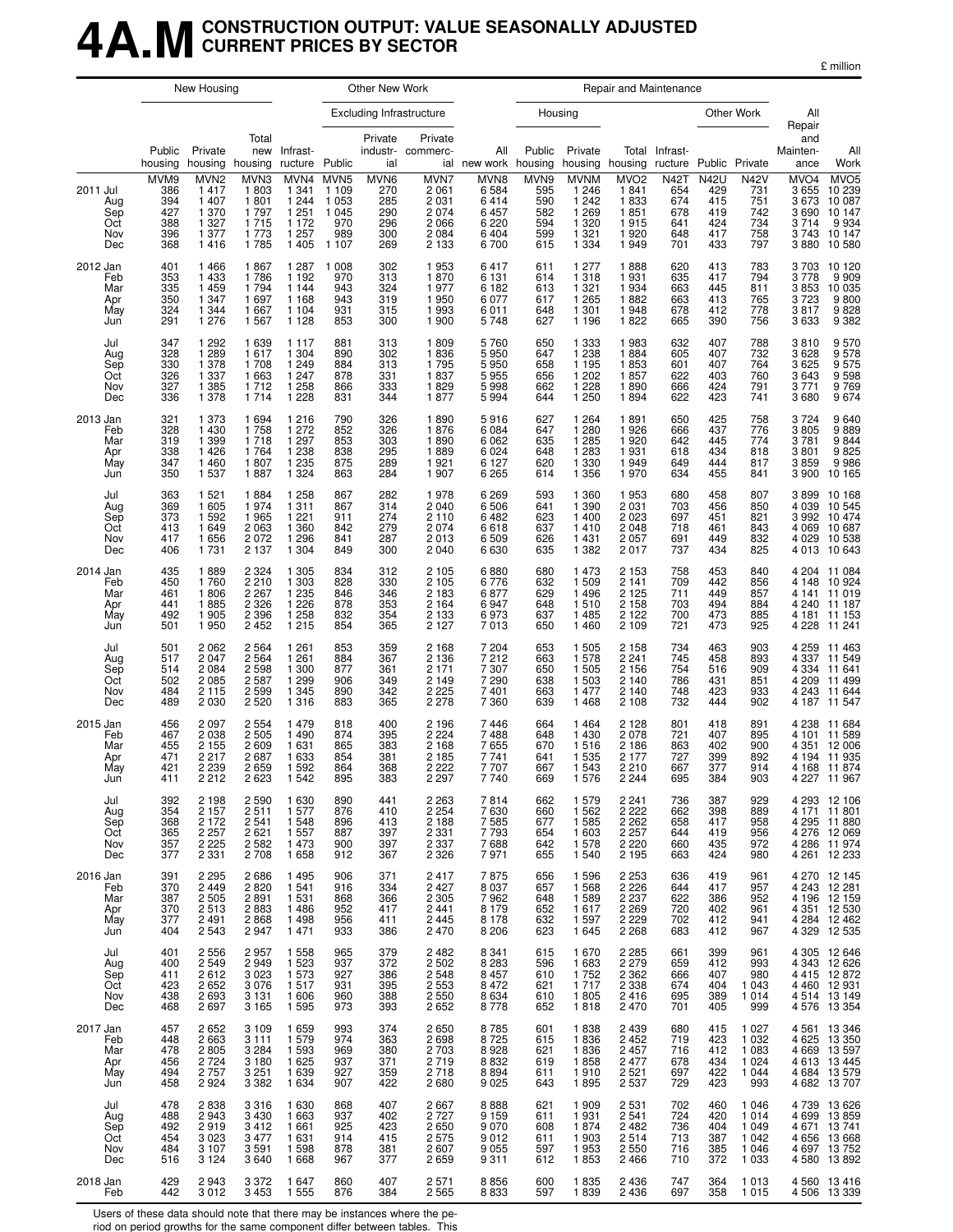#### **4ACONSTRUCTION OUTPUT: VALUE NON-SEASONALLY ADJUSTED CURRENT PRICES BY SECTOR**

|      |                   | New Housing        |                         |                      |                   | <b>Other New Work</b>           |                            |                 |                   |                    | Repair and Maintenance |                          |         | Other Work |                                   |                |
|------|-------------------|--------------------|-------------------------|----------------------|-------------------|---------------------------------|----------------------------|-----------------|-------------------|--------------------|------------------------|--------------------------|---------|------------|-----------------------------------|----------------|
|      |                   |                    |                         |                      |                   | <b>Excluding Infrastructure</b> |                            |                 |                   | Housing            |                        |                          |         |            | All                               |                |
|      | Public<br>housing | Private<br>housing | Total<br>new<br>housing | Infrast-<br>ructure  | Public            | Private<br>industr-<br>ial      | Private<br>commerc-<br>ial | All<br>new work | Public<br>housing | Private<br>housing | Total<br>housing       | Infrast-<br>ructure      | Public  | Private    | Repair<br>and<br>Mainten-<br>ance | All<br>Work    |
|      | MV6L              | MV6M               | MVM <sub>5</sub>        | MV6N                 | MV <sub>6</sub> O | MV6P                            | MV <sub>6</sub> Q          | MV6R            | MV6S              | MV6T               | MV6V                   | MV6W                     | MV6X    | MV6Y       | MV6Z                              | <b>MV72</b>    |
| 1997 | 1 0 2 8           | 7559               | 8587                    | 7953                 | 3063              | 4536                            | 12 631                     | 36 770          | 5 2 2 9           | 7460               | 12 689                 | $\overline{\phantom{0}}$ | 4669    | 6862       | 24 2 20                           | 60 990         |
| 1998 | 881               | 8 1 4 6            | 9 0 27                  | 7703                 | 3 3 4 3           | 4893                            | 14 747                     | 39 713          | 5 1 1 0           | 7890               | 13 000                 | $\qquad \qquad -$        | 4 7 7 8 | 7 3 3 4    | 25 112                            | 64 825         |
| 1999 | 824               | 8 0 7 9            | 8 9 0 3                 | 7610                 | 3907              | 5 0 3 0                         | 17713                      | 43 163          | 5 0 5 9           | 7990               | 13 049                 | -                        | 4882    | 7487       | 25 4 18                           | 68 581         |
| 2000 | 1075              | 9475               | 10 550                  | 7941                 | 3863              | 4717                            | 18 608                     | 45 679          | 5 1 0 4           | 8 3 5 8            | 13 4 62                | $\overline{\phantom{0}}$ | 5 1 5 8 | 8412       | 27 032                            | 72711          |
| 2001 | 1 1 7 4           | 9639               | 10813                   | 8814                 | 4 2 5 3           | 4709                            | 19 988                     | 48 577          | 5 1 6 4           | 8870               | 14 0 34                | -                        | 5 5 4 1 | 9808       | 29 383                            | 77 960         |
| 2002 | 1411              | 11 453             | 12 8 64                 | 10 033               | 5517              | 4 3 2 3                         | 22 2 20                    | 54 957          | 4974              | 10 255             | 15 2 29                | -                        | 6 0 6 5 | 10 969     | 32 263                            | 87 220         |
| 2003 | 1 706             | 15 017             | 16 723                  | 9333                 | 7 2 8 0           | 4765                            | 22 893                     | 60 994          | 5781              | 11 146             | 16 927                 | $\overline{\phantom{0}}$ | 7 1 6 8 | 12 169     | 36 264                            | 97 258         |
| 2004 | 2210              | 18 977             | 21 187                  | 8 2 4 3              | 8638              | 5 2 1 0                         | 25 509                     | 68 787          | 6414              | 11 951             | 18 3 65                |                          | 7 2 1 5 | 12 291     | 37871                             | 106 658        |
| 2005 | 2 2 5 1           | 20 715             | 22 966                  | 8 2 4 1              | 8 3 6 2           | 5610                            | 26 3 25                    | 71 504          | 6642              | 12 276             | 18918                  |                          | 8 0 4 4 | 13 0 27    | 39 989                            | 111 493        |
| 2006 | 2853              | 21 765             | 24 618                  | 8 1 7 8              | 8 0 4 7           | 6 308                           | 30 121                     | 77 272          | 6819              | 12 5 68            | 19 387                 | $\qquad \qquad -$        | 7868    | 13794      | 41 049                            | 118 321        |
| 2007 | 3480              | 22 146             | 25 6 26                 | 8642                 | 8 3 4 7           | 6438                            | 34 404                     | 83 457          | 6885              | 13476              | 20 361                 | -                        | 7439    | 15807      | 43 607                            | 127 064        |
| 2008 | 3 2 9 9           | 18 138             | 21 437                  | 9715                 | 9988              | 5 3 3 9                         | 35 190                     | 81 669          | 7467              | 14 708             | 22 175                 |                          | 8 6 3 5 | 16 165     | 46 975                            | 128 644        |
| 2009 | 3 3 2 7           | 12 592             | 15919                   | 10738                | 11857             | 3515                            | 25 558                     | 67 587          | 7417              | 13 283             | 20 700                 | $\overline{\phantom{0}}$ | 8631    | 14 165     | 43 496                            | 111 083        |
| 2010 | 4893              | 14 839             | 19732                   | 13 540               | 14 372            | 3551                            | 23 710                     | 74 905          | 7871              | 14 4 05            | 22 276                 | 6841                     | 5 0 7 4 | 8 2 9 0    | 42 480                            | 117385         |
| 2011 | 4924              | 16 398             | 21 3 22                 | 15 320               | 13 3 11           | 3 3 6 5                         | 24 272                     | 77 590          | 7 2 2 3           | 15 159             | 22 383                 | 7755                     | 5 0 5 0 | 8 9 6 0    | 44 147                            | 121 737        |
| 2012 | 4 0 4 9           | 16 383             | 20 432                  | 14 4 26              | 10878             | 3810                            | 22 627                     | 72 172          | 7646              | 15 121             | 22 768                 | 7672                     | 4 9 6 1 | 9 2 6 3    | 44 664                            | 116836         |
| 2013 | 4 3 4 3           | 18 379             | 22722                   | 15 3 3 3             | 10 249            | 3558                            | 23 6 29                    | 75 492          | 7545              | 16 170             | 23 715                 | 8 0 8 6                  | 5 3 5 0 | 9 7 6 1    | 46 912                            | 122 404        |
| 2014 | 5788              | 23 619             | 29 407                  | 15 3 25              | 10 363            | 4 202                           | 25 943                     | 85 240          | 7783              | 17969              | 25 752                 | 8801                     | 5519    | 10 638     | 50 710                            | 135 950        |
| 2015 | 4893              | 26 298             | 31 190                  | 18811                | 10 530            | 4735                            | 26 991                     | 92 257          | 7910              | 18511              | 26 4 21                | 8 4 9 6                  | 4867    | 11 077     | 50 861                            | 143 118        |
| 2016 | 4841              | 30 555             | 35 396                  | 18 394 11 225        |                   | 4597                            | 29 7 9 3                   | 99 403          | 7572              | 20 059             | 27 631                 | 8 0 6 4                  | 4 8 6 4 | 11 728     | 52 286                            | 151 690        |
| 2017 | 5703              | 34 479             |                         | 40 183 19 581 11 194 |                   | 4675                            | 32 054                     | 107 686         | 7 3 6 9           | 22 5 9 6           | 29 965                 | 8519                     | 4 9 5 7 | 12 434     |                                   | 55 875 163 562 |

£ million

Users of these data should note that there may be instances where the pe-

riod on period growths for the same component differ between tables. This is due to the growth rates being calculated at a higher precision than 1 dp

within the production system. This accuracy is truncated when transferred into the published tables.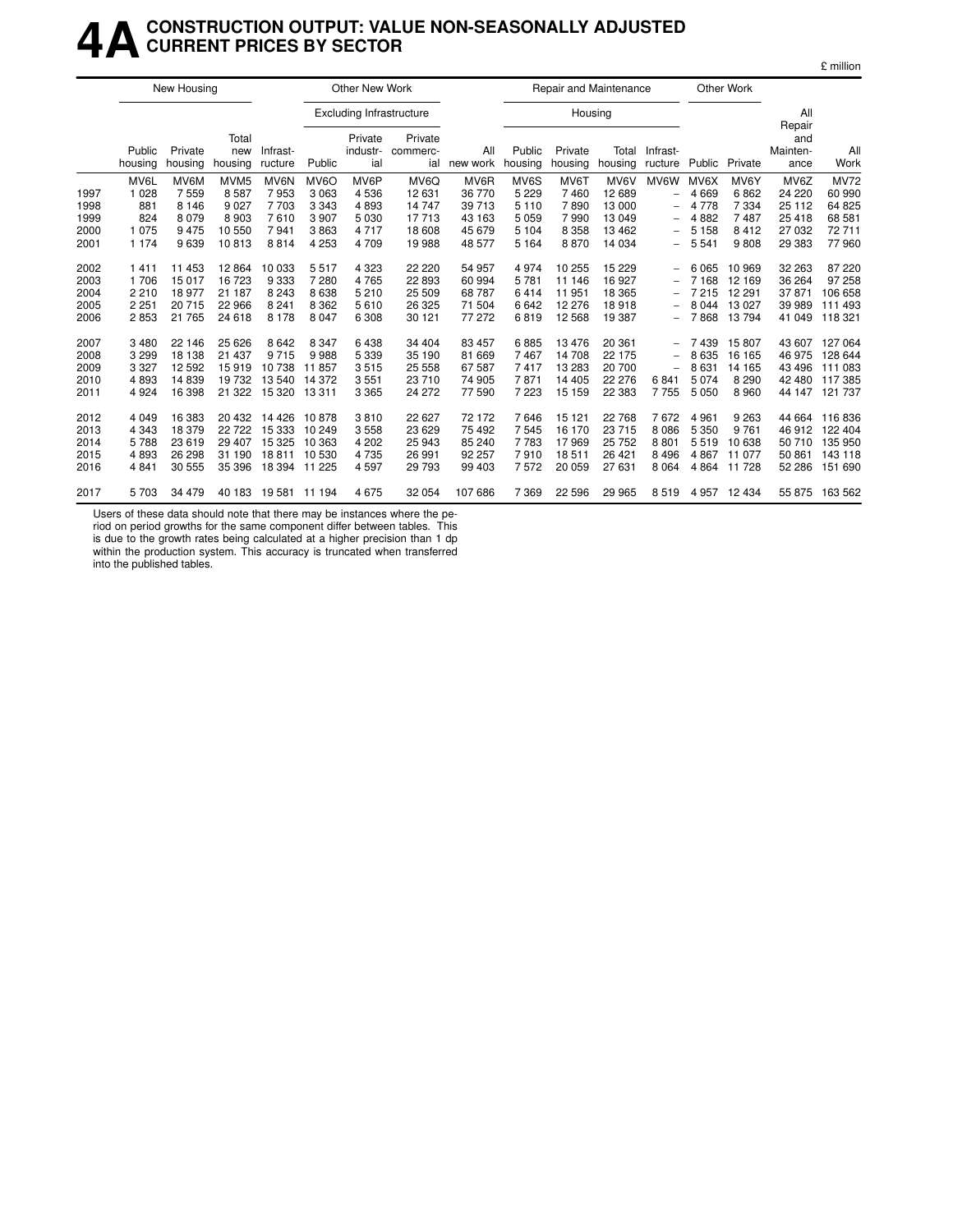### **4QCONSTRUCTION OUTPUT: VALUE NON-SEASONALLY ADJUSTED CURRENT PRICES BY SECTOR**

|                                                   |                                          | New Housing                                |                                                      |                                          |                                                | Other New Work                                   |                                                  |                                               |                                            |                                          | Repair and Maintenance                        |                                                                                                               |                                                          | Other Work                                 |                                      |                                                                  |
|---------------------------------------------------|------------------------------------------|--------------------------------------------|------------------------------------------------------|------------------------------------------|------------------------------------------------|--------------------------------------------------|--------------------------------------------------|-----------------------------------------------|--------------------------------------------|------------------------------------------|-----------------------------------------------|---------------------------------------------------------------------------------------------------------------|----------------------------------------------------------|--------------------------------------------|--------------------------------------|------------------------------------------------------------------|
|                                                   |                                          |                                            |                                                      |                                          |                                                |                                                  | <b>Excluding Infrastructure</b>                  |                                               |                                            | Housing                                  |                                               |                                                                                                               |                                                          |                                            | All<br>Repair                        |                                                                  |
|                                                   | Public<br>housing                        | Private<br>housing                         | Total<br>new<br>housing                              | Infrast-<br>ructure                      | Public                                         | Private<br>ial                                   | Private<br>industr- commerc-                     | All<br>ial new work                           | Public<br>housing                          | Private<br>housing                       | housing                                       | Total Infrast-<br>ructure Public Private                                                                      |                                                          |                                            | and<br>Mainten-<br>ance              | All<br>Work                                                      |
| 2003 Q1<br>Q <sub>2</sub><br>Q3<br>Q4             | MV6L<br>393<br>428<br>437<br>448         | MV6M<br>3 3 2 4<br>3492<br>3909<br>4 2 9 2 | MVM <sub>5</sub><br>3717<br>3920<br>4 3 4 6<br>4 740 | 2 3 7 8<br>2 3 9 2<br>2 3 3 5<br>2 2 2 8 | MV6N MV6O<br>1 5 6 7<br>1726<br>1896<br>2091   | MV6P<br>1 0 9 7<br>1 1 2 7<br>1 2 1 2<br>1 3 2 9 | MV6Q<br>5 4 5 1<br>5 5 2 6<br>5 7 5 4<br>6 1 6 2 | MV6R<br>14 210<br>14 691<br>15 5 43<br>16 550 | MV6S<br>1 3 4 0<br>1422<br>1 5 5 3<br>1466 | MV6T<br>2 4 7 6<br>2798<br>2880<br>2992  | MV6V<br>3816<br>4 2 2 0<br>4 4 3 3<br>4 4 5 8 | MV6W<br>$\qquad \qquad -$<br>$\overline{\phantom{0}}$<br>$\overline{\phantom{0}}$<br>$\overline{\phantom{0}}$ | MV6X<br>1799<br>1720<br>1821<br>1828                     | MV6Y<br>2811<br>2945<br>3 3 0 5<br>3 1 0 8 | MV6Z<br>8426<br>8885<br>9 3 9 4      | <b>MV72</b><br>22 636<br>23 576<br>9 559 25 102<br>25 944        |
| 2004 Q1<br>Q <sub>2</sub><br>Q3<br>Q4             | 551<br>582<br>556<br>521                 | 4534<br>4675<br>4862<br>4 9 0 6            | 5 0 8 5<br>5 2 5 7<br>5418<br>5 4 2 7                | 2 1 0 9<br>2 1 2 5<br>2 0 8 7<br>1922    | 2 1 3 3<br>2 1 6 9<br>2 1 7 1<br>2 1 6 5       | 1 2 9 8<br>1 2 6 9<br>1 2 9 9<br>1 3 4 4         | 6 2 2 0<br>6 3 9 0<br>6462<br>6437               | 16845<br>17210<br>17437<br>17 295             | 1696<br>1568<br>1562<br>1588               | 2985<br>2845<br>3 0 4 6<br>3 0 7 5       | 4681<br>4413<br>4608<br>4 663                 |                                                                                                               | 1863<br>1 6 9 5<br>1805<br>1852                          | 3 1 4 4<br>2952<br>3 0 7 5<br>3 1 2 0      | 9 0 6 0<br>9488                      | 9 688 26 533<br>26 270<br>26 9 25<br>9 635 26 930                |
| 2005 Q1<br>Q2<br>Q3<br>Q4                         | 567<br>568<br>539<br>577                 | 4962<br>5 2 3 1<br>5 3 0 1<br>5 2 2 1      | 5 5 2 9<br>5799<br>5840<br>5798                      | 1984<br>2 0 0 8<br>2 1 1 8<br>2 1 3 1    | 2 1 3 2<br>2 107<br>2 0 6 4<br>2059            | 1 3 1 6<br>1 3 7 8<br>1 4 2 1<br>1 4 9 5         | 6 3 6 0<br>6537<br>6619<br>6809                  | 17321<br>17829<br>18 0 62<br>18 29 2          | 1828<br>1730<br>1568<br>1516               | 2983<br>3 0 4 1<br>3 0 8 7<br>3 1 6 5    | 4811<br>4 771<br>4655<br>4681                 | $\overline{\phantom{0}}$                                                                                      | 2 0 4 1<br>1984<br>2 0 2 4<br>1 9 9 5                    | 3 2 0 8<br>3 2 1 0<br>3 3 5 3<br>3 2 5 6   | 10 060<br>10 032                     | 27 381<br>9 9 65 27 7 94<br>28 0 94<br>9 9 3 2 2 8 2 2 4         |
| 2006 Q1<br>Q <sub>2</sub><br>Q3<br>Q4             | 683<br>723<br>731<br>716                 | 5 2 7 4<br>5404<br>5540<br>5547            | 5957<br>6 1 2 7<br>6 271<br>6 2 6 3                  | 2 1 0 3<br>2 0 4 3<br>2 0 4 7<br>1985    | 2045<br>1994<br>2 0 0 5<br>2 0 0 3             | 1 560<br>1 5 3 3<br>1 5 5 9<br>1656              | 7 0 9 3<br>7 279<br>7743<br>8 0 0 6              | 18758<br>18976<br>19625<br>19913              | 1708<br>1637<br>1778<br>1696               | 3 0 8 7<br>3 1 7 4<br>3 0 9 0<br>3 2 1 7 | 4795<br>4811<br>4868<br>4913                  | $\overline{\phantom{0}}$<br>$\overline{\phantom{0}}$                                                          | 1972<br>1987<br>2 0 2 4<br>1885                          | 3 2 4 1<br>3 3 6 1<br>3 4 3 2<br>3760      | 10 008<br>10 159<br>10 324<br>10 558 | 28 766<br>29 135<br>29 949<br>30 471                             |
| 2007 Q1<br>Q <sub>2</sub><br>Q3<br>Q4             | 876<br>901<br>872<br>831                 | 5613<br>5615<br>5567<br>5 3 5 1            | 6489<br>6516<br>6439<br>6 1 8 2                      | 2010<br>2 1 4 6<br>2 2 4 8<br>2 2 3 8    | 2 0 0 3<br>2028<br>2 1 2 8<br>2 1 8 8          | 1679<br>1 655<br>1 574<br>1 5 3 0                | 8 1 7 2<br>8414<br>8806<br>9012                  | 20 353<br>20 759<br>21 195<br>21 150          | 1817<br>1675<br>1680<br>1713               | 3 1 9 5<br>3 3 6 9<br>3 2 7 8<br>3 6 3 4 | 5012<br>5 0 4 4<br>4958<br>5 3 4 7            | $\overline{a}$                                                                                                | 1814<br>1821<br>1888<br>1916                             | 3835<br>3818<br>4 0 4 6<br>4 108           | 10 661<br>10 683<br>11 371           | 31 0 14<br>31 442<br>10 892 32 087<br>32 5 21                    |
| 2008 Q1<br>Q <sub>2</sub><br>Q <sub>3</sub><br>Q4 | 866<br>860<br>834<br>739                 | 5 1 8 6<br>4835<br>4 3 8 6<br>3731         | 6 0 5 2<br>5695<br>5 2 2 0<br>4 4 7 0                | 2 3 5 3<br>2517<br>2 5 6 8<br>2 2 7 7    | 2 3 3 3<br>2420<br>2594<br>2641                | 1 5 2 5<br>1 3 5 1<br>1 2 8 3<br>1 1 8 0         | 9 1 9 5<br>8848<br>9039<br>8 1 0 8               | 21 4 5 8<br>20 831<br>20 704<br>18676         | 1787<br>1 903<br>1943<br>1834              | 3 4 2 0<br>3712<br>3600<br>3976          | 5 207<br>5615<br>5 5 4 3<br>5810              | $\qquad \qquad -$<br>$\overline{\phantom{0}}$<br>$\overline{\phantom{0}}$<br>$\qquad \qquad -$                | 2 0 6 3<br>2 1 2 8<br>2 3 3 3<br>2 1 1 1                 | 4 0 8 6<br>4 204<br>4 0 7 0<br>3805        | 11 356<br>11 947<br>11 946<br>11 726 | 32 814<br>32778<br>32 650<br>30 402                              |
| 2009 Q1<br>Q <sub>2</sub><br>Q3<br>Q4             | 734<br>763<br>874<br>956                 | 3 2 8 8<br>3 1 7 5<br>3031<br>3098         | 4 0 2 2<br>3938<br>3 9 0 5<br>4 0 5 4                | 2 3 2 3<br>2 5 9 0<br>2741<br>3 0 8 4    | 2621<br>2802<br>3 0 8 7<br>3 3 4 7             | 971<br>848<br>818<br>878                         | 7 1 9 5<br>6742<br>6 2 2 9<br>5 3 9 2            | 17 132<br>16920<br>16780<br>16 755            | 1813<br>1802<br>1983<br>1819               | 3 2 9 5<br>3 2 8 2<br>3 5 0 1<br>3 2 0 5 | 5 108<br>5 0 8 4<br>5484<br>5 0 24            | $\overline{\phantom{0}}$<br>$\overline{\phantom{0}}$                                                          | 2 0 5 3<br>1938<br>2 4 9 7<br>2 1 4 3                    | 3 5 5 4<br>3 4 5 0<br>3694<br>3 4 6 7      | 10 472<br>11 675<br>10 634           | 10 715 27 847<br>27 392<br>28 455<br>27 389                      |
| 2010 Q1<br>Q <sub>2</sub><br>Q3<br>Q4             | 1 0 7 2<br>1 2 3 0<br>1 3 1 1<br>1 2 7 9 | 3029<br>3815<br>3996<br>3999               | 4 101<br>5 0 4 5<br>5 3 0 7<br>5 2 7 9               | 3 3 1 5<br>3647<br>3 4 4 8<br>3 1 3 0    | 3 3 0 3<br>3600<br>3786<br>3683                | 823<br>882<br>1 0 2 5<br>821                     | 5 4 4 3<br>5817<br>6453<br>5997                  | 16985<br>18 991<br>20 019<br>18910            | 2 0 3 8<br>1941<br>1963<br>1930            | 3 0 1 1<br>3524<br>3887<br>3983          | 5 0 4 9<br>5464<br>5850<br>5912               | 1 607<br>1791<br>1764<br>1 679                                                                                | 1 2 3 8<br>1 200<br>1 4 0 9<br>1 2 2 7                   | 1943<br>1992<br>2 1 7 4<br>2 180           | 10 448<br>11 197                     | 9 837 26 822<br>29 439<br>31 216<br>10 999 29 908                |
| 2011 Q1<br>Q <sub>2</sub><br>Q <sub>3</sub><br>Q4 | 1 2 4 3<br>1 307<br>1 2 1 3<br>1 1 6 2   | 3658<br>4 2 6 0<br>4 2 7 3<br>4 207        | 4 9 0 1<br>5 5 6 7<br>5486<br>5 3 6 9                | 3 4 7 3<br>4 0 4 8<br>3890<br>3 9 0 9    | 3 3 9 9<br>3 3 5 4<br>3472<br>3086             | 795<br>866<br>839<br>865                         | 5 4 21<br>5991<br>6453<br>6407                   | 17989<br>19825<br>20 140<br>19636             | 1920<br>1750<br>1761<br>1791               | 3 4 4 7<br>3692<br>3852<br>4 1 6 8       | 5 3 6 7<br>5443<br>5613<br>5959               | 1880<br>1867<br>2066<br>1941                                                                                  | 1 2 1 2<br>1 1 4 5<br>1459<br>1 2 3 4                    | 2 1 8 8<br>2 1 7 4<br>2 3 2 5<br>2 2 7 2   | 10 629<br>11 4 64<br>11 406          | 10 648 28 636<br>30 455<br>31 604<br>31 042                      |
| 2012 Q1<br>Q2<br>Q3<br>Q4                         | 1 0 2 3<br>1018<br>1011<br>997           | 3978<br>4 1 9 1<br>3 997<br>4218           | 5 0 0 0<br>5 209<br>5 0 0 8<br>5215                  | 3 4 6 6<br>3 4 2 0<br>3 8 3 2            | 2716<br>2692<br>3707 2861<br>2 608             | 924<br>950<br>936<br>1 0 0 0                     | 5483<br>5793<br>5 6 6 3<br>5689                  | 17589<br>18 0 64<br>18 174<br>18 344          | 1942<br>1814<br>1938<br>1952               | 3739<br>3696<br>3808<br>3878             | 5682<br>5510<br>5 746<br>5830                 | 1916<br>1993                                                                                                  | 1 250<br>1 107<br>1885 1395<br>1879 1209                 | 2 3 4 2<br>2 2 6 8<br>2 3 6 3<br>2 2 9 0   | 11 189                               | 28 779<br>10 879 28 943<br>11 389 29 563<br>11 208 29 552        |
| 2013 Q1<br>Q <sub>2</sub><br>Q3<br>Q4             | 904<br>1 0 8 9<br>1 1 0 9<br>1 242       | 3751<br>4697<br>4769<br>5162               | 4 6 5 4<br>5786<br>5878<br>6404                      | 3797<br>3852                             | 3 618 2 305<br>2 5 3 3<br>2865<br>4 0 65 2 547 | 924<br>883<br>882<br>869                         | 5 3 3 5<br>5645<br>6 3 8 4<br>6 2 6 6            | 16836<br>18 644<br>19861<br>20 151            | 1993<br>1812<br>1859<br>1881               | 3 4 9 3<br>3988<br>4 2 5 0<br>4 4 3 8    | 5485<br>5800<br>6 109<br>6 3 2 0              | 2 1 2 2                                                                                                       | 1943 1245<br>1898 1241<br>1 542<br>2 123 1 322           | 2 2 2 0<br>2 4 4 9<br>2579<br>2512         |                                      | 10 894 27 730<br>11 388 30 032<br>12 352 32 213<br>12 277 32 428 |
| 2014 Q1<br>Q2<br>Q3<br>Q4                         | 1 2 8 1<br>1488<br>1 537<br>1482         | 5049<br>5963<br>6249<br>6 3 5 8            | 6 3 3 0<br>7452<br>7785<br>7840                      | 3672<br>3700<br>3887<br>4 0 6 6          | 2 3 0 1<br>2 5 2 3<br>2849<br>2 691            | 946<br>1 0 9 1<br>1 1 2 3<br>1 0 4 2             | 6 0 5 8<br>6 3 5 0<br>6757<br>6 778              | 19 309<br>21 1 1 5<br>22 401<br>22 4 16       | 2 0 2 7<br>1871<br>1971<br>1914            | 4 202<br>4 4 2 3<br>4 6 9 1<br>4 6 5 3   | 6229<br>6 293<br>6662<br>6 5 67               | 2 2 6 3                                                                                                       | 2 150 1 286<br>2 127 1 311<br>1 643<br>2 2 61 1 2 80     | 2 4 5 5<br>2669<br>2806<br>2 7 0 8         |                                      | 12 120 31 429<br>12 400 33 515<br>13 373 35 774<br>12 816 35 232 |
| 2015 Q1<br>Q2<br>Q3<br>Q4                         | 1 3 1 3<br>1 3 5 9<br>1 1 1 7<br>1 1 0 3 | 5850<br>6925<br>6571<br>6952               | 7 1 6 3<br>8 2 8 4<br>7688<br>8 0 5 5                | 4 4 3 0<br>4 748<br>4 8 2 5<br>4 8 0 9   | 2 3 4 2<br>2575<br>2909<br>2 7 0 3             | 1 1 2 7<br>1 1 5 1<br>1 2 9 3<br>1 1 6 3         | 6 2 6 2<br>6625<br>6984<br>7 1 2 0               | 21 3 24<br>23 3 84<br>23 6 98<br>23 851       | 2 0 8 2<br>1915<br>1999<br>1913            | 4 1 2 8<br>4 6 3 1<br>4838<br>4915       | 6210<br>6 545<br>6837<br>6828                 | 2 3 5 5<br>2 101                                                                                              | 1 177<br>1 060<br>2 075 1 386<br>1965 1244               | 2 5 7 9<br>2683<br>2878<br>2937            |                                      | 12 321 33 645<br>12 390 35 774<br>13 176 36 874<br>12 974 36 825 |
| 2016 Q1<br>Q <sub>2</sub><br>Q3<br>Q4             | 1 0 8 5<br>1 1 9 7<br>1 2 1 9<br>1 340   | 6777<br>7860<br>7 7 8 4<br>8 1 3 4         | 7862<br>9 0 5 7<br>9 0 0 2<br>9474                   | 4 4 3 4<br>4 7 2 4<br>4 8 2 6            | 4 4 10 2 4 77<br>2807<br>3 0 9 4<br>2847       | 1 0 3 0<br>1 2 1 1<br>1 1 7 5<br>1 1 8 1         | 6841<br>7 2 9 3<br>7844<br>7815                  | 22 6 20<br>24 802<br>25 840<br>26 142         | 2 0 8 6<br>1845<br>1813<br>1827            | 4 4 8 2<br>4868<br>5 2 2 2<br>5486       | 6569<br>6713<br>7036<br>7313                  | 1996                                                                                                          | 1894 1162<br>2 111 1 139<br>1 407<br>2 062 1 156         | 2 8 0 1<br>2831<br>3 0 2 1<br>3 0 7 5      |                                      | 12 426 35 046<br>12 794 37 596<br>13 459 39 299<br>13 607 39 749 |
| 2017 Q1<br>Q2<br>Q3<br>Q4                         | 1 3 1 9<br>1 4 5 3<br>1466<br>1465       | 7 734<br>8634<br>8699<br>9 412             | 9 0 5 3<br>10 087<br>10 165<br>10878                 | 4681<br>4 8 8 1<br>5 0 3 7<br>4981       | 2728<br>2752<br>2968<br>2746                   | 1 0 5 2<br>1 150<br>1 2 9 3<br>1 1 8 0           | 7772<br>8 0 5 8<br>8 3 2 7<br>7898               | 25 285<br>26 929<br>27 791<br>27 682          | 1946<br>1818<br>1830<br>1 7 7 4            | 5 2 0 9<br>5 6 3 7<br>5844<br>5 9 0 8    | 7 1 5 5<br>7454<br>7674<br>7682               |                                                                                                               | 2 107 1 208<br>2 118 1 165<br>2 164 1 471<br>2 130 1 112 | 3 0 6 4<br>3015<br>3 1 9 2<br>3 1 6 3      |                                      | 13 535 38 820<br>13 753 40 681<br>14 500 42 291<br>14 087 41 769 |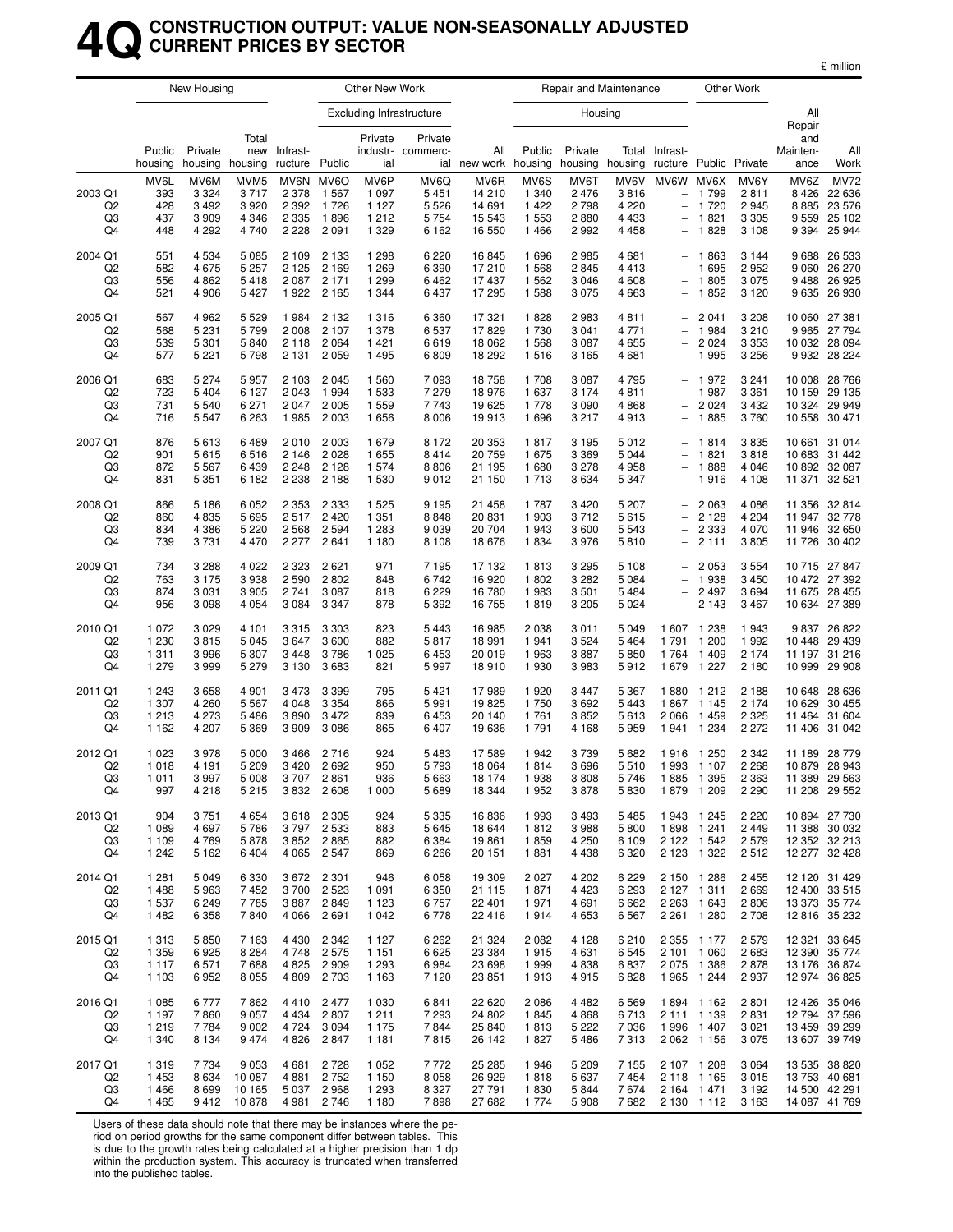### **4MCONSTRUCTION OUTPUT: VALUE NON-SEASONALLY ADJUSTED CURRENT PRICES BY SECTOR**

£ million

|                                             |                                                | New Housing                                                    |                                                                     |                                                                        |                                                                        | Other New Work                                 |                                                                        |                                                         |                                                | Repair and Maintenance                                           |                                                             |                                                |                                                | Other Work                                             |                                                        |                                                                                                          |
|---------------------------------------------|------------------------------------------------|----------------------------------------------------------------|---------------------------------------------------------------------|------------------------------------------------------------------------|------------------------------------------------------------------------|------------------------------------------------|------------------------------------------------------------------------|---------------------------------------------------------|------------------------------------------------|------------------------------------------------------------------|-------------------------------------------------------------|------------------------------------------------|------------------------------------------------|--------------------------------------------------------|--------------------------------------------------------|----------------------------------------------------------------------------------------------------------|
|                                             |                                                |                                                                |                                                                     |                                                                        |                                                                        |                                                | <b>Excluding Infrastructure</b>                                        |                                                         |                                                | Housing                                                          |                                                             |                                                |                                                |                                                        | All<br>Repair                                          |                                                                                                          |
|                                             | Public<br>housing                              | Private<br>housing                                             | Total<br>new<br>housing                                             | Infrast-<br>ructure                                                    | Public                                                                 | Private<br>ial                                 | Private<br>industr- commerc-                                           | All<br>ial new work housing                             | Public                                         | Private                                                          | housing housing ructure Public Private                      | Total Infrast-                                 |                                                |                                                        | and<br>Mainten-<br>ance                                | All<br>Work                                                                                              |
| 2011 Jul<br>Aug<br>Sep<br>Oct<br>Nov<br>Dec | MV6L<br>384<br>395<br>435<br>401<br>410<br>351 | MV6M<br>1446<br>1411<br>1416<br>1444<br>1449<br>1 3 1 4        | MVM <sub>5</sub><br>1829<br>1806<br>1850<br>1846<br>1859<br>1 6 6 5 | MV6N<br>1 3 3 4<br>1 2 8 0<br>1 2 7 5<br>1 2 4 5<br>1 3 4 1<br>1 3 2 3 | MV6O<br>1 1 6 7<br>1 1 9 1<br>1 1 1 3<br>1 0 3 7<br>1 0 4 5<br>1 0 0 4 | MV6P<br>271<br>286<br>283<br>302<br>309<br>255 | MVOQ<br>2 1 0 9<br>2 1 5 0<br>2 1 9 4<br>2 2 1 9<br>2 2 6 4<br>1 9 2 4 | MV6R<br>6710<br>6713<br>6716<br>6649<br>6817<br>6 1 7 1 | MV6S<br>585<br>587<br>589<br>609<br>635<br>547 | MV6T<br>1 2 7 9<br>1 2 5 5<br>1 3 1 8<br>1420<br>1459<br>1 2 8 8 | MV6V<br>1865<br>1842<br>1907<br>2029<br>2094<br>1836        | MV6W<br>684<br>697<br>685<br>666<br>655<br>620 | MV6X<br>477<br>507<br>474<br>421<br>433<br>380 | MV6Y<br>735<br>800<br>790<br>761<br>780<br>731         | MV6Z<br>3761<br>3846<br>3856<br>3 877<br>3 962<br>3567 | MV72<br>10472<br>10 559<br>10 572<br>10 526<br>10779<br>9737                                             |
| 2012 Jan<br>Feb<br>Mar<br>Apr<br>May<br>Jun | 338<br>326<br>358<br>344<br>329<br>345         | 1 1 9 3<br>1 281<br>1 504<br>1 3 2 9<br>1 4 0 9<br>1 4 5 3     | 1 5 3 2<br>1 607<br>1862<br>1674<br>1738<br>1798                    | 1 1 0 6<br>1 0 9 9<br>1 2 6 2<br>1 1 3 9<br>1 1 3 1<br>1 1 5 1         | 838<br>867<br>1011<br>900<br>936<br>856                                | 265<br>317<br>341<br>308<br>341<br>301         | 1692<br>1729<br>2 0 6 1<br>1859<br>2 0 0 8<br>1925                     | 5433<br>5 620<br>6 536<br>5880<br>6 1 5 4<br>6031       | 554<br>645<br>744<br>573<br>631<br>610         | 1 0 7 2<br>1 2 9 6<br>1 3 7 2<br>1 1 7 2<br>1 309<br>1215        | 1625<br>1941<br>2 1 1 5<br>1745<br>1941<br>1825             | 546<br>623<br>747<br>651<br>678<br>664         | 342<br>408<br>499<br>364<br>381<br>363         | 690<br>788<br>864<br>736<br>780<br>752                 | 3 2 0 3<br>3761<br>4 2 2 5<br>3496<br>3779<br>3604     | 8637<br>9 381<br>10 761<br>$9376$<br>$9933$<br>$9634$                                                    |
| Jul<br>Aug<br>Sep<br>Oct<br>Nov<br>Dec      | 344<br>328<br>338<br>338<br>339<br>320         | 1 3 4 7<br>1 2 8 5<br>1 3 6 4<br>1511<br>1458<br>1 2 4 8       | 1692<br>1614<br>1702<br>1849<br>1797<br>1 5 6 8                     | 1 1 3 7<br>1 3 3 9<br>1 2 3 0<br>1 3 6 0<br>1 3 4 5<br>1 1 2 6         | 942<br>1 0 0 6<br>913<br>957<br>910<br>741                             | 330<br>296<br>310<br>339<br>338<br>323         | 1889<br>1944<br>1830<br>2 0 5 1<br>1976<br>1 6 6 2                     | 5991<br>6 1 9 9<br>5985<br>6556<br>6366<br>5422         | 647<br>644<br>647<br>691<br>700<br>562         | 1 3 8 5<br>1 2 3 7<br>1 1 8 6<br>1 3 4 9<br>1 3 6 3<br>1 1 6 7   | 2 0 3 2<br>1880<br>1833<br>2 0 4 0<br>2062<br>1728          | 660<br>621<br>604<br>651<br>673<br>554         | 438<br>516<br>442<br>423<br>431<br>354         | 801<br>779<br>783<br>815<br>815<br>660                 | 3932<br>3796<br>3661<br>3929<br>3 982<br>3 297         | 9922<br>9995<br>9646<br>10485<br>10348<br>8719                                                           |
| 2013 Jan<br>Feb<br>Mar<br>Apr<br>May<br>Jun | 258<br>301<br>345<br>332<br>352<br>405         | 1 1 2 1<br>1 2 6 2<br>1 3 6 8<br>1 4 8 9<br>1 5 2 2<br>1686    | 1 3 7 9<br>1 5 6 3<br>1 7 1 3<br>1821<br>1874<br>2 0 9 1            | 1 0 5 6<br>1 1 7 0<br>1 3 9 3<br>1 2 2 7<br>1 2 5 6<br>1 3 1 4         | 665<br>752<br>888<br>808<br>875<br>849                                 | 289<br>326<br>309<br>296<br>296<br>291         | 1679<br>1 7 3 1<br>1924<br>1832<br>1928<br>1885                        | 5 0 6 7<br>5541<br>6227<br>5985<br>6 2 3 0<br>6430      | 579<br>654<br>760<br>617<br>605<br>590         | 1 0 8 2<br>1 1 5 2<br>1 2 5 9<br>1 2 8 6<br>1 340<br>1 3 6 2     | 1661<br>1806<br>2019<br>1904<br>1945<br>1952                | 573<br>651<br>719<br>609<br>653<br>636         | 365<br>403<br>477<br>409<br>417<br>414         | 672<br>739<br>809<br>805<br>816<br>828                 | 3 2 7 0<br>3600<br>4 0 24<br>3727<br>3 831<br>3830     | 8 338<br>9 141<br>10 251<br>9 712<br>10 061<br>10 260                                                    |
| Jul<br>Aug<br>Sep<br>Oct<br>Nov<br>Dec      | 360<br>367<br>382<br>424<br>427<br>391         | 1 602<br>1 5 6 4<br>1 603<br>1824<br>1 704<br>1 633            | 1962<br>1932<br>1984<br>2 2 4 8<br>2 1 3 2<br>2 0 2 4               | 1 3 0 4<br>1 324<br>1 225<br>1471<br>1 3 6 6<br>1 2 2 8                | 943<br>967<br>955<br>908<br>869<br>770                                 | 292<br>316<br>274<br>294<br>287<br>289         | 2 0 9 2<br>2 1 0 8<br>2 1 8 3<br>2 3 0 5<br>2 1 1 6<br>1845            | 6593<br>6646<br>6 6 2 2<br>7226<br>6769<br>6 1 5 6      | 600<br>632<br>627<br>670<br>651<br>561         | 1452<br>1 3 6 8<br>1430<br>1569<br>1551<br>1319                  | 2052<br>2 0 0 0<br>2058<br>2 2 3 9<br>2 2 0 1<br>1880       | 710<br>716<br>696<br>757<br>702<br>664         | 498<br>555<br>490<br>493<br>453<br>376         | 837<br>884<br>859<br>903<br>849<br>760                 | 4 3 9 2<br>4 206<br>3679                               | 4 096 10 689<br>4 154 10 800<br>4 102 10 724<br>11 618<br>10976<br>9835                                  |
| 2014 Jan<br>Feb<br>Mar<br>Apr<br>May<br>Jun | 372<br>422<br>487<br>435<br>497<br>556         | 1 631<br>1588<br>1829<br>1894<br>1940<br>2 1 3 0               | 2 0 0 3<br>2011<br>2 3 1 6<br>2 3 3 0<br>2 4 3 6<br>2686            | 1 1 4 5<br>1 1 9 7<br>1 3 3 1<br>1 2 1 6<br>1 2 5 7<br>1 2 2 7         | 703<br>728<br>870<br>848<br>820<br>854                                 | 260<br>330<br>357<br>350<br>371<br>370         | 1888<br>1955<br>2 2 1 6<br>2 1 0 2<br>2 1 0 4<br>2 1 4 3               | 5998<br>6221<br>7090<br>6846<br>6989<br>7280            | 630<br>641<br>757<br>622<br>612<br>637         | 1 2 9 2<br>1 379<br>1 5 3 1<br>1463<br>1464<br>1495              | 1922<br>2020<br>2 2 8 7<br>2086<br>2076<br>2 1 3 2          | 670<br>691<br>789<br>696<br>707<br>725         | 398<br>409<br>479<br>461<br>420<br>430         | 749<br>820<br>887<br>872<br>867<br>930                 | 4 1 1 4<br>4 070                                       | 3739 9737<br>3940 10160<br>4 442 11 532<br>10 960<br>11 059<br>4 216 11 496                              |
| Jul<br>Aug<br>Sep<br>Oct<br>Nov<br>Dec      | 499<br>516<br>522<br>513<br>495<br>474         | 2 1 4 5<br>1980<br>2 1 2 4<br>2 2 6 1<br>2 1 3 6<br>1961       | 2644<br>2 4 9 5<br>2646<br>2 7 7 4<br>2631<br>2 4 3 5               | 1 307<br>1 2 5 3<br>1 3 2 7<br>1411<br>1 3 9 3<br>1 2 6 2              | 936<br>976<br>937<br>965<br>907<br>818                                 | 384<br>361<br>378<br>346<br>352<br>343         | 2 2 9 5<br>2 1 6 8<br>2 2 9 4<br>2 3 9 0<br>2 2 8 3<br>2 1 0 5         | 7565<br>7 2 5 4<br>7582<br>7886<br>7567<br>6963         | 658<br>644<br>668<br>668<br>675<br>572         | 1600<br>1 5 2 5<br>1565<br>1662<br>1573<br>1418                  | 2 2 5 8<br>2 1 7 0<br>2 2 3 4<br>2 3 2 9<br>2 2 4 8<br>1990 | 764<br>752<br>747<br>831<br>763<br>667         | 504<br>571<br>567<br>474<br>415<br>391         | 931<br>913<br>962<br>916<br>942<br>851                 | 3899                                                   | 4 457 12 022<br>4 4 0 5 11 6 5 9<br>4 511 12 093<br>4 550 12 436<br>4 367 11 934<br>10863                |
| 2015 Jan<br>Feb<br>Mar<br>Apr<br>May<br>Jun | 392<br>438<br>483<br>465<br>425<br>468         | 1807<br>1861<br>2 1 8 1<br>2 2 6 1<br>2 2 4 4<br>2 4 2 0       | 2 1 9 9<br>2 2 9 9<br>2 6 6 4<br>2726<br>2669<br>2889               | 1 2 9 8<br>1 3 8 2<br>1750<br>1 6 2 2<br>1 5 6 3<br>1 5 6 2            | 681<br>766<br>896<br>828<br>839<br>908                                 | 336<br>391<br>400<br>379<br>375<br>397         | 1950<br>2 0 7 9<br>2 2 3 3<br>2 1 2 1<br>2 1 5 1<br>2 3 5 4            | 6464<br>6917<br>7943<br>7677<br>7597<br>8 1 1 0         | 605<br>657<br>820<br>618<br>629<br>667         | 1 2 5 6<br>1 2 9 5<br>1577<br>1497<br>1495<br>1 639              | 1861<br>1952<br>2 3 9 7<br>2 1 1 6<br>2 1 2 4<br>2 3 0 6    | 705<br>702<br>948<br>725<br>674<br>702         | 352<br>379<br>446<br>363<br>342<br>355         | 782<br>857<br>941<br>880<br>878<br>925                 | 3 700<br>3890<br>4 731                                 | 10 164<br>10807<br>12674<br>4 084 11 760<br>4 018 11 615<br>4 289 12 399                                 |
| Jul<br>Aug<br>Sep<br>Oct<br>Nov<br>Dec      | 389<br>351<br>378<br>374<br>365<br>364         | 2 2 8 2<br>2 0 8 0<br>2 2 0 9<br>2 4 0 7<br>2 2 7 9<br>2 2 6 5 | 2670<br>2 4 3 1<br>2 5 8 7<br>2 7 8 1<br>2644<br>2630               | 1682<br>1 5 6 9<br>1 574<br>1 6 4 8<br>1 5 5 2<br>1 609                | 982<br>969<br>958<br>922<br>933<br>849                                 | 445<br>416<br>431<br>401<br>407<br>355         | 2 391<br>2 283<br>2 3 0 9<br>2 5 3 3<br>2 4 3 3<br>2 1 5 4             | 8 170<br>7 669<br>7860<br>8286<br>7970<br>7596          | 664<br>640<br>695<br>670<br>660<br>583         | 1678<br>1 508<br>1652<br>1 7 3 5<br>1702<br>1478                 | 2 3 4 3<br>2 1 4 8<br>2 3 4 7<br>2 4 0 5<br>2 3 6 1<br>2061 | 763<br>662<br>650<br>681<br>676<br>608         | 428<br>472<br>486<br>442<br>425<br>377         | 956<br>907<br>1015<br>1010<br>998<br>929               |                                                        | 4 489 12 659<br>4 188 11 857<br>4 498 12 358<br>4 538 12 824<br>4 461 12 431<br>3 975 11 570             |
| 2016 Jan<br>Feb<br>Mar<br>Apr<br>May<br>Jun | 328<br>339<br>418<br>356<br>382<br>458         | 1965<br>2 2 5 7<br>2 5 5 6<br>2570<br>2512<br>2 7 7 9          | 2 2 9 3<br>2 5 9 6<br>2974<br>2926<br>2894<br>3 2 3 7               | 1 2 9 3<br>1 4 4 4<br>1 672<br>1 4 5 7<br>1492<br>1 4 8 5              | 749<br>814<br>914<br>919<br>947<br>940                                 | 308<br>336<br>386<br>396<br>421<br>393         | 2 1 1 3<br>2 3 0 1<br>2 4 2 6<br>2 3 4 8<br>2 4 3 0<br>2515            | 6 755<br>7 492<br>8373<br>8047<br>8 1 8 5<br>8570       | 588<br>690<br>808<br>617<br>603<br>625         | 1 3 6 2<br>1518<br>1 602<br>1599<br>1 5 6 3<br>1705              | 1950<br>2 2 0 8<br>2411<br>2216<br>2 1 6 6<br>2 3 3 1       | 559<br>628<br>707<br>707<br>703<br>701         | 361<br>390<br>411<br>389<br>361<br>389         | 841<br>950<br>1010<br>929<br>918<br>984                |                                                        | 3712 10466<br>4176 11668<br>4 538 12 911<br>4 242 12 289<br>4 147 12 332<br>4 4 0 5 1 2 9 7 5            |
| Jul<br>Aug<br>Sep<br>Oct<br>Nov<br>Dec      | 401<br>396<br>421<br>434<br>449<br>457         | 2 5 8 5<br>2 548<br>2 650<br>2762<br>2 7 7 4<br>2 5 9 8        | 2987<br>2944<br>3 0 7 1<br>3 1 9 5<br>3 2 2 3<br>3 0 5 5            | 1569<br>1 5 6 2<br>1 5 9 3<br>1 5 9 3<br>1708<br>1 5 2 4               | 1 0 2 9<br>1 0 7 7<br>988<br>937<br>1011<br>899                        | 385<br>381<br>410<br>402<br>412<br>366         | 2 5 3 1<br>2 6 3 0<br>2682<br>2700<br>2692<br>2423                     | 8 500<br>8 595<br>8 744<br>8828<br>9 0 4 7<br>8 2 6 7   | 598<br>589<br>626<br>622<br>633<br>573         | 1722<br>1686<br>1815<br>1815<br>1947<br>1 7 2 4                  | 2 3 2 0<br>2 2 7 5<br>2 4 4 0<br>2 4 3 7<br>2580<br>2 2 9 6 | 672<br>660<br>664<br>704<br>714<br>645         | 428<br>515<br>464<br>407<br>399<br>351         | 961<br>1 0 2 3<br>1 0 3 7<br>1 0 7 7<br>1 0 6 4<br>934 |                                                        | 4 381 12 881<br>$4\overline{474}$ 13 069<br>4 605 13 349<br>4 624 13 452<br>4 757 13 804<br>4 225 12 493 |
| 2017 Jan<br>Feb<br>Mar<br>Apr<br>May<br>Jun | 390<br>415<br>514<br>439<br>500<br>514         | 2 330<br>2 457<br>2947<br>2673<br>2800<br>3 1 6 0              | 2 720<br>2 872<br>3461<br>3 1 1 2<br>3 3 0 1<br>3675                | 1 4 7 4<br>1 472<br>1736<br>1578<br>1 657<br>1646                      | 842<br>867<br>1018<br>899<br>941<br>912                                | 326<br>350<br>376<br>356<br>360<br>434         | 2 367<br>2 567<br>2838<br>2 5 7 0<br>2 7 5 5<br>2 7 3 3                | 7729<br>8128<br>9429<br>8515<br>9014<br>9 3 9 9         | 549<br>621<br>777<br>578<br>592<br>648         | 1 633<br>1671<br>1 904<br>1760<br>1915<br>1961                   | 2 1 8 2<br>2 2 9 2<br>2681<br>2 3 3 8<br>2 5 0 7<br>2609    | 592<br>700<br>815<br>667<br>698<br>753         | 349<br>393<br>466<br>389<br>376<br>400         | 923<br>994<br>1 147<br>974<br>1 0 3 5<br>1 0 0 6       |                                                        | 4 047 11 776<br>4 379 12 506<br>5 109 14 538<br>4 369 12 884<br>4616 13630<br>4768 14167                 |
| Jul<br>Aug<br>Sep<br>Oct<br>Nov<br>Dec      | 478<br>485<br>503<br>462<br>489<br>514         | 2858<br>2934<br>2 9 0 7<br>3 1 8 8<br>3 2 1 5<br>3 0 0 9       | 3 3 3 6<br>3419<br>3411<br>3650<br>3 704<br>3523                    | 1 652<br>1708<br>1 677<br>1 7 1 7<br>1679<br>1 5 8 5                   | 929<br>1 0 7 2<br>967<br>926<br>924<br>896                             | 422<br>426<br>445<br>450<br>392<br>338         | 2715<br>2870<br>2 7 4 2<br>2 7 7 0<br>2 731<br>2 3 9 6                 | 9 0 5 5<br>$9494$<br>$9242$<br>9513<br>9430<br>8739     | 607<br>607<br>616<br>627<br>614<br>534         | 1973<br>1950<br>1920<br>2053<br>2 1 2 2<br>1732                  | 2580<br>2 5 5 7<br>2 5 3 6<br>2680<br>2736<br>2 2 6 6       | 710<br>721<br>733<br>743<br>737<br>651         | 471<br>539<br>461<br>398<br>392<br>323         | 1 0 4 8<br>1 0 4 4<br>1 100<br>1 104<br>1 107<br>952   |                                                        | 4809 13863<br>4 861 14 355<br>4 831 14 072<br>4 9 24 14 4 37<br>4 972 14 402<br>4 191 12 930             |
| 2018 Jan<br>Feb                             | 356<br>401                                     | 2 5 9 0<br>2 7 4 4                                             | 2945<br>3 1 4 5                                                     | 1492<br>1 4 2 3                                                        | 732<br>775                                                             | 358<br>367                                     | 2 3 1 7<br>2 4 3 0                                                     | 7845<br>8 1 3 9                                         | 555<br>601                                     | 1 6 5 4<br>1661                                                  | 2 2 0 9<br>2 2 6 2                                          | 662<br>673                                     | 308<br>328                                     | 906<br>962                                             |                                                        | 4 085 11 929<br>4 225 12 364                                                                             |

Users of these data should note that there may be instances where the pe-

riod on period growths for the same component differ between tables. This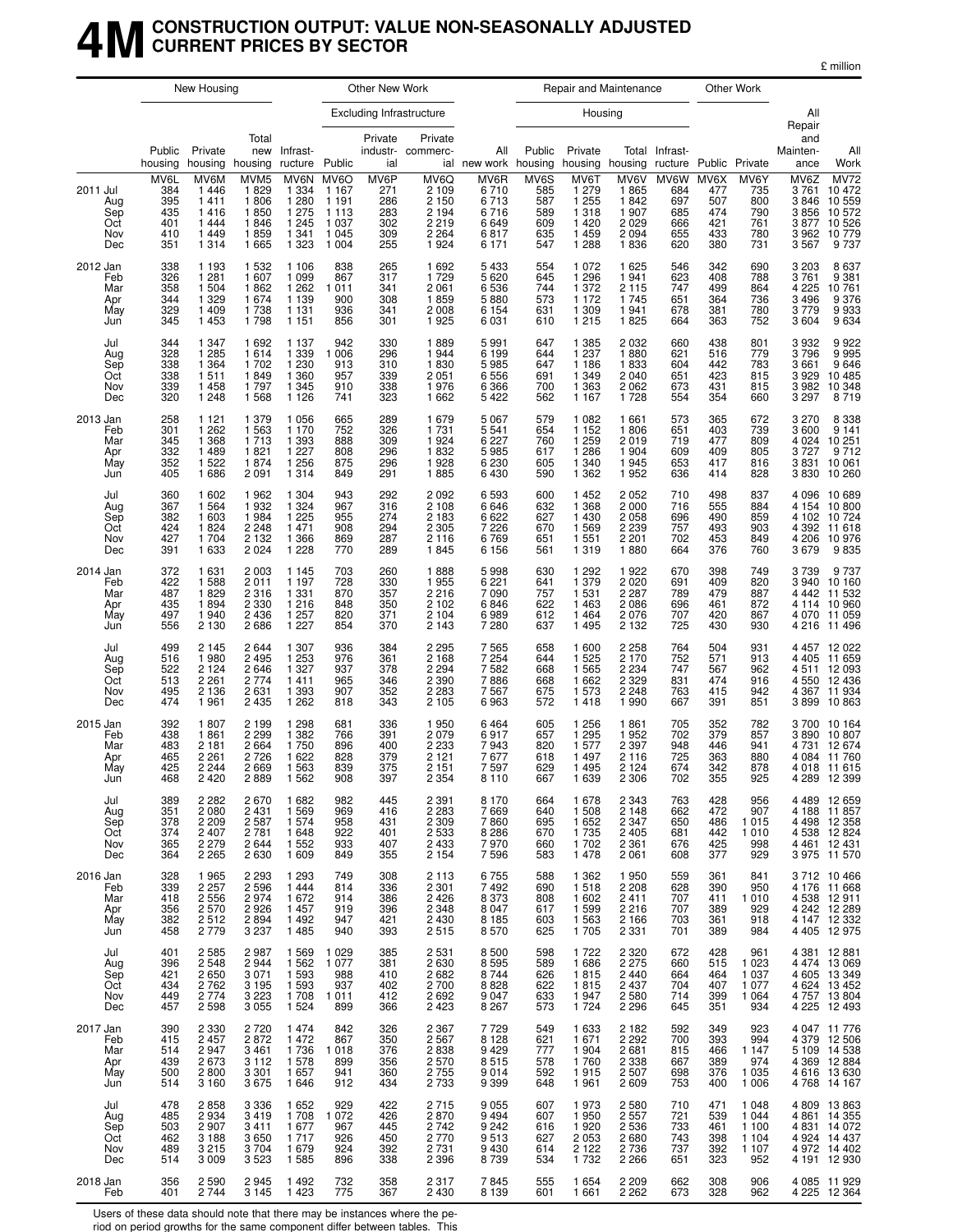#### **5 CONSTRUCTION OUTPUT: VALUE NON-SEASONALLY ADJUSTED CURRENT PRICES BY TYPE OF WORK**

|                                 |                  | 2014<br>Q <sub>1</sub> | 2014<br>Q2     | 2014<br>Q3 | 2014<br>Q4     | 2015<br>Q1     | 2015<br>Q2     | 2015<br>Q3          | 2015<br>Q4     | 2016<br>Q1        | 2016<br>Q <sub>2</sub> | 2016<br>Q3 | 2016<br>Q4                                                                                                      | 2017<br>Q1 | 2017<br>Q <sub>2</sub> | 2017<br>Q3 | 2017<br>Q <sub>4</sub> |
|---------------------------------|------------------|------------------------|----------------|------------|----------------|----------------|----------------|---------------------|----------------|-------------------|------------------------|------------|-----------------------------------------------------------------------------------------------------------------|------------|------------------------|------------|------------------------|
| <b>PUBLIC HOUSING</b>           | MV6L             | 1 2 8 1                | 1488           | 1 537      | 1482           | 1 3 1 3        | 1 3 5 9        | 1 1 1 7             | 1 1 0 3        | 1 0 8 5           | 1 1 9 7                | 1 2 1 9    | 1 340                                                                                                           | 1 3 1 9    | 1453                   | 1466       | 1465                   |
| <b>PRIVATE HOUSING</b>          | MV6M             | 5049                   | 5963           | 6 2 4 9    | 6 3 5 8        | 5850           | 6925           | 6571                | 6952           | 6777              | 7860                   | 7 7 8 4    | 8 1 3 4                                                                                                         | 7 7 3 4    | 8634                   | 8699       | 9412                   |
| <b>INFRASTRUCTURE</b>           |                  |                        |                |            |                |                |                |                     |                |                   |                        |            |                                                                                                                 |            |                        |            |                        |
| Water                           | MV73             | 326                    | 276            | 240        | 185            | 164            | 163            | 162                 | 158            | 160               | 195                    | 237        | 248                                                                                                             | 237        | 268                    | 298        | 293                    |
| Sewerage                        | MV74             | 78                     | 75             | 88         | 104            | 116            | 124            | 252                 | 408            | 436               | 442                    | 447        | 417                                                                                                             | 350        | 307                    | 265        | 210                    |
| Electricity                     | MV75             | 1 0 3 3                | 1 1 6 8        | 345<br>1   | 518            | 1697           | 910<br>1       | 2 0 3 8             | 2 0 2 5        | 1897              | 1925                   | 2 0 3 5    | 2 0 3 5                                                                                                         | 982<br>1   | 2 1 0 3                | 2 1 5 9    | 2 1 3 1                |
| Roads                           | MV76             | 629                    | 665            | 787        | 913            | 1 1 5 5        | 368<br>1       | 388<br>-1           | 1 3 2 6        | 1 1 5 5           | 1 1 1 7                | 1 1 5 6    | 1 1 4 3                                                                                                         | 1 0 4 7    | 1 0 2 8                | 1 0 6 1    | 1 0 4 8                |
| Railways                        | MV77             | 923                    | 867            | 799        | 767            | 759            | 706            | 616                 | 567            | 510               | 520                    | 586        | 671                                                                                                             | 721        | 790                    | 833        | 836                    |
| Harbours                        | MV78             | 157                    | 168            | 188        | 210            | 232            | 242            | 228                 | 207            | 168               | 153                    | 145        | 160                                                                                                             | 176        | 195                    | 211        | 234                    |
| Other <sup>1</sup>              | MV79             | 527                    | 481            | 441        | 370            | 306            | 235            | 140                 | 117            | 85                | 81                     | 119        | 152                                                                                                             | 168        | 190                    | 210        | 228                    |
| <b>TOTAL</b>                    | MV6N             | 3672                   | 3700           | 3887       | 4 0 6 6        | 4 4 3 0        | 4 7 4 8        | 4 8 2 5             | 4 8 0 9        | 4410              | 4 4 3 4                | 4 7 2 4    | 4 8 2 6                                                                                                         | 4681       | 4881                   | 5037       | 4981                   |
| of which                        |                  |                        |                |            |                |                |                |                     |                |                   |                        |            |                                                                                                                 |            |                        |            |                        |
| public                          | MV7A             | 1443                   | 1447           | 1 5 3 1    | 1 637          | 1866           | 1973           | 1840                | 1 7 1 2        | 1 491             | 1469                   | 1 5 8 4    | 1 7 2 7                                                                                                         | 1 732      | 1814                   | 1915       | 1938                   |
| private                         | MV7B             | 2 2 2 9                | 2 2 5 2        | 2 3 5 6    | 2 4 3 0        | 2 5 6 3        | 2 7 7 4        | 2985                |                | 3 097 2 918 2 965 |                        | 3 1 4 0    | 3 0 9 9                                                                                                         | 2949       | 3 0 6 8                | 3 1 2 3    | 3 0 4 2                |
|                                 |                  |                        |                |            |                |                |                |                     |                |                   |                        |            |                                                                                                                 |            |                        |            |                        |
| <b>OTHER PUBLIC NON-HOUSING</b> |                  |                        |                |            |                |                |                |                     |                |                   |                        |            |                                                                                                                 |            |                        |            |                        |
| Factories                       | MV7C             | 26                     | 24             | 23         | 19             | 15             | 16             | 18                  | 18             | 20                | 28                     | 33         | 30                                                                                                              | 28         | 31                     | 37         | 34                     |
| Warehouses                      | MV7D             | 9                      | 8              | 7          | 4              | $\overline{2}$ | 2              | $\overline{2}$      | $\overline{2}$ | $\overline{2}$    | $\overline{4}$         | 6          | 5                                                                                                               | 5          | 4                      | 5          | 5                      |
| Oil, Steel, Coal                | MV7E             | 3                      | $\overline{2}$ | 2          | $\overline{c}$ | $\overline{2}$ | $\overline{2}$ | 1                   | 1              | ÷                 |                        |            |                                                                                                                 |            |                        |            |                        |
| Schools & Colleges              | MV7F             | 874                    | 940            | 067<br>1   | 1 0 2 6        | 907            | 037<br>1       | 218<br>1            | 164<br>1.      | 088<br>1          | 215<br>-1              | 293        | 1 109                                                                                                           | 985        | 955                    | 1 0 3 7    | 990                    |
| Universities                    | MV7G             | 363                    | 430            | 513        | 485            | 408            | 411            | 426                 | 365            | 322               | 351                    | 384        | 361                                                                                                             | 367        | 387                    | 419        | 406                    |
| Health                          | MV7H             | 430                    | 436            | 446        | 398            | 358            | 421            | 504                 | 500            | 471               | 522                    | 552        | 482                                                                                                             | 431        | 397                    | 374        | 302                    |
| Offices                         | MV7I             | 110                    | 116            | 126        | 121            | 106            | 122            | 150                 | 154            | 156               | 181                    | 204        | 188                                                                                                             | 178        | 170                    | 175        | 160                    |
| Entertainment                   | MV7J             | 188                    | 216            | 245        | 225            | 191            | 198            | 202                 | 169            | 142               | 168                    | 208        | 205                                                                                                             | 216        | 241                    | 292        | 284                    |
| Garages, Shops                  | MV7Z             | 39                     | 44             | 48         | 48             | 45             | 51             | 60                  | 57             | 52                | 95                     | 143        | 148                                                                                                             | 142        | 141                    | 159        | 144                    |
| Agriculture, Miscellaneous      | MV82             | 260                    | 306            | 371        | 361            | 308            | 315            | 327                 | 274            | 223               | 244                    | 270        | 319                                                                                                             | 375        | 426                    | 471        | 420                    |
| <b>TOTAL</b>                    | MV <sub>60</sub> | 2 3 0 1                | 2 5 2 3        | 2849       | 2691           | 2 3 4 2        | 2575           | 2 9 0 9             | 2 7 0 3        | 2 4 7 7           | 2807                   | 3 0 9 4    | 2847                                                                                                            | 2728       | 2752                   | 2968       | 2746                   |
| <b>PRIVATE INDUSTRIAL</b>       |                  |                        |                |            |                |                |                |                     |                |                   |                        |            |                                                                                                                 |            |                        |            |                        |
|                                 |                  |                        |                |            |                |                |                |                     |                |                   |                        |            |                                                                                                                 |            |                        |            |                        |
| Factories                       | MV83             | 473                    | 591            | 662        | 602            | 613            | 590            | 676                 | 638            | 589               | 681                    | 649        | 665                                                                                                             | 603        | 654                    | 681        | 592                    |
| Warehouses                      | MV84             | 407                    | 440            | 423        | 421            | 504            | 560            | 615                 | 522            | 437               | 527                    | 525        | 507                                                                                                             | 435        | 482                    | 600        | 580                    |
| Oil, Steel, Coal                | MV85             | 66                     | 60             | 38         | 19             | 10             | 1              | 2                   | 4              | 4                 | 4                      | 2          | 9                                                                                                               | 13         | 14                     | 12         | 8                      |
| <b>TOTAL</b>                    | MV6P             | 946                    | 091            | 1 1 2 3    | 042<br>1       | 1 1 2 7        | 1 1 5 1        | 293<br>$\mathbf{1}$ | 1 1 6 3        | 1 0 3 0           | 1 2 1 1                | 1 1 7 5    | 1 1 8 1                                                                                                         | 052<br>1   | 1 1 5 0                | 293<br>1   | 1 1 8 0                |
| <b>PRIVATE COMMERCIAL</b>       |                  |                        |                |            |                |                |                |                     |                |                   |                        |            |                                                                                                                 |            |                        |            |                        |
| Schools, Universities           | MV86             | 921                    | 966            | 1 0 6 6    | 1 0 7 9        | 993            | 1 0 6 5        | 1 1 9 0             | 1 2 2 3        | 1 1 6 8           | 1 271                  | 354<br>1   | 1 3 1 4                                                                                                         | 266<br>1   | 1 3 1 8                | 1 3 9 6    | 1 309                  |
| Health                          | MV87             | 218                    | 249            | 262        | 266            | 256            | 281            | 288                 | 272            | 252               | 271                    | 287        | 269                                                                                                             | 254        | 260                    | 277        | 263                    |
| Offices                         | MV88             | 1891                   | 2034           | 2 2 0 9    | 2 2 9 5        | 2 1 9 3        | 2 3 6 2        | 2514                | 2623           | 2605              | 2 7 9 2                | 2928       | 2872                                                                                                            | 2805       | 2828                   | 2 7 9 3    | 2483                   |
| Entertainment                   | MV89             | 1 3 3 8                | 1417           | 1477       | 1<br>449       | 1 2 9 9        | 1 3 4 9        | 1 391               | 1458           | 1419              | 1493                   | 1668       | 1 7 3 2                                                                                                         | 1896       | 2093                   | 2 1 8 3    | 2 1 7 8                |
| Garages                         | MV8A             | 78                     | 67             | 62         | 54             | 52             | 60             | 71                  | 79             | 80                | 95                     | 118        | 127                                                                                                             | 125        | 133                    | 149        | 150                    |
| Shops                           | MV8B             | 1 2 6 0                | 1 3 5 0        | 1 4 2 3    | 1 3 8 9        | 1 2 3 0        | 255<br>1       | 1 2 6 4             | 1 2 1 0        | 1 0 9 0           | 1 1 4 1                | 1 2 3 0    | 1 2 2 7                                                                                                         | 1 1 4 7    | 1 1 3 3                | 1 2 3 7    | 1 2 3 6                |
| Agriculture, Miscellaneous      | MV8C             | 352                    | 267            | 256        | 245            | 237            | 253            | 265                 | 255            | 226               | 231                    | 258        | 274                                                                                                             | 278        | 292                    | 291        | 279                    |
| <b>TOTAL</b>                    | MV <sub>60</sub> | 6058                   | 6 3 5 0        | 6757       | 6778           | 6 2 6 2        | 6625           | 6984                | 7 1 2 0        | 6841              | 7 2 9 3                | 7844       | 7815                                                                                                            | 7772       | 8058                   | 8 3 2 7    | 7898                   |
|                                 |                  |                        |                |            |                |                |                |                     |                |                   |                        |            |                                                                                                                 |            |                        |            |                        |
| <b>TOTAL NEW WORK</b>           | MV6R             |                        |                |            |                |                |                |                     |                |                   |                        |            | 19 309 21 115 22 401 22 416 21 324 23 384 23 698 23 851 22 620 24 802 25 840 26 142 25 285 26 929 27 791 27 682 |            |                        |            |                        |

£ million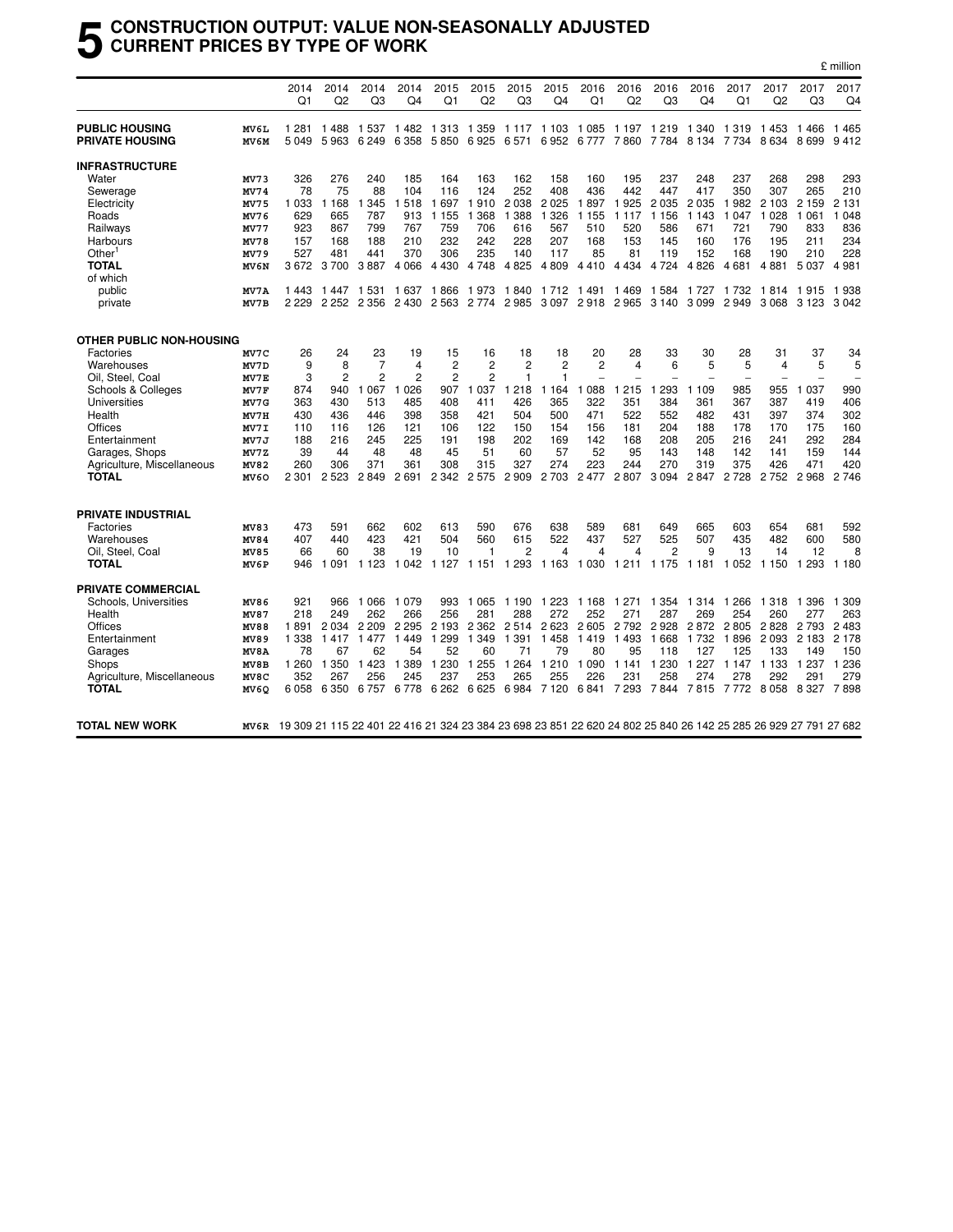#### **6 CONSTRUCTION OUTPUT: VALUE NON-SEASONALLY ADJUSTED CURRENT PRICES BY REGION**

|                                                 |               |               |              |                  |              |              |                        |                 | £ million          |
|-------------------------------------------------|---------------|---------------|--------------|------------------|--------------|--------------|------------------------|-----------------|--------------------|
|                                                 |               | 2016<br>Q1    | 2016<br>Q2   | 2016<br>Q3       | 2016<br>Q4   | 2017<br>Q1   | 2017<br>Q <sub>2</sub> | 2017<br>Q3      | 2017<br>Q4         |
|                                                 |               |               |              |                  |              |              |                        |                 |                    |
| <b>NORTH EAST</b><br>New Housing                |               |               |              |                  |              |              |                        |                 |                    |
| Housing                                         | MV8D          | 31            | 27           | 22               | 33           | 43           | 55                     | 61              | 58                 |
| Private                                         | MV8E          | 318           | 344          | 310              | 301          | 280          | 328                    | 357             | 403                |
| <b>Total Housing</b>                            | N3QP          | 349           | 371          | 332              | 333          | 323          | 383                    | 418             | 460                |
| Infrastructure                                  | MV8F          | 210           | 217          | 217              | 254          | 269          | 302                    | 328             | 322                |
| Other New Work                                  |               |               |              |                  |              |              |                        |                 |                    |
| <b>Excluding Infrastructure</b>                 |               |               |              |                  |              |              |                        |                 |                    |
| Public<br>Private Industrial                    | MV8G<br>MV8H  | 97<br>52      | 102<br>76    | 97<br>76         | 72<br>74     | 60<br>63     | 66<br>61               | 81<br>48        | 86<br>37           |
| <b>Private Commercial</b>                       | MV8I          | 190           | 199          | 211              | 201          | 190          | 206                    | 209             | 187                |
| All New Work                                    | MV8J          | 897           | 964          | 933              | 935          | 906          | 1018                   | 1 0 8 5         | 1 0 9 2            |
| Repair and Maintenance                          |               |               |              |                  |              |              |                        |                 |                    |
| Housing                                         | MV8K          | 163           | 154          | 173              | 190          | 180          | 201                    | 207             | 199                |
| Other New Work                                  |               |               |              |                  |              |              |                        |                 |                    |
| Public                                          | MV8L          | 34<br>78      | 35           | 45<br>90         | 38           | 31           | 43                     | 56              | 33<br>105          |
| Private<br>Infrastructure                       | MV8M<br>MV8N  | 50            | 80<br>55     | 55               | 80<br>59     | 88<br>54     | 108<br>48              | 111<br>46       | 42                 |
| All Repair and Maintenance                      | MV80          | 325           | 324          | 363              | 367          | 353          | 400                    | 420             | 379                |
| All Work                                        | MV8P          | 1 2 2 2       | 1 2 8 8      | 1 2 9 6          | 1 3 0 2      | 1 2 5 9      | 1418                   | 1 505           | 1 4 7 1            |
| YORKSHIRE AND THE HUMBER                        |               |               |              |                  |              |              |                        |                 |                    |
| New Housing                                     |               |               |              |                  |              |              |                        |                 |                    |
| Public                                          | MV8Q          | 79            | 78           | 80               | 85           | 84           | 88                     | 87              | 82                 |
| Private<br><b>Total Housing</b>                 | MV8R          | 499<br>578    | 573<br>651   | 565<br>645       | 572<br>656   | 524<br>608   | 593<br>682             | 608<br>694      | 666<br>748         |
| Infrastructure                                  | N3QQ<br>MV8S  | 212           | 228          | 271              | 274          | 260          | 261                    | 276             | 269                |
| Other New Work                                  |               |               |              |                  |              |              |                        |                 |                    |
| <b>Excluding Infrastructure</b>                 |               |               |              |                  |              |              |                        |                 |                    |
| Public                                          | MV8T          | 159           | 171          | 175              | 153          | 137          | 143                    | 172             | 179                |
| Private Industrial                              | MV8U          | 118           | 126          | 105              | 89           | 64           | 70                     | 94              | 109                |
| <b>Private Commercial</b>                       | MV8V          | 367           | 391          | 450              | 462          | 458          | 498                    | 551             | 554                |
| All New Work                                    | MV8W          | 1 4 3 5       | 1 5 6 7      | 1646             | 1 6 3 4      | 1 5 2 7      | 1 654                  | 1787            | 1860               |
| Repair and Maintenance<br>Housing               | MV8X          | 423           | 528          | 573              | 582          | 489          | 456                    | 429             | 426                |
| <b>Other New Work</b>                           |               |               |              |                  |              |              |                        |                 |                    |
| Public                                          | MV8Y          | 50            | 57           | 73               | 54           | 64           | 62                     | 88              | 62                 |
| Private                                         | MV8Z          | 185           | 219          | 242              | 228          | 242          | 248                    | 250             | 264                |
| Infrastructure                                  | MV92          | 139           | 291          | 328              | 363          | 362          | 366                    | 380             | 366                |
| All Repair and Maintenance                      | MV93          | 797           | 1 0 9 5      | 1 2 1 6          | 1 2 2 7      | 1 1 5 7      | 1 1 3 2                | 1 1 4 7         | 1 1 1 8            |
| All Work                                        | MV94          | 2 2 3 2       | 2 6 6 2      | 2862             | 2861         | 2684         | 2786                   | 2934            | 2978               |
| <b>EAST MIDLANDS</b><br>New Housing             |               |               |              |                  |              |              |                        |                 |                    |
| Public                                          | MV95          | 42            | 45           | 48               | 54           | 54           | 56                     | 48              | 43                 |
| Private                                         | MV96          | 413           | 473          | 472              | 500          | 463          | 504                    | 490             | 514                |
| <b>Total Housing</b>                            | N3QR          | 455           | 518          | 520              | 555          | 517          | 559                    | 538             | 557                |
| Infrastructure                                  | MV97          | 340           | 328          | 338              | 324          | 316          | 323                    | 340             | 343                |
| Other New Work                                  |               |               |              |                  |              |              |                        |                 |                    |
| <b>Excluding Infrastructure</b><br>Public       |               | 189           | 198          | 193              |              |              |                        |                 |                    |
| Private Industrial                              | MV 98<br>MV99 | 152           | 171          | 172              | 146<br>177   | 113<br>158   | 91<br>200              | 84<br>251       | 76<br>237          |
| <b>Private Commercial</b>                       | MV9A          | 305           | 364          | 395              | 372          | 342          | 322                    | 355             | 351                |
| All New Work                                    | MV9B          | 1441          | 1579         | 1618             | 1574         | 1 4 4 7      | 1496                   | 1568            | 1 5 6 2            |
| Repair and Maintenance                          |               |               |              |                  |              |              |                        |                 |                    |
| Housing                                         | MV9C          | 286           | 275          | 306              | 301          | 318          | 369                    | 426             | 430                |
| Other New Work<br>Public                        | MV9D          | 75            | 69           | 73               | 61           | 68           | 73                     | 116             | 110                |
| Private                                         | MV9E          | 178           | 186          | 207              | 212          | 197          | 173                    | 187             | 196                |
| Infrastructure                                  | MV9F          | 107           | 118          | 102              | 95           | 86           | 94                     | 114             | 115                |
| All Repair and Maintenance                      | MV9G          | 646           | 648          | 688              | 669          | 669          | 709                    | 843             | 851                |
| All Work                                        | MV9H          | 2 0 8 7       | 2 2 2 7      | 2 3 0 6          | 2 2 4 3      | 2 1 1 6      | 2 2 0 5                | 2411            | 2413               |
|                                                 |               |               |              |                  |              |              |                        |                 |                    |
| <b>EAST OF ENGLAND</b>                          |               |               |              |                  |              |              |                        |                 |                    |
| New Housing<br>Public                           | MV9I          | 75            | 84           | 88               | 98           | 99           | 110                    | 102             | 114                |
| Private                                         | MV9J          | 547           | 656          | 662              | 720          | 704          | 789                    | 774             | 833                |
| <b>Total Housing</b>                            | N3QS          | 623           | 740          | 750              | 818          | 803          | 899                    | 875             | 947                |
| Infrastructure                                  | MV9K          | 488           | 508          | 508              | 463          | 455          | 469                    | 464             | 433                |
| Other New Work                                  |               |               |              |                  |              |              |                        |                 |                    |
| <b>Excluding Infrastructure</b>                 |               |               |              |                  |              |              |                        |                 |                    |
| Public                                          | MV9L          | 180           | 195          | 205              | 183          | 176          | 196                    | 238             | 235                |
| Private Industrial<br><b>Private Commercial</b> | MV9M<br>MV9N  | 101<br>571    | 138<br>593   | 143<br>598       | 154<br>604   | 133<br>617   | 119<br>629             | 108<br>710      | 89<br>706          |
| All New Work                                    | MV90          | 1963          | 2 1 7 4      | 2 2 0 4          | 2 2 2 2      | 2 1 8 4      | 2 3 1 3                | 2 3 9 4         | 2411               |
| Repair and Maintenance                          |               |               |              |                  |              |              |                        |                 |                    |
| Housing                                         | MV9P          | 983           | 996          | 976              | 983          | 923          | 989                    | 1 0 5 5         | 1 0 3 9            |
| <b>Other New Work</b>                           |               |               |              |                  |              |              |                        |                 |                    |
| Public                                          | MV9Q          | 113           | 133          | 169              | 145          | 137          | 133                    | 139             | 104                |
| Private                                         | MV9R          | 295           | 301          | 321              | 332          | 320          | 296                    | 313             | 289                |
| Infrastructure                                  | MV9S          | 253           | 278          | 235              | 225          | 232          | 237                    | 257             | 252                |
| All Repair and Maintenance<br>All Work          | MV9T<br>MV9U  | 1 644<br>3607 | 1708<br>3882 | 1 701<br>3 9 0 5 | 1685<br>3907 | 1612<br>3796 | 1655<br>3968           | 1764<br>4 1 5 8 | 1 6 8 4<br>4 0 9 5 |
|                                                 |               |               |              |                  |              |              |                        |                 |                    |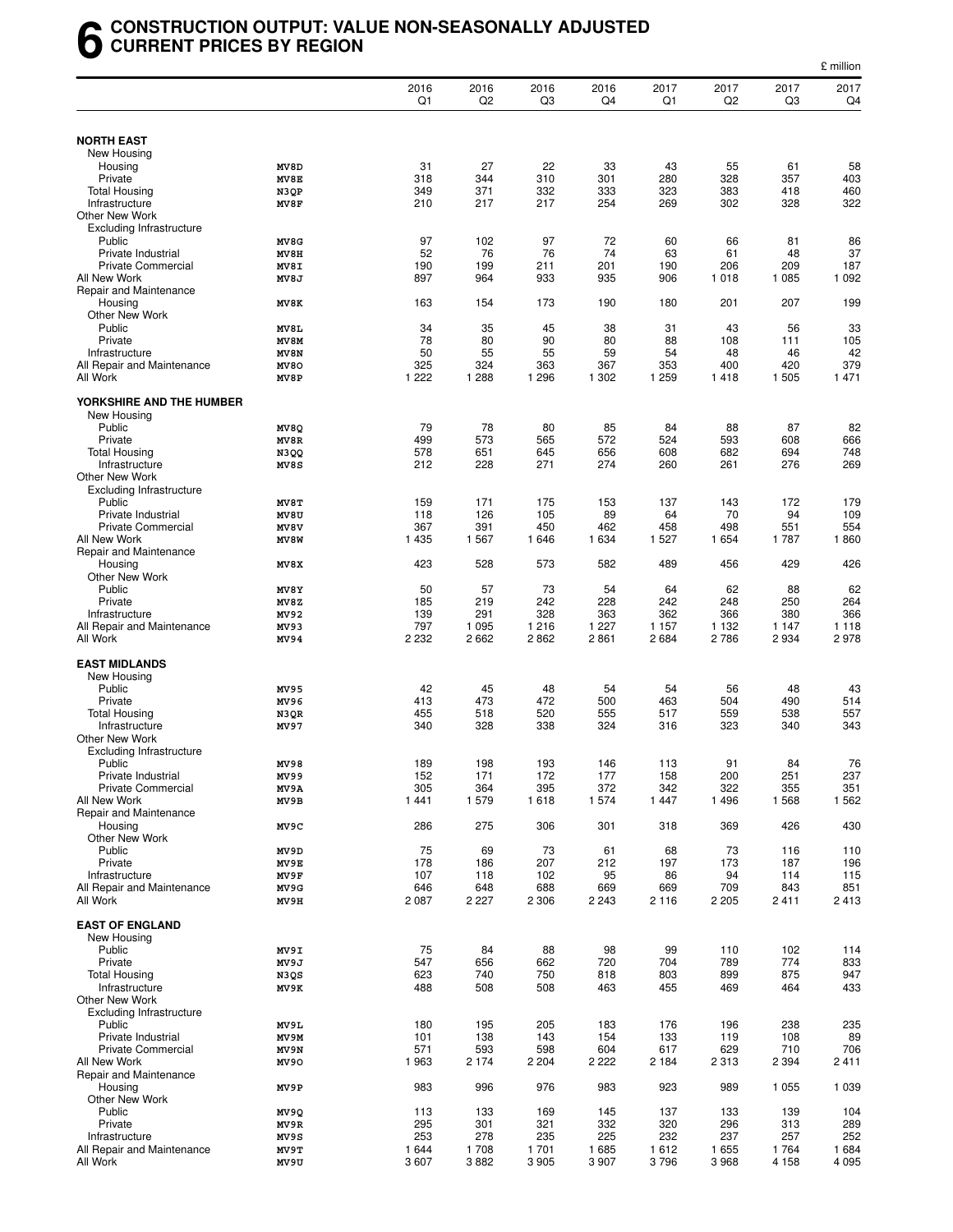#### **6** CONSTRUCTION OUTPUT: VALUE NON-SEASONALLY ADJUSTED<br>CURRENT PRICES BY REGION<br>continued **CURRENT PRICES BY REGION**

| continued                                       |                                 |                 |                        |                        |                 |                    |                        |                 | £ million       |
|-------------------------------------------------|---------------------------------|-----------------|------------------------|------------------------|-----------------|--------------------|------------------------|-----------------|-----------------|
|                                                 |                                 | 2016<br>Q1      | 2016<br>Q <sub>2</sub> | 2016<br>Q <sub>3</sub> | 2016<br>Q4      | 2017<br>Q1         | 2017<br>Q <sub>2</sub> | 2017<br>Q3      | 2017<br>Q4      |
|                                                 |                                 |                 |                        |                        |                 |                    |                        |                 |                 |
| <b>LONDON</b>                                   |                                 |                 |                        |                        |                 |                    |                        |                 |                 |
| New Housing<br>Public                           | MV9V                            | 333             | 404                    | 429                    | 477             | 448                | 481                    | 465             | 429             |
| Private                                         | MV9W                            | 1 558           | 1736                   | 1 7 2 3                | 1806            | 1738               | 1893                   | 1895            | 1952            |
| <b>Total Housing</b>                            | N3QT                            | 1892            | 2 1 4 0                | 2 1 5 2                | 2 2 8 3         | 2 186              | 2 3 7 4                | 2 3 6 0         | 2 3 8 1         |
| Infrastructure                                  | MV9X                            | 670             | 682                    | 694                    | 689             | 646                | 628                    | 592             | 593             |
| Other New Work                                  |                                 |                 |                        |                        |                 |                    |                        |                 |                 |
| <b>Excluding Infrastructure</b>                 |                                 |                 |                        |                        |                 |                    |                        |                 |                 |
| Public<br>Private Industrial                    | MV9Y                            | 462             | 555                    | 621                    | 558<br>53       | 506                | 473                    | 485             | 439             |
| <b>Private Commercial</b>                       | MV9Z<br>MVA2                    | 88<br>2480      | 90<br>2651             | 68<br>2 7 5 3          | 2 601           | 37<br>2 5 3 4      | 48<br>2 5 3 4          | 51<br>2 4 7 0   | 39<br>2 3 0 4   |
| All New Work                                    | MVA3                            | 5 5 9 1         | 6 1 1 8                | 6 2 8 7                | 6 183           | 5 9 0 9            | 6 0 5 7                | 5957            | 5756            |
| Repair and Maintenance                          |                                 |                 |                        |                        |                 |                    |                        |                 |                 |
| Housing                                         | MVA4                            | 1 2 3 7         | 1 250                  | 1 3 3 6                | 1415            | 1 4 0 3            | 1 404                  | 1 4 0 5         | 1 3 3 9         |
| Other New Work                                  |                                 |                 |                        |                        |                 |                    |                        |                 |                 |
| Public                                          | MVA5                            | 282             | 270                    | 318                    | 244             | 273                | 238                    | 314             | 205             |
| Private                                         | MVA6                            | 500             | 485<br>284             | 489                    | 500             | 537                | 498                    | 519             | 521             |
| Infrastructure<br>All Repair and Maintenance    | MVA7<br>MVA8                    | 313<br>2 3 3 2  | 2 2 8 9                | 309<br>2 4 5 2         | 309<br>2 4 6 8  | 304<br>2517        | 273<br>2413            | 243<br>2481     | 248<br>2 3 1 3  |
| All Work                                        | MVA9                            | 7923            | 8 4 0 7                | 8739                   | 8651            | 8 4 2 6            | 8 4 7 0                | 8438            | 8 0 6 9         |
|                                                 |                                 |                 |                        |                        |                 |                    |                        |                 |                 |
| <b>SOUTH EAST</b>                               |                                 |                 |                        |                        |                 |                    |                        |                 |                 |
| New Housing                                     |                                 |                 |                        |                        |                 |                    |                        |                 |                 |
| Public                                          | MVB <sub>2</sub>                | 91              | 96                     | 95                     | 106             | 104                | 112                    | 101             | 83              |
| Private                                         | MVB3                            | 880             | 1016                   | 985                    | 1 0 0 4         | 950                | 1 0 8 3                | 1 1 1 5         | 1 2 6 1         |
| <b>Total Housing</b><br>Infrastructure          | N3QU<br>MVB4                    | 971<br>570      | 1 1 1 1<br>542         | 1 0 8 0<br>587         | 1 1 1 0<br>622  | 1 0 5 4<br>617     | 1 1 9 5<br>641         | 1 2 1 6<br>661  | 1 3 4 4<br>650  |
| Other New Work                                  |                                 |                 |                        |                        |                 |                    |                        |                 |                 |
| Excluding Infrastructure                        |                                 |                 |                        |                        |                 |                    |                        |                 |                 |
| Public                                          | MVB5                            | 359             | 436                    | 526                    | 490             | 460                | 442                    | 451             | 381             |
| Private Industrial                              | MVB6                            | 115             | 128                    | 114                    | 109             | 107                | 129                    | 164             | 165             |
| <b>Private Commercial</b>                       | MVB7                            | 710             | 772                    | 830                    | 846             | 853                | 934                    | 980             | 962             |
| All New Work                                    | MVB8                            | 2725            | 2989                   | 3 1 3 7                | 3 1 7 6         | 3 0 9 2            | 3 3 4 1                | 3 4 7 2         | 3502            |
| Repair and Maintenance                          |                                 |                 |                        |                        |                 |                    |                        |                 |                 |
| Housing                                         | MVB9                            | 1 2 6 3         | 1 2 9 0                | 1 3 6 3                | 1413            | 1 373              | 1 3 9 8                | 1 4 7 9         | 1492            |
| Other New Work<br>Public                        |                                 | 224             | 197                    | 251                    | 194             | 203                | 205                    | 258             | 208             |
| Private                                         | <b>MVBN</b><br>MVC <sub>2</sub> | 393             | 369                    | 424                    | 447             | 444                | 447                    | 472             | 407             |
| Infrastructure                                  | MVC3                            | 228             | 237                    | 210                    | 227             | 240                | 224                    | 227             | 237             |
| All Repair and Maintenance                      | MVC4                            | 2 1 0 8         | 2 0 9 3                | 2 2 4 8                | 2 2 8 1         | 2 2 6 0            | 2 2 7 4                | 2 4 3 6         | 2 3 4 4         |
| All Work                                        | MVC5                            | 4833            | 5 0 8 2                | 5 3 8 5                | 5 4 5 7         | 5 3 5 2            | 5615                   | 5908            | 5846            |
|                                                 |                                 |                 |                        |                        |                 |                    |                        |                 |                 |
| <b>SOUTH WEST</b>                               |                                 |                 |                        |                        |                 |                    |                        |                 |                 |
| New Housing<br>Public                           | MVC6                            | 81              | 89                     | 83                     | 78              | 76                 | 83                     | 104             | 137             |
| Private                                         | MVC7                            | 608             | 718                    | 707                    | 727             | 661                | 689                    | 646             | 665             |
| <b>Total Housing</b>                            | N3QV                            | 689             | 807                    | 790                    | 805             | 737                | 772                    | 749             | 802             |
| Infrastructure                                  | MVC8                            | 256             | 256                    | 261                    | 243             | 213                | 262                    | 310             | 326             |
| Other New Work                                  |                                 |                 |                        |                        |                 |                    |                        |                 |                 |
| <b>Excluding Infrastructure</b>                 |                                 |                 |                        |                        |                 |                    |                        |                 |                 |
| Public                                          | MVC9                            | 127             | 162                    | 212                    | 303             | 386                | 442                    | 484             | 415             |
| Private Industrial<br><b>Private Commercial</b> | MVD <sub>2</sub>                | 47<br>379       | 81<br>397              | 112<br>418             | 124<br>448      | 106<br>457         | 103<br>510             | 133<br>602      | 131<br>593      |
| All New Work                                    | MVD3<br>MVD4                    | 1 4 9 8         | 1703                   | 1792                   | 1924            | 1899               | 2089                   | 2 2 7 9         | 2 2 6 6         |
| Repair and Maintenance                          |                                 |                 |                        |                        |                 |                    |                        |                 |                 |
| Housing                                         | MVD5                            | 587             | 593                    | 596                    | 611             | 699                | 837                    | 880             | 918             |
| Other New Work                                  |                                 |                 |                        |                        |                 |                    |                        |                 |                 |
| Public                                          | MVD6                            | 94              | 79                     | 94                     | 82              | 80                 | 79                     | 104             | 78              |
| Private                                         | MVD7                            | 204             | 232                    | 232                    | 222             | 202                | 208                    | 218             | 220             |
| Infrastructure                                  | MVD8                            | 172             | 194                    | 159                    | 153             | 161                | 137                    | 151             | 138             |
| All Repair and Maintenance<br>All Work          | MVD9<br><b>MVDD</b>             | 1 0 5 7<br>2555 | 1 0 9 8<br>2801        | 1 0 8 1<br>2873        | 1 0 6 8<br>2992 | 1 1 4 2<br>3 0 4 1 | 1 2 6 1<br>3 3 5 0     | 1 3 5 3<br>3632 | 1 3 5 4<br>3620 |
|                                                 |                                 |                 |                        |                        |                 |                    |                        |                 |                 |
| <b>WALES</b>                                    |                                 |                 |                        |                        |                 |                    |                        |                 |                 |
| New Housing                                     |                                 |                 |                        |                        |                 |                    |                        |                 |                 |
| Public                                          | MVE2                            | 29              | 31                     | 32                     | 37              | 37                 | 43                     | 42              | 39              |
| Private                                         | MVE3                            | 193             | 236                    | 248                    | 253             | 234                | 254                    | 247             | 251             |
| <b>Total Housing</b>                            | N3QW                            | 222             | 268                    | 280                    | 290             | 272                | 297                    | 289             | 290             |
| Infrastructure<br>Other New Work                | MVE4                            | 326             | 348                    | 374                    | 374             | 339                | 338                    | 339             | 300             |
| <b>Excluding Infrastructure</b>                 |                                 |                 |                        |                        |                 |                    |                        |                 |                 |
| Public                                          | MVE5                            | 109             | 117                    | 134                    | 124             | 144                | 179                    | 215             | 203             |
| Private Industrial                              | MVE6                            | 35              | 38                     | 32                     | 27              | 23                 | 24                     | 23              | 19              |
| <b>Private Commercial</b>                       | MVE7                            | 153             | 175                    | 216                    | 226             | 290                | 362                    | 384             | 358             |
| All New Work                                    | MVE8                            | 846             | 945                    | 1 0 3 5                | 1 0 4 1         | 1 0 6 9            | 1 200                  | 1 250           | 1 1 6 9         |
| Repair and Maintenance                          |                                 |                 |                        |                        |                 |                    |                        |                 |                 |
| Housing                                         | MVE9                            | 240             | 262                    | 278                    | 270             | 209                | 231                    | 206             | 209             |
| Other New Work                                  |                                 |                 |                        |                        |                 |                    |                        |                 |                 |
| Public                                          | MVF2                            | 32              | 37                     | 37                     | 28              | 38                 | 39                     | 45              | 40              |
| Private<br>Infrastructure                       | MVF3<br>MVF4                    | 58<br>78        | 56<br>82               | 50<br>66               | 52<br>65        | 53<br>63           | 42<br>76               | 49<br>61        | 68<br>54        |
| All Repair and Maintenance                      | MVF5                            | 408             | 437                    | 431                    | 415             | 363                | 388                    | 361             | 371             |
| All Work                                        | MVF6                            | 1 2 5 4         | 1 3 8 2                | 1466                   | 1456            | 1432               | 1588                   | 1611            | 1 540           |
|                                                 |                                 |                 |                        |                        |                 |                    |                        |                 |                 |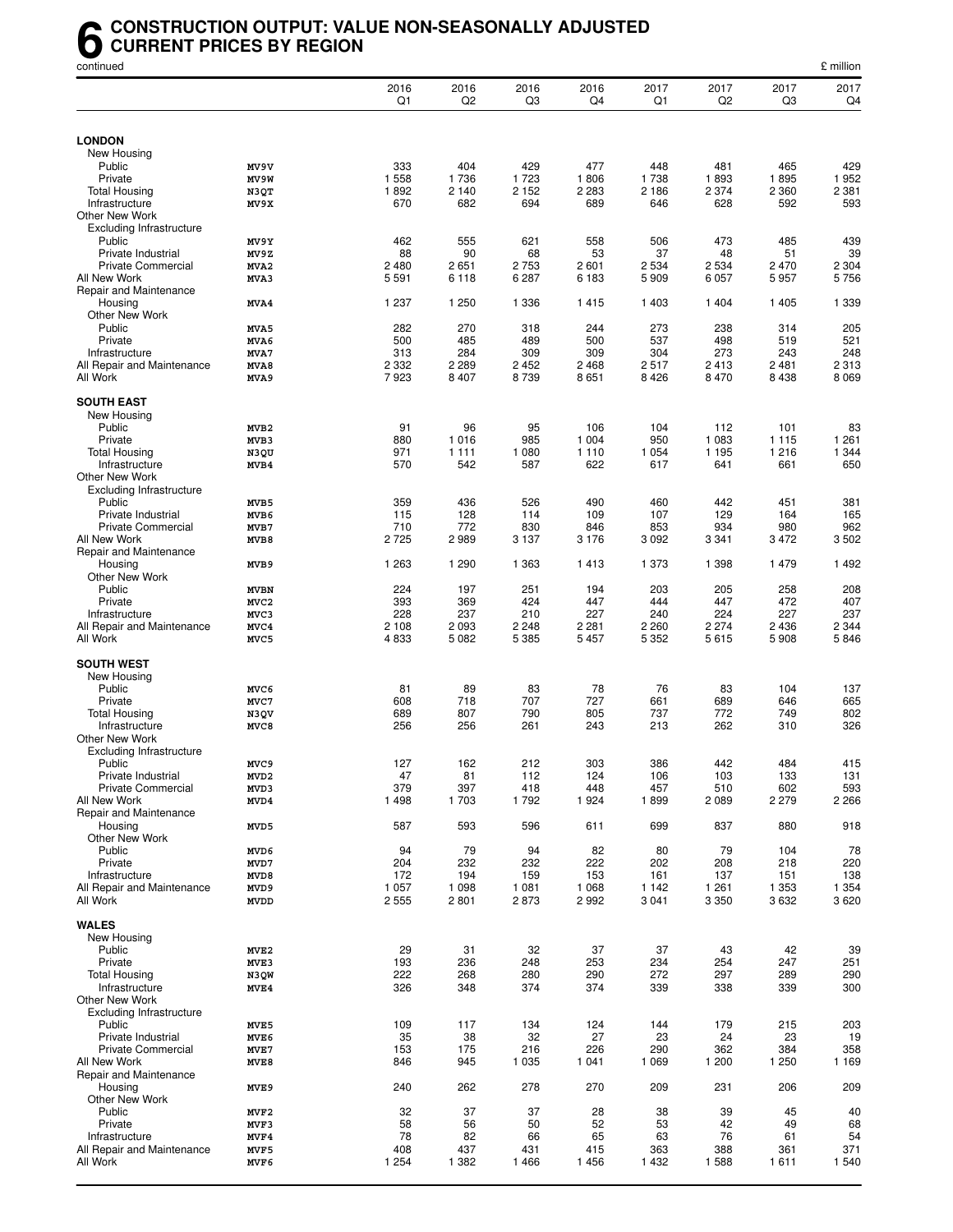#### **6** CONSTRUCTION OUTPUT: VALUE NON-SEASONALLY ADJUSTED<br>CURRENT PRICES BY REGION<br>continued **CURRENT PRICES BY REGION**

| continued                               |                  |            |                        |                        |            |            |                        |                        | £ million      |
|-----------------------------------------|------------------|------------|------------------------|------------------------|------------|------------|------------------------|------------------------|----------------|
|                                         |                  | 2016<br>Q1 | 2016<br>Q <sub>2</sub> | 2016<br>Q <sub>3</sub> | 2016<br>Q4 | 2017<br>Q1 | 2017<br>Q <sub>2</sub> | 2017<br>Q <sub>3</sub> | 2017<br>Q4     |
|                                         |                  |            |                        |                        |            |            |                        |                        |                |
| <b>WEST MIDLANDS</b>                    |                  |            |                        |                        |            |            |                        |                        |                |
| New Housing                             |                  |            |                        |                        |            |            |                        |                        |                |
| Public                                  | MVF7             | 72         | 86                     | 90                     | 100<br>744 | 97         | 101                    | 93                     | 85             |
| Private                                 | MVF8             | 536        | 654                    | 665                    |            | 726        | 841                    | 850                    | 927            |
| <b>Total Housing</b>                    | N3QX<br>MVF9     | 607<br>149 | 739<br>171             | 755<br>202             | 844<br>236 | 823<br>238 | 942<br>269             | 943<br>303             | 1 0 1 2<br>328 |
| Infrastructure<br><b>Other New Work</b> |                  |            |                        |                        |            |            |                        |                        |                |
| <b>Excluding Infrastructure</b>         |                  |            |                        |                        |            |            |                        |                        |                |
| Public                                  | <b>MVFB</b>      | 142        | 160                    | 167                    | 145        | 139        | 145                    | 156                    | 142            |
| Private Industrial                      | MVG <sub>2</sub> | 135        | 165                    | 179                    | 190        | 175        | 201                    | 208                    | 159            |
| <b>Private Commercial</b>               | MVG3             | 521        | 552                    | 643                    | 720        | 725        | 719                    | 705                    | 603            |
| All New Work                            | MVG4             | 1 5 5 4    | 1788                   | 1945                   | 2 1 3 5    | 2 100      | 2 2 7 6                | 2 3 1 7                | 2 2 4 3        |
| Repair and Maintenance                  |                  |            |                        |                        |            |            |                        |                        |                |
| Housing                                 | MVG5             | 391        | 382                    | 403                    | 457        | 506        | 524                    | 523                    | 578            |
| Other New Work                          |                  |            |                        |                        |            |            |                        |                        |                |
| Public                                  | MVG6             | 81         | 77                     | 93                     | 92         | 82         | 75                     | 90                     | 74             |
| Private                                 | MVG7             | 359        | 344                    | 361                    | 367        | 383        | 402                    | 421                    | 429            |
| Infrastructure                          | MVG8             | 81         | 101                    | 110                    | 123        | 130        | 168                    | 183                    | 165            |
| All Repair and Maintenance              | MVG9             | 912        | 904                    | 967                    | 1 0 3 9    | 1 1 0 1    | 1 1 6 9                | 1 2 1 7                | 1 2 4 6        |
| All Work                                | <b>MVGO</b>      | 2466       | 2692                   | 2912                   | 3 1 7 4    | 3 2 0 1    | 3 4 4 5                | 3 5 3 4                | 3489           |
|                                         |                  |            |                        |                        |            |            |                        |                        |                |
| <b>NORTH WEST</b>                       |                  |            |                        |                        |            |            |                        |                        |                |
| New Housing                             |                  |            |                        |                        |            |            |                        |                        |                |
| Public                                  | MVH <sub>2</sub> | 89         | 87                     | 87                     | 99         | 105        | 125                    | 142                    | 152            |
| Private                                 | MVH3             | 795        | 939                    | 925                    | 972        | 961        | 1 1 3 0                | 1 1 8 4                | 1 338          |
| Total Housing                           | N3QY             | 884        | 1 0 2 6                | 1 0 1 1                | 1 0 7 1    | 1 0 6 6    | 1 2 5 4                | 1 3 2 6                | 1 4 9 1        |
| Infrastructure                          | MVH4             | 421        | 423                    | 544                    | 619        | 633        | 684                    | 720                    | 746            |
| <b>Other New Work</b>                   |                  |            |                        |                        |            |            |                        |                        |                |
| <b>Excluding Infrastructure</b>         |                  |            |                        |                        |            |            |                        |                        |                |
| Public                                  | MVH <sub>5</sub> | 264        | 259                    | 254                    | 211        | 187        | 182                    | 213                    | 251            |
| Private Industrial                      | MVH6             | 139        | 137                    | 109                    | 106        | 98         | 100                    | 116                    | 117            |
| <b>Private Commercial</b>               | MVH7             | 571        | 587                    | 636                    | 636        | 653        | 714                    | 758                    | 757            |
| All New Work                            | MVH8             | 2 2 7 9    | 2 4 3 1                | 2 5 5 4                | 2643       | 2638       | 2934                   | 3 1 3 3                | 3 3 6 0        |
| Repair and Maintenance                  |                  |            |                        |                        |            |            |                        |                        |                |
| Housing                                 | MVH9             | 535        | 539                    | 537                    | 568        | 571        | 557                    | 548                    | 548            |
| Other New Work                          |                  |            |                        |                        |            |            |                        |                        |                |
| Public                                  | MVI2             | 96         | 101                    | 143                    | 123        | 120        | 113                    | 136                    | 105            |
| Private                                 | MVI3             | 306        | 328                    | 376                    | 418        | 382        | 414                    | 456                    | 460            |
| Infrastructure                          | MVI4             | 208        | 176                    | 160                    | 187        | 210        | 229                    | 254                    | 259            |
| All Repair and Maintenance              | MVI5             | 1 1 4 5    | 1 1 4 4                | 1 2 1 6                | 1 2 9 6    | 1 2 8 3    | 1 3 1 3                | 1 3 9 4                | 1 372          |
| All Work                                | MVI6             | 3424       | 3575                   | 3770                   | 3939       | 3921       | 4 2 4 7                | 4 5 27                 | 4 7 3 2        |
| <b>SCOTLAND</b>                         |                  |            |                        |                        |            |            |                        |                        |                |
| New Housing                             |                  |            |                        |                        |            |            |                        |                        |                |
| Public                                  | MVI7             | 163        | 170                    | 164                    | 174        | 172        | 201                    | 221                    | 244            |
| Private                                 | MVI8             | 429        | 517                    | 523                    | 535        | 492        | 530                    | 535                    | 603            |
| <b>Total Housing</b>                    | N3QZ             | 592        | 687                    | 688                    | 710        | 664        | 731                    | 757                    | 847            |
| Infrastructure                          | MVI9             | 769        | 729                    | 729                    | 728        | 695        | 703                    | 704                    | 670            |
| Other New Work                          |                  |            |                        |                        |            |            |                        |                        |                |
| <b>Excluding Infrastructure</b>         |                  |            |                        |                        |            |            |                        |                        |                |
| Public                                  | MVIJ             | 388        | 454                    | 511                    | 461        | 419        | 393                    | 390                    | 340            |
| Private Industrial                      | MVJ2             | 48         | 61                     | 66                     | 78         | 86         | 95                     | 97                     | 79             |
| <b>Private Commercial</b>               | MVJ3             | 593        | 612                    | 694                    | 698        | 652        | 629                    | 602                    | 524            |
| All New Work                            | MVJ4             | 2 3 9 1    | 2 5 4 3                | 2687                   | 2674       | 2516       | 2551                   | 2549                   | 2459           |
| Repair and Maintenance                  |                  |            |                        |                        |            |            |                        |                        |                |
| Housing                                 | MVJ5             | 461        | 445                    | 495                    | 524        | 484        | 487                    | 517                    | 503            |
| Other New Work                          |                  |            |                        |                        |            |            |                        |                        |                |
| Public                                  | MVJ6             | 81         | 84                     | 111                    | 96         | 111        | 103                    | 125                    | 94             |
| Private                                 | MVJ7             | 244        | 232                    | 227                    | 215        | 215        | 180                    | 195                    | 203            |
| Infrastructure                          | MVJ8             | 264        | 295                    | 262                    | 256        | 264        | 267                    | 247                    | 255            |
| All Repair and Maintenance              | MVJ9             | 1 0 5 0    | 1 0 5 6                | 1 0 9 5                | 1 0 9 1    | 1 0 7 4    | 1 0 3 7                | 1 0 8 4                | 1 0 5 5        |
| All Work                                | MVK2             | 3441       | 3599                   | 3782                   | 3765       | 3590       | 3588                   | 3633                   | 3514           |
|                                         |                  |            |                        |                        |            |            |                        |                        |                |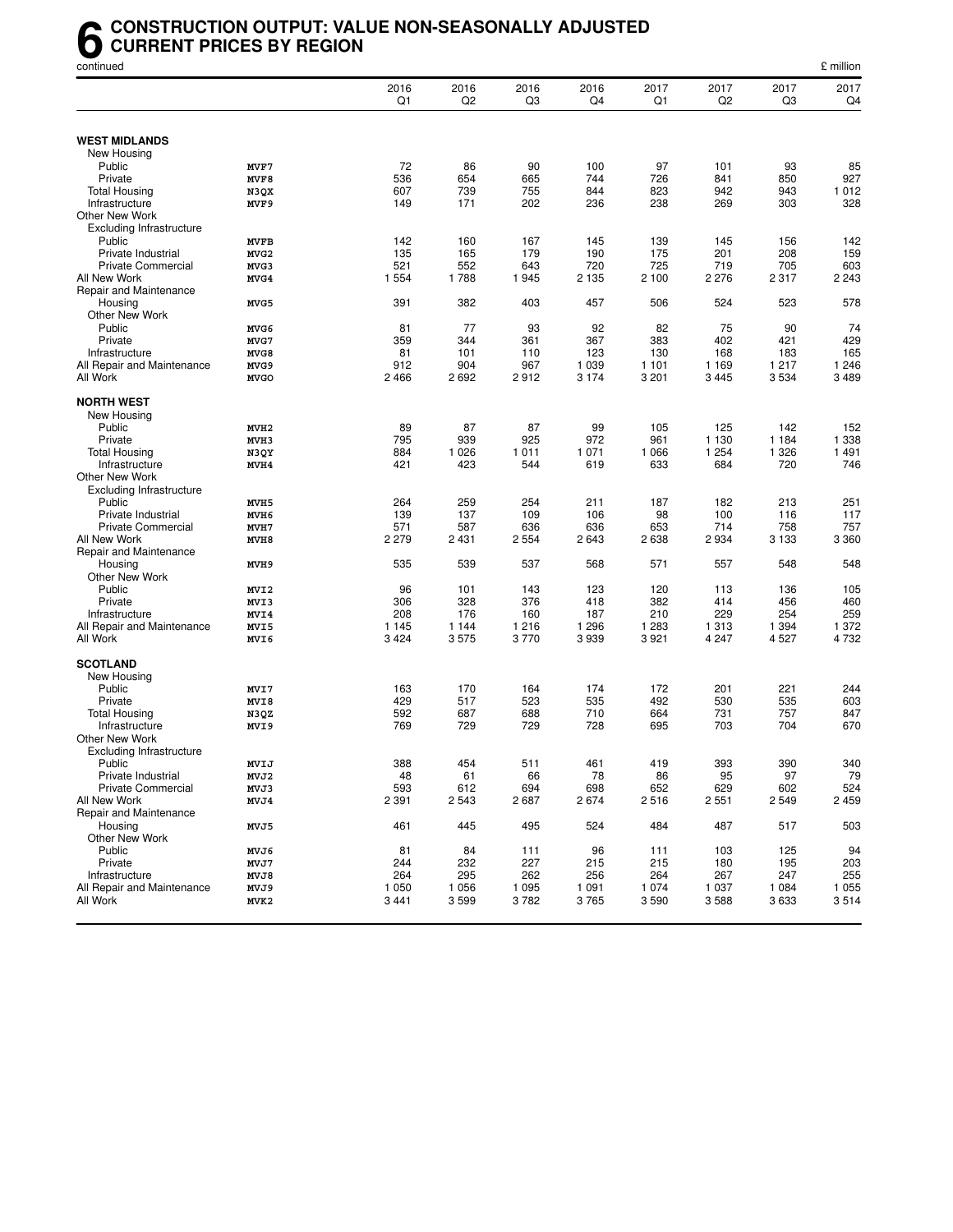#### **3MOMSACONSTRUCTION OUTPUT: VOLUME SEASONALLY ADJUSTED PERCENTAGE CHANGE 3 MONTHS ON PREVIOUS 3 MONTHS**

|                                             |                                                                           | New Housing                                             |                                                                     |                                                                         |                                                                              | Other New Work                                                           |                                                          |                                                            |                                                                                  |                                                             | Repair and Maintenance                                   |                                                          |                                                             |                                                                 |
|---------------------------------------------|---------------------------------------------------------------------------|---------------------------------------------------------|---------------------------------------------------------------------|-------------------------------------------------------------------------|------------------------------------------------------------------------------|--------------------------------------------------------------------------|----------------------------------------------------------|------------------------------------------------------------|----------------------------------------------------------------------------------|-------------------------------------------------------------|----------------------------------------------------------|----------------------------------------------------------|-------------------------------------------------------------|-----------------------------------------------------------------|
|                                             |                                                                           |                                                         |                                                                     |                                                                         |                                                                              | <b>Excluding Infrastructure</b>                                          |                                                          |                                                            |                                                                                  | Housing                                                     |                                                          |                                                          | All<br>Repair                                               |                                                                 |
|                                             | Public<br>housing                                                         | Private<br>housing                                      | Total<br>new<br>housing                                             | Infrastr-<br>ucture                                                     | Public                                                                       | Private<br>industri-<br>al                                               | Private<br>commerci-<br>al                               | All<br>new work                                            | Public<br>housing                                                                | Private<br>housing                                          | Total<br>housing                                         | Non<br>housing<br>R&M                                    | and<br>Maintena-<br>nce                                     | All<br>Work                                                     |
| 2011 Jul<br>Aug<br>Sep<br>Oct<br>Nov<br>Dec | MVO <sub>6</sub><br>$-6.1$<br>$-8.7$<br>$-3.6$<br>$-0.8$<br>2.5<br>$-4.3$ | MVO7<br>4.6<br>5.6<br>2.6<br>$-2.5$<br>$-4.2$<br>$-2.3$ | MVO <sub>8</sub><br>2.1<br>2.2<br>1.2<br>$-2.1$<br>$-2.8$<br>$-2.8$ | MVO <sub>9</sub><br>6.8<br>0.1<br>$-5.6$<br>$-10.5$<br>$-7.9$<br>$-1.3$ | MVP <sub>2</sub><br>$-7.4$<br>$-6.1$<br>$-6.5$<br>$-9.0$<br>$-8.8$<br>$-4.7$ | MVP3<br>$0.\overline{7}$<br>$-0.8$<br>$-4.5$<br>2.1<br>$\frac{3.3}{2.5}$ | MVP4<br>3.9<br>3.1<br>1.7<br>0.8<br>$^{0.8}_{1.2}$       | MV6U<br>1.8<br>0.4<br>$-1.6$<br>$-4.0$<br>$-3.5$<br>$-1.3$ | N3OZ<br>$-3.5$<br>$-2.5$<br>$-3.7$<br>$-3.2$<br>$-2.9$<br>0.7                    | <b>N3P2</b><br>$-1.5$<br>$-0.8$<br>0.1<br>2.6<br>4.1<br>4.4 | N3P3<br>$-2.2$<br>$-1.3$<br>$-1.2$<br>0.7<br>1.8<br>3.2  | N3P4<br>0.3<br>0.7<br>2.9<br>1.1<br>0.2<br>1.0           | <b>N3P5</b><br>$-1.0$<br>$-0.4$<br>0.8<br>0.9<br>1.0<br>2.1 | $N3P6$<br>0.8<br>0.2<br>0.2<br>-0.8<br>-2.2<br>$-1.9$<br>$-0.1$ |
| 2012 Jan<br>Feb<br>Mar<br>Apr<br>May<br>Jun | $-3.2$<br>$-6.9$<br>$-4.7$<br>$-10.1$<br>$-9.4$<br>$-11.0$                | 1.2<br>2.9<br>4.1<br>$-0.1$<br>$-2.9$<br>$-8.3$         | 0.2<br>0.7<br>2.2<br>$-2.2$<br>$-4.2$<br>$-8.8$                     | 6.0<br>3.7<br>$-7.4$<br>$-12.8$<br>$-13.0$<br>$-7.1$                    | 0.1<br>1.6<br>$-5.1$<br>$-8.7$<br>$-9.6$<br>$-8.2$                           | $-0.2$<br>$-0.3$<br>7.9<br>$\frac{8.5}{7.9}$<br>$-0.6$                   | $-0.7$<br>$-5.2$<br>$-8.5$<br>$-7.2$<br>$-1.7$<br>$-0.7$ | 1.0<br>$-0.6$<br>$-4.1$<br>$-6.6$<br>$-5.5$<br>$-5.5$      | 1.7<br>2.2<br>$0.5\,$<br>$\qquad \qquad -$<br>$1.3$<br>2.2                       | 0.7<br>$-1.6$<br>$-3.1$<br>$-1.7$<br>$-1.7$<br>$-4.5$       | 1.0<br>$-0.4$<br>$-2.0$<br>$-1.2$<br>$-0.7$<br>$-2.4$    | 1.5<br>2.0<br>$-1.0$<br>$-0.3$<br>$-0.8$<br>$-0.9$       | 1.2<br>0.8<br>$-1.5$<br>$-0.7$<br>$-0.8$<br>$-1.7$          | 1.1<br>$-0.1$<br>$-3.2$<br>$-4.4$<br>$-3.8$<br>$-4.0$           |
| Jul<br>Aug<br>Sep<br>Oct<br>Nov<br>Dec      | $-6.8$<br>$-3.6$<br>4.7<br>2.6<br>2.0<br>$-1.3$                           | $-6.3$<br>$-6.4$<br>$-1.5$<br>0.6<br>5.6<br>4.1         | $-6.4$<br>$-5.8$<br>$-0.3$<br>1.0<br>4.9<br>3.0                     | $-4.9$<br>3.0<br>6.8<br>12.0<br>4.6<br>0.9                              | $-7.7$<br>$-7.7$<br>$-3.3$<br>$-0.7$<br>$\overline{\phantom{0}}$<br>$-3.4$   | $-3.5$<br>$-6.4$<br>$-1.1$<br>2.3<br>9.1<br>9.2                          | $-2.9$<br>$-7.7$<br>$-8.0$<br>$-5.0$<br>$-1.9$<br>1.7    | $-5.1$<br>$-5.1$<br>$-2.0$<br>1.0<br>2.2<br>1.6            | 3.9<br>2.1<br>3.0<br>1.4<br>2.1<br>$-0.2$                                        | $-2.8$<br>$-4.4$<br>$-1.3$<br>$-6.5$<br>$-4.9$<br>$-3.3$    | $-0.7$<br>$-2.3$<br>0.1<br>$-3.9$<br>$-2.5$<br>$-2.3$    | $-1.2$<br>$-2.7$<br>$-2.0$<br>$-3.1$<br>0.6<br>1.3       | $-0.9$<br>$-2.5$<br>$-1.0$<br>$-3.5$<br>$-1.0$<br>$-0.6$    | $-3.5$<br>$-4.1$<br>$-1.6$<br>$-0.8$<br>1.0<br>0.7              |
| 2013 Jan<br>Feb<br>Mar<br>Apr<br>May<br>Jun | $-0.1$<br>$-2.1$<br>0.2<br>1.8<br>6.0                                     | 1.1<br>$-1.2$<br>$-0.5$<br>4.0<br>4.3<br>8.2            | 0.9<br>$-1.0$<br>$-0.8$<br>3.3<br>3.8<br>7.8                        | $-3.7$<br>$-2.4$<br>0.2<br>2.3<br>1.1<br>$-0.2$                         | $-7.3$<br>$-7.2$<br>$-4.1$<br>0.8<br>2.2<br>1.2                              | 7.2<br>1.6<br>$-5.3$<br>$-10.7$<br>$-14.2$<br>$-13.0$                    | 2.3<br>2.8<br>1.3<br>$-0.3$<br>$-0.5$<br>$-0.9$          | $-0.5$<br>$-0.9$<br>$-0.6$<br>0.8<br>0.7<br>1.4            | $-1.9$<br>$-3.4$<br>$-3.4$<br>$-1.6$<br>$-2.6$<br>$-3.3$                         | 2.0<br>3.6<br>3.0<br>1.7<br>1.4<br>2.4                      | 0.6<br>1.2<br>0.8<br>0.6<br>0.1<br>0.5                   | 2.6<br>0.3<br>1.2<br>1.5<br>1.8<br>2.0                   | 1.6<br>0.7<br>1.0<br>1.0<br>0.9<br>1.2                      | $0.3 - 0.3$<br>0.9<br>$0.8$<br>1.3                              |
| Jul<br>Aug<br>Sep<br>Oct<br>Nov<br>Dec      | 6.7<br>6.9<br>5.9<br>7.8<br>10.1<br>11.0                                  | 6.4<br>8.0<br>3.8<br>4.7<br>3.3<br>5.8                  | 6.5<br>7.8<br>4.2<br>5.3<br>4.6<br>6.8                              | $-0.5$<br>2.2<br>$-1.4$<br>0.3<br>$-1.8$<br>3.3                         | 1.1<br>0.2<br>1.9<br>0.3<br>$-0.4$<br>$-4.9$                                 | $-10.3$<br>$-1.5$<br>$\qquad \qquad -$<br>3.7<br>$-4.1$<br>1.0           | $^{1.2}_{2.7}$<br>$6.2\,$<br>5.8<br>2.9<br>$-2.1$        | 1.8<br>3.5<br>3.1<br>3.7<br>1.7<br>1.4                     | $-6.5$<br>$-3.2$<br>$-1.0$<br>$^{4.5}_{2.2}$<br>2.0                              | 4.1<br>4.5<br>3.7<br>2.7<br>1.9<br>0.5                      | 0.5<br>1.9<br>2.2<br>3.3<br>2.0<br>0.9                   | 2.1<br>3.7<br>2.8<br>3.5<br>1.1<br>1.6                   | $1.3$<br>2.8<br>2.5<br>3.4<br>1.6<br>1.3                    | $1.6$<br>$3.3$<br>$2.9$<br>$3.5$<br>$1.6$<br>1.4                |
| 2014 Jan<br>Feb<br>Mar<br>Apr<br>May<br>Jun | 8.0<br>6.4<br>8.5<br>8.2<br>9.2<br>7.4                                    | 7.7<br>8.8<br>8.1<br>3.1<br>3.5<br>3.6                  | 7.8<br>8.3<br>8.2<br>4.1<br>4.6<br>4.4                              | $-1.0$<br>$-0.7$<br>$-4.4$<br>$-3.8$<br>$-4.3$<br>$-3.2$                | $-5.2$<br>$-4.8$<br>$-2.1$<br>1.0<br>2.2<br>2.8                              | 1.3<br>10.7<br>10.8<br>15.7<br>13.0<br>11.1                              | $-3.4$<br>$-1.2$<br>3.6<br>5.6<br>5.0<br>0.7             | 0.5<br>1.9<br>3.1<br>3.1<br>3.1<br>2.0                     | 1.7<br>2.8<br>2.0<br>$-1.7$<br>$-1.5$<br>$\overline{\phantom{0}}$                | 1.3<br>2.9<br>6.4<br>5.6<br>2.7<br>$-0.7$                   | 1.4<br>2.9<br>5.0<br>3.3<br>1.4<br>$-0.5$                | $\qquad \qquad -$<br>0.7<br>1.0<br>2.1<br>3.9            | 0.7<br>1.8<br>2.5<br>2.2<br>1.7<br>1.7                      | $0.6$<br>$1.9$<br>$2.9$<br>$2.8$<br>2.6<br>1.9                  |
| Jul<br>Aug<br>Sep<br>Oct<br>Nov<br>Dec      | 10.7<br>8.7<br>6.4<br>2.4<br>$-1.5$<br>$-3.8$                             | 7.7<br>7.7<br>7.9<br>4.8<br>$3.5\,$<br>1.3              | 8.3<br>7.9<br>7.6<br>4.3<br>2.5<br>0.2                              | $-1.0$<br>$-0.3$<br>2.5<br>2.8<br>5.2<br>3.8                            | $-0.1$<br>1.7<br>2.2<br>5.2<br>3.0<br>2.1                                    | 4.7<br>2.6<br>1.0<br>$-0.8$<br>$-2.6$<br>$-3.7$                          | $-0.9$<br>$-1.6$<br>0.4<br>0.3<br>1.7<br>2.7             | 2.5<br>2.5<br>3.5<br>2.7<br>2.5<br>1.6                     | 2.0<br>$^{2.9}_{1.7}$<br>0.7<br>$-0.6$<br>$-1.0$                                 | $-1.7$<br>1.2<br>3.1<br>3.4<br>$-1.0$<br>$-2.7$             | $-0.6$<br>1.7<br>2.7<br>2.5<br>$-0.9$<br>$-2.2$          | 3.3<br>3.3<br>1.9<br>1.5<br>0.3<br>$-1.1$                | 1.3<br>2.5<br>2.3<br>2.0<br>$-0.3$<br>$-1.6$                | 2.1<br>$\frac{2.5}{3.0}$<br>2.4<br>$\frac{1.5}{0.4}$            |
| 2015 Jan<br>Feb<br>Mar<br>Apr<br>May<br>Jun | $-6.8$<br>$-5.9$<br>$-7.0$<br>$-3.3$<br>$-5.5$<br>$-5.9$                  | 2.5<br>0.9<br>2.0<br>1.0<br>3.3<br>2.7                  | 0.6<br>$-0.4$<br>0.2<br>$^{0.2}_{1.7}$<br>1.2                       | 8.0<br>9.7<br>15.5<br>13.4<br>11.3<br>3.9                               | $-2.8$<br>$-3.6$<br>$-5.4$<br>$-1.9$<br>$-1.4$<br>2.1                        | 3.9<br>9.4<br>11.3<br>3.3<br>$-3.7$<br>$-3.9$                            | 4.0<br>2.5<br>$-1.0$<br>$-2.6$<br>$-2.7$<br>0.9          | 2.6<br>2.3<br>2.4<br>1.7<br>1.6<br>1.5                     | 1.2<br>0.3<br>2.4<br>$-0.4$<br>1.3<br>$-0.3$                                     | $-3.4$<br>$-2.1$<br>$-0.4$<br>1.8<br>5.0<br>5.2             | $-2.0$<br>$-1.4$<br>0.5<br>1.1<br>3.9<br>3.4             | $-0.8$<br>$-2.4$<br>$-0.3$<br>$-1.8$<br>$-0.6$<br>$-4.8$ | $-1.4$<br>$-1.9$<br>0.1<br>$-0.4$<br>1.6<br>$-0.7$          | 1.1<br>0.7<br>1.6<br>0.9<br>1.6<br>0.7                          |
| Jul<br>Aug<br>Sep<br>Oct<br>Nov<br>Dec      | $-12.3$<br>$-14.0$<br>$-14.4$<br>$-11.1$<br>$-6.3$<br>$-2.1$              | 1.7<br>$-1.3$<br>$-1.7$<br>$-0.3$<br>1.5<br>4.8         | $-0.8$<br>$-3.5$<br>$-3.9$<br>$-2.1$<br>0.3<br>3.7                  | 0.1<br>$-2.3$<br>$-1.4$<br>$-2.5$<br>$-4.5$<br>$-1.4$                   | 2.4<br>3.4<br>1.7<br>0.1<br>0.1<br>0.5                                       | 0.4<br>8.1<br>9.3<br>4.5<br>$-0.7$<br>$-5.8$                             | 2.4<br>2.9<br>$-0.6$<br>$-0.5$<br>0.2<br>3.8             | 0.7<br>$-0.1$<br>$-1.2$<br>$-1.1$<br>$-0.8$<br>1.8         | 1.9<br>0.5<br>0.8<br>$-0.8$<br>$-1.4$<br>$-2.9$                                  | 4.4<br>2.4<br>1.3<br>0.9<br>0.6<br>$-0.6$                   | 3.6<br>1.8<br>1.1<br>0.4<br>$\hspace{0.1cm} -$<br>$-1.3$ | $-2.8$<br>$-3.1$<br>0.6<br>$-0.6$<br>1.8<br>1.7          | 0.5<br>$-0.6$<br>0.9<br>$-0.1$<br>0.9<br>0.1                | 0.6<br>$-0.3$<br>$-0.4$<br>$-0.8$<br>$-0.2$<br>1.2              |
| 2016 Jan<br>Feb<br>Mar<br>Apr<br>May<br>Jun | 2.7<br>3.9<br>3.6<br>$-0.8$<br>$-1.6$<br>$-0.7$                           | 5.6<br>8.9<br>6.3<br>6.7<br>2.2<br>1.5                  | 5.2<br>8.2<br>5.9<br>5.6<br>1.7<br>$1.2$                            | $-0.3$<br>4.1<br>$-2.8$<br>$-3.1$<br>$-6.0$<br>$-3.1$                   | 1.6<br>1.1<br>$-1.7$<br>$-1.1$<br>0.2<br>5.3                                 | $-6.8$<br>$-11.3$<br>$-8.1$<br>$-3.9$<br>8.4<br>7.3                      | 3.8<br>3.7<br>1.3<br>0.5<br>$-0.4$<br>2.1                | 2.6<br>4.2<br>1.3<br>1.2<br>$-0.3$<br>1.4                  | $-2.3$<br>$-0.6$<br>0.3<br>$\overline{\phantom{0}}$<br>$-2.0$<br>$-2.9$          | $-1.0$<br>$-1.2$<br>0.9<br>1.1<br>1.6<br>1.6                | $-1.4$<br>$-1.0$<br>0.7<br>0.8<br>0.5<br>0.2             | 2.1<br>0.2<br>$-3.2$<br>$-2.1$<br>$-1.6$<br>3.9          | 0.3<br>$-0.4$<br>$-1.2$<br>$-0.6$<br>$-0.5$<br>2.0          | 1.8<br>2.5<br>0.4<br>0.5<br>$-0.3$<br>1.6                       |
| Jul<br>Aug<br>Sep<br>Oct<br>Nov<br>Dec      | 4.1<br>5.7<br>4.8<br>3.7<br>4.8<br>8.7                                    | $-0.8$<br>0.3<br>1.4<br>2.4<br>3.4<br>4.1               | $-0.1$<br>1.0<br>1.9<br>$2.6\,$<br>3.6<br>4.8                       | $-0.2$<br>2.1<br>5.6<br>2.3<br>2.6<br>1.1                               | 4.8<br>2.8<br>$-0.3$<br>$-2.9$<br>$-1.9$<br>0.4                              | 3.2<br>$-6.9$<br>$-6.1$<br>$-1.9$<br>4.3<br>3.8                          | 2.7<br>3.1<br>1.9<br>2.1<br>2.1<br>2.5                   | 1.4<br>1.6<br>1.9<br>1.6<br>2.4<br>2.9                     | $-4.6$<br>$-5.3$<br>$-4.8$<br>$-2.7$<br>$\hspace{1.0cm} - \hspace{1.0cm}$<br>3.1 | 2.4<br>3.8<br>4.8<br>4.5<br>5.1<br>4.2                      | 0.3<br>1.1<br>2.0<br>2.5<br>3.7<br>3.9                   | 1.4<br>1.0<br>$-2.2$<br>0.8<br>1.5<br>3.5                | 0.8<br>1.1<br>$\hspace{0.1cm} -$<br>1.7<br>2.7<br>3.7       | $\frac{1.2}{1.4}$<br>$1.2$<br>1.6<br>$\frac{2.5}{3.2}$          |
| 2017 Jan<br>Feb<br>Mar<br>Apr<br>May<br>Jun | 9.4<br>6.9<br>3.3<br>1.2<br>3.8<br>1.0                                    | 4.7<br>3.9<br>2.8<br>0.6<br>$-0.5$<br>$-1.8$            | 5.3<br>4.3<br>2.8<br>0.7<br>0.1<br>$-1.4$                           | 6.7<br>5.7<br>4.0<br>$-2.0$<br>$-1.7$<br>$\overline{\phantom{0}}$       | 5.1<br>5.2<br>2.7<br>$-2.8$<br>$-5.0$<br>$-6.5$                              | 1.1<br>$-4.4$<br>$-6.4$<br>$-7.7$<br>$-4.6$<br>2.6                       | 2.9<br>4.4<br>3.9<br>3.5<br>1.6<br>0.1                   | 4.7<br>4.3<br>2.9<br>0.2<br>$-0.6$<br>$-1.1$               | 1.7<br>1.1<br>$-2.9$<br>$-0.9$<br>$-1.4$<br>1.5                                  | 5.7<br>3.9<br>2.8<br>0.9<br>1.5<br>2.4                      | 4.6<br>3.2<br>1.2<br>0.4<br>0.7<br>2.2                   | 1.3<br>1.9<br>1.4<br>2.3<br>0.7<br>$-0.4$                | 3.0<br>2.6<br>1.3<br>1.3<br>0.7<br>0.9                      | 4.1<br>3.7<br>2.4<br>0.6<br>$-0.1$<br>$-0.4$                    |
| Jul<br>Aug<br>Sep<br>Oct<br>Nov<br>Dec      | 2.2<br>$-1.7$<br>2.2<br>$-1.0$<br>$-0.8$<br>$-1.3$                        | 0.2<br>2.7<br>3.5<br>3.7<br>3.2<br>6.1                  | 0.5<br>2.0<br>3.3<br>3.0<br>2.6<br>5.0                              | $1.2$<br>0.7<br>$-0.5$<br>$-0.5$<br>$-2.4$<br>$-2.0$                    | $-6.5$<br>$-4.9$<br>$-2.5$<br>1.0<br>$-1.0$<br>0.2                           | 7.4<br>12.2<br>5.7<br>5.8<br>$-1.2$<br>$-4.3$                            | $-1.8$<br>$-2.1$<br>$-2.1$<br>$-2.3$<br>$-3.5$<br>$-3.1$ | $-0.5$<br>0.2<br>0.5<br>0.7<br>$-0.7$<br>0.4               | 0.7<br>0.9<br>$-2.1$<br>$-2.8$<br>$-3.5$<br>$-1.3$                               | 2.8<br>1.9<br>0.4<br>$-0.6$<br>$-0.6$<br>$-0.3$             | 2.3<br>1.7<br>$-0.2$<br>$-1.1$<br>$-1.3$<br>$-0.6$       | $-0.3$<br>0.9<br>$-0.4$<br>$-0.4$<br>$-1.6$              | 1.1<br>0.9<br>0.3<br>$-0.8$<br>$-0.9$<br>$-1.1$             | 0.4<br>0.4<br>0.2<br>$-0.8$<br>$-0.1$                           |
| 2018 Jan<br>Feb                             | $-0.9$<br>$-3.4$                                                          | 4.8<br>2.8                                              | 4.0<br>1.9                                                          | 0.1<br>1.3                                                              | $-2.2$<br>$-0.5$                                                             | $-8.6$<br>$-5.7$                                                         | $-2.1$<br>$-1.4$                                         | 0.3<br>0.3                                                 | $-1.3$<br>$-0.6$                                                                 | $-0.9$<br>$-2.9$                                            | $-1.0$<br>$-2.3$                                         | $-1.5$<br>$-2.9$                                         | $-1.3$<br>$-2.6$                                            | $-0.3$<br>$-0.8$                                                |

%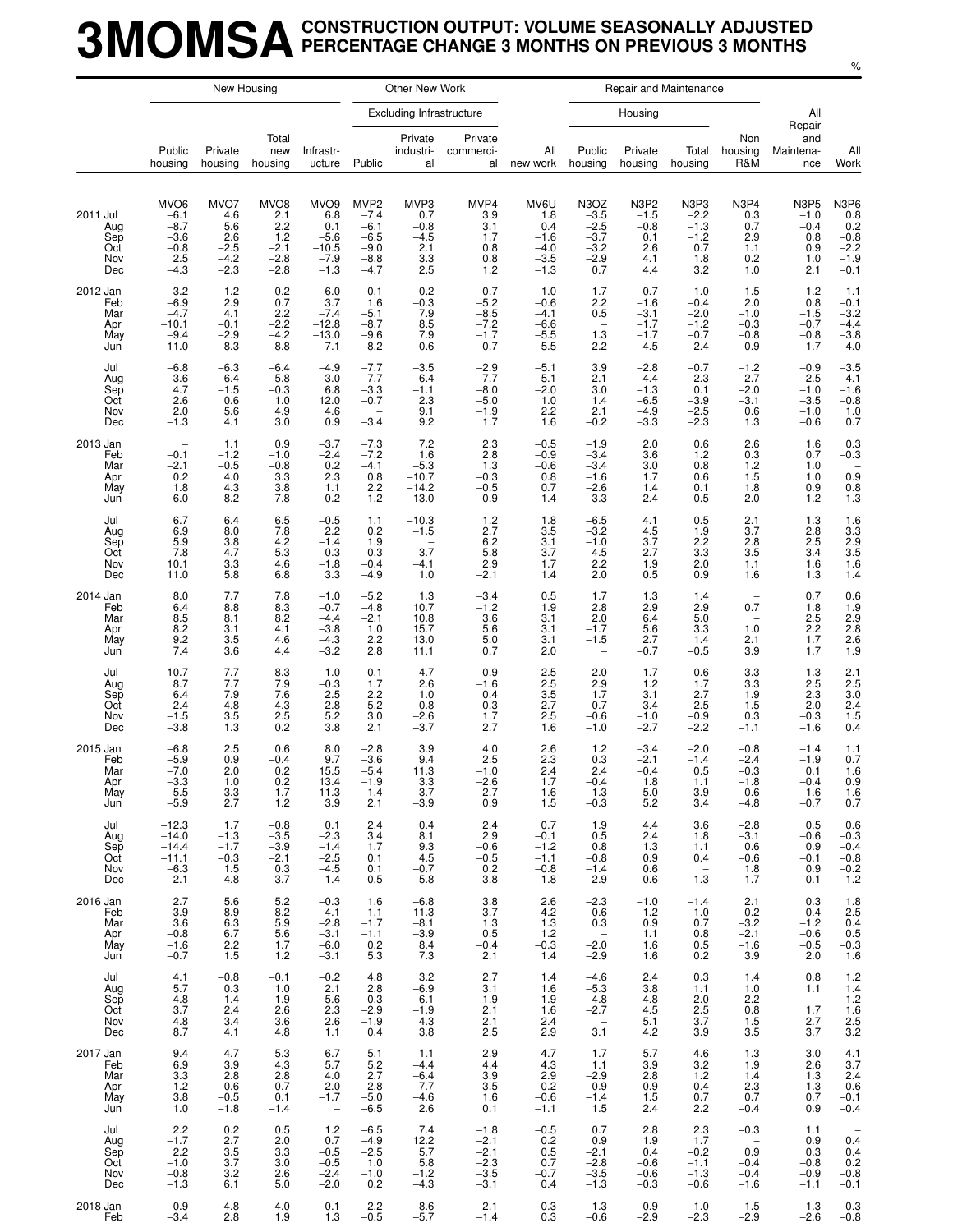### **3MOYSACONSTRUCTION OUTPUT: VOLUME SEASONALLY ADJUSTED PERCENTAGE CHANGE 3 MONTHS ON SAME PERIOD A YEAR EARLIER**

|                                             |                                                                        |                                                           | New Housing                                                |                                                                                   |                                                                      | Other New Work                                                       |                                                                              |                                                           |                                                                     | Repair and Maintenance                                                             |                                                                  |                                                          |                                                               |                                                                              |
|---------------------------------------------|------------------------------------------------------------------------|-----------------------------------------------------------|------------------------------------------------------------|-----------------------------------------------------------------------------------|----------------------------------------------------------------------|----------------------------------------------------------------------|------------------------------------------------------------------------------|-----------------------------------------------------------|---------------------------------------------------------------------|------------------------------------------------------------------------------------|------------------------------------------------------------------|----------------------------------------------------------|---------------------------------------------------------------|------------------------------------------------------------------------------|
|                                             |                                                                        |                                                           |                                                            |                                                                                   |                                                                      | <b>Excluding Infrastructure</b>                                      |                                                                              |                                                           |                                                                     | Housing                                                                            |                                                                  |                                                          | All Repair                                                    |                                                                              |
|                                             | Public<br>housing                                                      | Private<br>housing                                        | Total<br>new<br>housing                                    | Infrastru-<br>cture                                                               | Public                                                               | Private<br>industrial                                                | Private<br>commercial                                                        | All<br>new work                                           | Public<br>housing                                                   | Private<br>housing                                                                 | Total<br>housing                                                 | Non<br>housing<br>R&M                                    | and<br>Maintenan-<br>ce                                       | All<br>Work                                                                  |
| 2011 Jul<br>Aug<br>Sep<br>Oct<br>Nov<br>Dec | N3P7<br>2.4<br>$-3.9$<br>$-6.5$<br>$-6.9$<br>$-6.1$<br>$-8.5$          | N3P8<br>11.5<br>10.2<br>4.8<br>0.4<br>$-0.4$<br>2.9       | N3P9<br>9.4<br>6.9<br>2.1<br>$-1.3$<br>$-1.7$<br>0.2       | N3PA<br>8.3<br>7.0<br>7.4<br>5.2<br>9.0<br>19.3                                   | N3PB<br>$-7.2$<br>$-8.7$<br>$-10.6$<br>$-15.8$<br>$-18.9$<br>$-18.4$ | N3PC<br>$-13.5$<br>$-22.9$<br>$-23.1$<br>$-14.6$<br>$-4.2$<br>$-1.5$ | N3PD<br>1.6<br>$-0.4$<br>$-0.8$<br>0.5<br>3.7<br>6.0                         | N3PE<br>2.5<br>0.1<br>$-1.5$<br>$-2.9$<br>$-1.5$<br>1.6   | N3PF<br>$-10.7$<br>$-10.3$<br>$-10.1$<br>$-9.8$<br>$-9.1$<br>$-7.5$ | N3PG<br>$-2.4$<br>$-3.9$<br>$-6.0$<br>$-4.8$<br>$-2.6$<br>$\overline{\phantom{0}}$ | N3PH<br>$-5.3$<br>$-6.1$<br>$-7.3$<br>$-6.5$<br>$-4.7$<br>$-2.4$ | N3PI<br>5.0<br>5.4<br>7.7<br>4.5<br>4.4<br>6.3           | N3PJ<br>$-0.5$<br>$-0.8$<br>$-0.5$<br>$-1.4$<br>$-0.5$<br>1.6 | N3PK<br>1.4<br>$-0.2$<br>$-1.1$<br>$-2.4$<br>$-1.2$<br>1.6                   |
| 2012 Jan<br>Feb<br>Mar<br>Apr<br>May<br>Jun | $-7.4$<br>$-10.4$<br>$-15.9$<br>$-18.9$<br>$-21.0$<br>$-21.7$          | 5.5<br>6.7<br>5.0<br>3.1<br>1.0<br>$-4.3$                 | 2.5<br>2.7<br>0.1<br>$-2.1$<br>$-4.2$<br>$-8.3$            | 18.1<br>10.2<br>$-5.1$<br>$-11.7$<br>$-16.8$<br>$-19.8$                           | $-17.7$<br>$-18.7$<br>$-22.7$<br>$-23.0$<br>$-21.3$<br>$-22.4$       | $-1.3$<br>3.3<br>8.6<br>11.4<br>10.2<br>5.0                          | 4.1<br>1.6<br>$-2.0$<br>$-3.5$<br>$-3.2$<br>$-6.5$                           | 1.6<br>$-0.5$<br>$-5.5$<br>$-7.7$<br>$-8.9$<br>$-12.0$    | $-3.3$<br>$-2.5$<br>$-2.8$<br>$-5.0$<br>$-1.9$<br>$-0.4$            | $-1.1$<br>$-0.1$<br>0.5<br>0.1<br>$-0.1$<br>$-3.4$                                 | $-1.8$<br>$-0.9$<br>$-0.6$<br>$-1.6$<br>$-0.7$<br>$-2.4$         | 5.4<br>5.2<br>2.4<br>2.6<br>2.0<br>1.9                   | 1.6<br>2.0<br>0.9<br>0.4<br>0.6<br>$-0.4$                     | 1.6<br>0.4<br>$-3.2$<br>$-4.8$<br>$-5.5$<br>$-7.9$                           |
| Jul<br>Aug<br>Sep<br>Oct<br>Nov<br>Dec      | $-19.5$<br>$-16.6$<br>$-15.0$<br>$-16.8$<br>$-17.0$<br>$-12.3$         | $-7.6$<br>$-10.5$<br>$-8.1$<br>$-4.7$<br>$-1.3$<br>$-2.1$ | $-10.2$<br>$-11.7$<br>$-9.6$<br>$-7.4$<br>$-4.8$<br>$-4.2$ | $-21.4$<br>$-14.5$<br>$-9.3$<br>$-1.6$<br>$-2.8$<br>$-7.3$                        | $-23.2$<br>$-22.7$<br>$-19.8$<br>$-16.2$<br>$-15.2$<br>$-18.6$       | 6.8<br>4.0<br>8.8<br>7.0<br>9.8<br>15.8                              | $-9.9$<br>$-13.3$<br>$-15.4$<br>$-15.0$<br>$-15.7$<br>$-15.0$                | $-13.9$<br>$-14.0$<br>$-12.3$<br>$-9.5$<br>$-8.9$<br>-9.8 | $2.3$<br>$2.7$<br>6.5<br>7.2<br>7.9<br>5.6                          | $-1.2$<br>$-3.8$<br>$-4.7$<br>$-10.0$<br>$-12.0$<br>$-11.8$                        | $-0.1$<br>$-1.7$<br>$-1.2$<br>$-4.6$<br>$-5.9$<br>-6.4           | 1.1<br>$-1.4$<br>$-3.0$<br>$-3.1$<br>$-0.9$<br>$-2.7$    | 0.5<br>$-1.5$<br>$-2.1$<br>$-3.9$<br>$-3.5$<br>$-4.6$         | $-8.8$<br>$-9.5$<br>$-8.6$<br>$-7.5$<br>$-6.9$<br>$-7.9$                     |
| 2013 Jan<br>Feb<br>Mar<br>Apr<br>May<br>Jun | $-14.0$<br>$-10.9$<br>$-9.9$<br>$-4.2$<br>0.1<br>7.3                   | $-4.8$<br>$-5.1$<br>$-6.3$<br>$-0.9$<br>1.9<br>10.5       | $-6.8$<br>$-6.3$<br>$-7.1$<br>$-1.5$<br>1.6<br>9.9         | $-10.6$<br>$-8.5$<br>0.3<br>4.8<br>6.4<br>7.8                                     | $-22.4$<br>$-22.6$<br>$-17.7$<br>$-14.3$<br>$-12.5$<br>$-9.3$        | 14.9<br>11.9<br>1.7<br>$-5.4$<br>$-11.0$<br>$-11.1$                  | $-12.5$<br>$-8.5$<br>$-5.8$<br>$-6.0$<br>$-7.4$<br>$-6.0$                    | $-10.9$<br>$-9.2$<br>$-6.5$<br>$-3.9$<br>-3.3<br>0.3      | 3.4<br>2.0<br>1.4<br>1.8<br>$-2.0$<br>$-4.1$                        | $-8.9$<br>$-7.3$<br>$-6.2$<br>$-5.8$<br>$-4.4$<br>0.6                              | $-5.0$<br>$-4.4$<br>$-3.8$<br>$-3.4$<br>-3.6<br>$-0.9$           | $-2.0$<br>$-2.6$<br>$-0.6$<br>$-0.3$<br>2.3              | $-3.5$<br>$-3.5$<br>$-2.2$<br>$-1.9$<br>$-1.8$<br>0.6         | $-8.2$<br>$-7.1$<br>$-4.9$<br>$-3.1$<br>$-2.7$<br>0.4                        |
| Jul<br>Aug<br>Sep<br>Oct<br>Nov<br>Dec      | 9.7<br>11.0<br>8.5<br>15.3<br>19.8<br>22.0                             | 12.6<br>17.6<br>16.4<br>17.2<br>15.0<br>18.3              | 12.0<br>16.3<br>14.8<br>16.8<br>16.0<br>19.0               | 9.8<br>5.5<br>$-0.5$<br>$-1.7$<br>$-0.9$<br>1.8                                   | $-6.2$<br>$-5.0$<br>$-4.4$<br>$-5.3$<br>$-5.4$<br>$-5.9$             | $-12.1$<br>$-6.3$<br>$-10.1$<br>$-11.0$<br>$-17.6$<br>$-16.8$        | $-2.0$<br>3.0<br>8.5<br>9.1<br>8.0<br>4.4                                    | 3.0<br>5.5<br>5.5<br>5.8<br>5.1<br>5.4                    | $-8.4$<br>$-7.1$<br>$-7.8$<br>$-5.6$<br>$-7.0$<br>$-5.7$            | 0.9<br>4.5<br>5.8<br>10.8<br>12.0<br>9.9                                           | $-2.2$<br>0.6<br>1.1<br>5.0<br>5.3<br>4.4                        | 3.0<br>6.5<br>7.4<br>10.0<br>7.0<br>7.7                  | 0.3<br>3.5<br>4.2<br>7.5<br>6.1<br>6.1                        | 2.0<br>$\begin{array}{c} 4.8 \\ 5.0 \\ 6.4 \end{array}$<br>$\frac{5.5}{5.6}$ |
| 2014 Jan<br>Feb<br>Mar<br>Apr<br>May<br>Jun | 24.5<br>27.6<br>35.3<br>34.4<br>36.8<br>37.1                           | 24.8<br>26.7<br>28.4<br>23.7<br>25.6<br>23.0              | 24.8<br>26.8<br>29.8<br>25.8<br>27.8<br>25.6               | 1.1<br>0.7<br>$-2.9$<br>$-4.9$<br>$-4.7$<br>$-5.8$                                | $-3.2$<br>$-3.0$<br>$-3.9$<br>$-3.0$<br>$-3.0$<br>$-2.3$             | $-15.8$<br>$-10.3$<br>$-2.7$<br>9.0<br>18.2<br>24.3                  | 3.1<br>3.9<br>6.8<br>9.2<br>9.6<br>8.5                                       | 6.9<br>8.0<br>9.3<br>9.4<br>10.7<br>10.0                  | $-2.2$<br>$-1.0$<br>$-0.4$<br>$-2.4$<br>0.2<br>3.0                  | 10.1<br>11.2<br>13.5<br>14.4<br>12.6<br>10.0                                       | 5.9<br>7.1<br>8.8<br>8.7<br>8.5<br>7.8                           | $7.2$<br>$7.5$<br>6.5<br>6.7<br>7.8<br>8.6               | 6.5<br>7.3<br>7.7<br>8.2<br>8.2                               | $6.7$<br>$7.8$<br>$8.7$<br>$8.7$<br>9.7<br>9.3                               |
| Jul<br>Aug<br>Sep<br>Oct<br>Nov<br>Dec      | 39.4<br>39.1<br>37.8<br>32.4<br>24.4<br>19.4                           | 25.2<br>25.3<br>27.8<br>25.3<br>25.5<br>22.3              | 27.9<br>27.9<br>29.7<br>26.7<br>25.3<br>21.7               | $-5.5$<br>$-7.0$<br>$-2.0$<br>$-3.1$<br>$-0.4$<br>$-1.5$                          | $-4.1$<br>$-1.5$<br>$-2.1$<br>0.6<br>1.8<br>5.1                      | 27.2<br>23.0<br>25.6<br>21.7<br>25.0<br>19.7                         | 6.9<br>5.0<br>2.6<br>1.3<br>3.8<br>7.6                                       | 10.2<br>9.5<br>10.4<br>9.1<br>10.4<br>10.6                | 6.5<br>6.5<br>5.8<br>2.6<br>3.6<br>2.7                              | 8.0<br>9.0<br>9.4<br>8.7<br>5.9<br>5.9                                             | 7.5<br>8.2<br>8.3<br>6.7<br>5.2<br>4.9                           | 8.0<br>7.4<br>7.6<br>5.9<br>6.5<br>4.8                   | 7.8<br>7.8<br>7.9<br>6.3<br>5.8<br>4.8                        | $\frac{9.3}{8.9}$<br>9.4<br>8.1<br>8.7<br>8.4                                |
| 2015 Jan<br>Feb<br>Mar<br>Apr<br>May<br>Jun | 14.2<br>10.0<br>2.3<br>2.1<br>$-4.8$<br>$-10.3$                        | 19.2<br>16.4<br>15.5<br>16.8<br>16.3<br>14.5              | 18.2<br>15.1<br>12.8<br>13.8<br>11.9<br>9.4                | 5.6<br>10.1<br>18.9<br>24.5<br>28.0<br>27.6                                       | 3.2<br>3.1<br>1.5<br>0.3<br>$-0.5$<br>0.7                            | 24.8<br>23.5<br>20.2<br>11.4<br>5.2<br>4.0                           | 9.1<br>7.6<br>2.8<br>0.6<br>$-0.2$<br>2.9                                    | 11.4<br>10.8<br>9.8<br>9.9<br>9.2<br>9.3                  | 2.1<br>1.1<br>3.0<br>3.5<br>4.0<br>2.7                              | 3.6<br>0.6<br>$-0.8$<br>$-0.1$<br>$2.9$<br>5.1                                     | 3.1<br>0.8<br>0.3<br>1.0<br>3.3<br>4.3                           | 5.1<br>3.2<br>4.5<br>2.1<br>0.5<br>$-4.3$                | 4.1<br>2.0<br>2.4<br>1.5<br>1.9<br>$\qquad \qquad -$          | 8.6<br>7.4<br>$7.0$<br>6.7<br>$6.4$<br>5.7                                   |
| Jul<br>Aug<br>Sep<br>Oct<br>Nov<br>Dec      | $-19.1$<br>$-24.6$<br>$-27.9$<br>$-29.8$<br>$-28.3$<br>$-26.6$         | 10.3<br>6.6<br>4.3<br>4.9<br>4.5<br>7.9                   | 4.2<br>0.1<br>$-2.3$<br>$-2.2$<br>$-2.0$<br>1.1            | 26.0<br>$\frac{25.5}{22.7}$<br>19.5<br>14.0<br>16.5                               | 2.9<br>1.2<br>0.2<br>$-2.1$<br>$-1.6$<br>$-1.4$                      | 6.8<br>10.9<br>12.5<br>12.6<br>13.0<br>10.1                          | 4.0<br>$\frac{4.3}{1.9}$<br>$\begin{array}{c} 3.2 \\ 2.9 \\ 3.0 \end{array}$ | 7.9<br>6.4<br>4.4<br>3.9<br>3.0<br>4.6                    | 3.4<br>1.6<br>1.8<br>1.9<br>0.7<br>$-0.1$                           | 6.1<br>4.2<br>3.2<br>3.5<br>5.9<br>5.5                                             | 5.3<br>3.4<br>2.8<br>3.0<br>4.3<br>3.8                           | $-3.9$<br>$-5.7$<br>$-5.5$<br>$-5.9$<br>$-4.4$<br>$-2.9$ | 0.6<br>$-1.2$<br>$-1.4$<br>$-1.4$<br>$-0.1$<br>0.4            | 5.2<br>3.5<br>2.2<br>1.9<br>1.9<br>3.0                                       |
| 2016 Jan<br>Feb<br>Mar<br>Apr<br>May<br>Jun | $-22.6$<br>$-20.8$<br>$-18.2$<br>$-20.6$<br>$-17.6$<br>$-13.8$         | 8.2<br>12.7<br>12.5<br>14.3<br>11.5<br>11.2               | $^{2.3}_{6.4}$<br>6.9<br>7.9<br>6.5<br>6.9                 | 10.3<br>$8.\overline{2}$<br>$-1.9$<br>$-5.7$<br>$-8.6$<br>$-8.5$                  | $^{2.2}_{3.2}$<br>$\frac{2.5}{3.0}$<br>4.9<br>5.7                    | 1.0<br>$-8.4$<br>$-9.1$<br>$-6.0$<br>3.2<br>1.5                      | 3.0<br>4.1<br>5.5<br>6.2<br>6.6<br>6.8                                       | 3.9<br>4.9<br>3.4<br>3.4<br>3.0<br>3.3                    | $-1.6$<br>$-0.2$<br>$-2.1$<br>$-1.2$<br>$-3.4$<br>$-4.7$            | 6.1<br>6.9<br>6.8<br>5.4<br>3.4<br>3.2                                             | 3.7<br>4.7<br>4.0<br>3.4<br>1.3<br>0.8                           | $-3.1$<br>$-1.9$<br>$-5.8$<br>$-3.4$<br>$-2.8$<br>2.8    | 0.3<br>1.4<br>$-0.9$<br>$-0.\overline{7}$<br>1.8              | $2.6$<br>$3.6$<br>$1.8$<br>$2.2$<br>$1.7$<br>2.8                             |
| Jul<br>Aug<br>Sep<br>Oct<br>Nov<br>Dec      | $-5.8$<br>$\frac{1.3}{1.3}$<br>$\frac{5.5}{9.9}$<br>$\frac{9.9}{17.2}$ | 11.5<br>13.3<br>14.7<br>14.6<br>15.4<br>14.0              | 8.7<br>11.4<br>13.3<br>13.9<br>15.1<br>14.5                | $-5.9$<br>$-4.5$<br>$-2.0$<br>$-1.4$<br>$\begin{array}{c} 2.5 \\ 0.5 \end{array}$ | 5.3<br>$4.2\,$<br>3.6<br>2.2<br>2.1<br>3.5                           | $-3.4$<br>$-11.1$<br>$-12.7$<br>$-9.3$<br>$-6.6$<br>$-3.9$           | 6.5<br>6.7<br>$\frac{9.5}{9.3}$<br>8.7<br>8.1                                | 4.1<br>4.8<br>6.5<br>6.9<br>8.1<br>7.7                    | $-7.5$<br>$-9.0$<br>$-10.0$<br>$-9.3$<br>$-7.7$<br>$-4.5$           | 3.4<br>4.8<br>6.7<br>7.2<br>9.4<br>11.9                                            | 0.1<br>0.6<br>1.7<br>2.2<br>4.3<br>7.0                           | 0.7<br>1.4<br>$\hspace{0.1mm}$<br>2.2<br>1.1<br>1.7      | 0.4<br>1.0<br>$^{0.9}_{2.2}$<br>$^{2.8}_{4.5}$                | 2.7<br>$3.4$<br>$4.5$<br>$5.2$<br>$6.1$<br>6.5                               |
| 2017 Jan<br>Feb<br>Mar<br>Apr<br>May<br>Jun | 17.1<br>16.4<br>16.8<br>19.5<br>22.8<br>18.9                           | 13.6<br>10.1<br>10.2<br>7.0<br>7.1<br>6.6                 | 14.1<br>11.0<br>11.1<br>$8.7$<br>$9.3$<br>$8.3$            | 5.6<br>4.1<br>7.5<br>6.8<br>8.8<br>11.0                                           | 5.8<br>6.2<br>8.1<br>$\frac{3.9}{0.7}$<br>$-4.0$                     | $-1.6$<br>0.7<br>$-2.1$<br>$-5.5$<br>$-11.4$<br>$-6.4$               | 8.4<br>9.5<br>10.9<br>11.7<br>11.6<br>8.6                                    | 9.0<br>8.2<br>9.4<br>8.0<br>7.9<br>6.7                    | $-5.6$<br>$-6.2$<br>$-7.5$<br>$-6.5$<br>$-5.6$<br>$-3.4$            | 14.3<br>15.1<br>14.0<br>14.0<br>15.0<br>14.9                                       | 8.4<br>8.7<br>7.6<br>8.0<br>$8.9$<br>$9.7$                       | 1.4<br>2.9<br>6.6<br>$\frac{5.9}{5.3}$<br>2.2            | 5.0<br>$\frac{5.9}{7.1}$<br>$7.0$<br>$7.2$<br>$6.0$           | $7.6$<br>$7.4$<br>$8.6$<br>7.6<br>7.6<br>6.5                                 |
| Jul<br>Aug<br>Sep<br>Oct<br>Nov<br>Dec      | 17.3<br>14.2<br>16.0<br>11.9<br>$8.\overline{2}$<br>5.3                | 8.1<br>9.7<br>8.8<br>9.4<br>9.4<br>10.8                   | 9.4<br>10.4<br>9.8<br>9.8<br>9.3<br>10.0                   | $\frac{8.2}{7.3}$<br>4.7<br>5.3<br>2.1<br>1.5                                     | $-7.3$<br>$-6.8$<br>$-6.1$<br>$-3.5$<br>$-6.0$<br>$-6.3$             | $-1.7$<br>6.7<br>5.4<br>6.0<br>1.1<br>$-2.9$                         | 6.9<br>6.0<br>4.4<br>2.2<br>$\overline{0.2}$<br>$-1.3$                       | 6.0<br>6.4<br>5.2<br>5.1<br>3.2<br>2.7                    | $-1.4$<br>0.5<br>$-0.6$<br>$-1.5$<br>$-2.9$<br>$-4.9$               | 14.5<br>12.9<br>10.1<br>9.0<br>6.8<br>5.4                                          | 10.1<br>9.5<br>7.3<br>6.2<br>4.2<br>2.6                          | $^{4.2}_{4.3}$<br>5.4<br>2.9<br>$\overline{2.2}$<br>0.3  | $7.2$<br>$7.0$<br>6.4<br>$4.6\,$<br>$3.\overline{3}$<br>1.5   | 6.4<br>6.6<br>$\frac{5.6}{4.9}$<br>$\frac{3.2}{2.3}$                         |
| 2018 Jan<br>Feb                             | 1.4<br>$-2.2$                                                          | 9.6<br>8.3                                                | 8.4<br>6.8                                                 | $-1.2$<br>$-2.2$                                                                  | $-10.2$<br>$-11.0$                                                   | $-4.2$<br>$-0.3$                                                     | $-2.8$<br>$-5.4$                                                             | 0.7<br>$-0.8$                                             | $-4.4$<br>$-4.6$                                                    | 2.2<br>$-0.2$                                                                      | 0.5<br>$-1.3$                                                    | 0.1<br>$-2.6$                                            | 0.3<br>$-1.9$                                                 | $0.5 - 1.2$                                                                  |

%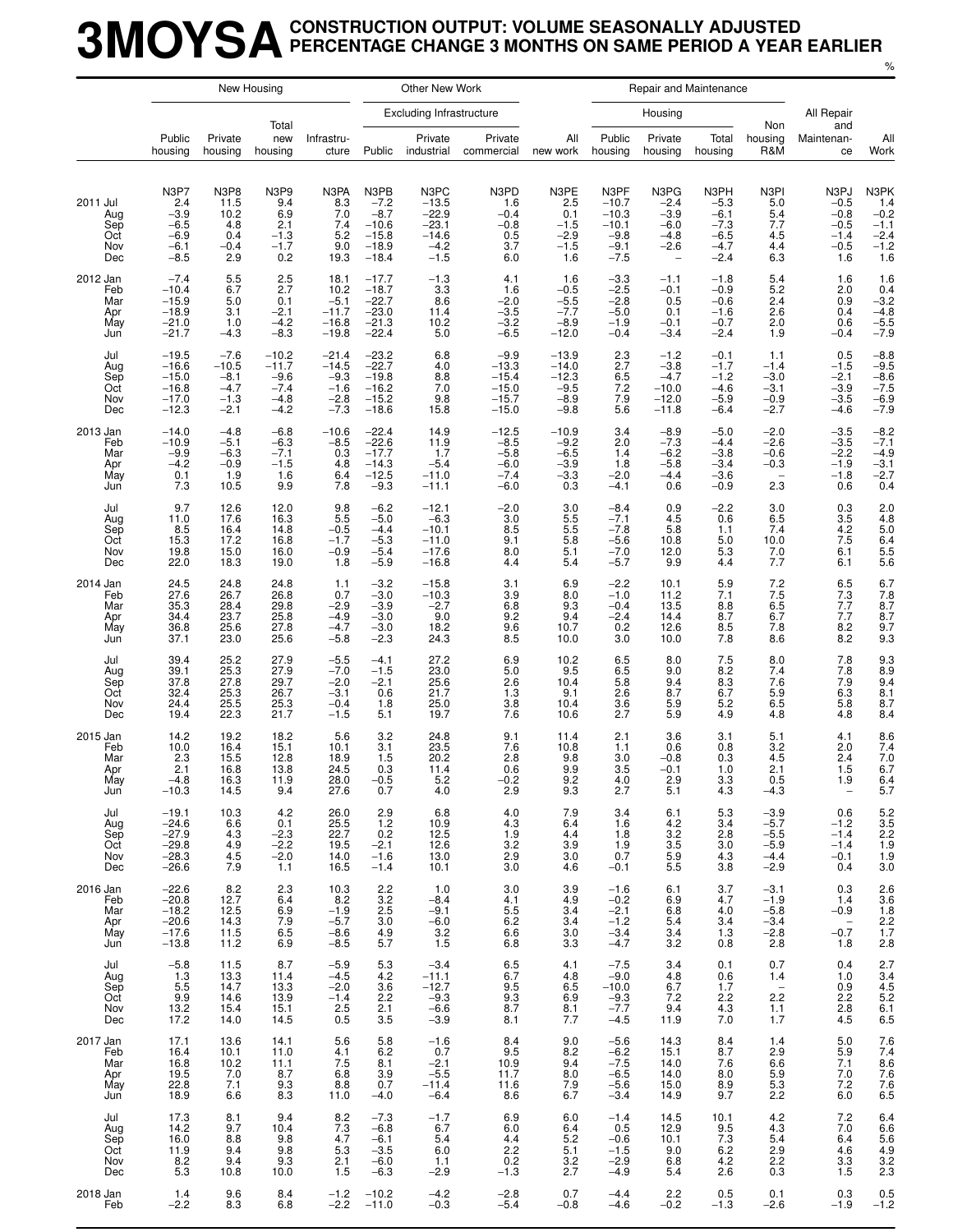#### **9A.A** CONSTRUCTION OUTPUT: IMPLIED PRICE DEFLATOR<br>BY SECTOR **NON-SEASONALLY ADJUSTED INDEX NUMBER BY SECTOR** Index 2015 = 100

|      |                   | New Housing        |                         |                     |        | Other New Work                  |                            |                 |                   | Repair and Maintenance |                  |                       |                                   |             |
|------|-------------------|--------------------|-------------------------|---------------------|--------|---------------------------------|----------------------------|-----------------|-------------------|------------------------|------------------|-----------------------|-----------------------------------|-------------|
|      |                   |                    |                         |                     |        | <b>Excluding Infrastructure</b> |                            |                 |                   | Housing                |                  |                       | All                               |             |
|      | Public<br>housing | Private<br>housing | Total<br>new<br>housing | Infrastr-<br>ucture | Public | Private<br>industri-<br>al      | Private<br>commerci-<br>al | All<br>new work | Public<br>housing | Private<br>housing     | Total<br>housing | Non<br>housing<br>R&M | Repair<br>and<br>Maintena-<br>nce | All<br>Work |
|      | MVK3              | MVK4               | MVM <sub>6</sub>        | MVK <sub>5</sub>    | MVK6   | MVK7                            | MVK8                       | MVK9            | <b>MVKB</b>       | MVL <sub>2</sub>       | MVL3             | MVL4                  | MVL5                              | MVL6        |
| 1997 | 56.3              | 46.8               | 48.0                    | 60.8                | 55.7   | 58.5                            | 53.0                       | 54.1            | 60.6              | 39.0                   | 45.7             | 60.5                  | 51.9                              | 53.0        |
| 1998 | 59.7              | 50.0               | 51.1                    | 60.6                | 57.7   | 62.0                            | 57.1                       | 57.0            | 63.4              | 40.4                   | 47.2             | 62.9                  | 53.8                              | 55.5        |
| 1999 | 64.2              | 54.9               | 55.9                    | 61.3                | 59.6   | 61.5                            | 61.0                       | 60.2            | 65.2              | 41.3                   | 48.1             | 64.3                  | 55.0                              | 58.0        |
| 2000 | 66.8              | 57.8               | 58.8                    | 68.3                | 62.4   | 64.8                            | 63.7                       | 63.5            | 68.1              | 43.1                   | 50.1             | 67.2                  | 57.6                              | 61.0        |
| 2001 | 71.3              | 62.9               | 64.0                    | 70.9                | 68.1   | 63.3                            | 69.0                       | 67.8            | 72.9              | 43.8                   | 51.5             | 69.6                  | 59.7                              | 64.2        |
| 2002 | 75.7              | 68.7               | 69.6                    | 71.3                | 69.9   | 73.4                            | 74.3                       | 72.5            | 74.0              | 46.8                   | 53.4             | 72.5                  | 62.1                              | 68.0        |
| 2003 | 80.3              | 72.1               | 73.1                    | 70.4                | 73.4   | 76.5                            | 79.3                       | 75.4            | 76.0              | 52.0                   | 58.4             | 80.0                  | 68.3                              | 72.3        |
| 2004 | 86.3              | 74.7               | 76.1                    | 70.9                | 77.3   | 80.9                            | 79.9                       | 77.3            | 76.6              | 57.2                   | 62.8             | 84.2                  | 72.4                              | 75.4        |
| 2005 | 93.4              | 79.1               | 80.6                    | 73.8                | 83.0   | 88.7                            | 86.0                       | 82.5            | 79.7              | 64.4                   | 69.0             | 88.5                  | 78.1                              | 80.8        |
| 2006 | 100.0             | 82.5               | 84.5                    | 79.1                | 86.5   | 91.6                            | 90.3                       | 86.8            | 85.2              | 70.0                   | 74.6             | 90.4                  | 82.2                              | 85.1        |
| 2007 | 105.3             | 85.0               | 87.5                    | 84.5                | 91.0   | 95.4                            | 93.4                       | 90.6            | 90.4              | 76.7                   | 80.8             | 94.4                  | 87.5                              | 89.5        |
| 2008 | 110.4             | 89.6               | 92.4                    | 85.3                | 97.7   | 102.1                           | 94.2                       | 93.9            | 95.1              | 82.7                   | 86.4             | 97.3                  | 91.8                              | 93.0        |
| 2009 | 109.1             | 90.5               | 93.7                    | 82.3                | 95.9   | 95.8                            | 91.4                       | 91.9            | 97.2              | 85.5                   | 89.2             | 99.2                  | 94.0                              | 92.5        |
| 2010 | 100.7             | 90.8               | 92.9                    | 83.9                | 89.6   | 87.4                            | 88.6                       | 89.1            | 93.8              | 86.3                   | 88.7             | 95.8                  | 92.0                              | 90.1        |
| 2011 | 99.2              | 92.0               | 93.4                    | 87.6                | 89.7   | 91.5                            | 88.5                       | 90.1            | 93.6              | 90.1                   | 91.2             | 96.6                  | 93.8                              | 91.4        |
| 2012 | 97.5              | 94.2               | 94.7                    | 92.3                | 92.8   | 94.5                            | 91.5                       | 93.1            | 97.0              | 94.6                   | 95.3             | 97.6                  | 96.4                              | 94.2        |
| 2013 | 98.1              | 96.6               | 96.8                    | 95.9                | 96.7   | 97.2                            | 95.6                       | 96.3            | 99.8              | 98.9                   | 99.1             | 99.3                  | 99.2                              | 97.3        |
| 2014 | 99.1              | 99.1               | 99.0                    | 98.9                | 98.6   | 99.0                            | 98.7                       | 98.8            | 100.2             | 100.2                  | 100.2            | 100.0                 | 100.0                             | 99.2        |
| 2015 | 100.0             | 100.0              | 100.0                   | 100.0               | 100.0  | 100.0                           | 100.0                      | 100.0           | 100.0             | 100.0                  | 100.0            | 100.0                 | 100.0                             | 100.0       |
| 2016 | 102.8             | 102.7              | 102.8                   | 100.8               | 102.7  | 103.5                           | 102.7                      | 102.4           | 101.1             | 101.1                  | 101.2            | 101.2                 | 101.2                             | 102.0       |
| 2017 | 106.2             | 106.2              | 106.3                   | 101.2               | 104.7  | 106.9                           | 104.7                      | 104.7           | 102.7             | 102.7                  | 102.8            | 102.7                 | 102.8                             | 104.1       |

Users of these data should note that there may be instances where the pe-

riod on period growths for the same component differ between tables. This is due to the growth rates being calculated at a higher precision than 1 dp

within the production system. This accuracy is truncated when transferred into the published tables.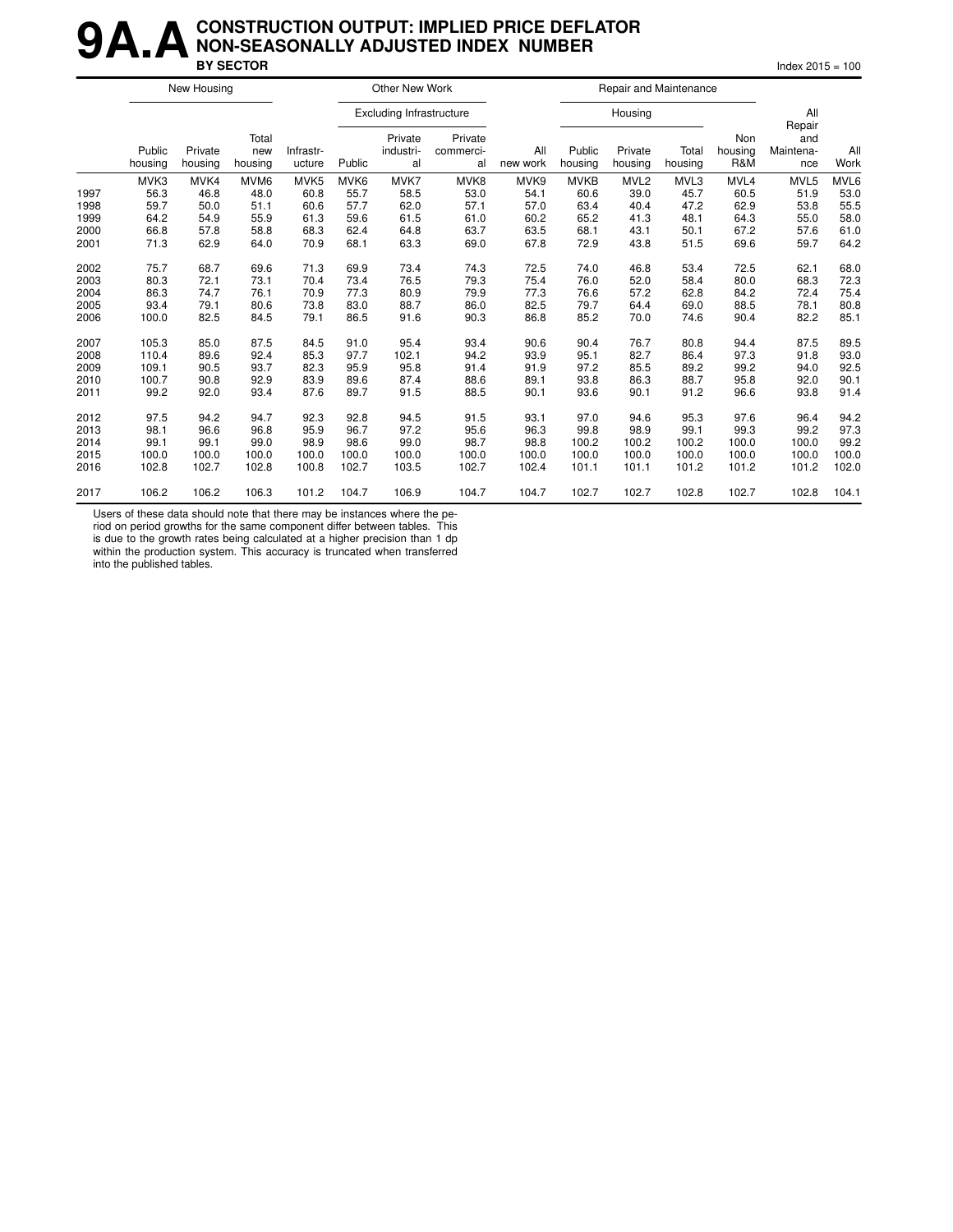#### **9A. Q** CONSTRUCTION OUTPUT: IMPLIED PRICE DEFLATOR<br>BY SECTOR **NON-SEASONALLY ADJUSTED INDEX NUMBERS BY SECTOR** Index 2015 = 100

|                     |                              | New Housing                  |                              | Other New Work               |                                 |                              |                              |                              | Repair and Maintenance              |                                          |                              |                              |                              |                              |
|---------------------|------------------------------|------------------------------|------------------------------|------------------------------|---------------------------------|------------------------------|------------------------------|------------------------------|-------------------------------------|------------------------------------------|------------------------------|------------------------------|------------------------------|------------------------------|
|                     | Public<br>housing            | Private<br>housing           | Total<br>new<br>housing      |                              | <b>Excluding Infrastructure</b> |                              |                              |                              |                                     | Housing                                  |                              |                              | All<br>Repair                |                              |
|                     |                              |                              |                              | Infrastr-<br>ucture          | Public                          | Private<br>industri-<br>al   | Private<br>commerci-<br>al   | All<br>new work              | Public<br>housing                   | Private<br>housing                       | Total<br>housing             | Non<br>housing<br>R&M        | and<br>Maintena-<br>nce      | All<br>Work                  |
| 2003 Q1<br>Q2<br>Q3 | MVK3<br>77.8<br>79.8<br>81.2 | MVK4<br>70.3<br>71.9<br>72.7 | MVM6<br>71.3<br>73.0<br>73.7 | MVK5<br>69.6<br>70.5<br>70.7 | MVK6<br>71.6<br>73.0<br>74.0    | MVK7<br>74.5<br>76.2<br>77.4 | MVK8<br>77.6<br>79.0<br>80.0 | MVK9<br>73.8<br>75.1<br>75.9 | <b>MVKB</b><br>76.3<br>76.9<br>75.6 | MVL <sub>2</sub><br>50.2<br>50.8<br>52.1 | MVL3<br>57.1<br>57.5<br>58.6 | MVL4<br>77.5<br>79.1<br>81.8 | MVL5<br>66.7<br>67.2<br>69.2 | MVL6<br>70.8<br>71.7<br>72.9 |
| Q4                  | 82.5                         | 73.1                         | 74.2                         | 70.7                         | 74.7                            | 77.5                         | 80.7                         | 76.4                         | 75.5                                | 54.8                                     | 60.4                         | 81.6                         | 70.0                         | 73.8                         |
| 2004 Q1             | 84.1                         | 73.5                         | 74.9                         | 70.8                         | 75.6                            | 77.5                         | 79.8                         | 76.4                         | 75.6                                | 55.1                                     | 61.1                         | 82.6                         | 70.7                         | 74.1                         |
| Q <sub>2</sub>      | 85.5                         | 74.1                         | 75.5                         | 70.7                         | 76.5                            | 78.8                         | 79.1                         | 76.6                         | 76.0                                | 55.8                                     | 61.7                         | 83.4                         | 71.3                         | 74.6                         |
| Q3                  | 87.2                         | 75.1                         | 76.6                         | 71.0                         | 77.9                            | 82.1                         | 79.8                         | 77.6                         | 77.3                                | 57.6                                     | 63.1                         | 85.4                         | 73.0                         | 75.8                         |
| Q4                  | 88.7                         | 75.9                         | 77.3                         | 71.2                         | 79.3                            | 85.3                         | 80.9                         | 78.7                         | 77.7                                | 60.5                                     | 65.5                         | 85.3                         | 74.5                         | 77.1                         |
| 2005 Q1             | 90.5                         | 77.0                         | 78.5                         | 71.9                         | 80.8                            | 87.0                         | 82.7                         | 80.1                         | 78.8                                | 61.9                                     | 67.3                         | 86.5                         | 76.1                         | 78.4                         |
| Q <sub>2</sub>      | 92.4                         | 78.5                         | 80.0                         | 73.0                         | 82.4                            | 88.6                         | 85.3                         | 81.9                         | 79.8                                | 64.1                                     | 69.0                         | 89.0                         | 78.2                         | 80.4                         |
| Q3                  | 94.4                         | 80.0                         | 81.5                         | 74.4                         | 84.0                            | 89.4                         | 87.1                         | 83.4                         | 80.2                                | 64.9                                     | 69.4                         | 89.1                         | 78.7                         | 81.6                         |
| Q4                  | 96.3                         | 80.8                         | 82.5                         | 75.8                         | 85.2                            | 89.6                         | 89.0                         | 84.8                         | 80.3                                | 66.8                                     | 70.7                         | 89.4                         | 79.5                         | 82.8                         |
| 2006 Q1             | 98.1                         | 82.4                         | 84.3                         | 77.1                         | 85.8                            | 90.0                         | 89.7                         | 86.0                         | 83.2                                | 67.7                                     | 72.5                         | 90.0                         | 80.7                         | 84.0                         |
| Q2                  | 99.5                         | 82.4                         | 84.4                         | 78.6                         | 86.3                            | 91.2                         | 90.4                         | 86.6                         | 85.9                                | 69.3                                     | 74.2                         | 90.2                         | 81.8                         | 84.8                         |
| Q3                  | 100.6                        | 82.3                         | 84.4                         | 79.9                         | 86.8                            | 92.3                         | 90.4                         | 87.1                         | 86.2                                | 70.6                                     | 75.5                         | 90.5                         | 82.7                         | 85.5                         |
| Q4                  | 101.6                        | 82.8                         | 84.9                         | 81.1                         | 87.4                            | 92.9                         | 90.6                         | 87.7                         | 85.4                                | 72.6                                     | 76.5                         | 90.7                         | 83.4                         | 86.1                         |
| 2007 Q1             | 103.2                        | 84.0                         | 86.4                         | 82.8                         | 88.4                            | 93.4                         | 91.3                         | 88.7                         | 86.8                                | 74.1                                     | 78.1                         | 90.8                         | 84.3                         | 87.1                         |
| Q <sub>2</sub>      | 104.7                        | 84.6                         | 87.2                         | 84.1                         | 89.9                            | 94.5                         | 92.2                         | 89.8                         | 90.8                                | 75.1                                     | 79.7                         | 94.7                         | 87.0                         | 88.8                         |
| Q3                  | 106.0                        | 85.3                         | 87.8                         | 85.0                         | 91.7                            | 96.0                         | 94.8                         | 91.4                         | 92.2                                | 77.0                                     | 81.5                         | 96.0                         | 88.7                         | 90.5                         |
| Q4                  | 107.6                        | 86.2                         | 88.8                         | 85.8                         | 94.0                            | 98.1                         | 95.1                         | 92.5                         | 92.3                                | 80.5                                     | 84.0                         | 96.2                         | 89.9                         | 91.5                         |
| 2008 Q1             | 108.9                        | 87.8                         | 90.5                         | 85.8                         | 95.8                            | 100.2                        | 94.7                         | 93.2                         | 92.2                                | 80.8                                     | 84.3                         | 96.3                         | 90.3                         | 92.2                         |
| Q <sub>2</sub>      | 110.2                        | 89.2                         | 92.0                         | 85.7                         | 97.5                            | 102.2                        | 94.7                         | 93.9                         | 95.3                                | 82.3                                     | 86.3                         | 97.3                         | 91.7                         | 93.0                         |
| Q3                  | 110.8                        | 90.5                         | 93.3                         | 84.9                         | 98.3                            | 103.1                        | 93.9                         | 94.1                         | 96.0                                | 83.5                                     | 87.4                         | 97.6                         | 92.5                         | 93.4                         |
| Q4                  | 111.7                        | 91.5                         | 94.4                         | 84.7                         | 99.2                            | 103.6                        | 93.7                         | 94.6                         | 96.9                                | 83.9                                     | 87.7                         | 98.0                         | 92.6                         | 93.5                         |
| 2009 Q1             | 110.9                        | 91.5                         | 94.5                         | 83.5                         | 98.8                            | 101.6                        | 92.7                         | 93.7                         | 99.5                                | 86.0                                     | 90.2                         | 97.9                         | 94.0                         | 93.6                         |
| Q2                  | 109.9                        | 90.2                         | 93.4                         | 82.4                         | 97.5                            | 97.9                         | 91.6                         | 92.3                         | 96.6                                | 85.2                                     | 88.8                         | 98.2                         | 93.3                         | 92.5                         |
| Q3                  | 108.9                        | 90.2                         | 93.6                         | 82.1                         | 95.5                            | 94.0                         | 91.5                         | 91.7                         | 95.9                                | 85.5                                     | 88.8                         | 100.2                        | 94.4                         | 92.4                         |
| Q4                  | 107.2                        | 90.2                         | 93.3                         | 81.6                         | 93.0                            | 90.0                         | 89.4                         | 89.9                         | 97.1                                | 85.2                                     | 89.0                         | 100.2                        | 94.5                         | 91.4                         |
| 2010 Q1             | 102.4                        | 90.6                         | 93.1                         | 83.3                         | 91.7                            | 87.6                         | 90.1                         | 89.8                         | 93.9                                | 86.0                                     | 88.8                         | 96.5                         | 92.4                         | 90.7                         |
| Q <sub>2</sub>      | 101.1                        | 91.0                         | 93.0                         | 83.6                         | 89.9                            | 86.7                         | 88.7                         | 89.0                         | 93.6                                | 86.3                                     | 88.7                         | 95.2                         | 91.7                         | 90.0                         |
| Q3                  | 100.2                        | 90.8                         | 92.7                         | 84.1                         | 88.7                            | 87.2                         | 88.0                         | 88.7                         | 93.6                                | 86.3                                     | 88.6                         | 95.5                         | 91.8                         | 89.8                         |
| Q4                  | 99.6                         | 90.8                         | 92.6                         | 84.8                         | 88.4                            | 88.2                         | 87.8                         | 88.9                         | 93.9                                | 86.7                                     | 88.9                         | 95.9                         | 92.1                         | 90.0                         |
| 2011 Q1             | 99.5                         | 91.1                         | 92.8                         | 86.0                         | 88.7                            | 88.7                         | 88.1                         | 89.2                         | 92.8                                | 88.6                                     | 89.9                         | 96.2                         | 93.0                         | 90.5                         |
| Q <sub>2</sub>      | 99.3                         | 91.5                         | 93.1                         | 87.0                         | 89.3                            | 90.2                         | 88.5                         | 89.8                         | 93.1                                | 89.6                                     | 90.7                         | 96.3                         | 93.4                         | 91.1                         |
| Q3                  | 99.1                         | 92.3                         | 93.5                         | 88.0                         | 90.1                            | 92.6                         | 88.5                         | 90.4                         | 93.5                                | 90.6                                     | 91.5                         | 96.9                         | 94.1                         | 91.7                         |
| Q4                  | 98.8                         | 93.1                         | 94.2                         | 89.5                         | 91.0                            | 94.3                         | 89.0                         | 91.2                         | 95.1                                | 91.5                                     | 92.6                         | 97.1                         | 94.7                         | 92.4                         |
| 2012 Q1             | 98.3                         | 93.8                         | 94.6                         | 90.9                         | 91.8                            | 95.0                         | 90.3                         | 92.2                         | 96.2                                | 93.6                                     | 94.4                         | 98.1                         | 96.1                         | 93.6                         |
| Q <sub>2</sub>      | 97.7                         | 94.0                         | 94.6                         | 91.9                         | 92.5                            | 94.6                         | 91.3                         | 92.8                         | 97.0                                | 93.7                                     | 94.7                         | 97.9                         | 96.2                         | 94.0                         |
| Q3                  | 97.1                         | 94.4                         | 94.8                         | 92.7                         | 93.2                            | 94.1                         | 92.2                         | 93.4                         | 97.1                                | 95.2                                     | 95.8                         | 97.2                         | 96.4                         | 94.5                         |
| Q4                  | 96.7                         | 94.7                         | 95.0                         | 93.5                         | 94.0                            | 94.4                         | 92.3                         | 93.8                         | 97.7                                | 96.0                                     | 96.5                         | 97.4                         | 96.9                         | 94.9                         |
| 2013 Q1             | 97.0                         | 95.1                         | 95.3                         | 94.3                         | 95.1                            | 95.5                         | 93.6                         | 94.7                         | 98.5                                | 97.7                                     | 97.8                         | 97.7                         | 97.7                         | 95.8                         |
| Q2                  | 97.7                         | 95.7                         | 95.9                         | 95.3                         | 96.2                            | 96.9                         | 94.9                         | 95.6                         | 100.5                               | 98.2                                     | 98.9                         | 99.6                         | 99.2                         | 96.9                         |
| Q3                  | 98.3                         | 96.8                         | 97.0                         | 96.4                         | 97.3                            | 97.9                         | 95.8                         | 96.7                         | 100.1                               | 99.1                                     | 99.4                         | 99.8                         | 99.5                         | 97.7                         |
| Q4                  | 99.0                         | 98.5                         | 98.5                         | 97.5                         | 98.2                            | 98.8                         | 97.7                         | 98.1                         | 100.3                               | 100.2                                    | 100.2                        | 99.9                         | 100.0                        | 98.8                         |
| 2014 Q1             | 99.8                         | 99.8                         | 99.6                         | 99.0                         | 99.1                            | 99.3                         | 99.1                         | 99.3                         | 100.6                               | 100.6                                    | 100.5                        | 100.3                        | 100.4                        | 99.6                         |
| Q <sub>2</sub>      | 98.7                         | 98.7                         | 98.6                         | 98.4                         | 98.2                            | 98.3                         | 98.2                         | 98.4                         | 100.4                               | 100.4                                    | 100.4                        | 100.1                        | 100.2                        | 99.0                         |
| Q3                  | 99.0                         | 99.0                         | 98.9                         | 99.1                         | 98.7                            | 99.0                         | 98.7                         | 98.8                         | 100.1                               | 100.1                                    | 100.2                        | 99.9                         | 100.0                        | 99.2                         |
| Q4                  | 99.0                         | 99.0                         | 98.9                         | 99.1                         | 98.7                            | 99.4                         | 98.7                         | 98.9                         | 99.8                                | 99.8                                     | 99.8                         | 99.6                         | 99.7                         | 99.1                         |
| 2015 Q1             | 99.8                         | 99.8                         | 99.7                         | 99.8                         | 99.5                            | 99.9                         | 99.5                         | 99.7                         | 99.7                                | 99.7                                     | 99.7                         | 99.6                         | 99.6                         | 99.6                         |
| Q2                  | 100.0                        | 100.0                        | 99.9                         | 99.5                         | 99.5                            | 99.4                         | 99.5                         | 99.6                         | 99.8                                | 99.8                                     | 99.8                         | 99.9                         | 99.9                         | 99.7                         |
| Q3                  | 99.9                         | 99.9                         | 99.9                         | 100.1                        | 100.2                           | 100.2                        | 100.3                        | 100.1                        | 100.0                               | 100.0                                    | 100.0                        | 100.0                        | 100.0                        | 100.1                        |
| Q4                  | 100.3                        | 100.3                        | 100.4                        | 100.6                        | 100.8                           | 100.5                        | 100.8                        | 100.6                        | 100.5                               | 100.5                                    | 100.5                        | 100.5                        | 100.5                        | 100.6                        |
| 2016 Q1             | 101.9                        | 101.9                        | 101.9                        | 101.3                        | 102.1                           | 102.0                        | 102.1                        | 101.9                        | 100.8                               | 100.8                                    | 100.8                        | 100.9                        | 100.8                        | 101.5                        |
| Q2                  | 102.3                        | 102.3                        | 102.3                        | 101.5                        | 102.2                           | 102.6                        | 102.2                        | 102.1                        | 100.9                               | 100.9                                    | 101.0                        | 101.1                        | 101.0                        | 101.8                        |
| Q3                  | 102.9                        | 102.9                        | 103.0                        | 100.1                        | 102.9                           | 104.1                        | 102.9                        | 102.4                        | 101.1                               | 101.1                                    | 101.3                        | 101.3                        | 101.3                        | 102.1                        |
| Q4                  | 103.8                        | 103.8                        | 103.9                        | 100.5                        | 103.5                           | 105.2                        | 103.5                        | 103.1                        | 101.6                               | 101.6                                    | 101.7                        | 101.7                        | 101.7                        | 102.7                        |
| 2017 Q1             | 104.9                        | 104.9                        | 104.9                        | 100.2                        | 103.6                           | 105.6                        | 103.6                        | 103.5                        | 102.1                               | 102.1                                    | 102.2                        | 102.3                        | 102.3                        | 103.1                        |
| Q <sub>2</sub>      | 105.3                        | 105.3                        | 105.3                        | 100.4                        | 103.8                           | 106.1                        | 103.9                        | 103.8                        | 102.5                               | 102.5                                    | 102.7                        | 102.6                        | 102.7                        | 103.5                        |
| Q3                  | 106.8                        | 106.8                        | 106.9                        | 101.7                        | 105.3                           | 107.4                        | 105.4                        | 105.3                        | 102.8                               | 102.8                                    | 103.0                        | 102.8                        | 102.9                        | 104.5                        |
| Q4                  | 107.8                        | 107.8                        | 107.9                        | 102.3                        | 106.0                           | 108.5                        | 106.0                        | 106.0                        | 103.2                               | 103.2                                    | 103.4                        | 103.1                        | 103.3                        | 105.2                        |